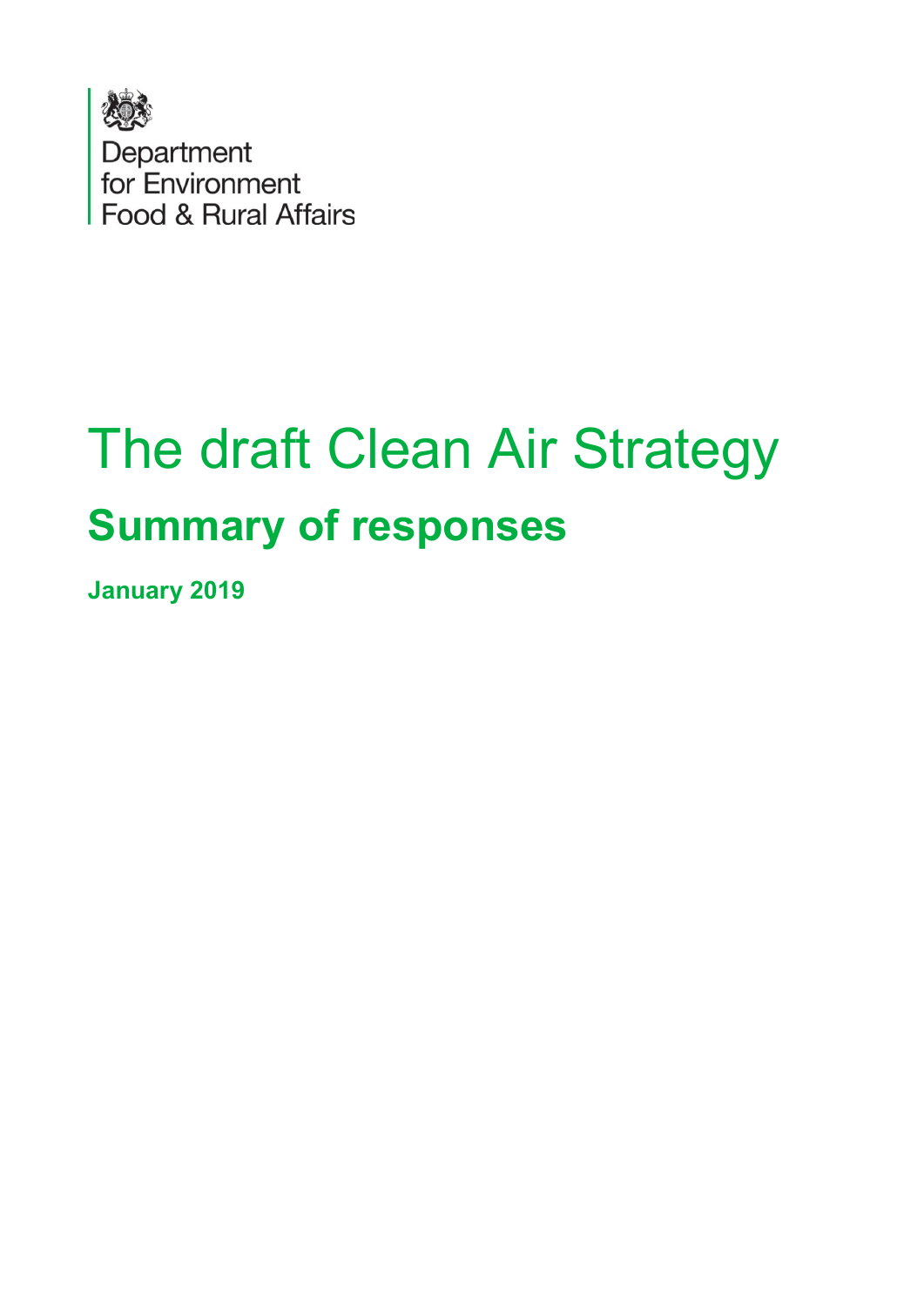

© Crown copyright 2019

You may re-use this information (excluding logos) free of charge in any format or medium, under the terms of the Open Government Licence v.3. To view this licence visit [www.nationalarchives.gov.uk/doc/open-government-licence/version/3/](http://www.nationalarchives.gov.uk/doc/open-government-licence/version/3/) or email [PSI@nationalarchives.gsi.gov.uk](mailto:PSI@nationalarchives.gsi.gov.uk) 

This publication is available at [www.gov.uk/government/publications](http://www.gov.uk/government/publications) 

Any enquiries regarding this publication should be sent to us at:

Air Quality and Industrial Emissions (AQIE), Defra, Ground Floor, Seacole Building, 2 Marsham Street, London, SW1P 4DF.

[www.gov.uk/defra](http://www.gov.uk/defra)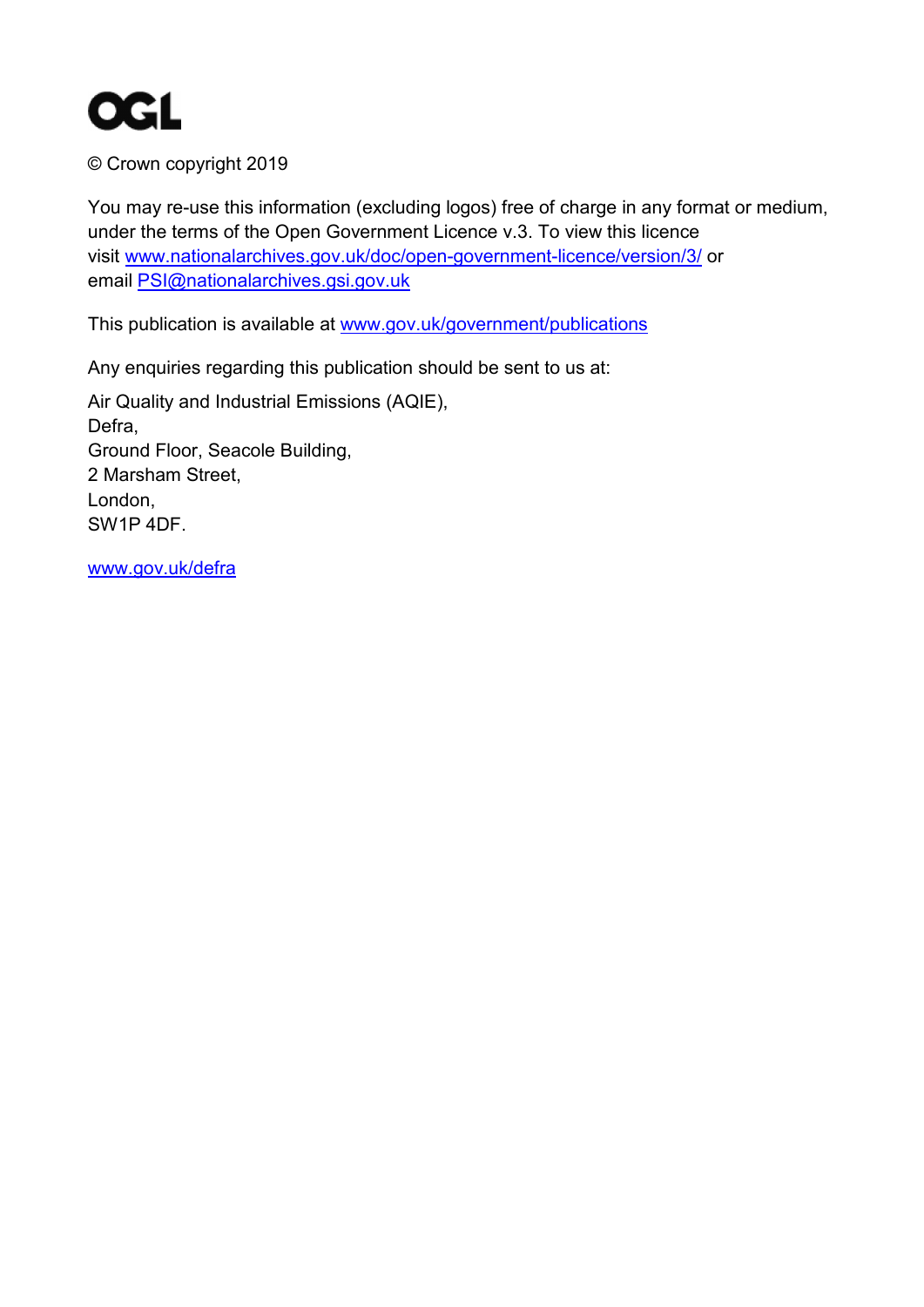# <span id="page-2-0"></span>**Contents**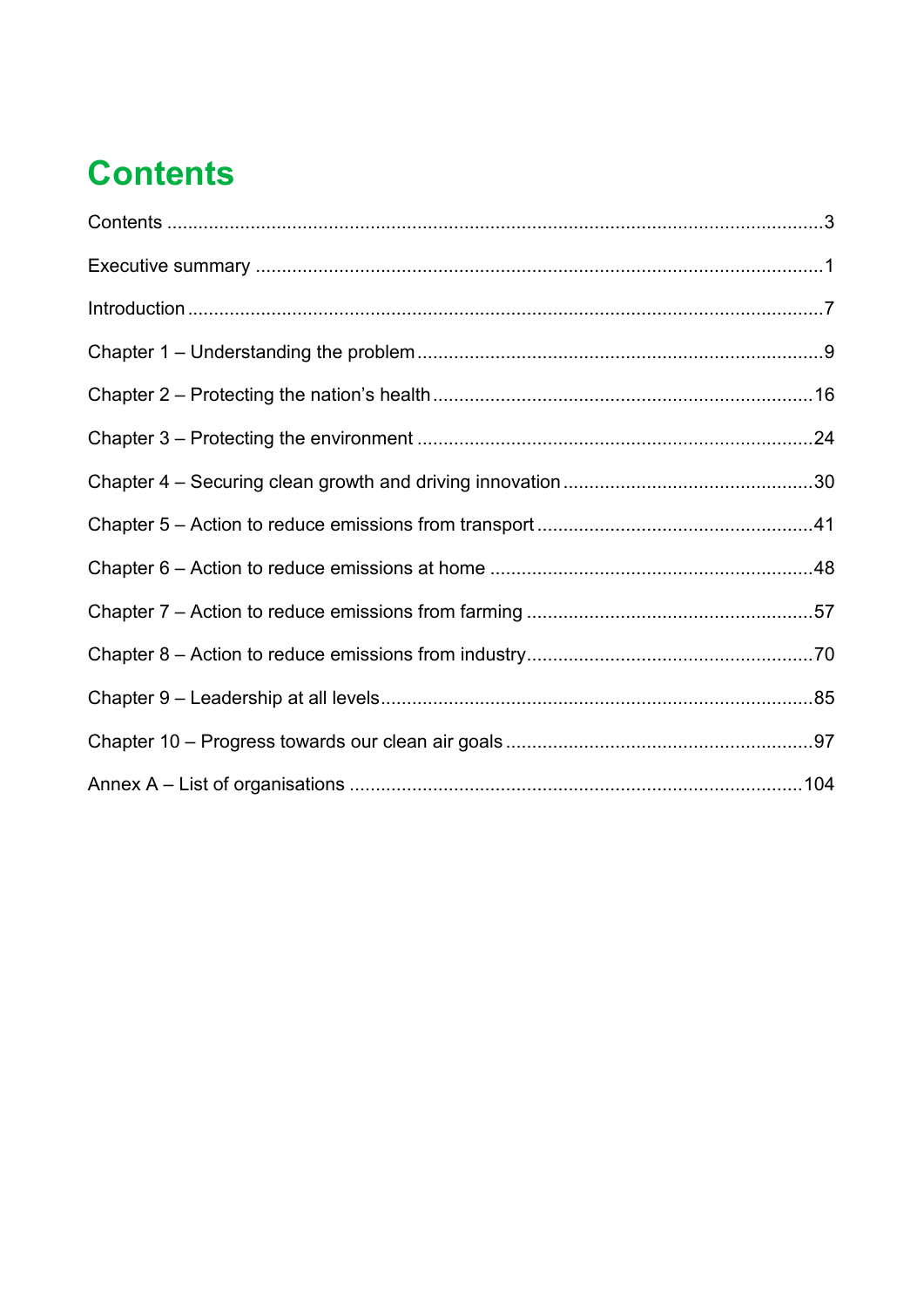# <span id="page-3-0"></span>**Executive summary**

The consultation on the draft Clean Air Strategy ran from 22 May to the 14 August 2018. The draft strategy was wide-ranging, covering the current evidence base, the government's long-term ambition for reducing both the health and environmental impacts of poor air quality in England, and how to deliver these reductions. It included proposed actions in a variety of sectors, from agriculture and industry to the domestic sphere.

The consultation generated strong interest, with 393 organisations and 207 individuals responding. In addition, 111 campaign responses were received. Through these responses, stakeholders provided detailed feedback, which has helped shape the final strategy and will inform its implementation and the continued development of policy and evidence to improve air quality. This document summarises these responses.

# **Understanding the problem**

- 1. The commitment to greater investment in evidence was favourably received by many, especially for the improvement of local-level data, monitoring of key sites and bringing local and national data together in a single portal. However, some felt the focus should be on reducing emissions rather than improving evidence and some commented that the scale of investment was too limited.
- 2. There were seen to be particular challenges around linking monitoring with health outcomes, providing good quality data on indoor air quality, bringing together local and national assessments, and maintaining the local authorities' automatic monitoring in the face of budgetary pressures. There were also calls to harmonise standards to encourage (and make best use of) citizen science.

#### **Protecting the nation's health**

- 1. The goal of halving the population exposed to  $PM<sub>2.5</sub>$  over the WHO guideline of 10ugm<sup>3</sup> was seen as a positive first step, but many challenged government to go further and faster.
- 2. There was a consensus that air quality communications needed to be improved (a theme that ran throughout the different areas of the consultation). As part of this, the plans put forward in the consultation (for example, working with media outlets and including air quality in the weather forecast) were generally welcomed. However, many called for greater ambition and additional investment in large-scale campaigns as well as improved localised information and information to vulnerable groups such as children and the elderly. As part of this, there were some calls for improvements to the Daily Air Quality Index and associated messaging.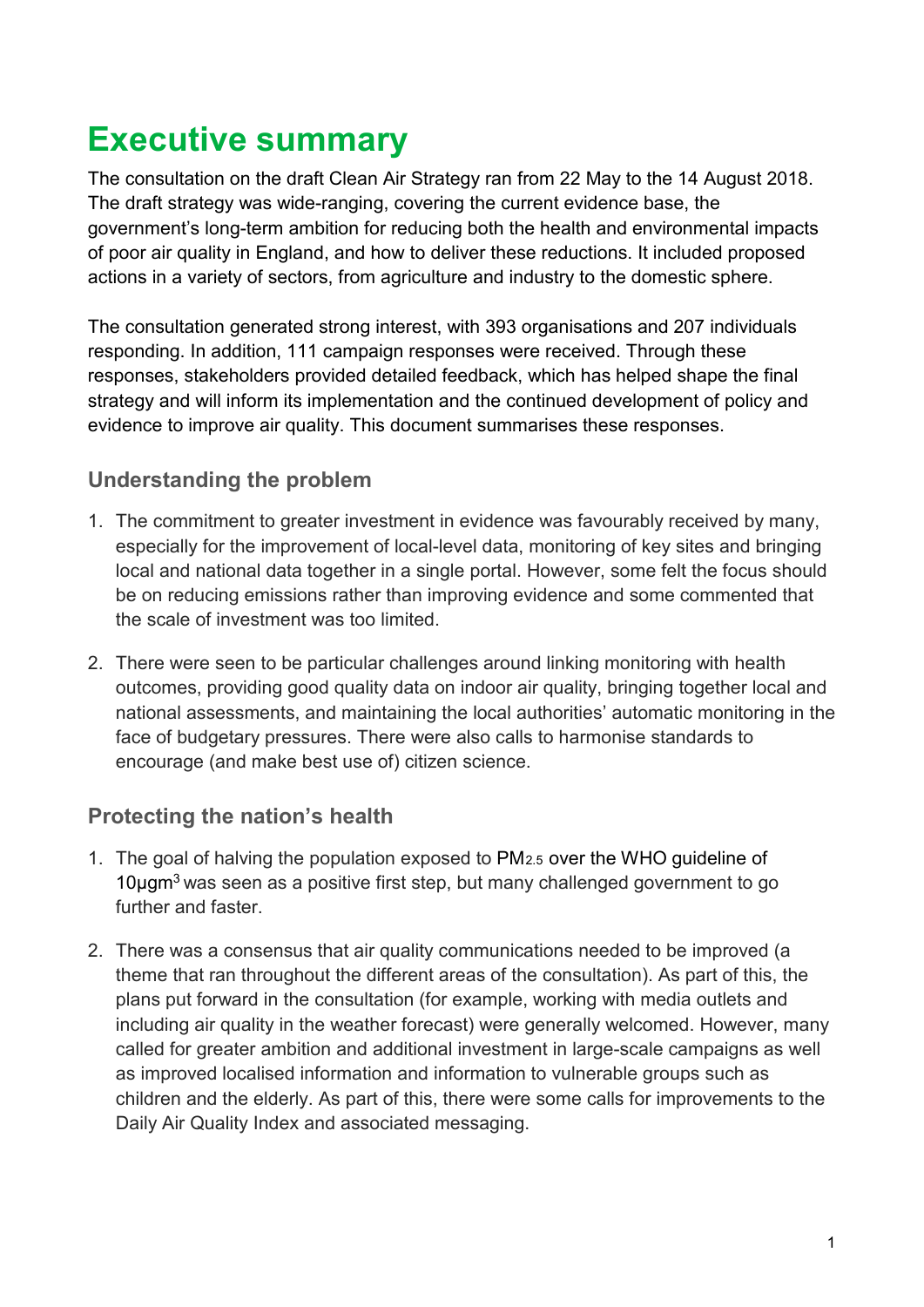3. A number of opportunities for communication were highlighted (such as schools and GP surgeries). As well as improved information on what air pollution is, where it comes from and what the risks associated with it are, there were widespread calls for information on the impacts of individual actions, and what people can do to reduce their contribution and to protect themselves. There were also calls for communications to be underpinned by well-evidenced work on behavioural responses.

# **Protecting the environment**

- 1. There was broad support for the actions outlined in the chapter, especially for monitoring (with caveats that this does not mitigate impacts and takes time to do). This said, there was concern that local councils lack the power, incentives and funds to implement the guidance proposed.
- 2. Many talked about the need for changes in the transport sector to mitigate environmental impacts. There were also many proponents of urban vegetation schemes.

# **Securing clean growth and driving innovation**

- 1. There was general support for proposals outlined in the chapter. Further suggestions related to: energy (with mixed views of how to approach biomass); transport (infrastructure improvements as well as modal shift); fuel type (moving away from diesel); planning (for instance, mandatory installation of insulation and/or greener infrastructure such as electric vehicle charging points); better communications; and strong implementation.
- 2. 'Science, research and the understanding of air pollution' was seen as offering real potential for UK leadership, as was 'monitoring and modelling' and 'mitigation technology'. Additional opportunities were highlighted in policy and international policy advice.
- 3. Upfront costs were seen as a key barrier to take-up of new technologies alongside other factors such as knowledge of available technologies and their fit with what currently exists. Some stressed the need for clarity and stability in the policy framework and provision of incentives. Innovation priorities outlined were felt to be broadly right.

# **Action to reduce emissions from transport**

1. Transport was a recurring theme in the consultation responses across chapters. There was widespread support for addressing emissions from *all* transport modes as well as those from non-road mobile machinery (NRMM). Although not the focus of this consultation, there were general calls for more ambition and a more holistic approach to transport, particularly in relation to road. There was also strong support for investment in modal shift to active travel and cleaner means of transport, and calls for further action to encourage these.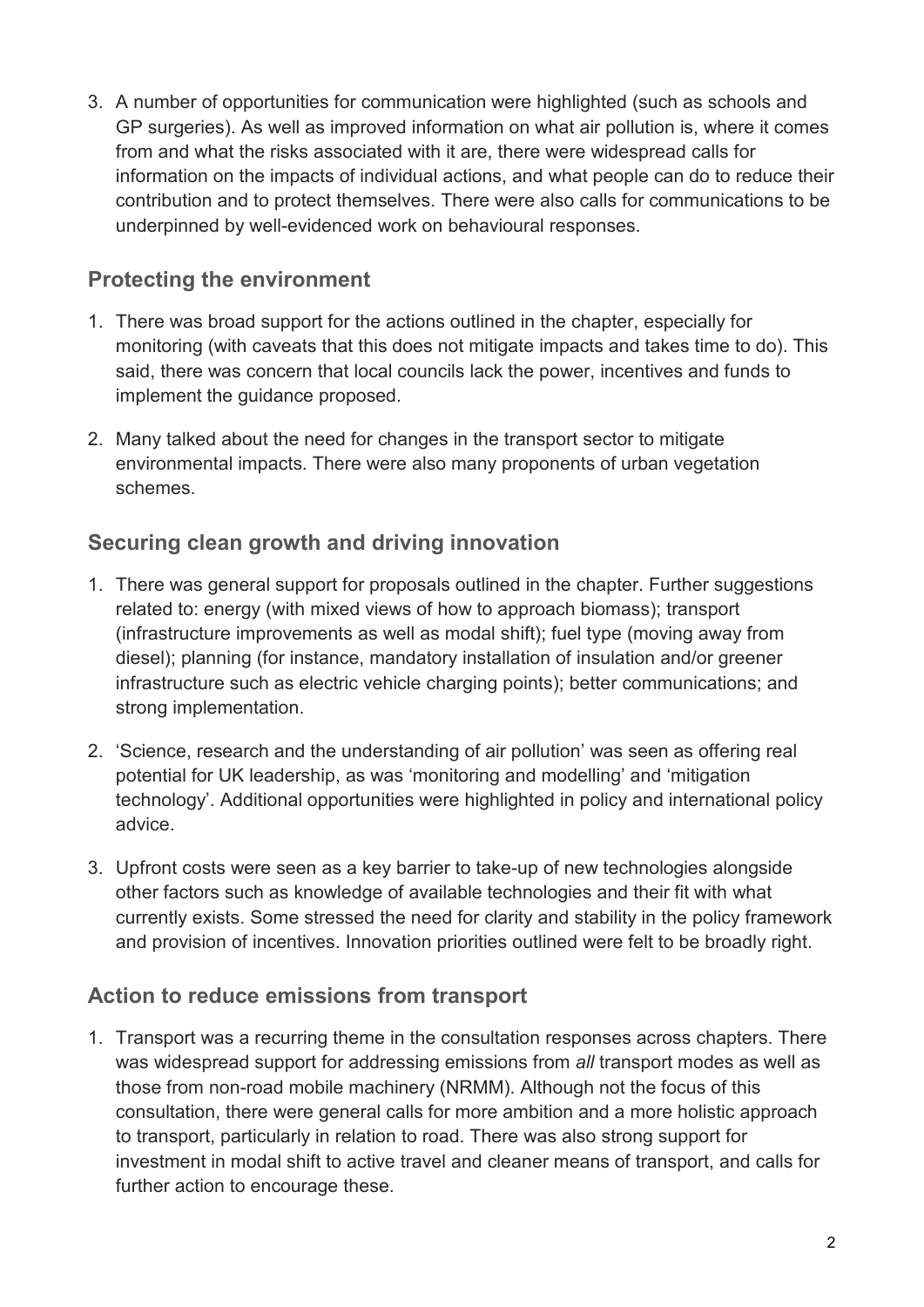- 2. Many commented on the lack of detail on actions to reduce emissions from road transport and the need to take action on local air pollution levels. Many also commented that the Road to Zero strategy lacked ambition.
- 3. On ports and maritime, there was strong support for reducing emissions from new and existing vessels and for the introduction of port air quality plans, with calls for the latter to address all emission sources including road traffic associated with the port.
- 4. On rail, there was widespread support for tackling emissions from diesel trains and improving air quality at railway stations. There were also calls for electrification plans to be reinstated, given the limitations of alternative technologies.
- 5. Aviation was perceived to be a high emission mode of travel. There were calls for greater air quality ambition in the Aviation Strategy, particularly due to concerns about the impacts of airport expansion.
- 6. On NRMM, respondents expressed a preference for national approaches, fearing that local controls would be confusing and burdensome to local authorities. There were calls for more detail on proposals to enable an understanding of business impacts, support for changes in the use of red diesel (subject to the availability of alternatives) and a timescale for changes compatible with machinery replacement cycles.

#### **Action to reduce emissions at home**

- 1. The package of actions to reduce the impact of domestic combustion was well received, with many welcoming further action. Some called for further and faster action to deal (for example) with the existing stock of heavily polluting stoves, use of inappropriate fuels, outdoor burning and canal boats.
- 2. However, there were concerns about: the enforcement of both the current regime and the proposed changes; the impact of the proposed changes on those in fuel poverty and/or in rural areas; and the impact on small wood suppliers of the  $2m<sup>3</sup>$  cut-off point in a proposed ban on the sale of wet wood. Responses received as part of the chimney sweep campaign echoed many of these points, opposing the proposal to regulate the sale of wet wood and arguing that the resulting drive to kiln-dried logs would increase emissions.
- 3. There were calls for a national campaign on the environmental and health impacts of domestic combustion and on burning efficiently. There were also requests for government to set out long-term plans for reducing emissions from the heat sector, integrate air quality and climate change goals, and make changes to building regulations.
- 4. Proposals on non-methane volatile organic compounds (NMVOCs) were well received, with particular support for a labelling scheme (and suggestions on how this might best be implemented). There was also support for NMVOC content to be included in product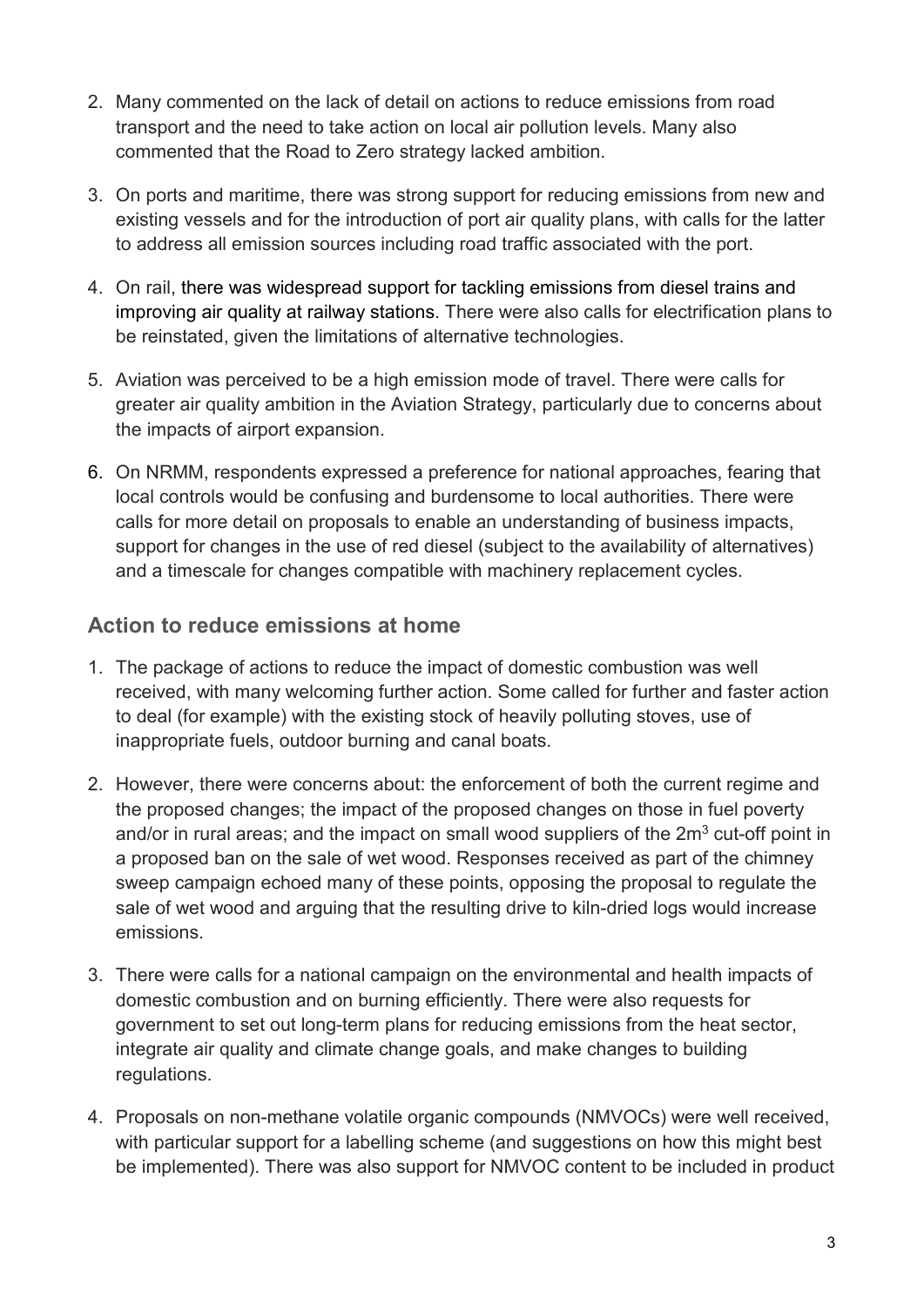advertising (both to inform the public and to encourage product innovation) as well as for better public education on NMVOCs. This said, there was concern from businesses that not enough is known about the health impact of NMVOCs to put effective frameworks in place and that proposals may lead to unintended impacts. They also highlighted time lags in product development.

#### **Action to reduce emissions from farming**

- 1. In the main, the overall package of measures to reduce emissions from farming was welcomed by both organisations and individuals. In particular, support was given to those measures aimed at providing financial and technical support. Some organisations welcomed incentivisation of ammonia reduction above the regulatory requirements through a future Environmental Land Management scheme, which could also target support to protect sensitive habitats.
- 2. The majority of respondents welcomed the introduction of a regulatory package, commenting that it would improve standards across the industry, create a level playing field and have a significant impact on emissions. Many highlighted the importance of funding, advice and enforcement in adopting regulations and ensuring they are effective. However, there were widespread concerns about the cost of making the proposed investments and about putting additional pressures on the farming sector during a period of uncertainty. A major industry association were strongly opposed to the regulatory package and voiced concerns that regulation would negatively impact productivity, businesses, welfare and the economy if not implemented correctly.
- 3. Environmental organisations were supportive of the proposal to introduce fertiliser limits. However, most farming organisations and advisory groups were concerned that limits would be too restrictive or were unnecessary. Many responses welcomed the proposed establishment of an expert group on fertilisers.
- 4. Many responses, including from some environmental organisations, local authorities and farmers, welcomed a proposal to require permits for large dairy farms. Some wanted permitting for all dairy and beef farms. However, organisations representing the dairy sector were opposed on the basis of cost, administrative burden and negative impacts on the industry.
- 5. There was a feeling that the farming sector would benefit from a joined-up approach to raising awareness and understanding of pollution to water and air (including greenhouse gases).
- 6. There was significant support for the proposed certification approach for anaerobic digestion plants in receipt of future government incentives, with some commenting that it would give a commercial imperative to invest in best practice technology. However, several prominent stakeholders objected to the approach, stating that existing voluntary guidance and assurance schemes are enough to ensure best practice, that uptake of low emission spreading equipment is already high and that few digestate producers are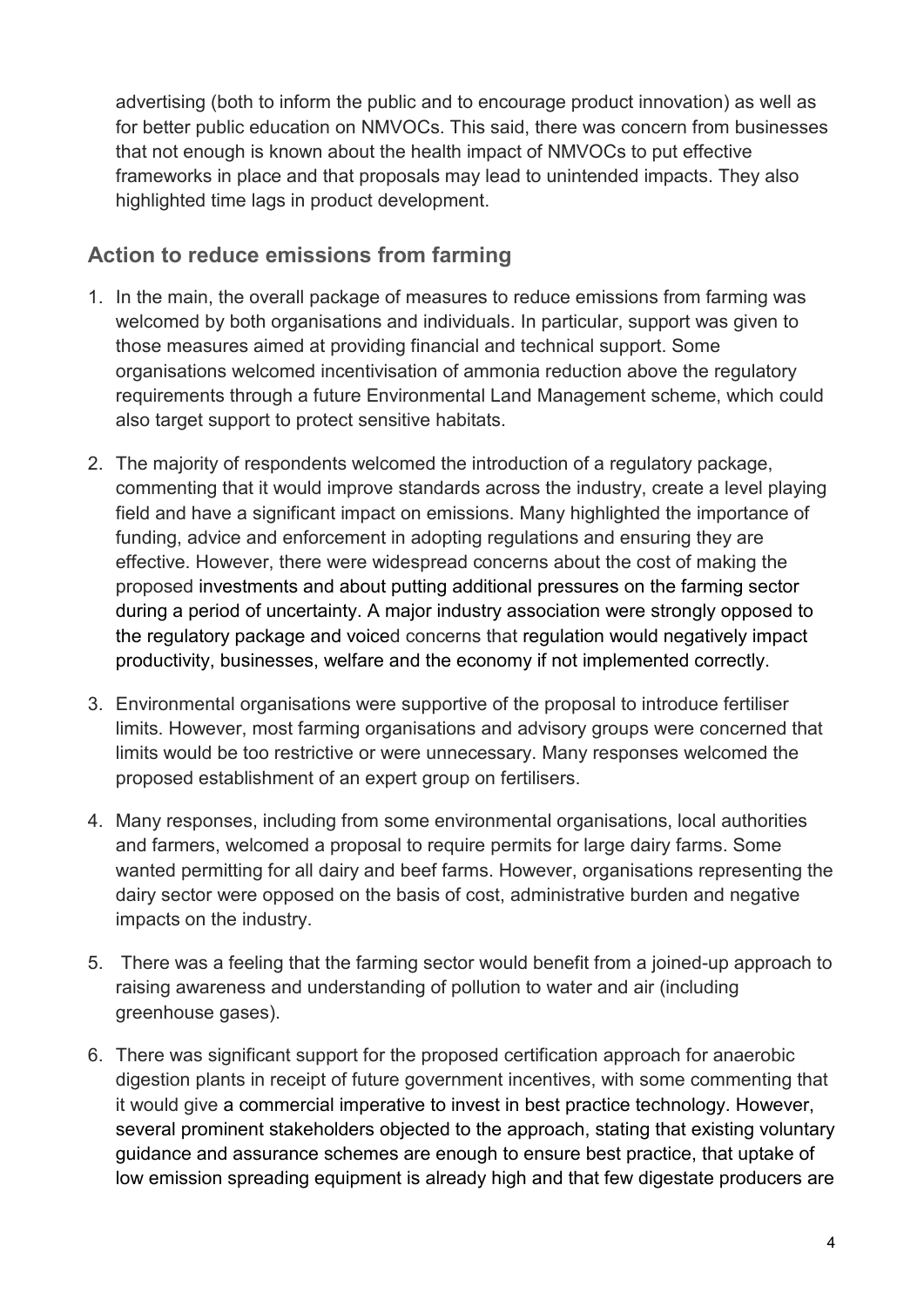responsible for spreading. Concern was also expressed about the cost of any additional administrative burden.

# **Action to reduce emissions from industry**

- 1. There was support for the existing approach to industrial pollution control through the use of Best Available Techniques (BAT) and the government's commitment to this framework following withdrawal from the EU.
- 2. Signals of policy and regulatory stability following EU exit were welcomed, with some stakeholders calling for continued consistency with EU standards on BAT whereas others welcomed the opportunity EU Exit might bring to make amendments to BAT. Some questioned how effective market-based mechanisms (emissions trading) would be in tackling industrial emissions, and their ability to deliver an effective alternative to the BAT system. There was emphasis on the need for any new requirements to be proportionate and targeted appropriately, though mixed views on what this meant.
- 3. Suggestions for strengthening and improving BAT included a stronger regulatory framework for smaller industrial sites, tightened limits, more compliance inspections and reduced lead-in times. There were also calls for increased incentives for industry to encourage further emissions reductions. Several local authorities also called for more support (for example, updated guidance and resources) to assist the permitting process, while industry groups also called for improved guidance and a better coordination of the different legislative frameworks to which industries are subject.
- 4. Many responding felt there was scope to strengthen the current regulatory framework for smaller industrial sites by increasing the scope of sites within the regulations. However, there were calls to review the effectiveness of the existing framework before any changes were considered.
- 5. There was support for taking further action on medium combustion plant, although there was no clear consensus on the best approach for doing this. Some respondents considered that any furthering of the controls should be assessed once the impact of the current legislation is better known.

# **Leadership at all levels**

- 1. The overall package of actions in the leadership chapter was viewed positively, with many seeing an opportunity to enhance environmental standards and show leadership. In particular, many supported the creation of a new, independent statutory body (with strong enforcement powers). Many also welcomed proposals to bring forward primary legislation, with some stakeholders calling for limit values and targets to be included.
- 2. There was agreement that local government needed more powers to tackle emissions from domestic combustion and transport/traffic, and that planning decisions, especially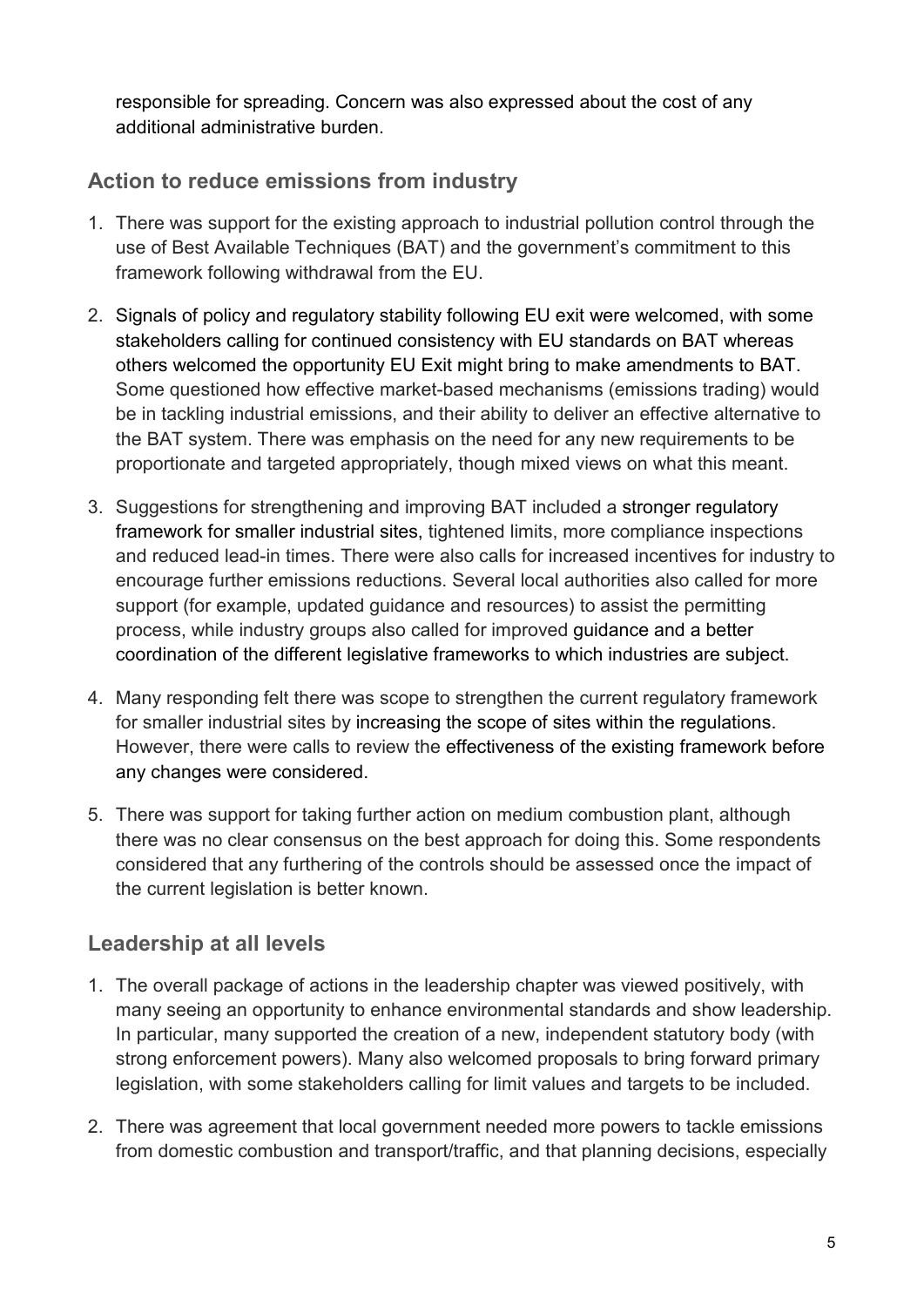the siting of schools and public buildings, should be subject to stronger air quality controls.

- 3. Concerns were expressed about responsibility for air quality being pushed to the local level, and the resources available to deal with this. Throughout the responses, there was significant apprehension that any increase in local council powers would not be accompanied by additional funding.
- 4. Although some identified benefits in shifting the balance of responsibility for clean air towards upper-tier authorities (especially where transport is the primary emission source), there was recognition that this came with risks in relation to local accountability and knowledge of local context. There was also mixed reaction to statutory framework proposals and calls for central government to take a more active leadership role, for example, in relation to infrastructure improvements, fiscal incentives, campaigns and provision of appropriate funding for local plans. There were also calls for a joined-up UK approach.

#### **Progress towards our clean air goals**

1. There were calls for more ambition in terms of targets, spatial coverage (i.e. that the commitments made should apply throughout the UK) and range of pollutants covered, as well as for more action, particularly on road transport. There was also a call to factor uncertainty into projections.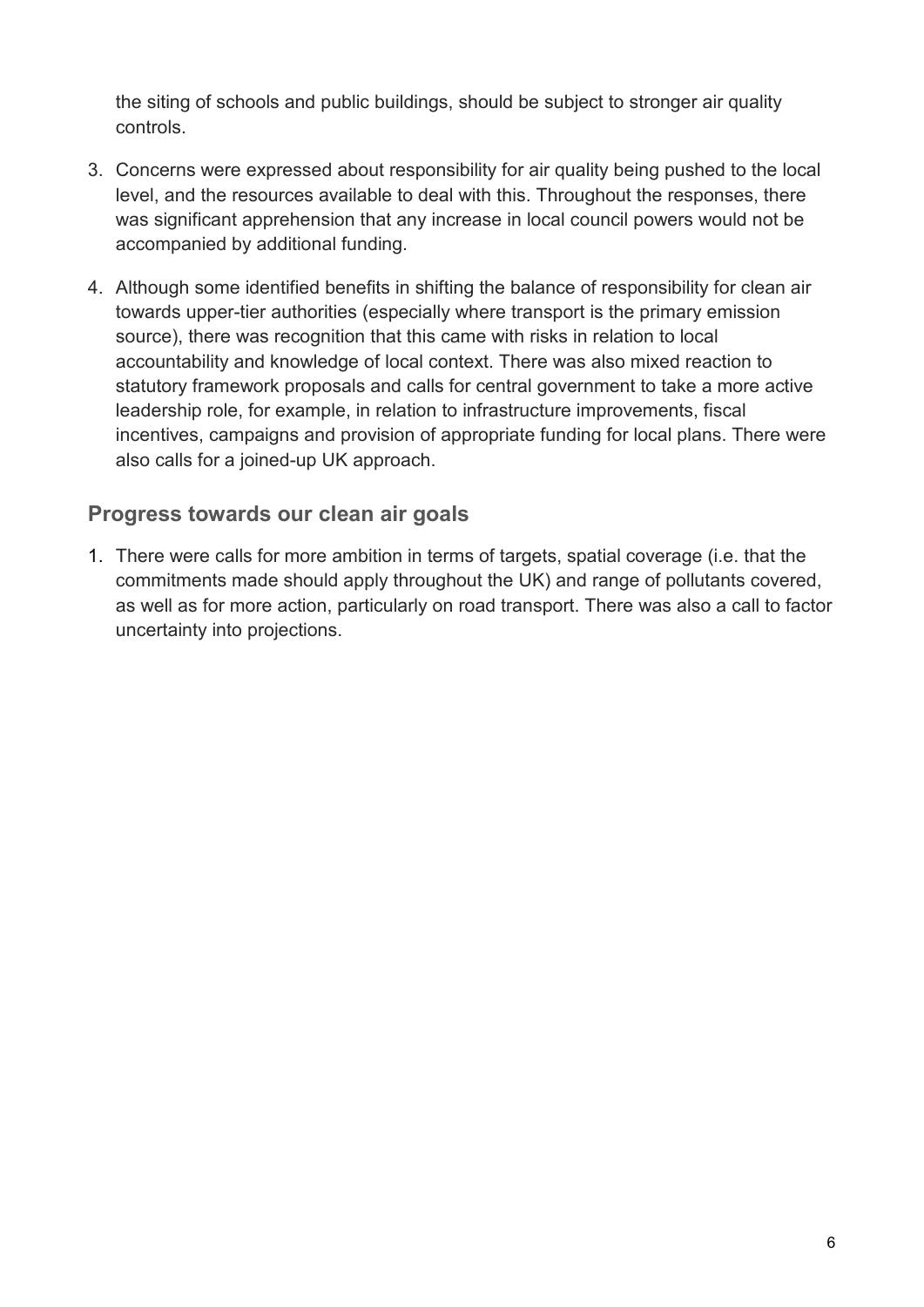# <span id="page-9-0"></span>**Introduction**

-

The consultation on the draft Clean Air Strategy ran from 22 May to the 14 August. We received 393 responses from organisations and 207 from individuals, in addition to 111 responses from chimney sweeps and chimney sweep businesses that used text from a campaign run by the Guild of Master Chimney Sweeps and the Association of Professional Independent Chimney Sweeps. In total, therefore, we received 711 responses, having taken account of duplicate responses where individuals or organisations sent in two copies of their same response. Of these 398 were sent by email, 310 were received through the online portal, Citizen Space, and three came in by post<sup>[1](#page-9-1)</sup>.

Over 40% of the responses were from businesses, almost a third of which were from business representative bodies, such as trade associations. In particular, there were responses from a range of energy and transport-related organisations, as well as agriculture-related businesses. There were also responses from a variety of other industries.

Approximately 25% of the responses came from local government in England. They ranged in size from parish to county councils, but were largely borough and district local authorities. However, there were also a few responses from representative organisations and a number of joint responses.

A further approximate 10% came from non-governmental organisations, particularly those concerned with human and/or environmental health. There were also responses from a number of professional associations, public bodies, trade unions, community groups and other types of organisations. A list of organisational respondents is provided in Annex A.

This document provides a summary of the responses received during the consultation period. The government response to this consultation is the final Clean Air Strategy that is being published at the same time as this summary.

Some respondents focused on a specific policy area of the strategy, but many commented on a range of questions, sometimes in a lot of detail. Whilst the summary cannot reflect every response received, it does attempt to present an overview of the diversity of perspectives expressed in relation to each question and policy area. Given the breadth of the strategy, this means it is relatively long. Within this, there is some variation in the length and detail provided in each question summary. This variation is a consequence of differences in the question and responses received. Question summaries tend to be longer where a question covered more actions, received more response in terms of either detail or number, and/or there was a greater variety of views and reasons for these provided.

<span id="page-9-1"></span><sup>&</sup>lt;sup>1</sup> These overall totals exclude any respondents who were found to have responded more than once. However, figures for the numbers of organisations and individuals who responded to an individual question in the next sections occasionally double-count an individual or organisation that sent in two responses, often because the second response included additional information. However, this is rare and does not make any material difference to what is in essence a qualitative analysis (see next section on analysis).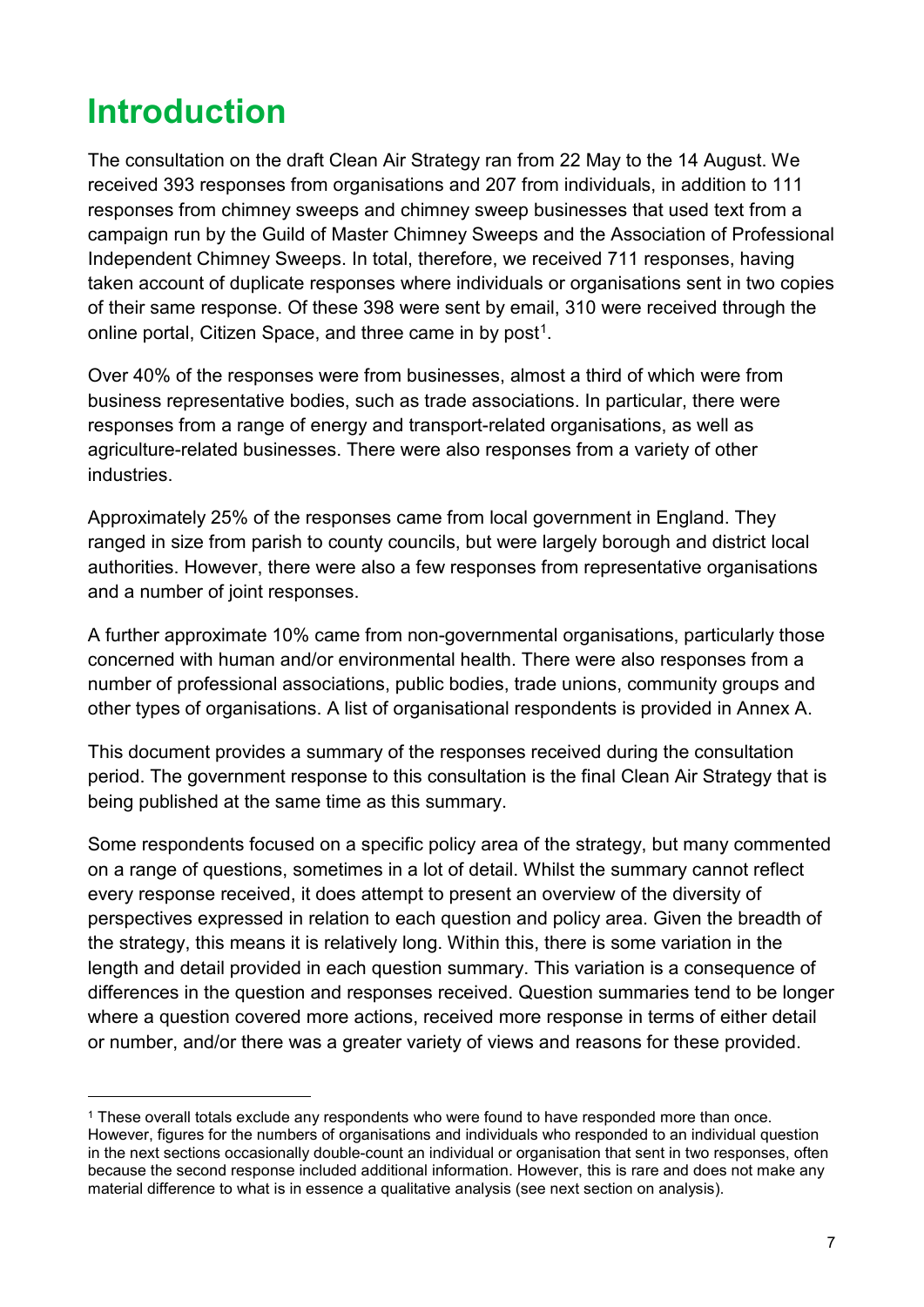#### **About the analysis**

It is important to keep in mind that public consultations are not necessarily representative of the wider population. Since anyone can submit their views, individuals and organisations who are more able and willing to respond are more likely to participate.

Because of this likelihood for self-selection, the emphasis of this analysis has not been to count how many respondents held a particular view. Instead, it has been largely qualitative - with the aim being to understand the range of key issues raised by respondents, and the reasons for holding their particular views. This includes potential areas of agreement and disagreement between different groups of respondents.

The objective of a meaningful consultation process is to be as inclusive as possible. This allows as many people to share views in whatever form is easiest and best from their perspective.

In presenting the results, we have aimed to provide a broad picture of all views and comments. Therefore, a range of qualitative terms is used, including 'many' 'some', 'most', and 'a few'. Interpretation of the balance of opinion must be taken in the context of the question asked, as not every respondent answered all the questions, and not every respondent who provided an answer to a closed question provided additional detail.

In this respect, qualitative terms are only indicative of relative opinions to questions on the basis of who responded. Therefore, they cannot be assumed to relate numerically back to the total number of people and organisations.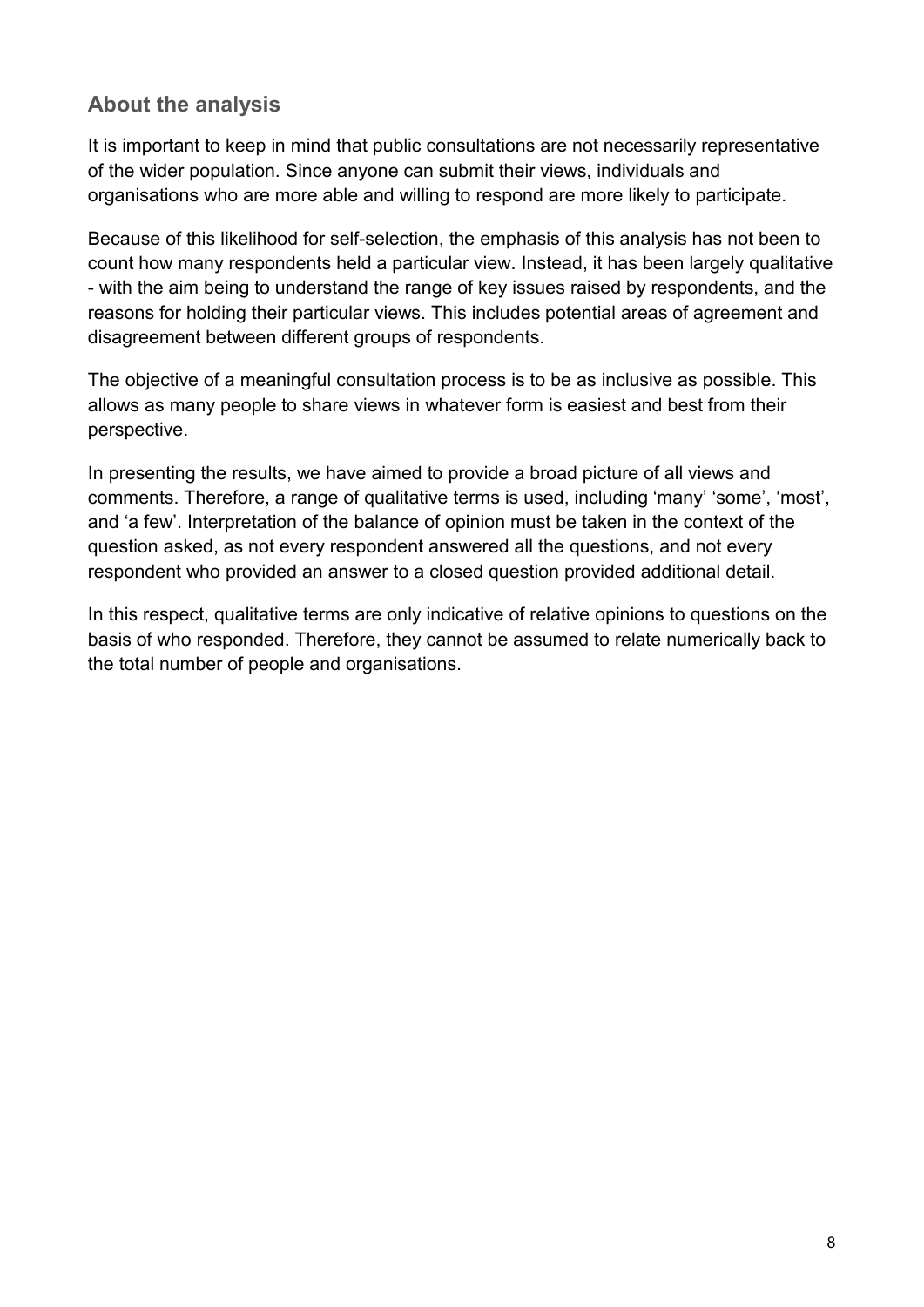# <span id="page-11-0"></span>**Chapter 1 – Understanding the problem**

This chapter focused on further strengthening the evidence base on the emissions of targeted pollutants and the transparency of air quality data. Two actions were proposed. These were:

- investing £10 million in improving our modelling, data and analytical tools to give a more precise picture of current air quality and the impact of policies on it in future
- increasing transparency by bringing local and national monitoring data together into a single accessible portal for information on air quality monitoring and modelling

There were two questions for the chapter, and the responses to these are summarised below.

**Question 1: What do you think about the actions put forward in the understanding the problem chapter? Please provide evidence in support of your answer if possible.**

In total, there were 350 responses to this question, 219 from organisations and 131 from individuals. This question had a large number of responses from local councils.

In general, there was a cautiously positive response to the actions and chapter content from organisations. However, whilst over a third of individuals made positive comments, over half made negative points (with some making a mix of both). These negative responses were motivated either by a view that the proposed £10 million investment was inadequate or that enough was known and this money would be better spent on emissions reduction.

Most positive organisational responses were supportive of the principle of investment in modelling and analytical tools, and of making local data available through a single portal. However, a significant number of these responses also wanted more detail and more idea of the wider purpose of these activities, about which there was some misunderstanding. Local authorities were keen to understand the details of the proposed actions and how the activities of local councils might be impacted by these actions.

A substantial minority of these positive organisational responses made clear that the additional transparency provided by the data portal in particular was the main reason for their approval. For example, the British Heart Foundation were supportive of the portal, saying that the monitoring regimes are difficult to interpret as they stand.

Some respondents focused on what was missing from the chapter rather than the actions. For example, there was a call from a number of organisations to link to health outcomes metrics. Several individual respondents expressed the view that there was a lack of oversight by national government of local councils, which were perceived to be failing on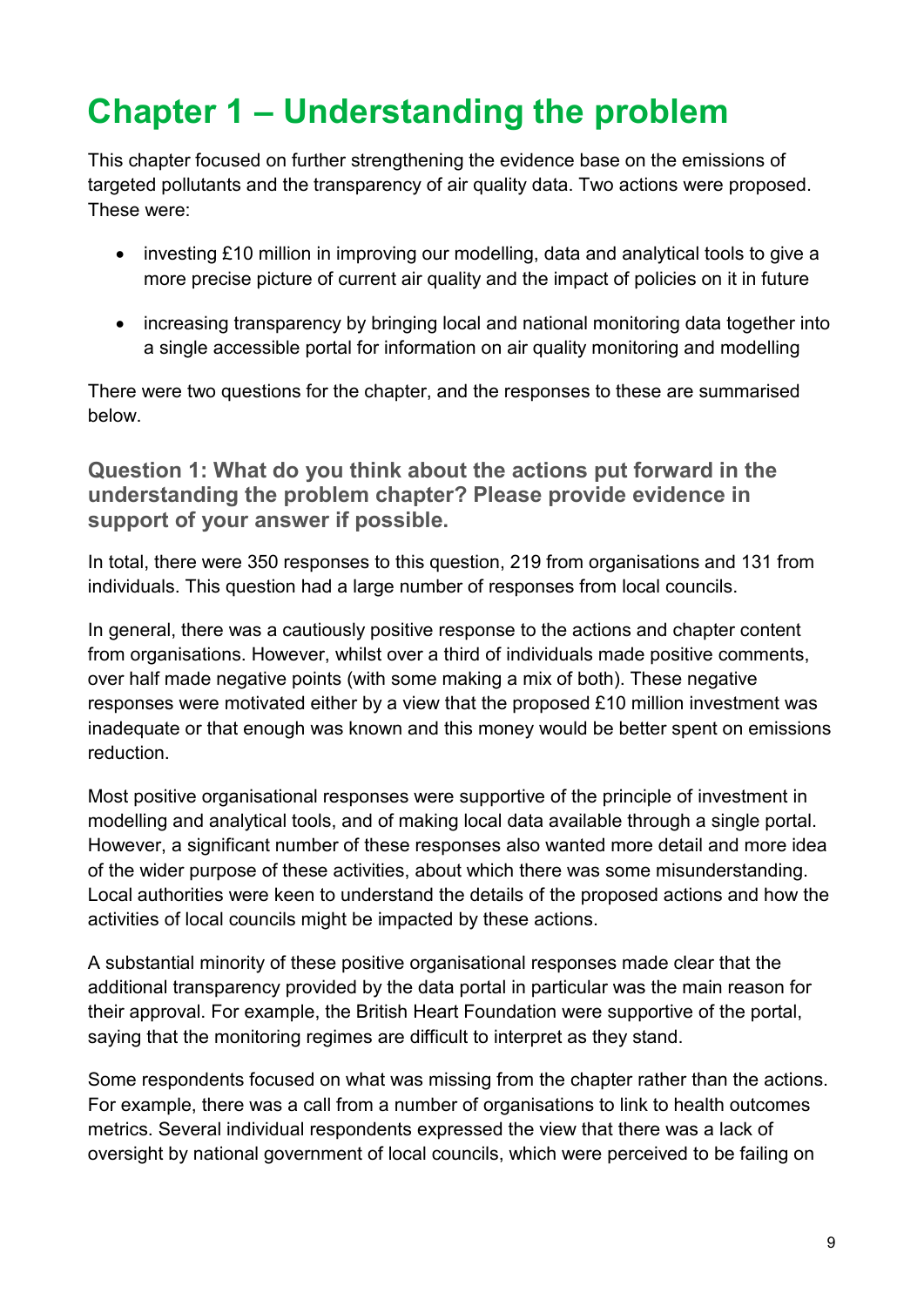air quality management. A number of others wanted government to work alongside academia, environmental groups and local authorities in delivering the actions.

**1.1 Views on £10 million investment to improve air quality modelling, data and analytical tools**

There were two main, but contrasting, reasons for the negative comments made by many individuals. These were that:

- we already have a lot of evidence and know that people are dying partly due to air pollution, so the money would be better spent on reducing emissions – some saw this proposal as further illustration of the government's lack of commitment to actually doing something about air pollution and a diversionary tactic
- £10 million is not enough to invest in understanding the actions required to improve air quality at an acceptable rate – some misunderstood the context and took the £10 million to mean a total investment for the strategy rather than just on evidence aspects

Most responses from organisations did not comment on the size of the funding pot available. Those that did, for example ClientEarth, generally thought it was insufficient to improve the air quality evidence base significantly. The All Party Parliamentary Group (APPG) on Air Pollution questioned whether the £10 million was sufficient investment for modelling. Others queried whether the £10 million was a one-off investment or ongoing.

Some organisations felt that existing modelling for national compliance purposes was flawed at a local level. They tended to argue that investment should focus less on national level modelling and more on expanding the monitoring network (either at a local or national level). It was suggested by some respondents that investment should be in monitoring networks, not in modelling. One of the reasons provided is the lack of local data on PM2.5 and PM10. But some reflected more generally on the relatively sparse monitoring networks that are run nationally.

Some responses were more supportive of investment in modelling, although many of these included the caveat that Defra should do more to use low-cost sensor or citizen science techniques to shape their monitoring and modelling priorities. Many responses from local councils asked whether they would have access to or see benefit from the £10 million investment in modelling and analytical tools.

Several responses (mainly from NGOs and charities) wanted the government to focus more on health metrics and personal exposure to air pollution. They tended to want a proportion of the £10 million funding to go towards research exploring exposure to air pollutants for vulnerable groups rather than the population as a whole.

A few explained the rationale for linking directly to health outcomes. For example, the British Lung Foundation said: "the proposals do not address the urgent need to protect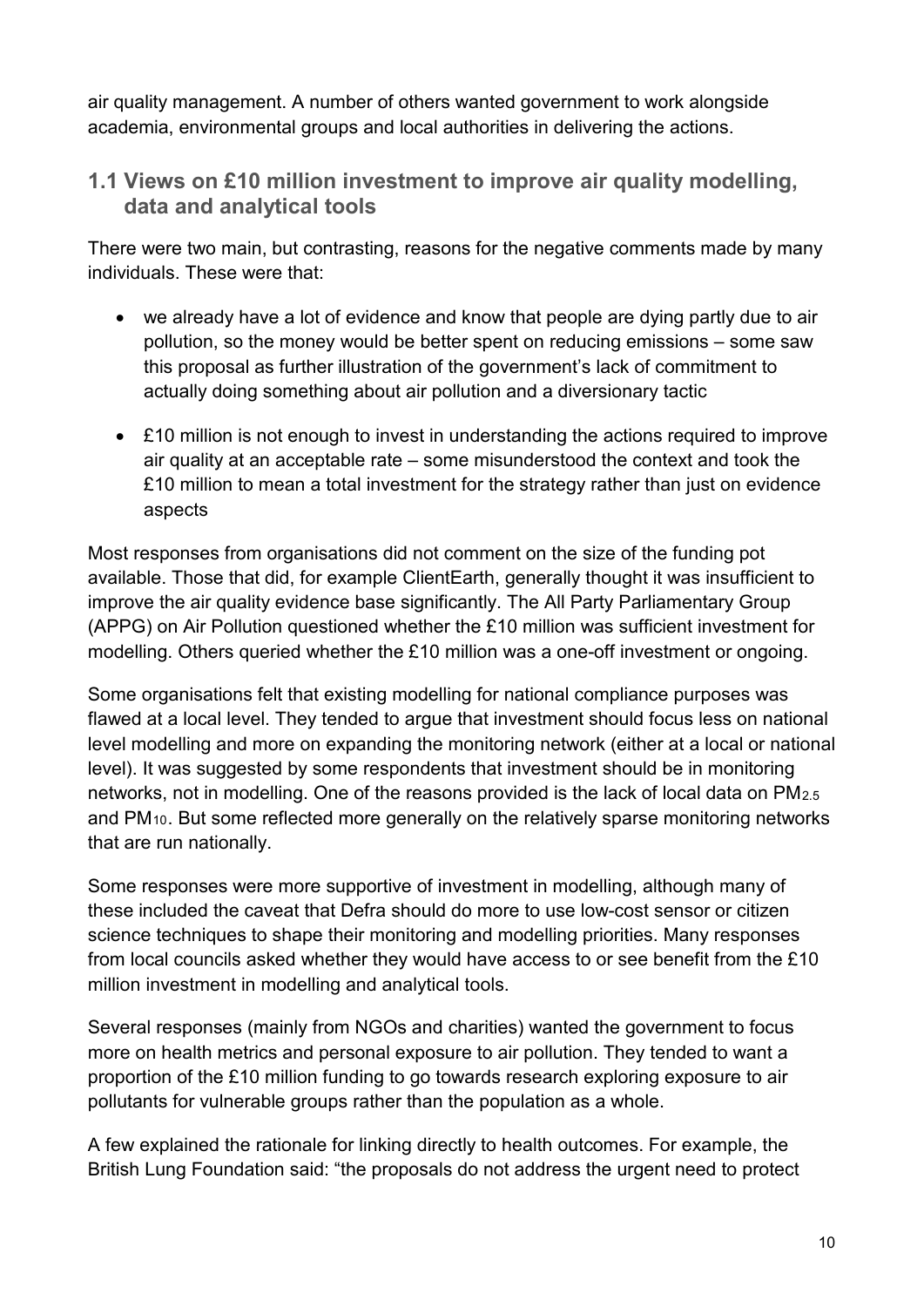people who are most vulnerable to air pollution, including those who have a lung condition and children, or that information dissemination processes should adapt to target different audiences." They went on to make the point that air pollution has the biggest impact on children, the elderly, and those with respiratory/coronary conditions. They suggested improvements in air quality might have varying degrees of impact on the population depending on where and how they are achieved.

Some organisational respondents felt that the chapter did not adequately express whether the government understood the problem of poor indoor air quality. It was not clear to these respondents whether any of the £10 million funding was going towards measurement of indoor air quality or on understanding this more.

#### **1.2 Views on the single portal for local and national monitoring data**

Almost all responses from local councils showed an enthusiasm for aligning national monitoring to local monitoring in some way. There were many references to the 'two-tier' system that is in operation, which can make for a confusing picture for the public. Many councils said they find explaining this system to be challenging. Most responses from local councils supported a single portal for local and national air quality data. However, many wanted assurance that this would not place an extra burden on councils while budgets are being cut. Some assumed that both their monitoring data and modelling data might be available through the portal. Some responses asked how the differences in data quality between local and national data would be explained to users.

Others felt that taking advantage of 'high-quality' local data was a positive step. A few responses from local authorities mentioned that having a single air quality data portal might help them to assess air quality better. They suggested that this would mean that they did not need to deal with multiple consultants and neighbouring councils to get the information they need to fully assess local air quality. The APPG on Air Pollution supported developing the portal as a means of raising public awareness.

However, the Local Government Association felt that the gain in public understanding may be minimal given the variable reliability of the data, and was therefore less keen on the idea of the portal. Some organisational responses highlighted the lack of monitoring at local level, particularly for PM<sub>2.5</sub> and PM<sub>10</sub>, so questioned the usefulness of the data portal for pollutants other than nitrogen dioxide.

Some individual negative responses drew on personal experience to focus on the lack of near real-time local monitoring data. Some organisations felt the current monitoring network was not "representative", and supported placing more monitoring sites by public buildings such as schools and hospitals. ClientEarth emphasised that further collaboration is needed between local councils and central government to ensure monitoring networks are fit for purpose. They suggested action should not stop at bringing all the data into one place. They called for local monitoring to be brought up to the standard of national monitoring. Friends of the Earth made a similar call.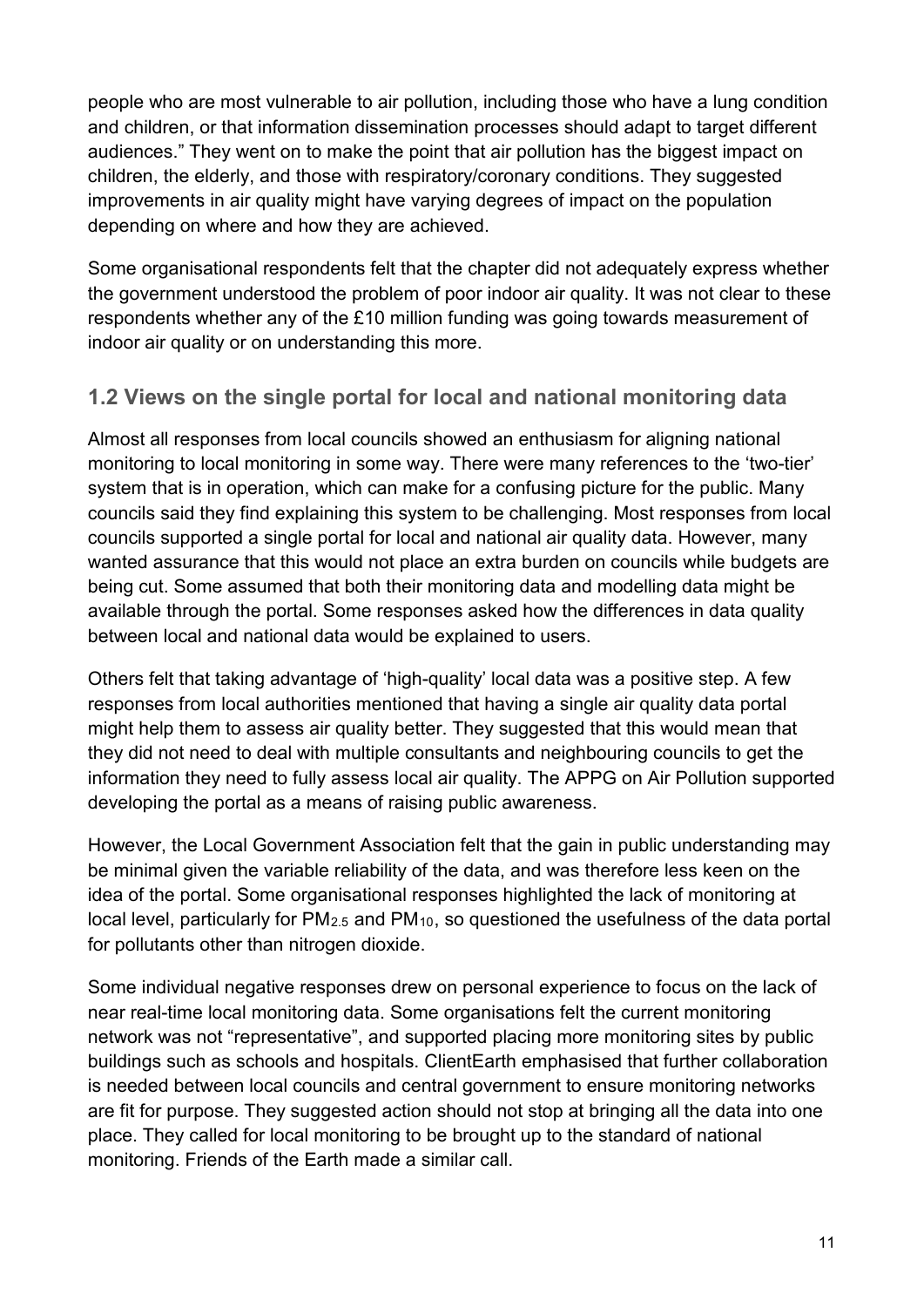Some local authority responses suggested that there is a decreasing number of counciloperated automatic monitoring sites due to budget constraints. They wondered whether councils would be given funding to maintain and expand their automatic monitoring, given the increased focus on local data.

A number of responses, including from the APPG on Air Pollution, made reference to 'hyperlocal' monitoring and/or low-cost sensor networks. A few mentioned the ongoing collaboration between the Greater London Authority (GLA) and Google. The GLA itself was supportive of the policies, but felt there was a need to support local authorities to bring their monitoring networks up to standard, as well as to implement 'hyperlocal' monitoring.

A few individual respondents revealed they had 'sensor technology' and were promoting its use. There was a suggestion elsewhere to provide personal-proximal monitoring systems to community and academic groups, and a few responses promoting the idea of citizen science and/or an open data platform. One individual suggested that air quality data needed to be freely available and easy to interpret.

Several responses highlighted the lack of action on ecosystems monitoring mentioned in the consultation document, and felt this has been an underfunded aspect of air quality in recent years. Environmental Protection UK expressed the view that the chapter content did not necessarily fit with the actions. They felt that emissions reduction is only part of the story, and that there is a need to tackle local hotspots.

**Question 2: How can we improve the accessibility of evidence on air quality, so that it meets the wide-ranging needs of the public, the science community, and other interested parties?**

A total of 310 respondents answered this question, 190 of which were organisations and 120 individuals.

There was general support for making existing evidence more available. Organisations in particular agreed with the proposal for bringing together air quality data within a single portal, with evidence and data tailored to the needs of different audiences. However, many – both individuals and organisations -- suggested that this needed to be presented in a user-friendly way so that it could be easily found and interpreted by the general public or vulnerable groups. There were also calls for methods of data collection, interpretation and presentation to be made transparent. Some felt there was a need to make forecasts on air quality as easily accessible as information on the weather.

The common theme of responses on air quality data within question four was that of localisation. A number of organisational and individual respondents called for the availability of air quality information that was sensitive to local effects and/or based on local monitoring, and for the presentation of that data at local level. Linked to this, there were also some calls for data to be based on personal monitoring. Several respondents called for easy accessibility of data, including for data to be presented in open data format. There were also calls for the use of infographics.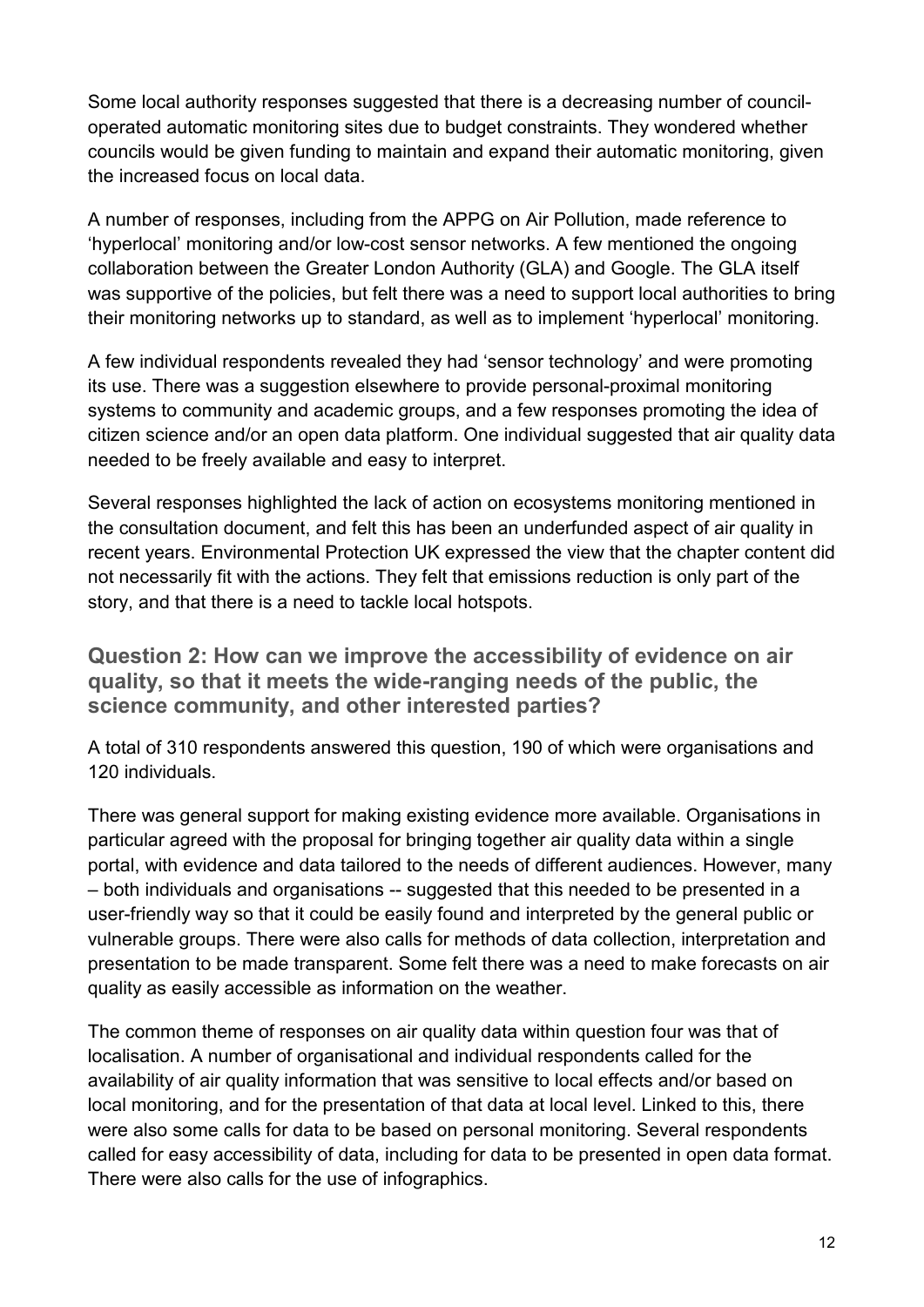### **2.1 Suggestions to make existing evidence more accessible**

Ideas to make evidence more accessible included the use of:

- a variety of forms of media for communications on air quality (newspapers, TV, websites, social media, and phone apps)
- communication aids to represent data in more easily understood ways, such as maps and infographics
- geoportals for representing data
- road-side signs or displays
- an open application programming interface (API) for the portal so as to assist third party development of apps
- advanced data science methods to tailor information for particular locations, audiences and lifestyle choices – for example, in relation to decisions on technologies and fuels

Many respondents were keen on the use of a range of stakeholders to disseminate evidence and information. Whilst individuals tended to focus on media outlets and online platforms, organisations highlighted primary care providers as having a potential role. Making use of industry bodies was proposed by a small number of respondents, and incorporating information on air quality into the school curriculum was mentioned by several others. This included the suggestion that science lessons might involve measuring air quality. Support for initiatives like national car free day and national clean air day was also advocated to spread information on air quality.

#### **2.2 Quality, consistency and coverage of air quality data**

A number of respondents argued that current evidence and data from different sources could produce a confusing and sometimes conflicting picture. For example, a few local councils pointed to the seeming ambiguities in compliance reporting and local authority reporting.

There were suggestions that some form of independent peer review process was required to ensure the authoritativeness and clarity of what the data and evidence was showing. A number of local councils suggested that the scientific and statistical basis, and related standards and assumptions, that underpin the data and evidence be made clear to enable interpretation and to ensure transparency and credibility. There was also a call for having denser monitoring networks as well as real-time data at a high temporal resolution to increase coverage and relevance.

There was a view that more robust evidence is needed to support local policy-making. It was suggested that data on pollution, traffic, fleet composition, weather and emissions should be added into the portal, and separately that air quality data for council planning processes should be added as a data stream. The training of local authority and Environment Agency staff in order to integrate data into national archives was mentioned too. In addition, there was a suggestion to adopt the UK Royal Statistical Societies and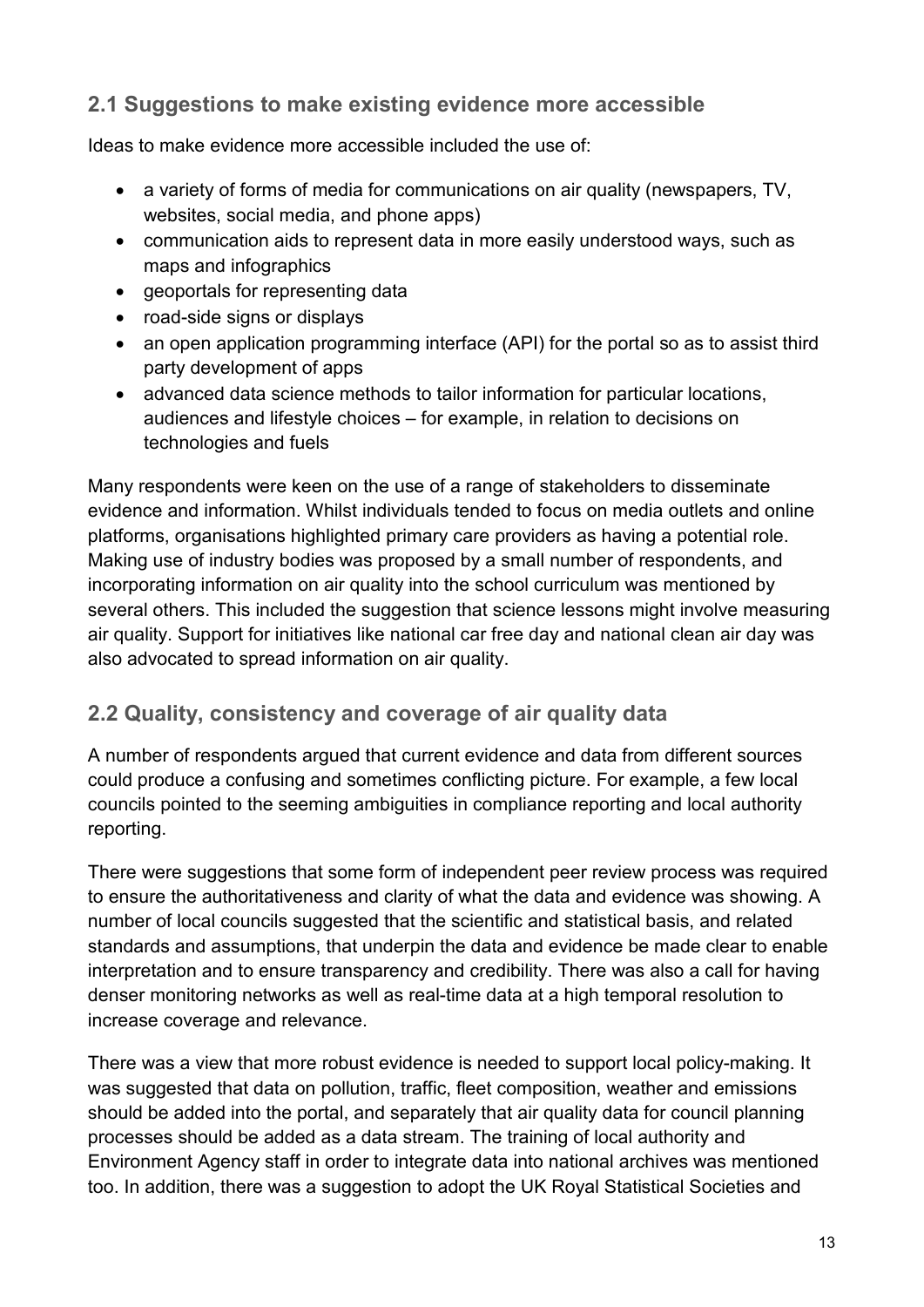Open Data Institute and UK Statistics Authorities code of practice on data use to make data more reusable.

# **2.3 Focus and content of air quality evidence and communications**

It was emphasised by other respondents that the portal should bring together monitoring, modelling and assessment tools and should have good data mining capability and include data visualisation tools in addition to mapping of the data. Several respondents, including local authorities, argued that there was also a need to publicise the existence of the data portals.

Apart from making air pollution forecasting on a par with weather, there was a call for announcing pollution spikes. Others suggested evidence of the impacts of air pollution in rural areas needed to be communicated more widely. A few responses also highlighted a need to explain "hard-to-believe facts", whilst a couple felt there was need to ensure full disclosure of data by local authorities. There was a suggestion too to regularly publish air quality data as BEIS does for energy trends.

A small number of respondents highlighted the importance of being more active with health messaging, particularly in terms of reaching vulnerable groups. This is where the ideas of integrating data into app alerts and road sign notices tended to be raised. However, this also included the importance of ensuring that messages were clear, consistent and used accessible language. It was advised that it is important to ensure that health alerts for vulnerable population groups are not impacted by digital exclusion. Suggestions of the focus of messages included:

- information on clean air walking routes
- the provision of focused, practical advice on how people can avoid exposure, for example walking on inside portion of the kerb or taking backstreet routes
- guidance on best practice during high pollution days, such as leave the car at home

There were also a few respondents who suggested there was a need to educate the public regarding consumer choices and their long-term impacts. Options put forward included air quality labelling on products and helping the public make vehicle choice decisions using data similar to the EQUA air quality index. There was a suggestion that there should be better publicising of the benefits of air pollution reduction measures on health.

# **2.4 Suggestions for further data gathering**

A number of local authorities encouraged the use of citizen science as a means of gathering further data, but with the proviso that detailed and harmonised guidance and standards would be needed to ensure data quality, particularly where low-cost sensors are used. There was also a suggestion for a national schools' monitoring programme, as well as more focus on personal exposure monitoring. A range of organisations, particularly local councils, emphasised the need to make the data relevant to people, both in terms of where they lived and worked, and in terms of their life choices.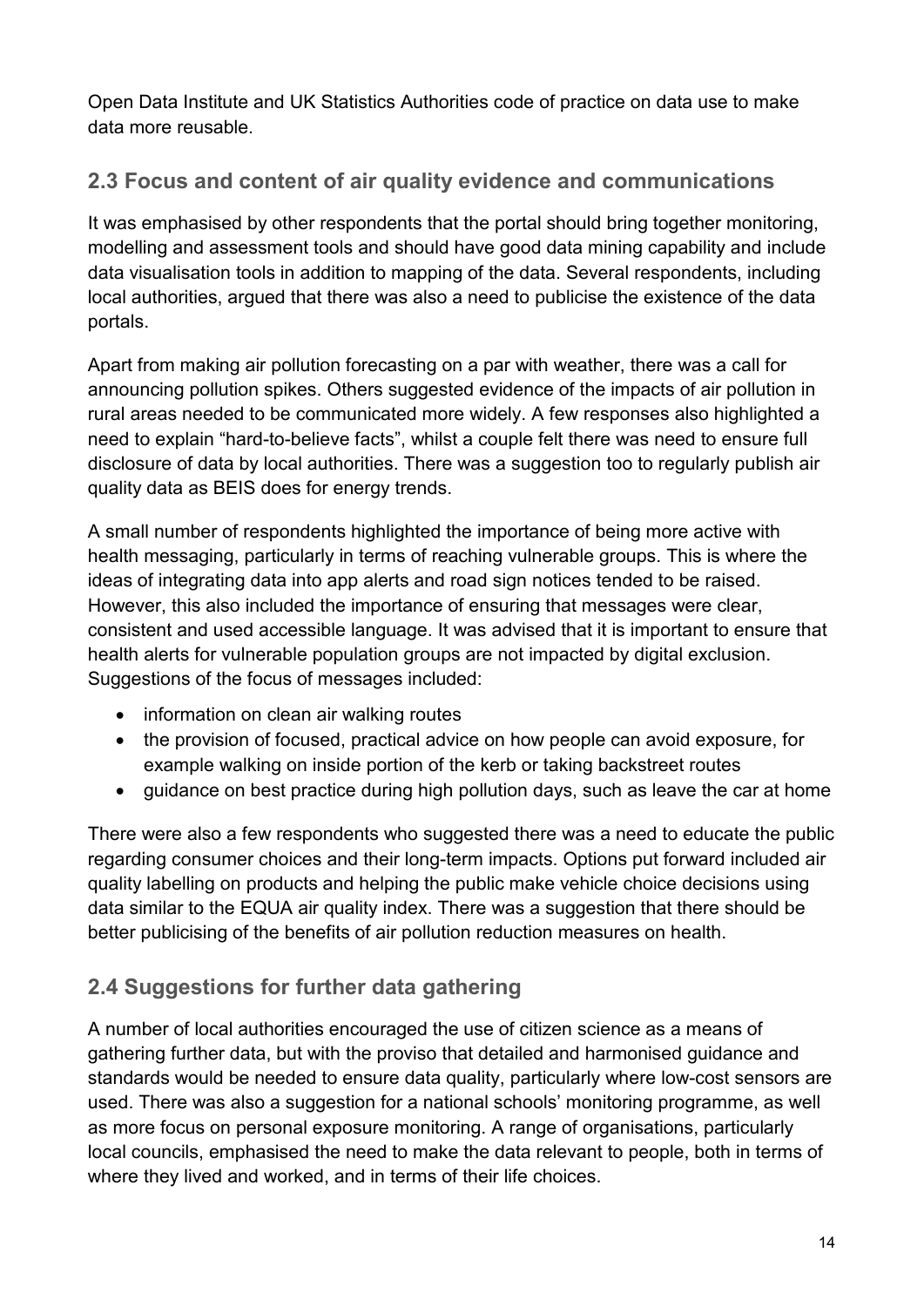In addition, a suggestion was made to slightly expand statutory monitoring capability to provide co-benefits for the research community. There was a call too to reduce uncertainty in the ammonia emissions inventory and to ensure there is disclosure of source in agricultural data.

# **2.5 Other points and suggestions**

There was a range of other points raised. For example, councils emphasised that they would not be able to bear any additional financial burden from having to submit data into a single portal. Other suggestions included:

- mandating local authorities to submit an annual status report
- highlighting good practice that has achieved results
- setting up an air quality research forum similar to the e-cig research forum
- publishing any technical assessments used to support the Clean Air Strategy alongside its publication and including more detail on implementation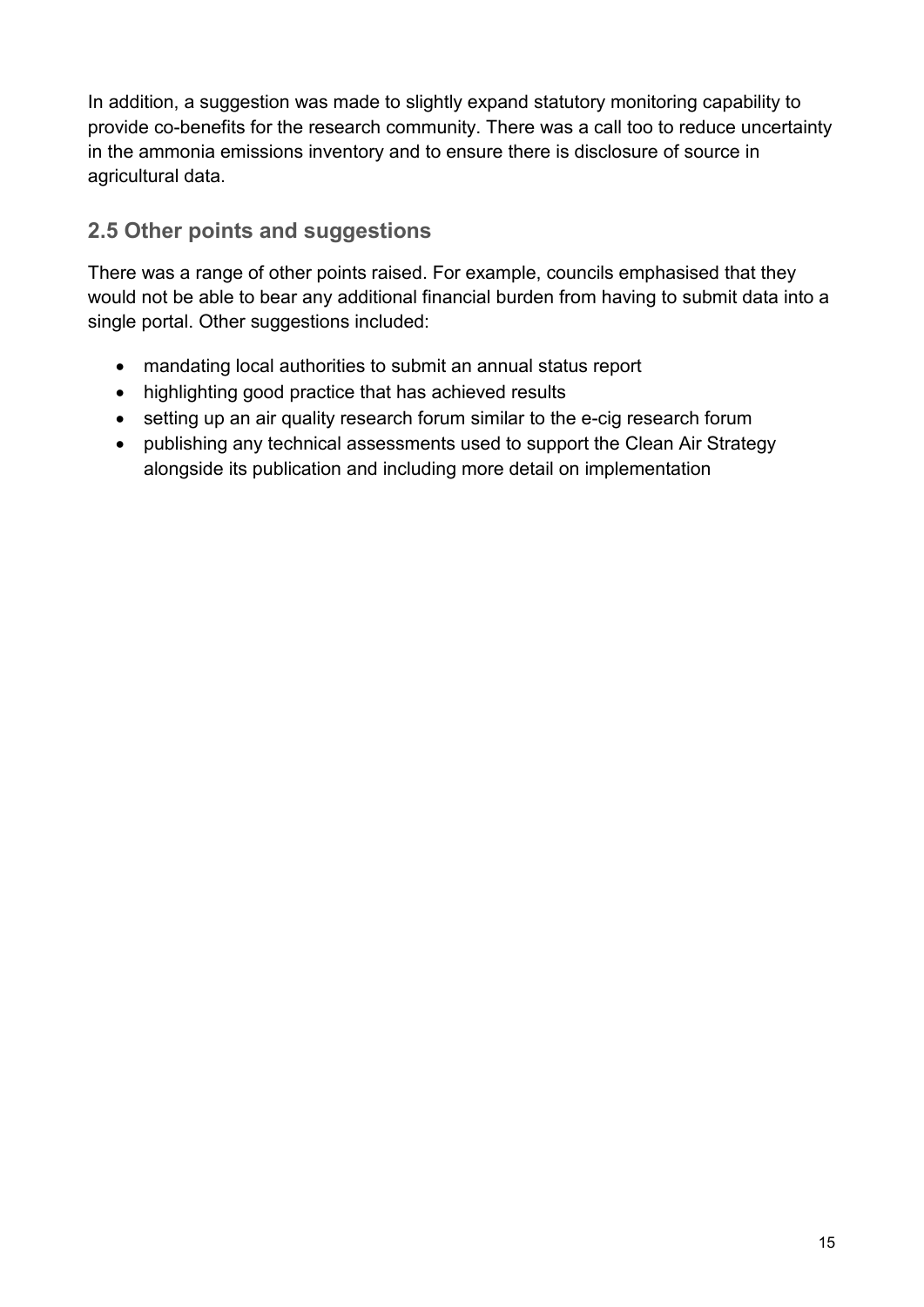# <span id="page-18-0"></span>**Chapter 2 – Protecting the nation's health**

This chapter provided an outline of the way government currently provides air quality information through the air quality forecast and episode advice, and outlined work currently underway to improve how air quality is represented in health professions' education and training.

The chapter included information on vulnerable groups and on increased personal exposure to poor air quality from everyday activities, including both in-vehicle exposure and in-home exposure. It put forward a series of actions. The ones highlighted were:

- progressively cutting exposure to particulate matter pollution, and halving the population living in areas with concentrations of fine particulate matter above WHO guideline levels by 2025
- providing a personal air quality messaging system to inform the public, particularly those who are vulnerable to air pollution, about the air quality forecast, providing clearer information on air pollution episodes and accessible health advice
- working with media outlets to improve public access to the air quality forecast
- working to improve air quality by helping individuals and organisations understand how they could reduce their contribution to air pollution, showing how this can help them protect their families, colleagues and neighbours
- publishing updated appraisal tools and accompanying guidance to enable the health impacts to air pollution to be considered in every relevant policy decision that is made

They also included: creating new powers to enable targeted local action in areas where air pollution is a problem; equipping health professionals to play a stronger role by working with the Medical Royal Colleges and General Medical Council to embed air quality into the health profession's education and training; and working with the NHS, hospitals, emergency departments, GPs and local authorities to gather better information on patients reporting and being treated for air quality related health conditions.

This chapter included two questions. The responses are summarised below.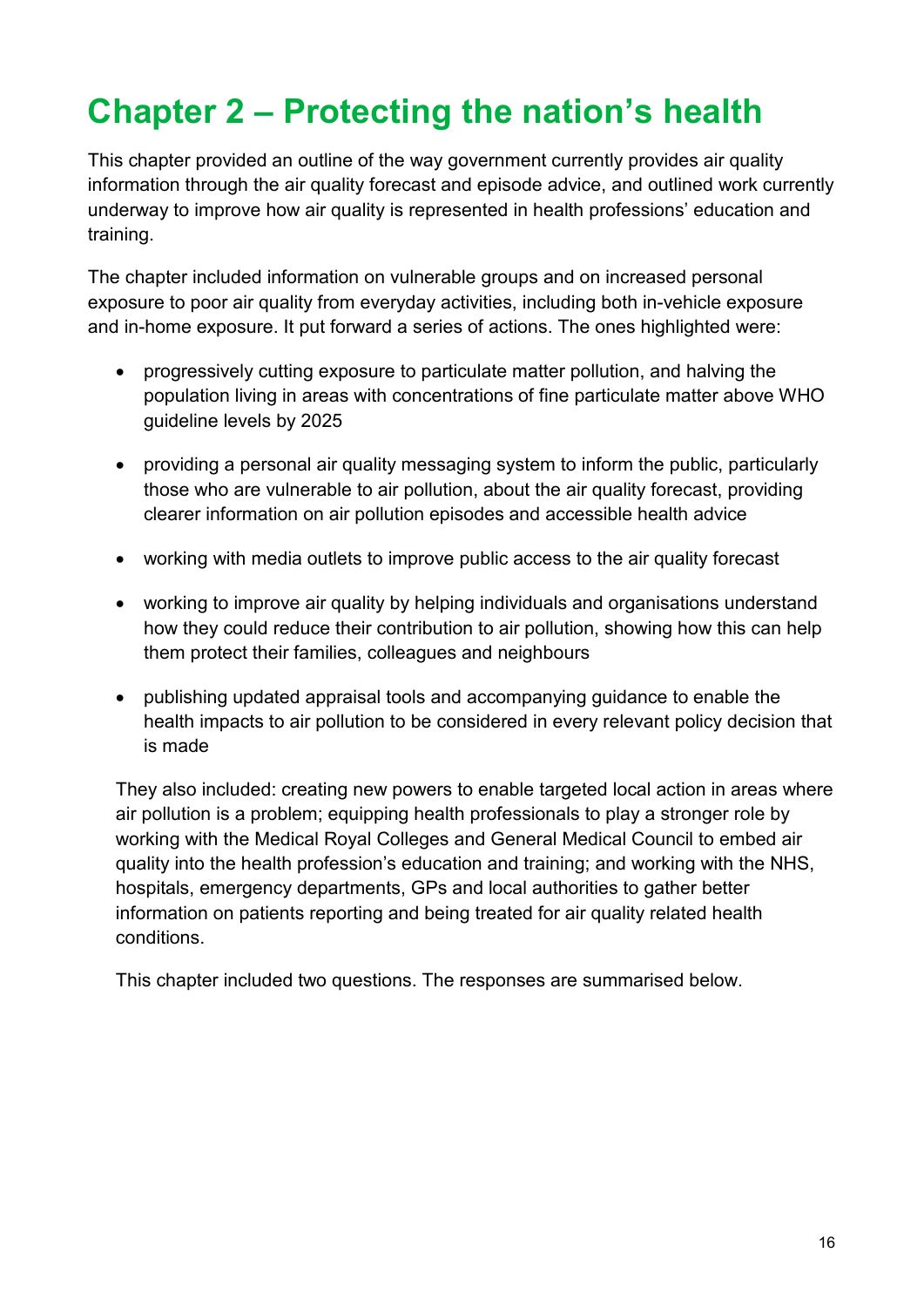**Question 3: What do you think of the package of actions put forward in the health chapter? Please provide evidence in support of your answer if possible.**

In total, 360 responses were received in response to this question, 225 from organisations and 135 from individuals. A number of responses to question four also referred to the proposed plans and the points raised in these are added here.

Some respondents reacted to the package as a whole, or did not specify which of the measures they were responding to. However, many provided feedback on specific measures and their responses have been treated differently in this analysis.

About half of organisations and a third of individuals responding to this question were broadly supportive of the overall actions proposed in this chapter (though there was variation in level of support for specific actions). The remainder largely suggested that the proposed package did not go far enough fast enough.

This reflects comments on the actions provided in response to question four in which individuals and organisations often gave support for the principles of what was being proposed, but in a measured way. In particular, several organisations felt that the plans outlined lacked detail. In addition, a few voiced a view that the emphasis should be on improving air quality rather than expecting those who are adversely affected by poor air quality to change their behaviour.

#### **3.1 Views on the goal of halving the population exposed to PM2.5 over the WHO guideline of 10μgm-3**

Whilst some responses on this action were positive, many organisations suggested that it did not go far enough fast enough. There was also demand for more detail on how achievement of such a target would be measured. A significant number of responses, particularly from organisations, suggested that the WHO guideline should be adopted into UK law. Some, such as the British Lung Foundation, suggested going even further. Several local authorities said that they were disappointed that their population would likely remain above the WHO guideline, particularly in London.

Some respondents, particularly a number of councils, professional bodies and nongovernmental organisations, pointed to current scientific research suggesting there is no safe long-term concentration for exposure to particulate matter, sometimes as supporting evidence that we should commit to go beyond WHO guideline levels. Additionally, some respondents highlighted the WHO's expected revision of these guidelines.

Several respondents felt there was not enough detail of how the population living in areas above the guideline PM2.5 concentrations would be halved. Elsewhere a respondent questioned whether the health target in the draft was achievable with the strategies outlined.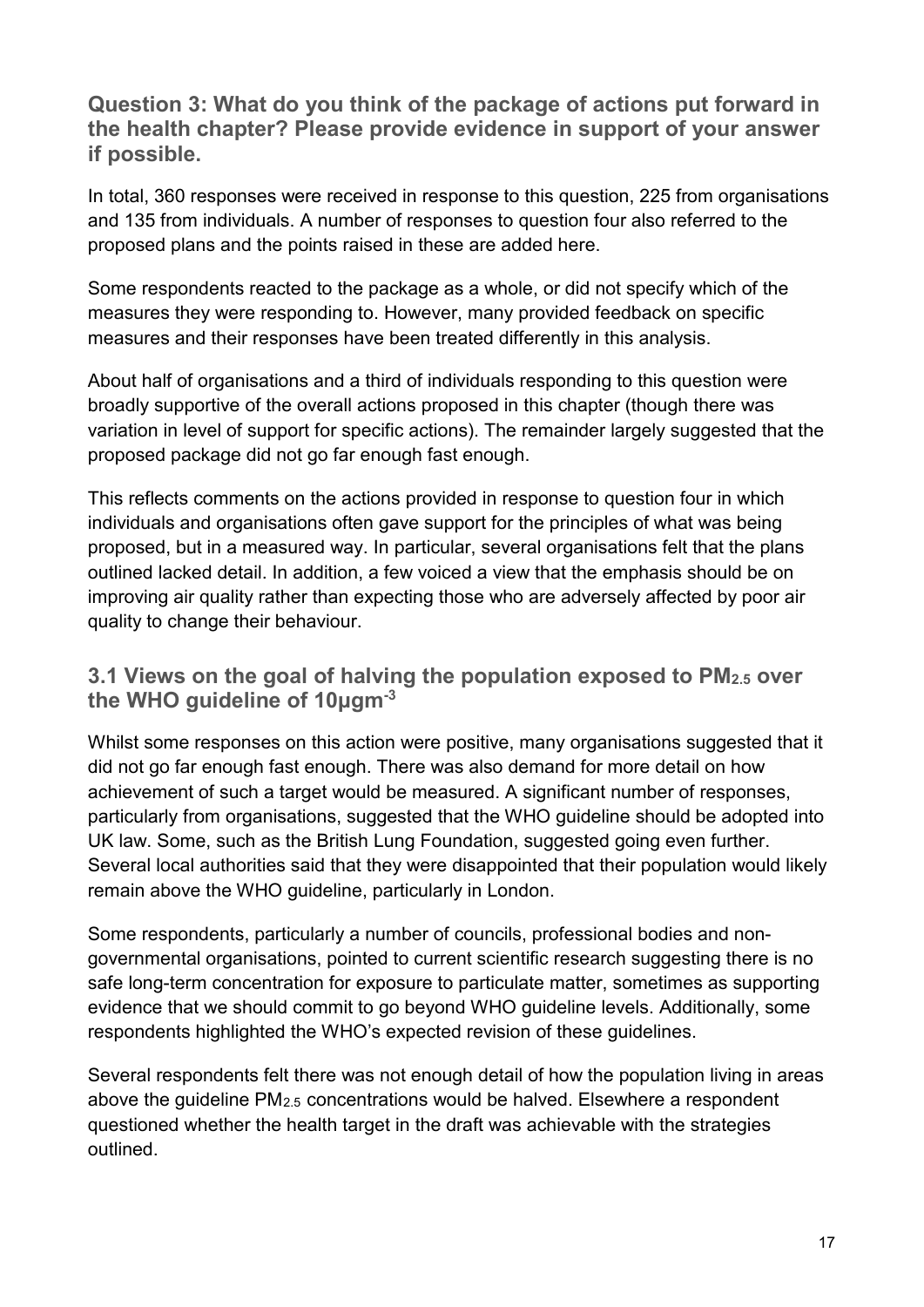#### **3.2 Views on the proposed personal air quality messaging system**

The vast majority of responses to the proposed personal air quality messaging system came from organisations rather than individuals. Many were positive about the proposals. The British Medical Association stated: "We support the provision of clear and transparent information about air pollution […] which is particularly important to those who are more vulnerable to the impacts of air pollution such as children, the elderly and those with chronic health problems."

Negative comments tended to focus on a perceived lack of detail in the proposal. Several commented that messaging systems were already in operation (notably AirText, AirAlert and CityAir) and questioned the difference between those and what was being proposed. Linked to this, there was concern that increasing the number of messaging systems may lead to confusion due to differing systems giving conflicting messages (as was already said to be the case in London where existing systems overlap). There were also comments about the effectiveness of messaging being unproven.

For example, the Tower Hamlets council said: "There are […] two in London – AirText, funded by the London Boroughs and a new system funded by the GLA. On occasions, forecasts issued by the two systems do not match, which may lead to the public having confidence in neither."

There were also suggestions that creating a personal air quality messaging system that is personal enough to take account of an individual's particular circumstances and location at specified points in time may be very challenging. There were also calls for messaging to link to practical advice on reducing exposure. For example, Stafford council commented: "The proposed actions are sound but forecasts may raise alarm unless there is robust data confidence relevant to the location of the vulnerable person supported by effective advice on actions to take." There was a call for any such personal messaging system to be properly tested and piloted.

One particular area of concern was the ability of at-risk groups to engage with systems of this nature. Cambridge council asked: "Many sensitive people are young children/elderly who don't have as much access to IT/apps – how would it work for them?" In addition, there was feedback from the Royal College of General Practitioners that not enough attention was being paid to socio-economic differences contributing to vulnerabilities.

#### **3.3 Views on working with media outlets**

The majority of respondents were positive about this action, and there was also strong endorsement of working with media outlets to improve public access to the air quality forecast in responses to question four. Some felt this should be coupled with better dialogue between Defra and media outlets regarding the accuracy of reporting. As Stockton-on-Tees council put it: 'There is far too much scope for media to pick and choose from the 'air quality menu' to suit a headline. The negative responses mainly suggested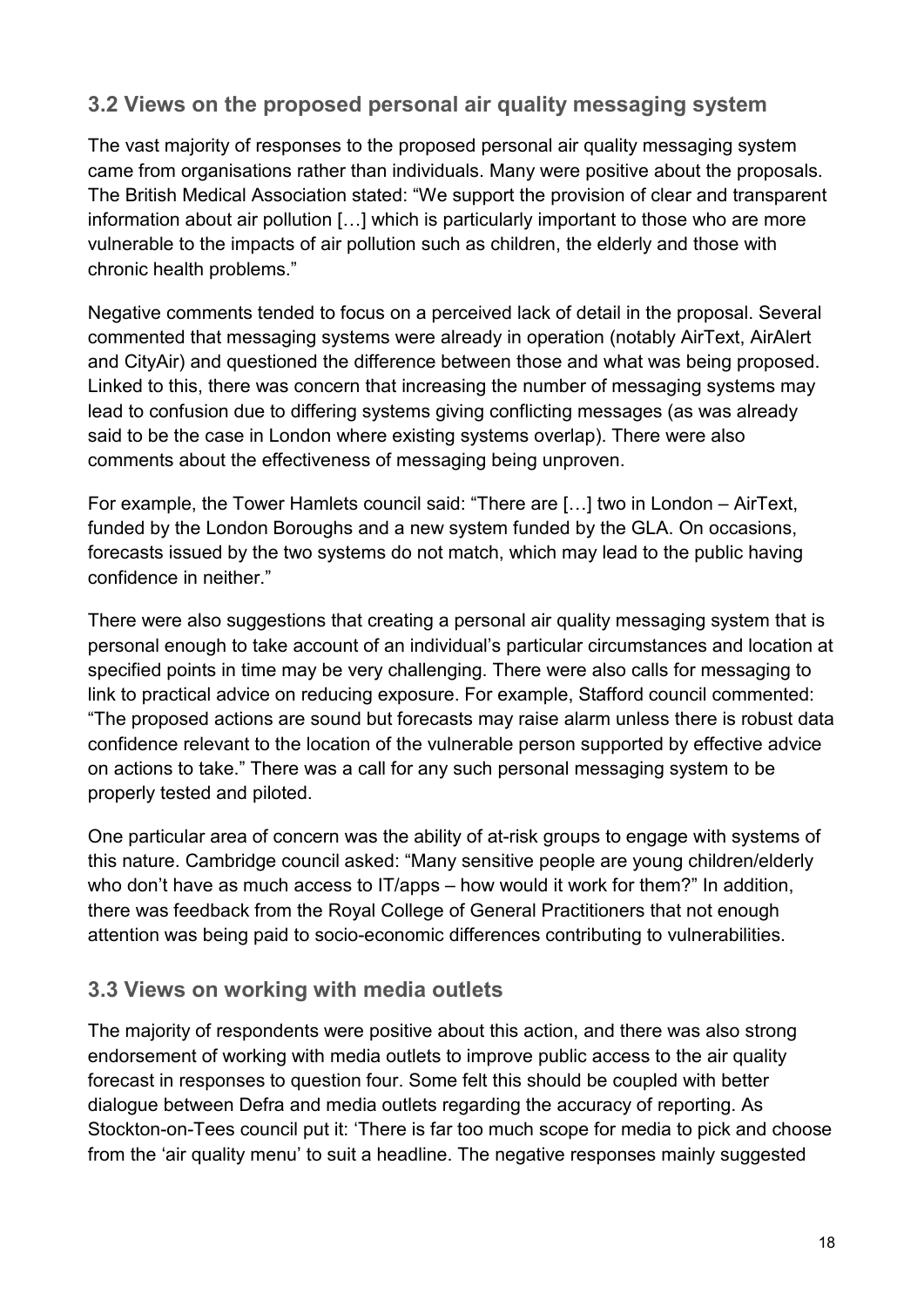that the government should focus on reducing air pollution at source rather than on the provision of information.

#### **3.4 Views on helping individuals and organisations understand air quality**

The majority of responses to this proposal came from organisations, rather than individuals. Though more were positive than negative, quite a lot expressed mixed views. Some were pleased to see the proposal to communicate health advice with groups who are more vulnerable to poor air quality. For example, elsewhere Allergy UK called, like others, for evidence-based education and campaigns "so vulnerable people can develop protection strategies".

However, others also argued that clear messages needed to be sent to encourage behaviour change to reduce emissions. One individual suggested equating domestic combustion emissions to cigarette smoke, whilst another called for health warnings on stoves. Where negative responses were received, these tended to call for a focus on emissions reduction rather than the provision of information (as they did in response to suggested work with media outlets).

# **3.5 Views on the publication of appraisal tools and guidance**

The majority of responses to this proposal came from organisations, rather than individuals. There was no clear consensus on these proposals with views relatively evenly split. Some local authorities questioned whether the framework, which would enable the health impact of air pollution to be considered in every relevant policy decision that is made, would apply at a local level. They asked for more detail.

For example, Sefton council saw it as "quite a sweeping statement, with very little definition. What is 'relevant' and at what level will this be applied…. Given our understanding of health impacts there should be further consideration of instances when requiring, rather than simply enabling assessment of the health impacts of air pollution is appropriate." Several respondents also asked that the planning framework is updated to take into account the new appraisal tools and guidance.

#### **Question 4: How can we improve the way we communicate about poor air quality and what people can do?**

In total, we received 328 responses to this question, of which 204 came from organisations and 124 from individuals.

Although in the responses to question four there were some comments on current air quality (AQ) communications and on the plans outlined in the health chapter, the majority of both individual and personal responses focused on future communications. Many of these called for better AQ communications and in particular, the need for large-scale campaigns.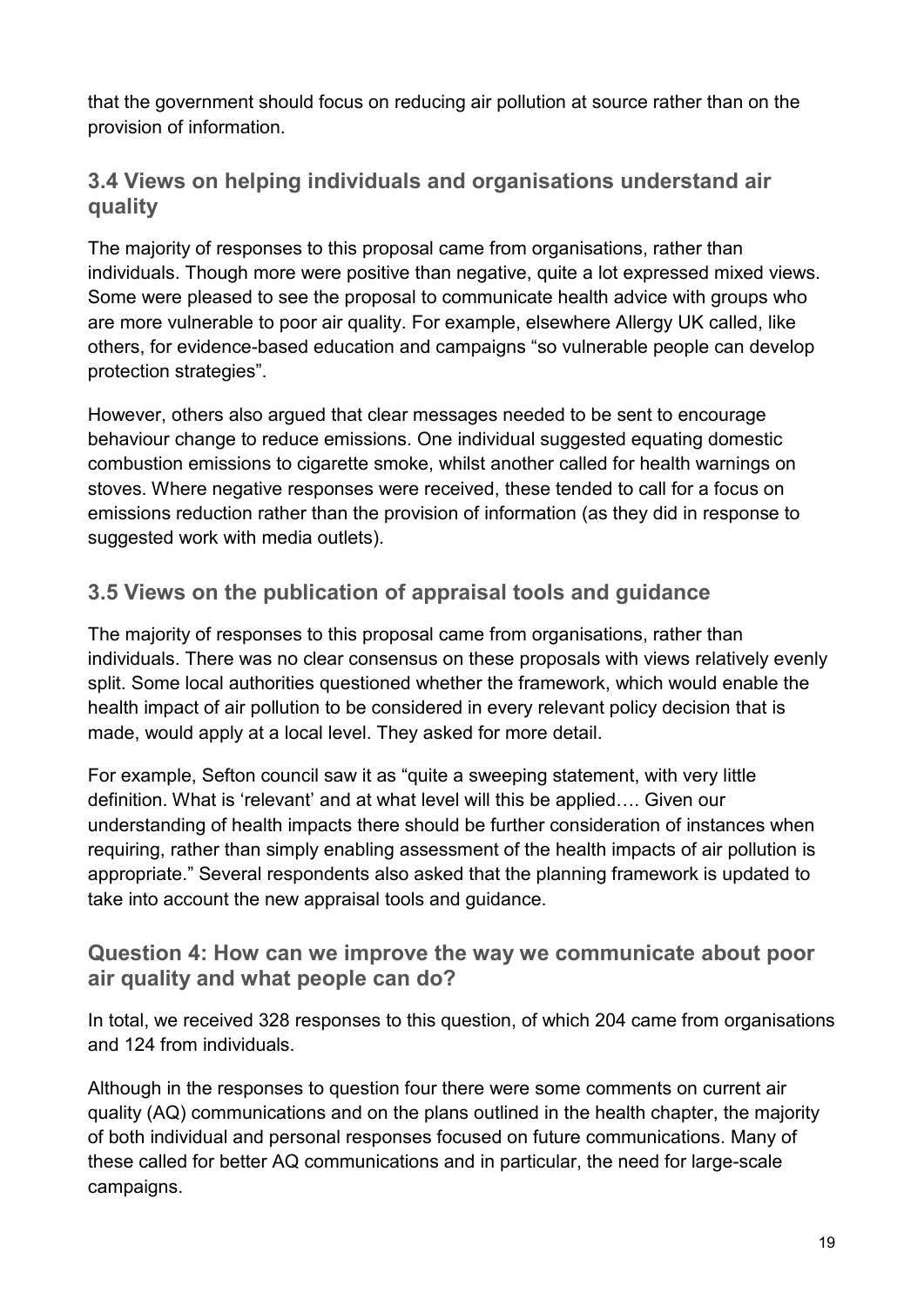# **4.1 Existing communications**

A small proportion of responses related to existing communications. On the whole, feedback on these was not positive. In particular, there was criticism (particularly from organisations) that air quality communications were not high profile enough and that the information and health advice provided was poor and/or unclear (for instance, episode advice leading to perverse consequences in relation to discouraging exercising outdoors, and ongoing confusion between air quality and climate change).

A small minority of organisational respondents, including Client Earth, also raised specific concerns about current arrangements for episode response. For instance, there was criticism of how warnings are issued. These responses included requests for a national warning system on the same footing as weather warnings to enable local government to make proactive use of existing mechanisms for cascading information to social services and to support vulnerable clients. There were also calls for advice to be issued to schools, care homes and hospitals.

There were a few calls too for revisions of the Daily Air Quality Index (DAQI), both in relation to pollutants/pollutant levels covered and in relation to the language used. For example, Friends of the Earth stated: "We strongly urge the government to revise the DAQI thresholds, or the banding whereby currently 'moderate' is very unhelpfully used to describe air pollution over short-term WHO standards, and over the level set for short-term EU limits." Concerns included:

- DAQI thresholds being too high, not matching EU standards, not aligning with the WHO short-term standards, and not incorporating any mechanism to recognise spikes in particulate matter
- misleading language used in the DAQI because over the long term, exposure to "low" levels of air pollution is nevertheless dangerous
- potential for unintended consequences from the accompanying health advice (particularly in the absence of more general advice) by giving an impression that outdoor exercise is dangerous
- the mechanisms used for issuing warnings, with comments made that government tend to do as little as possible
- the lack of short-term action plans for  $NO<sub>2</sub>$ ,  $SO<sub>2</sub>$  and ozone

#### **4.2 Perspectives on proposed plans**

Much of the feedback on the plans outlined in chapter two was given in response to question three. However, some was also provided in response to question four and this is covered in the summary above.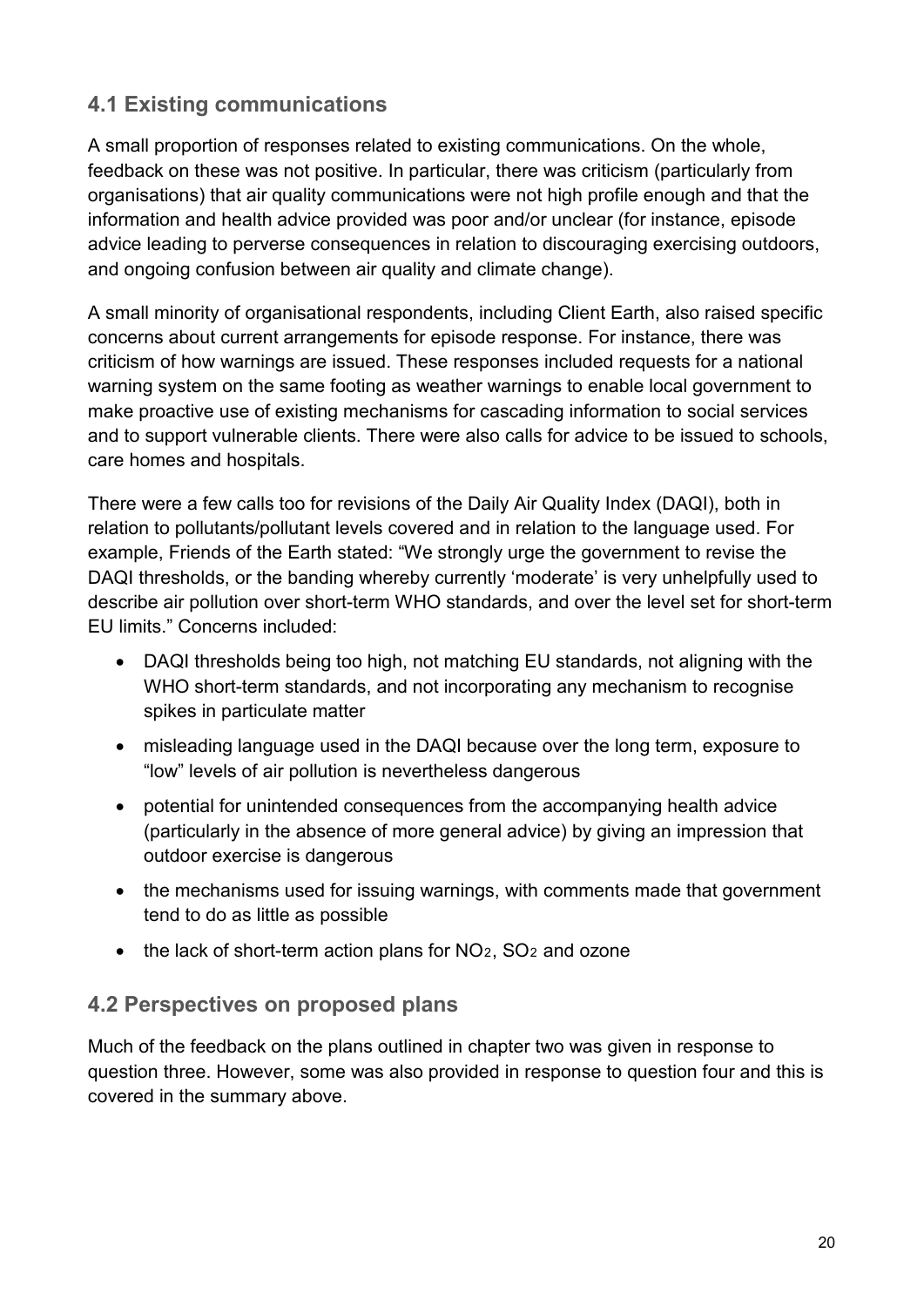# **4.3 Future communications**

In outlining their thoughts on how communications with the public about poor air quality could be improved, responses from both organisations and individuals covered a broad range of areas: who communications should come from, who they should be aimed at, their scale, the medium and tone used to communicate, the focus of the message and the behaviours that should be targeted.

#### **Scale and medium of communications**

There was general support for improving communications on air quality, with many individual and organisational respondents calling for air quality information to be provided as part of the weather forecast, alongside the pollen count. However, above and beyond this, many organisations explicitly called for large-scale, multi-channel and/or mass-media campaigns on air quality (described as "public health" campaigns in some cases). There was strong support for both mainstream and social media to be used (including TV advertising and programming, as well as radio).

There was also support for updated and expanded online resources and mobile apps (including council websites and improvements to UK-AIR), as well as roadside and public space displays of local live air quality information. Indeed, the requirement for localised data based on local monitoring was a theme apparent in a range of responses, and this is reflected in the summary of question two earlier.

Several noted that improved communication would do little to change behaviours or address poor air quality per se, but that public information on this scale was a necessary precursor to the public being willing to accept measures being proposed to deal with air quality problems. Analogies for what was considered necessary were drawn with existing campaigns on obesity, anti-smoking and road safety.

There appeared to be agreement that a one-size-fits all approach was not suitable and instead, that a range of communication methods should be used and tailored to their intended audience. For example, the National Centre for Atmospheric Sciences noted: "One section of society that is particularly sensitive to air pollution, and where considerable health cost is incurred, is the elderly. Using text messaging, mobile apps, Twitter and email may not be the most effective way to communicate advice and alerts to this section of society".

#### **Content of communications and attempts to influence behaviours**

Key areas to cover in communications were felt to be:

- information about what air pollution is and where it comes from
- what the risks and impacts associated with air pollution are
- the impacts of individual actions such as driving and idling
- what people can do to reduce their contribution
- how people can protect themselves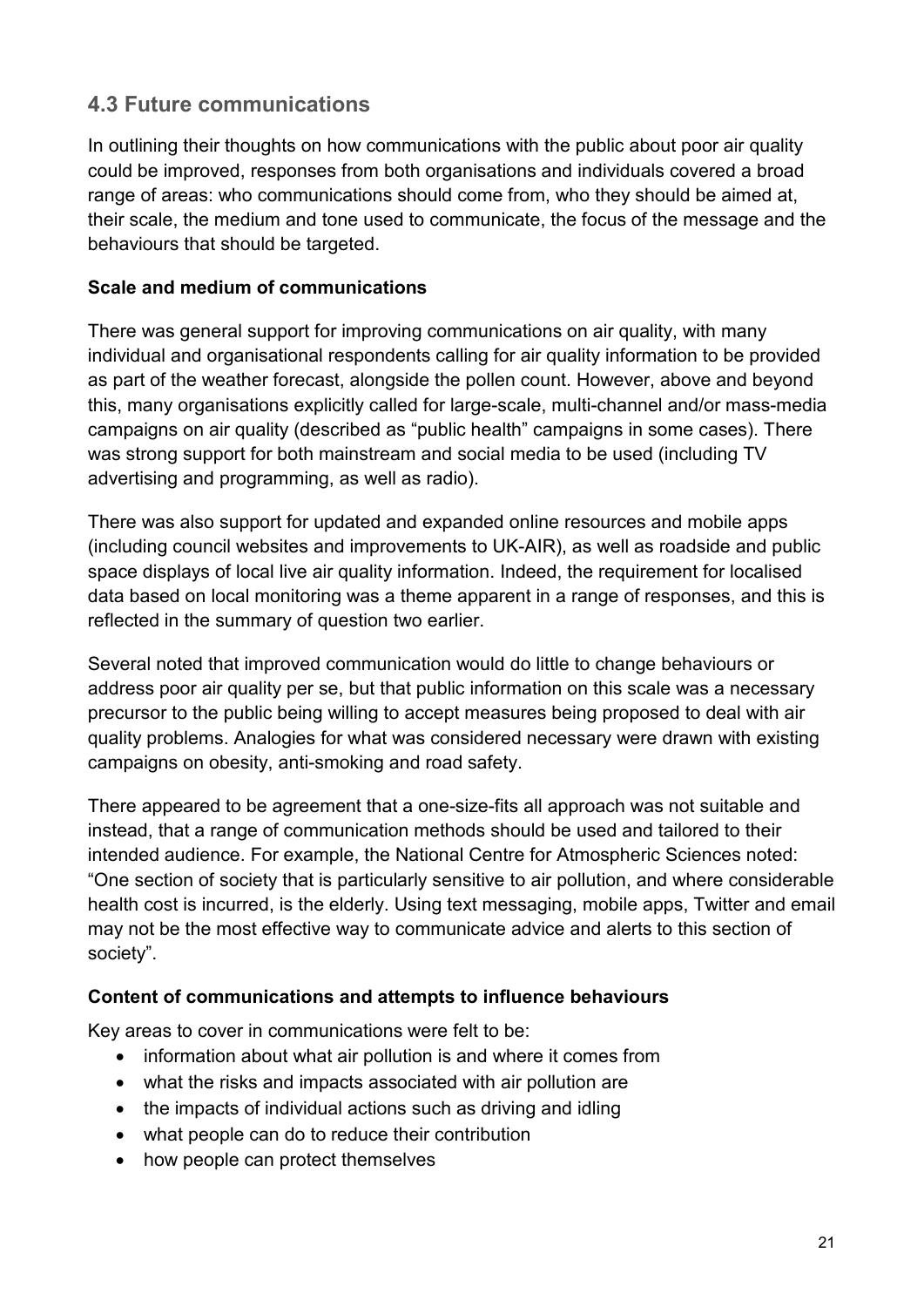Significant numbers of organisations in particular called for information on the latter two. There were also calls for communications aimed at changing behaviours, and linked to this, for significant investment in behavioural research (and social marketing campaigns). In particular, there were many calls to encourage cycling and active travel, dissuading people from driving and idling, encouraging the use of quieter streets (or "clean routes") and addressing both indoor air quality and domestic burning. This included tackling misconceptions about exercise and cycling in relation to air quality.

However, there was also acknowledgement of the need to develop a better understanding of responses to the provision of complex information and to test behavioural responses to the messages being given. The possibility of increased communication having unintended consequences (for instance, current episode warnings scaring people off exercising outdoors or advocating "quiet routes" creating an obstacle to cycling or other active travel) was widely voiced as a concern.

The London Sustainability Exchange suggested: "Together with providing the information, effective behaviour change requires investment in proper social marketing campaigns with segmentation targeting specific behaviours". The Behavioural Insight Team outlined a range of useful suggestions for effective communications and behaviour change initiatives based on behavioural research, such as harnessing pro-social motivations (for instance, by showing how people can help protect their families, colleagues and neighbours).

There was also a recognition that any communication, however well pitched, could only be one part of a set off factors leading to behavioural outcomes, which include technological improvements and infrastructural changes. In Leeds City council's words: "In order to support and encourage behaviour change (i.e. active travel) national and local government need to inspire (communications and engagement), encourage innovation (i.e. improved national standards for vehicle manufacture) and provide the infrastructure to enable individuals to change behaviour".

#### **The tone of communications**

A significant proportion of those responding to the consultation asked for communications to be clear, simple and/or easy to understand. There were also calls for the messages and information provided to be consistent, truthful and/or fact-based. Several organisational respondents emphasised the need to avoid provoking fear or anxiety in the messaging used. Linked to this, a more significant number called on any campaign or messaging to communicate a positive way forward for dealing with air quality to avoid inciting feelings of helplessness, powerlessness and resignation.

#### **Source and audience**

Although many called for communications to be aimed at the general public, consultation respondents mentioned several other key audiences for communications on air quality. They highlighted some of the audiences and messengers which they saw for disseminating messages:

• vulnerable and 'at risk' groups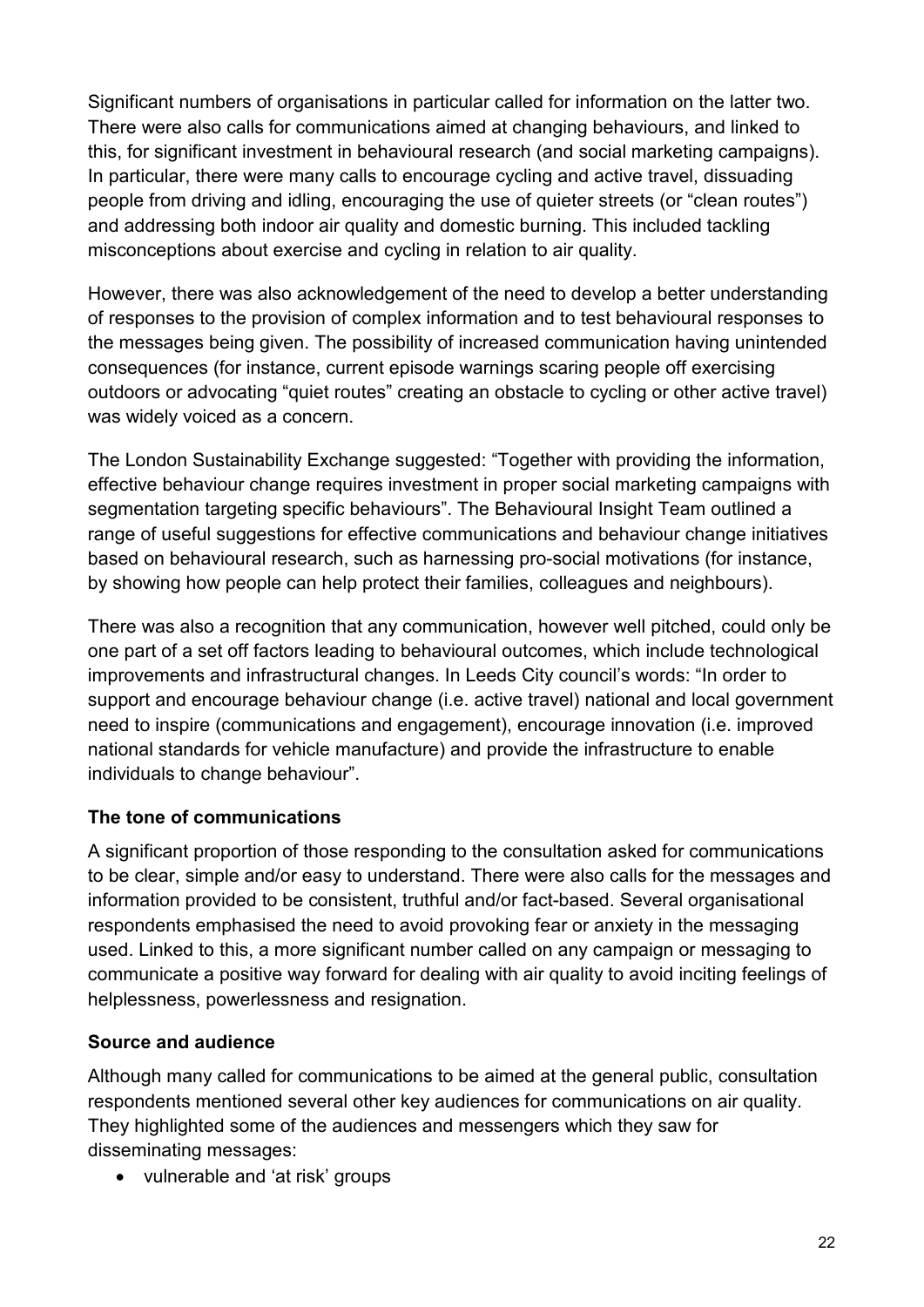- health professionals, including GPs and other medical staff
- schools (as institutions)
- children (including school children) and their parents
- workplaces and professional networks
- community groups and NGOs

There were several calls for communications to come from trusted sources and led by, or co-produced with, those at risk. However, there was also a strong sense that the medical community needed to be involved, given its expertise. Several organisational respondents called on Public Health England (PHE), the Department of Health and Social Care (DHSC) and/or the National Health Service (NHS) to front campaigns, and for doctors and medical staff to take the lead in talking to patients who might be at risk.

Several also commented on the role that local government could play, with appropriate support, given existing communication channels with residents, vulnerable groups and community organisations. For example, West Suffolk councils suggested: "If a national campaign and national literature was developed, that could be partially delivered at a local level, then this would remove inconsistency, remove the need for numerous local authorities to be researching the same topic and producing similar literature making a much more reliable and efficient message".

#### **Wider opportunities to communicate on air quality**

Respondents highlighted several opportunities for communicating about air quality. These included information being displayed in doctors' surgeries or provided by medical staff during their interaction with patients, air quality being incorporated into the school curriculum, and engaging civil society and community groups. There were also mentions of incorporating air quality messages into health campaigns (e.g. Change4Life), using coverage of episodes of poor air quality to disseminate messages, and mirroring the current arrangements for heatwaves and weather warnings to alert vulnerable groups.

However, in addition to this, several organisations called on government departments to work together to ensure that the public receives a consistent message. They highlighted the inconsistencies of planning and transport policies, but also opportunities for public sector organisations, as employers, to communicate with staff about air quality. Other opportunities highlighted included green prescribing, indoor air quality forming part of home buying information, joining up on Green Great Britain Week and government or Department for Transport providing better consumer information on vehicle emissions (for example, like energy ratings on appliances).

A few organisations highlighted recommendations from recent health federation research on how best to communicate health messages, as well as research carried out for Defra on communicating air quality. [www.nlincsair.info](http://www.nlincsair.info/) was given as an example of successful communications.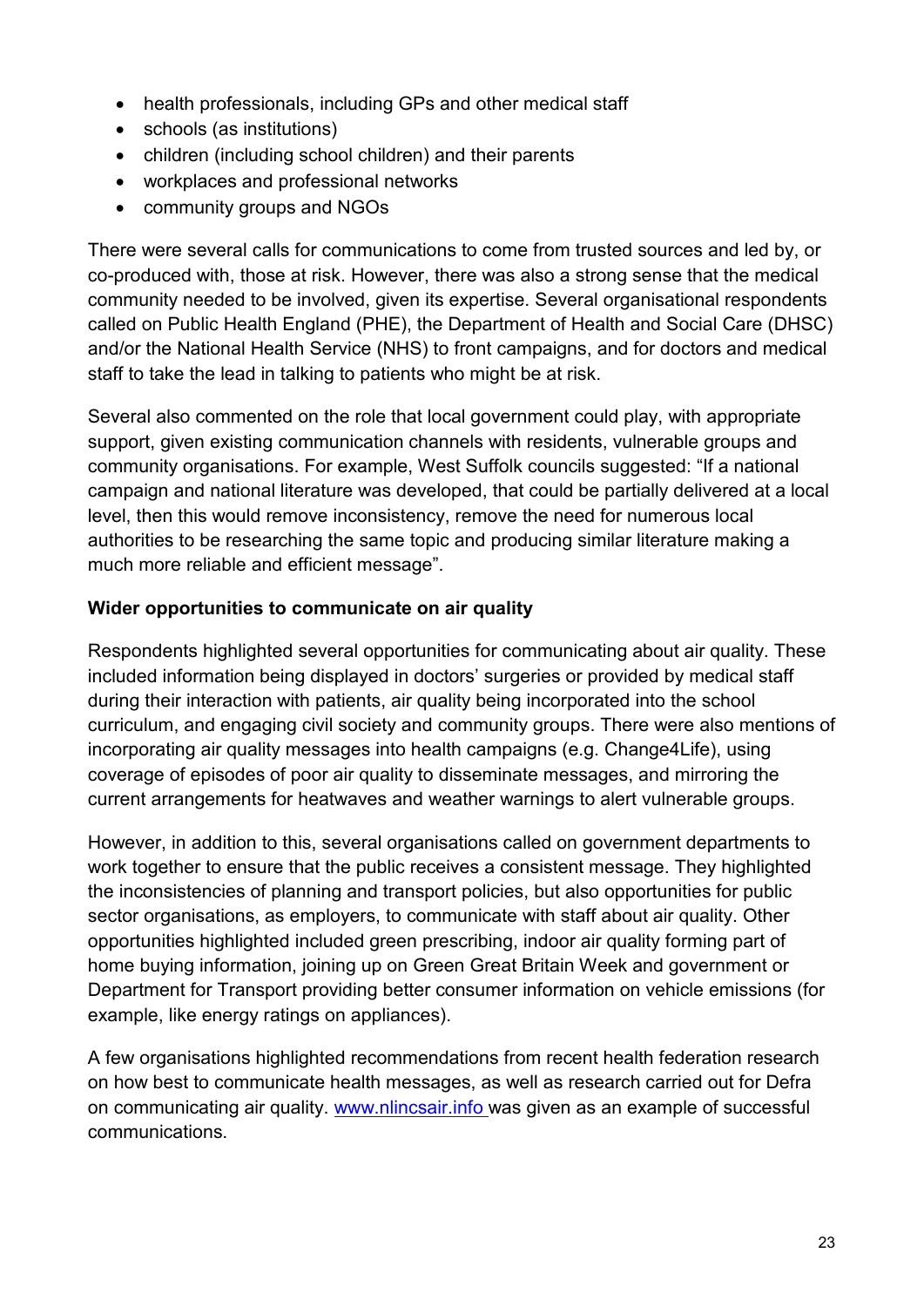# <span id="page-26-0"></span>**Chapter 3 – Protecting the environment**

Chapter 3 outlines the case for the actions set out in the subsequent chapters to protect the natural and built environment from the damage caused by air pollution. Whilst the aim of this chapter is predominantly to introduce the necessity for focus on the environment (alongside human health) when targeting air pollution, it contains two specific actions.

These are:

- monitoring the impacts of air pollution on natural habitats and reporting annually so that we can chart progress as we reduce the harm air pollution does to the environment
- providing guidance for local authorities explaining how cumulative impacts of nitrogen deposition on natural habitats should be mitigated and assessed through the planning system

Mention was also made of a review of research into microplastics from vehicle tyres and brakes. The chapter had two consultation questions. The responses are summarised below.

**Question 5: What do you think of the actions put forward in the environment chapter? Please provide evidence in support of your answer if possible.**

A total of 302 responses were received to this question, 176 from organisations and 126 from individuals.

There was broad support for the chapter's overall purpose and actions from organisations, particularly councils, though some argued that sufficient resources would need to be made available for implementation to be successful. However, a range of environment-focused non-governmental and professional bodies (including the Wildlife and Countryside Link, a coalition of 49 environment and wildlife organisations, and the Chartered Institution of Water and Environmental Management) felt the actions proposed in the chapter lacked substance and detail on targets and/or timescales, as well as resourcing. They suggested there was a need to go further to address the urgency of the situation.

Many individuals were also critical of the proposals for similar reasons. Some suggested that monitoring and/or guidance would not have a positive impact on the state of the environment (at least not on their own). A few argued that monitoring and provision of guidance are not actions. Again, those who took this stance were not necessarily against these measures, but wanted more commitments to reduce or prevent emissions. Very few respondents saw the environment as unimportant and therefore not a priority. However, the National Farmers Union echoed a few responses by saying that planning decisions need to take a balanced view that takes account of economic benefit and health impacts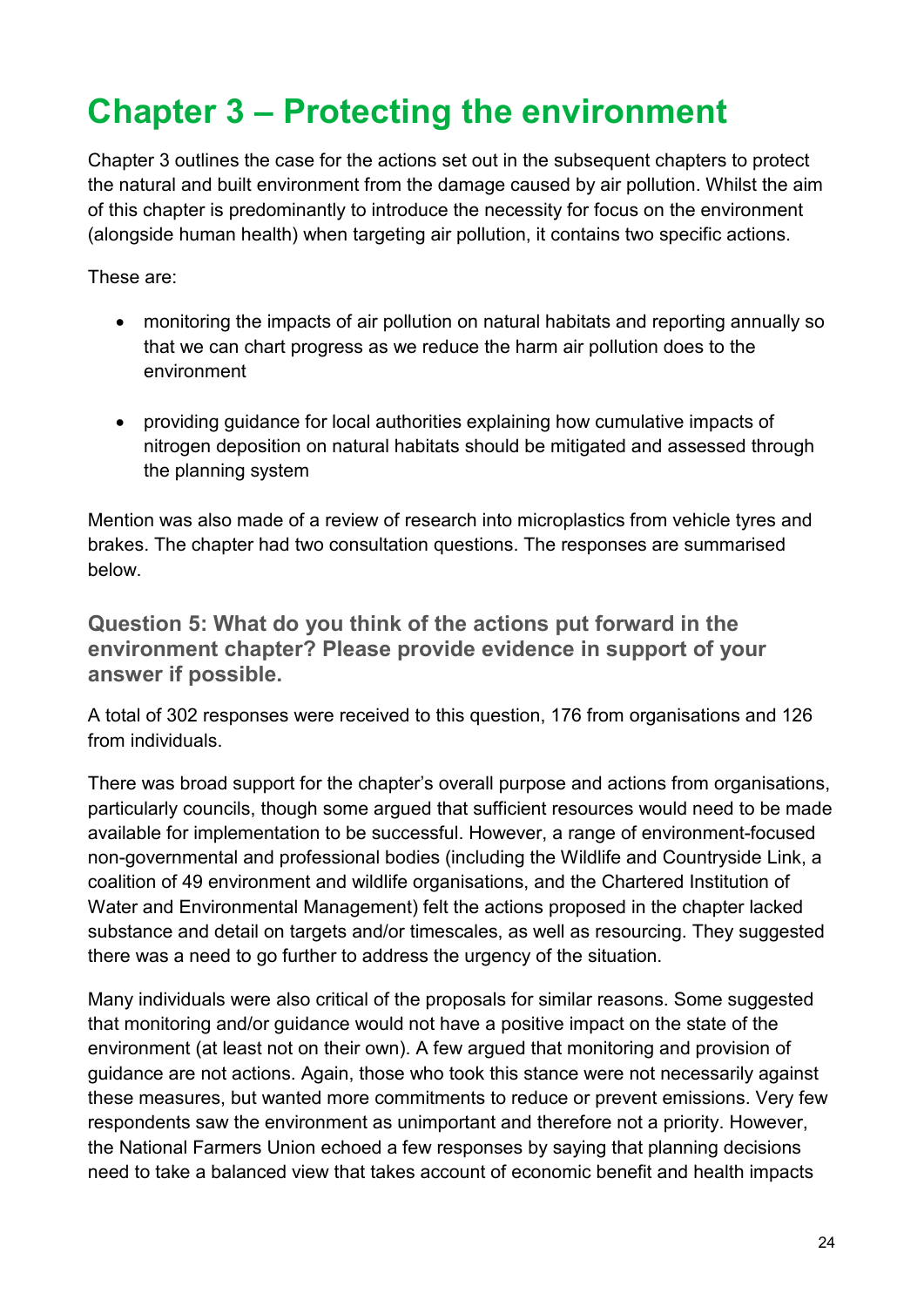too. A couple of mineral companies pointed to the habitat restoration work they undertake after mining.

An issue raised by a number of organisations and individuals was that the planning system was an obstacle. For example, Solihull council said: "The actions are sound, however there is a concern that individual planning processes within local authorities (as laid out in their individual Local Plans) may hinder the aspiration to mitigate and assess the cumulative impacts of nitrogen deposition on natural habitats through the planning system." The National Centre for Atmospheric Science suggested that a re-evaluation of the implementation of the existing planning framework would be beneficial not only in terms of the environment, but in relation to the whole strategy.

#### **5.1 Views on the proposal to monitor and report impacts on the natural environment**

The majority of organisations supported this action, recognising that it was important for assessing the effectiveness of the implementation of actions listed elsewhere in the strategy and/or for local planning. The Joint Nature Conservation Committee, a public advisory body, argued: "Monitoring is essential not only to track reducing exposure and impacts but also to better understand the nature of recovery". They cited a number of existing networks and schemes that they felt could contribute to effects-based monitoring.

However, some individuals questioned the purpose of, or the need for, monitoring. A number were concerned about the ability of monitoring to represent the environmental impact of air pollution. Several felt monitoring would either not lead to, or be a diversion from, tangible, effective action to reduce emissions. Valero Energy pointed to the discontinuation of deposition monitoring at seven potentially vulnerable Natura 2000 sites by the Environment Agency. They reported that whilst seen as useful, the monitoring was deemed "unlikely to provide any further insight".

Some organisations and individuals felt that more detail was required as to what would be monitored, by whom and how. A number of organisations called for monitoring a wide range of types of habitats, not necessarily only those that have special designation.

Several respondents suggested that existing monitoring approaches may be too immature, inaccurate or unrepresentative to accurately reflect the condition of environmental sites. The Institute of Air Quality Management stated that monitoring the impacts of air pollution on natural habitats is very challenging and said more detail was needed on how it would be undertaken and financed. Doncaster council suggested that Natural England might be better placed than local councils to assess impacts from nitrogen deposition because of existing expertise and responsibilities.

There were a number of comments made on annual reporting. The Centre for Ecology and Hydrology believed this was a helpful step, but that it would "require investment of time and scientific expertise, as some of the measurements are not at a well-developed stage", as well as alignment of different methodologies. They suggested setting up a working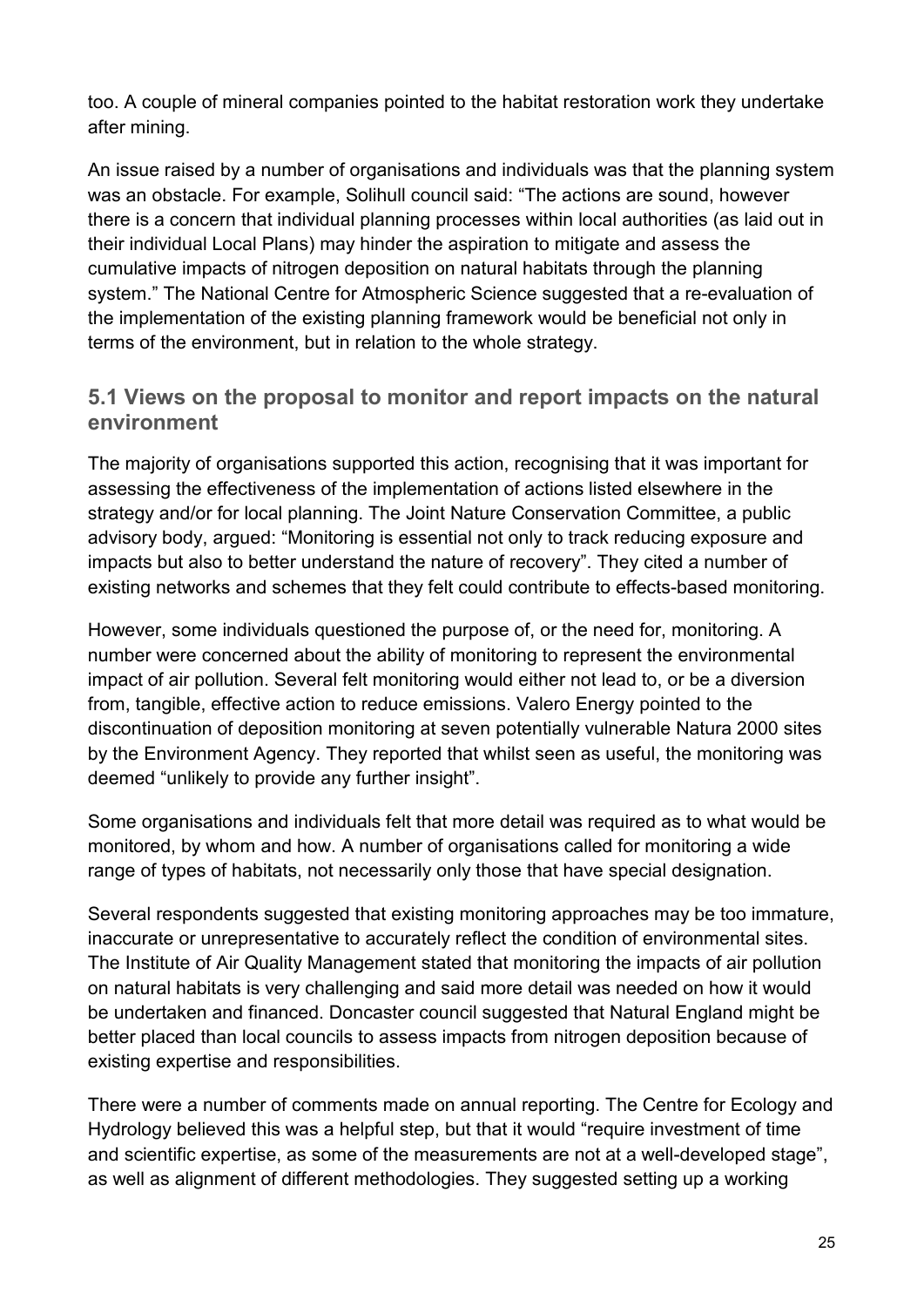group to facilitate this. There was also a call that annual reporting should be locally relevant. Stevenage Borough council said that it "needs to be able to be manipulated at different administrative levels… so that it can be useful to a range of organisations" and include air quality and impact projections. Luton council suggested adopting a similar approach to Local Tobacco Control Profiles for bringing reporting on air quality and impacts together in one place.

# **5.2 Views on the provision of guidance to local authorities**

There was a mixed response from organisations on this specific measure and the majority of individuals highlighted problems with it. Again, it was less there was active opposition to the proposal, but more that there was concern that local councils lack the power, incentives or funds to implement the proposed guidance. For example, FABRA UK said: "Guidance is good but what incentives or penalties will there be for LA [local authorities] who choose not to follow it."

Some also felt that other government policies (such as providing new homes) would override the aim of this guidance. For instance, North Hertfordshire district council wrote: "more guidance whilst welcomed does not alleviate: the pressure being put on local authorities to accommodate the demand for housing and associated infrastructure; or the pressure on the resources within local authorities environmental health to enable them to review and assess planning applications alongside their other duties; or the resources available within planning departments to process planning applications and then ensure that obligations and conditions are enforced."

There was a call for any guidance to be clear, detailed, evidenced and/or enforceable, particularly where proposed development is in areas with significant air quality issues. Lancashire councils stated: "Guidance on the significance of impact should not be left to the varying opinions and priorities of local authorities, planning inspectors and developers." York council suggested there was a need for clarity on chain of command and "how much weight should be placed on the issue (compared to human health and other material considerations) and what should be done when an authority fails to meet its responsibility to the protection of flora and fauna".

A range of recommendations were made as to what the guidance should include from organisations such as the Cannock Chase Special Area of Conservation Partnership. In particular, the Planning Officers Society requested that the guidance be "widened out to recognise the opportunities for providing greater certainty in terms of plan-making with respect to the approach taken to the development of Local Plan Habitats Regulations Assessments (HRAs)". They gave a number of examples.

The Joint Nature Conservation Committee advised assessing both "cumulative impacts and "in combination" effects to take into account all source sectors, including agriculture, with the aim of developing greater consistency in approach across the UK". They pointed to Natural Resources Wales as an example of an integrated approach using planning and permitting regimes. Leicester City council suggested there was a need to provide councils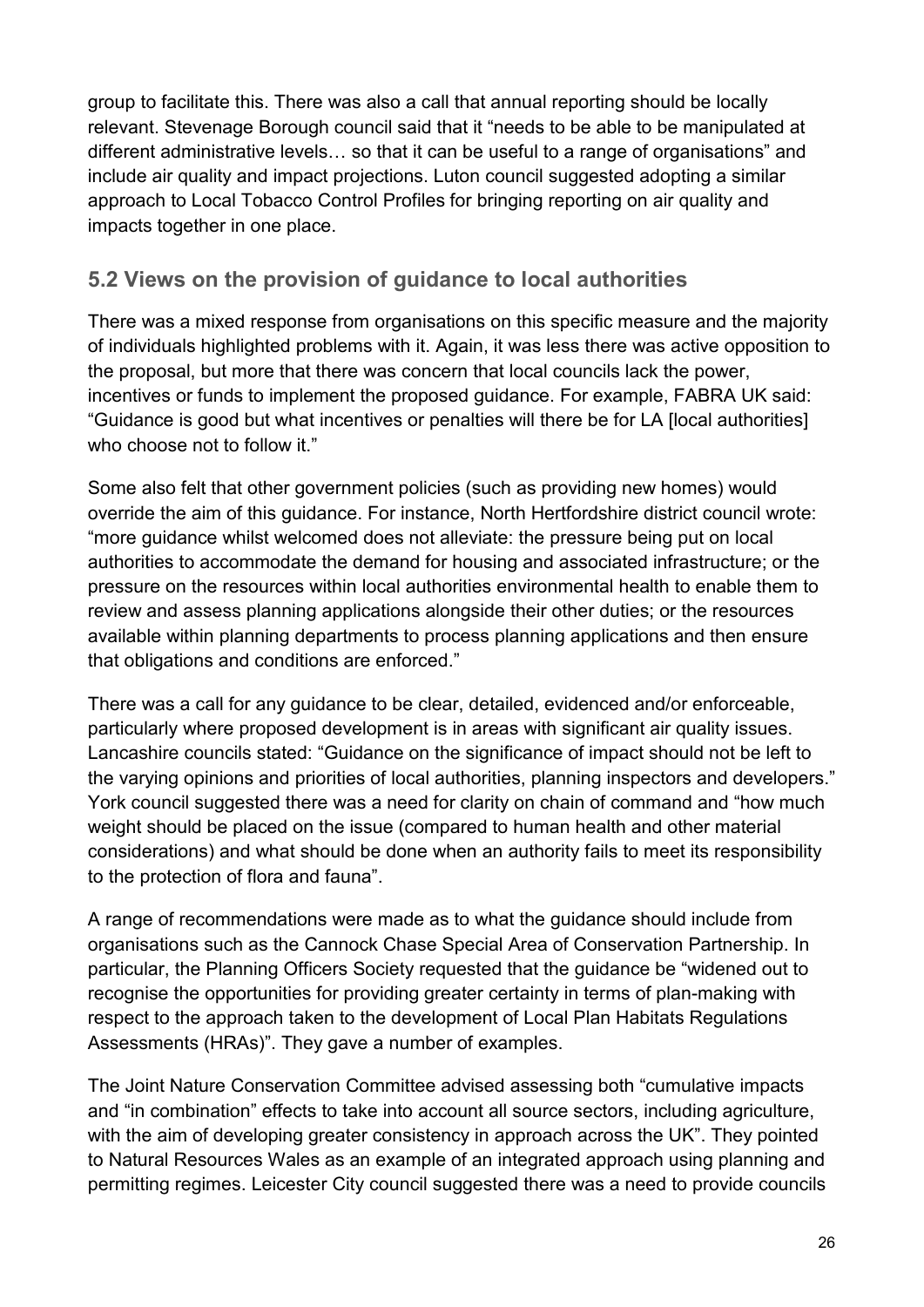with more information on types of pollution, their origins, dispersal and measurement, and on mitigating measures and evaluation, so as to ensure effective local action.

One individual suggested that the guidance for local authorities should be made widely available so that individuals might also help with the mitigation or hold their councils to account. The Local Government Association argued that there was a need for greater powers for councils to refuse development proposals on air quality grounds.

A few respondents also pointed to other stakeholders that might require guidance. The Chartered Institute of Environmental Health (CIEH) stated: "Whilst we applaud the commitment to produce guidance for local authorities on how nitrogen mitigation may be delivered via the planning system, we are concerned that similar guidance should also be given to both water companies and the Environment Agency who, equally, have a part to pla[y] here." United Utilities asked whether the guidance would "impose additional requirements on businesses/developers and if so, how will planning system requirements be communicated and when?"

The Association of Directors of Environment, Economy, Planning and Transport on the other hand asked why this guidance was focused on councils at all, given Natural England's role in relation to nitrogen deposition, natural habitats and planning.

# **5.3 Other points**

A few respondents felt the focus was on the rural and that more acknowledgement should be drawn to the importance of the urban environment, such as parks, particularly as these tend to be more polluted. However, a few others felt not enough attention was paid to air quality issues in rural areas across the strategy, with an assumption that this was an urban problem. A number advocated a greater link be made between air pollution and climate change action, and/or the co-benefits with health.

**Question 6: What further action do you think can be taken to reduce the impact of air pollution on the natural environment? Where possible please include evidence of the potential effectiveness of suggestions.**

A total of 240 responses were received to this question, of which 131 were from organisations, and 109 came from individuals.

Responses were received which covered the breadth of the other chapters in the proposed Clean Air Strategy. Many of these suggestions and comments are reflected in the summaries of these other chapters, and so are only briefly summarised here to avoid repetition. The most common focused on further actions involving the transport sector or the mitigation of environmental impacts. This summary concentrates on mitigation.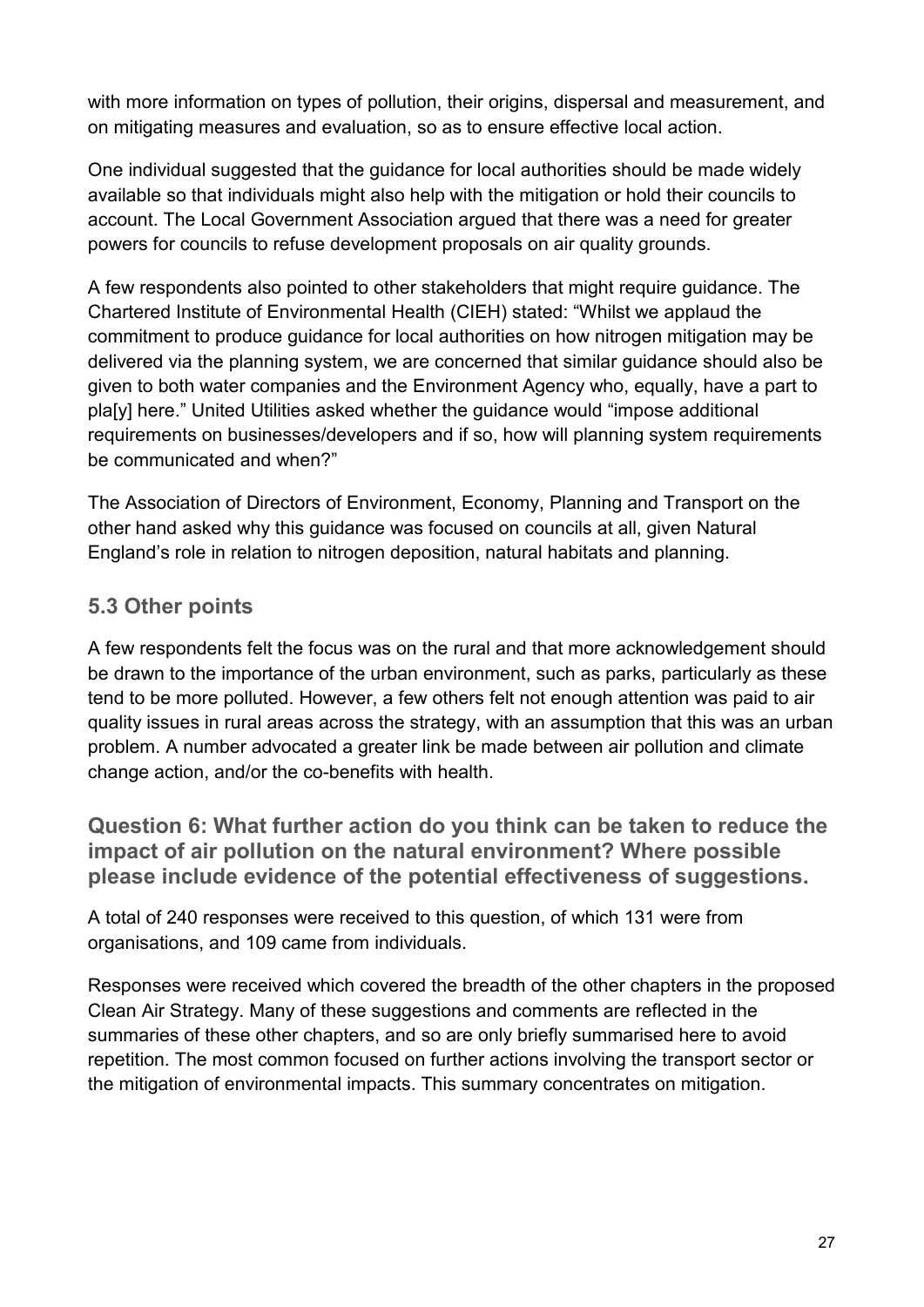# **6.1 Transport-related suggestions**

Of proposals covering the transport sector, individuals were more likely than organisations to suggest public transport investment. Several organisations proposed enhanced street cleaning measures. Organisational responses often cited behavioural change or modal shift to facilitate fewer and/or less-polluting journeys. They also advocated rapid changes of fuel type (including electrification). Further investment and/or taxation was advocated by some individuals and organisations.

### **6.2 Suggestions for mitigating environmental impact**

There were both organisational and individual proponents of green infrastructure, green space and landscaping as an approach to mitigation. Many of these advocated vegetation planting, although a few acknowledged that some trees emit volatile organic compounds or can impede air flows. Most focused on urban schemes.

For organisations in particular, the predominant theme was that mitigation in planning needs to be more specific, extended or better enforced. For example, the Sustainable Food Trust argued "for extending Nitrogen Vulnerable Zones (NVZ) to cover all UK territory", though they felt improvements were needed to the NVZ approach.

Waverley Borough council suggested: "It might be helpful to require assessments undertaken in respect of the Habitat Regulations Assessment to be undertaken together with impacts on public health (including air quality levels)". The London Borough of Southwark argued for the promotion of biodiversity net gain as an approach. Meanwhile, Sefton council reflected the view of a few by suggesting: "the LAQM process of identifying AQMAs could be adapted and applied to sites of nature conservation and importance".

There were also calls for more research into the impacts of nitrogen, and pollution more generally, on ecosystems and wildlife, and on issues of sensitivity. The Woodland Trust recommended reviewing critical levels and load sets for habitats in relation to sensitivity as they were concerned they were not always appropriate. However, a few industries argued that habitats have often proven resilient to pollution, so action needs to be proportionate.

A broad coalition of environmental and wildlife non-governmental organisations – the Wildlife and Countryside Link – made a number of recommendations, including:

- committing to delivery of the Natura 2000 Thematic Action Plan on Air Pollution: Nitrogen Deposition and Site Improvement Plans
- incorporating atmospheric nitrogen depositions into the monitoring, assessment & management of Sites of Special Scientific Interest
- learning from pilots of the Shared Nitrogen Action Plan pilots, and rolling them out with appropriate funding
- assessing the impact of air pollution on national capital so as to embed air quality in this framework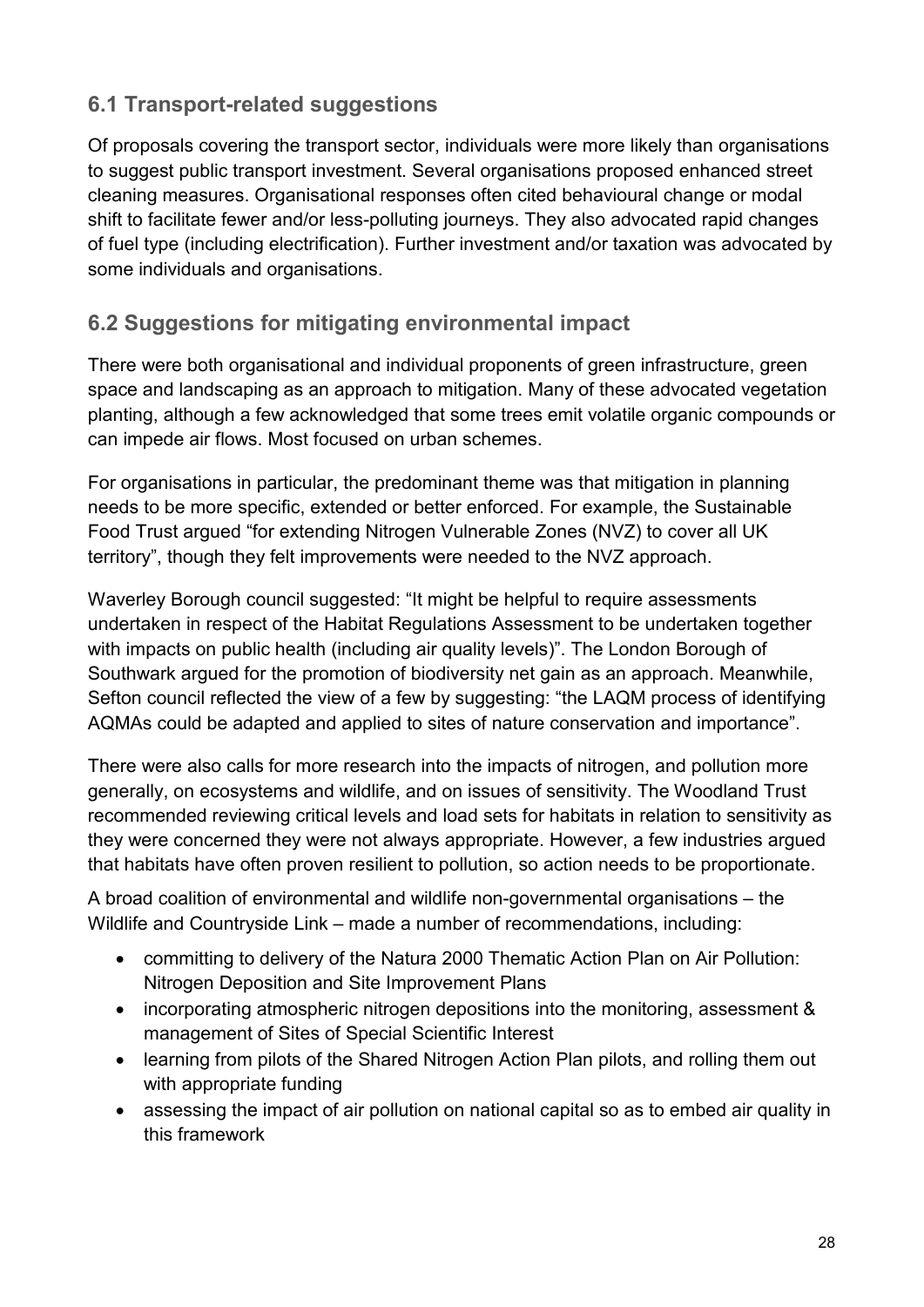There were also suggestions that there was a need to upgrade the skills of council staff or ecologists in taking account of air quality, for example through training by organisations such as CIWEM and CIEH.

A few organisations advocated specific action on ozone. Environmental Protection UK stated: "We strongly recommend that ozone pollution is considered in more depth, as this has significant environmental and health impacts." The Centre for Ecology & Hydrology suggested: "Ozone episode guidance for farmers could be provided at relevant scales, including if there is anything they can do to minimise damage to crops and reduce crop yield impacts". Providing guidance on other pollutants was also mentioned.

Whilst the proposed review of microplastics from tyre and brake wear was welcomed by a few organisations, Environmental Protection UK called for a commitment to take action on microplastics after related research and review is completed. The Southampton Collective CIC (in their response to Q5) argued that the promotion of electric vehicles (EV) in other parts of the strategy was contradictory to this intention because EV tend to produce more microplastics from tyres and brakes due to their increased weight.

Anglian Water Services felt there was a need also to address plastic particulate matter from other sources such as the incineration of waste for energy because it provides "a potential alternative disposal route for sewage sludge" if spreading on land becomes no longer feasible. A few organisations also called for the air quality impacts of construction to be considered.

#### **6.3 Other suggestions**

There were many who advocated additional funding, legislation and involvement of local authorities in decision-making. Devon county council suggested that an approach to "quantify the negative economic consequences of air pollution should be created so it can be considered in cost-benefit analyses and business cases for infrastructure projects". The Kew Society argued for creating a network of Clean Air Zones across the country as the most effective way forward. In their response to Q5, the Greater London Authority drew attention to the Air Quality Neutral approach they adopted in the London Plan, and the Air Quality Positive concept now included in the draft London Plan, to reduce emissions.

Some also advocated explicitly or implicitly focusing on actions that tackle pollution at source, such as domestic burning. There were also those who argued for changes in farming practices. This included advocating slurry management, shelterbelts or other targeted mitigation, as well as legislated change to type or amount of fertilisers used.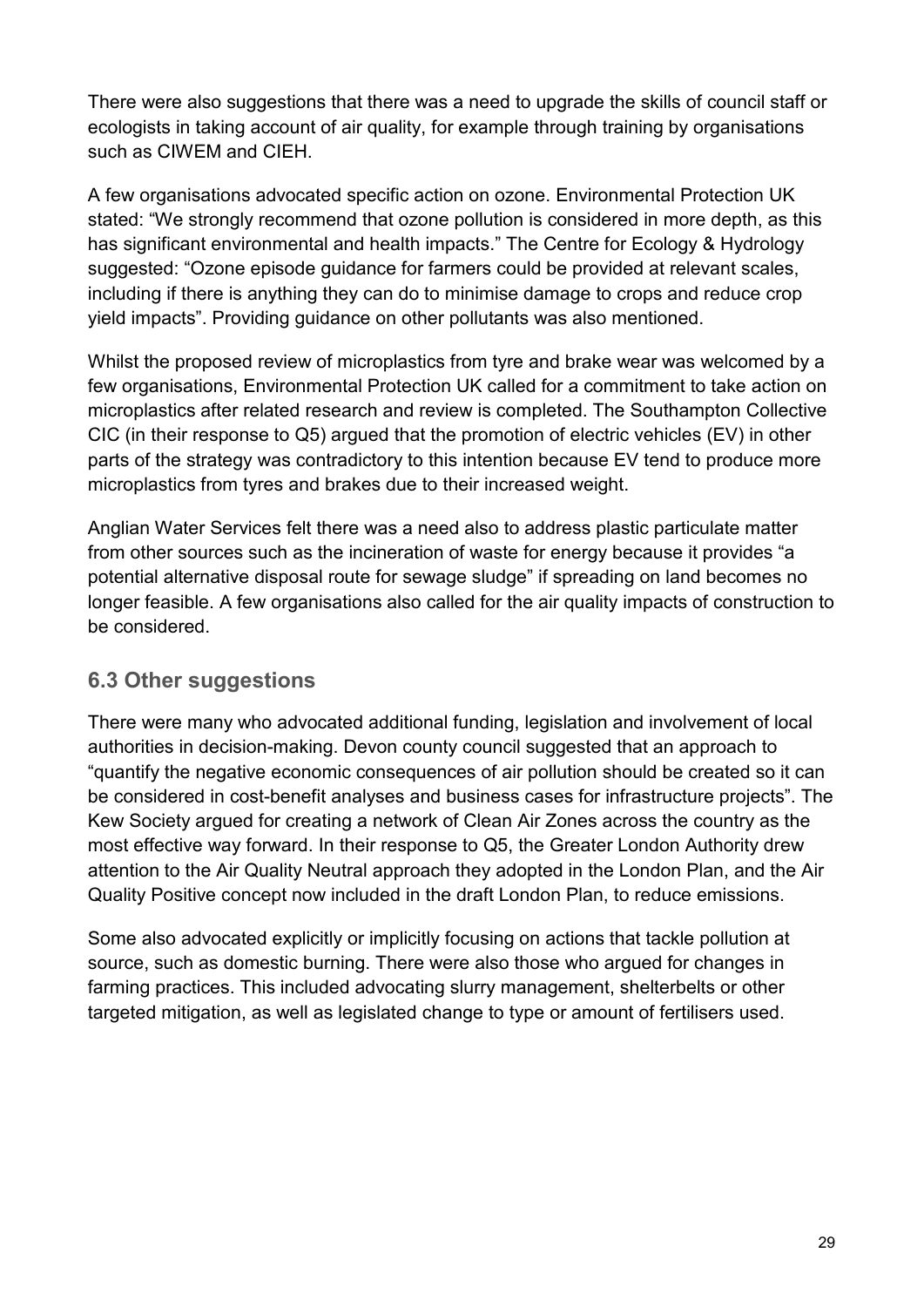# <span id="page-32-0"></span>**Chapter 4 – Securing clean growth and driving innovation**

This chapter outlined how addressing air pollution can stimulate innovation and contribute to clean growth. It included a number of actions:

- in partnership with UKRI, seeking ways to support further investment in clean air innovation to enable the development of novel technologies and solutions that tackle emissions from industry, vehicles, products, combustion and agriculture, and support both improvements in air quality and decarbonisation
- making the UK a world leader in goods and services focused on tackling air pollution
- improving air quality and tackling climate change through future energy, heat and industrial policies – phasing out coal-fired power stations, improving energy efficiency, and shifting to cleaner power sources will reduce emissions of air pollution as well as carbon dioxide, ensuring this transition improves air quality wherever possible and cost effective to do so; in addition, conducting a crossdepartmental review into the role of biomass in future policy for low carbon electricity and heat, focusing on the air quality impacts
- minimising the air quality impacts of the Renewable Heat Incentive scheme, for example by tackling non-compliance and consulting on excluding biomass from the RHI if installed in urban areas which are on the gas grid; and consulting on making coal to biomass conversions ineligible for future allocation rounds of the contracts for difference scheme
- seeking evidence on the uses of non-road diesel, mainly in urban areas, considering the air quality impacts and the potential for market distortion (the Treasury has also announced it will review how alternative fuel rates line up with rates of petrol and diesel ahead of Budget 2018)
- cutting emissions from non-road mobile machinery and giving local authorities tough new powers to control the use of such machinery where it is causing an air pollution problem
- starting in autumn 2018, engaging the public on air quality, alongside climate change, in Green Great Britain Week, and highlighting the economic opportunities it offers for the UK

There were four questions for this chapter. The responses are summarised below.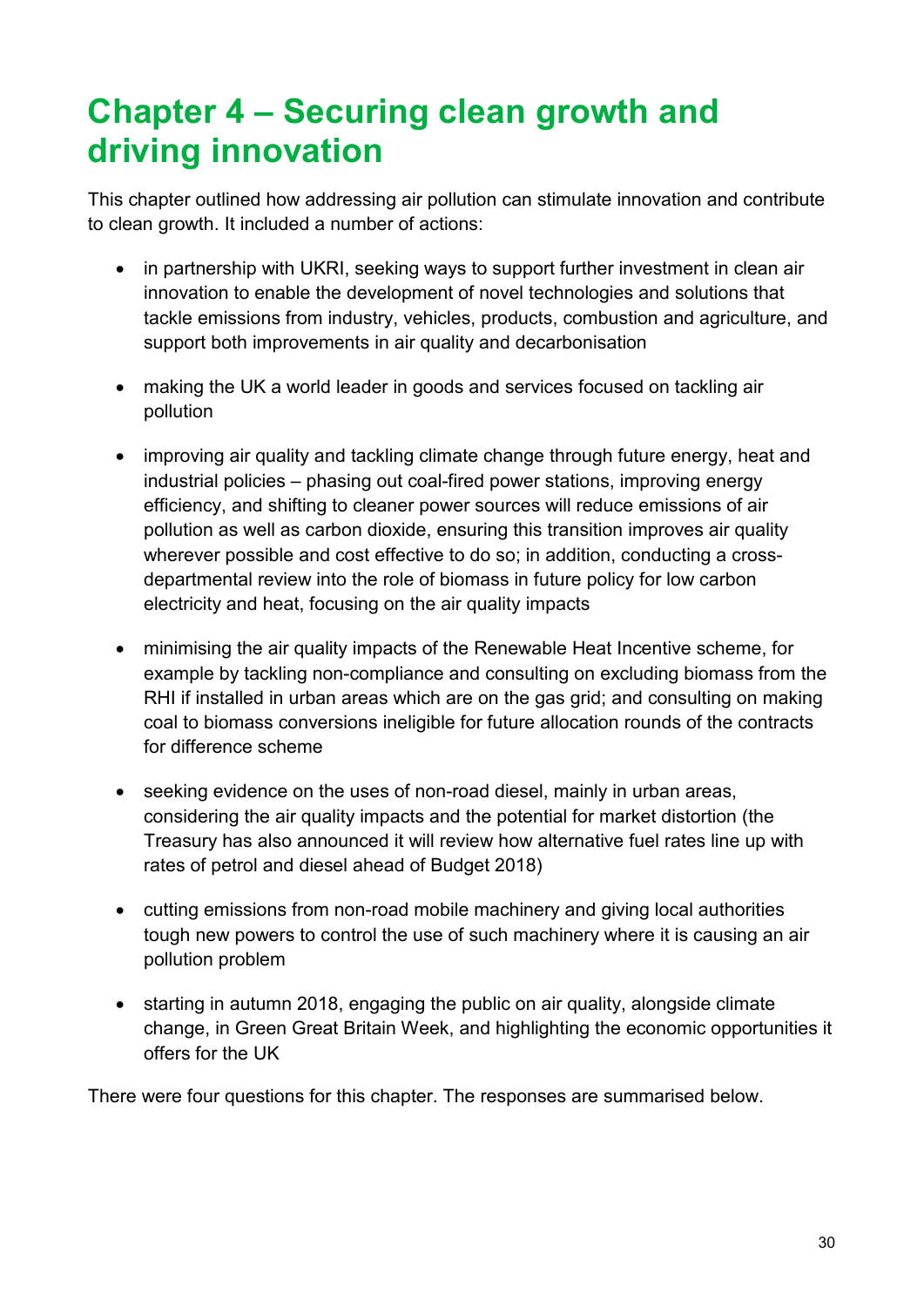**Question 7: What do you think of the package of actions put forward in the clean growth and innovation chapter? Please provide evidence in support of your answer if possible.**

In total, 340 responses were received that related to this question, 221 from organisations and 119 from individuals. Relevant responses from questions thirty-one and thirty-two are also covered here.

Overall, there was support for the package of actions put forward in this chapter from both organisations and individuals. Organisations particularly favoured the proposals for investments in clean air innovation and ensuring air quality is considered in future heat, energy and industrial policies.

Those who were more negative about the actions proposed in the chapter tended to point to perceived inconsistencies in current policies, such as fracking and road-building schemes, or other measures or focus they felt should be included. At either end of the scale were respondents who thought that the actions were aspirational but possibly unachievable, and those who thought the proposals did not go far enough and that stronger, more urgent action was required.

A significant number of respondents sat somewhere in the middle and agreed with the general principles, but would have liked more detail and/or timescales, or had additional suggestions on how the clean air goals could be achieved.

Many different further suggestions were provided. These can be themed broadly around energy and fuels, transport, the planning system, raising awareness and how the government can implement actions suggested.

# **7.1 Energy and fuels**

There was a range of comments related to energy both here and later in the consultation, but they were very varied in focus and view. This included significant amount of comment on biomass and the Renewable Heat Incentive (RHI). Some respondents favoured banning biomass and RHI incentives for it. Others felt caution should be exercised on excluding biomass.

Biomass UK argued there was no need for a review of the role of biomass in energy policy, given its contribution to a low carbon transition, and the British Lime Association suggested biomass fuels could be appropriately used as an energy source. Nevertheless, others saw biomass combustion as problematic for air quality. For example, Environmental Protection UK suggested: "Biomass, emergency diesel generators and other balancing plant can cause major problems in urban areas, and need to be more tightly controlled, through the various existing regimes, such as industrial regulation and planning, and new controls needed where there are gaps or the controls are too lax."

In relation to generators, Eon argued that it is vital that any additional controls on smaller generating plant is "proportionate to the risk that they pose". They urged the prioritisation of compliance of all plant currently covered under the existing scheme. In addition,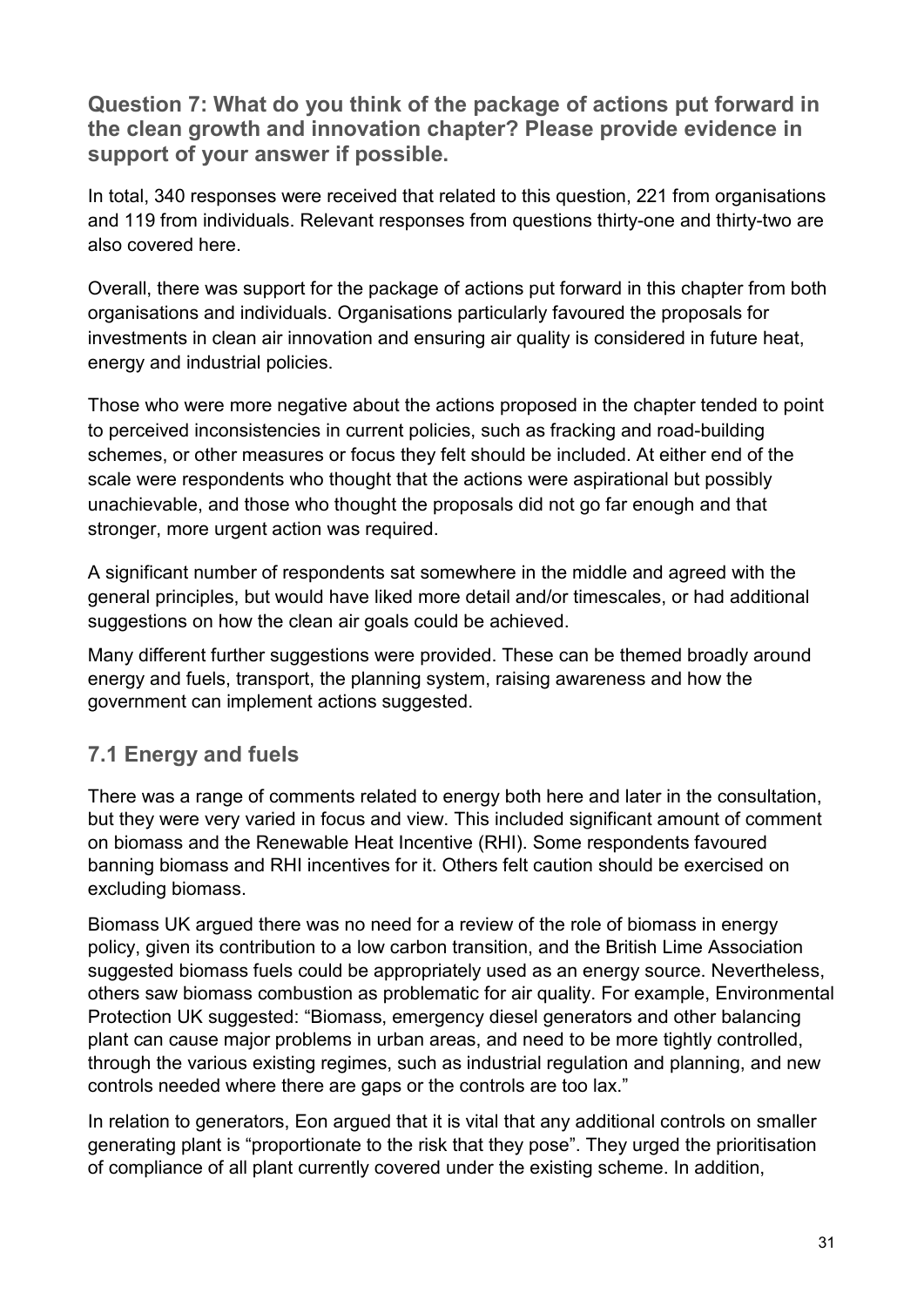Centrica suggested the need to differentiate between types of generators, suggesting gas is much better than diesel.

Another point made by Centrica was their view that the RHI should be extended beyond 2020/21 for off-grid homes to encourage take-up of renewable heat options in these contexts. Meanwhile, the Federation of Petroleum Suppliers argued for the need to set up round table discussions with consumers and Citizen Advice Bureaus for the 1.2 million people with oil-based systems, who they suggested tend not to be on the grid. Their view was such consumers were likely to be negatively impacted by related proposals within the Clean Air Strategy, and so should be consulted.

Other responses were in favour of measures to encourage renewable energy, particularly those that can produce electricity such as solar and wind power. These were seen as cleaner, and potentially more cost-effective, though there was advocacy for a further Feedin Tariff scheme to support them. The need for effective energy storage, such as large batteries, to smooth out power spikes (as a result of the intermittency of such renewable sources) was also raised. One respondent mentioned nuclear power, saying: "Let's have a debate".

Cory Riverside Energy argued there was also a need for more energy from waste facilities as there will always be waste that cannot be recycled and there is more than currently can be treated. Another respondent suggested learning from Sweden's promotion of anaerobic digestion and biogas. Ground source heat pumps, area-based or communal heating systems and combined heat and power (CHP) were advocated too. However, London councils and Brighton and Hove council flagged concerns about both CHP and emergency generators in urban areas in terms of their contribution to air pollution. There was also a call from a range of local authorities to support non-combustion forms of heat and power.

A few respondents saw fracking as a potential air quality issue, with the All Party Parliamentary Group (APPG) on Air Quality pointing to a recent Air Quality Evidence Group report and an individual citing her own health experiences as evidence. Scepticism tended to be expressed by these respondents about the seriousness of government commitments to air quality.

There were other comments around energy efficiency, with some arguing for the need to reduce energy demand and for more efficient energy networks. There was also a call to reduce diesel pollution, either through tax penalties and incentives or technical efficiencies and infrastructure changes. One respondent argued there was a need to address the tax relief North Sea oil receives.

Overall, there was support for action on red diesel, with a number of respondents arguing that the rebate should be phased out immediately. However, several organisations highlighted financial implications in terms of replacing equipment and costs to customers. A couple of respondents suggested this would make road travel more competitive than marine or rail, arguing that this would encourage a modal shift towards road transport.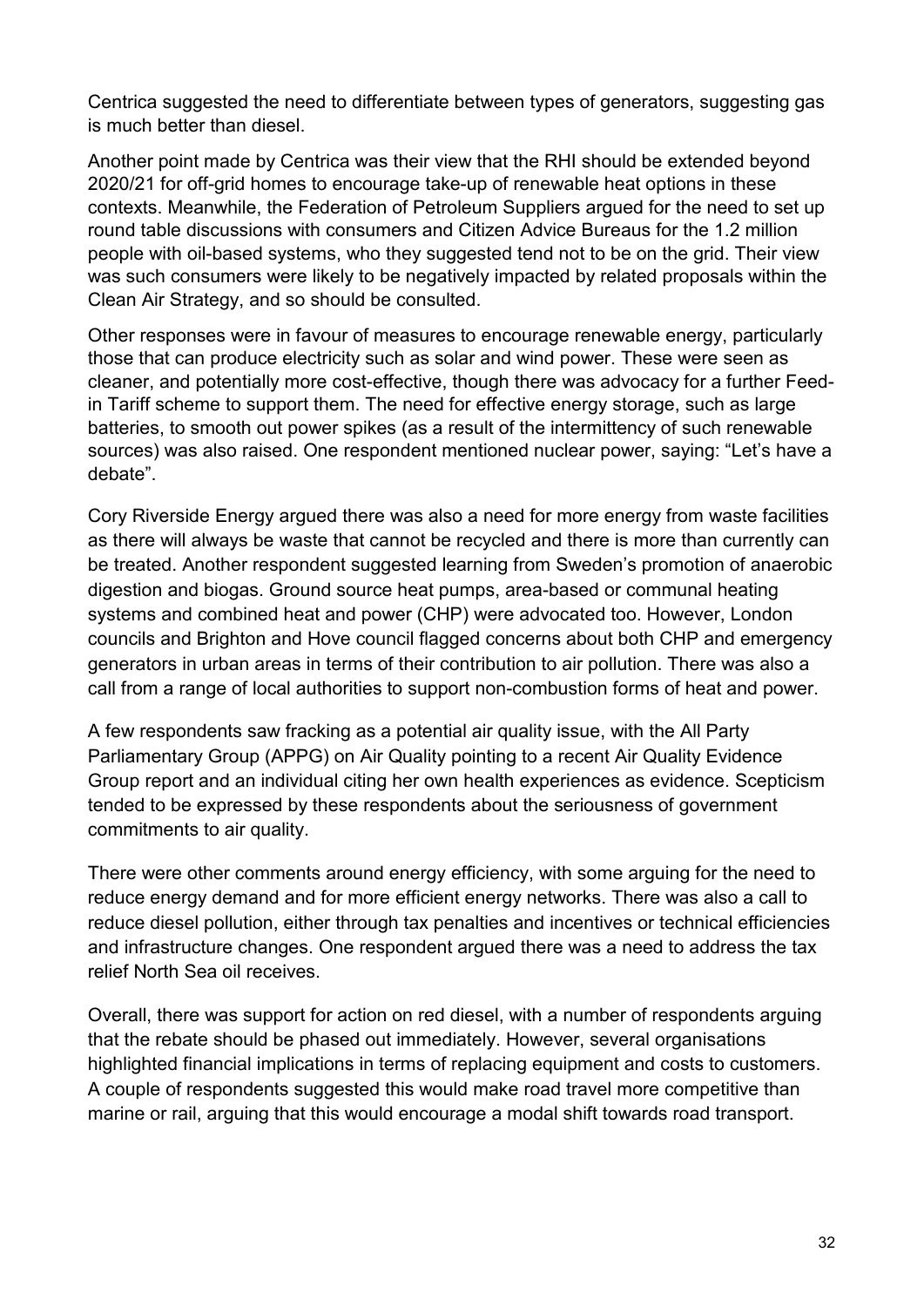# **7.2 Transport**

Many responses addressed transport, in particular road transport. Overall, these echoed what was said in relation to the transport chapter and more detail can be found in the summary of question eleven. Some respondents thought that a step change is required to move from car reliance to public transport and active travel, and the improved infrastructure required. Some thought that 'mobility as a service' could work as a solution.

A number of respondents also commented on non-road mobile machinery (NRMM). The majority of these respondents were in favour of proposals. However, concerns were also raised. One organisation felt that a 'one-size fits all' approach was not appropriate to the range of NRMM and contexts in which they are used, and there was a comment that construction equipment will depend on diesel for some time. Another expressed caution that any new powers for councils to regulate NRMM is done in a meaningful way.

# **7.3 Planning**

A number of respondents saw the planning system as a tool for improving air quality. Examples included: making renewable technologies and provision of infrastructure that encourages use of cleaner technologies mandatory in new developments (such as electric vehicle charging points); restricting larger biomass installations in urban areas; preventing fracking; and increasing insulation standards.

#### **7.4 Raising awareness**

Some respondents felt that raising awareness was vital, whether through better dialogue with industry, or with the general public on what actions we can all take (for example,. incorporating messages into the education system).

# **7.5 Suggestions for government approach**

Quite a number of respondents were of the view that the government needs to strongly support an improvement in air quality and this should be reflected in all government policy areas as it is a cross-cutting issue. Some felt (particularly individuals or those groups with a public health interest) that policies and decisions should be led from a public health perspective, taking into account carbon dioxide reduction, air quality and other environmental considerations. Several respondents thought that lessons could be learned and applied from others who have already implemented effective air quality initiatives (from experience in other countries, or from businesses, local authorities or community groups within the UK).

There were a few suggestions in relation to financing air quality improvements, particularly in terms of taxing polluting fuels and industries, and providing financial incentives for cleaner technology development and investment. The clean growth agenda was also reflected in later suggestions to explore patent restrictions on less polluting technological options, such as the hot air engine, and to incentivise the creation and use of air pollutant– absorbing technology.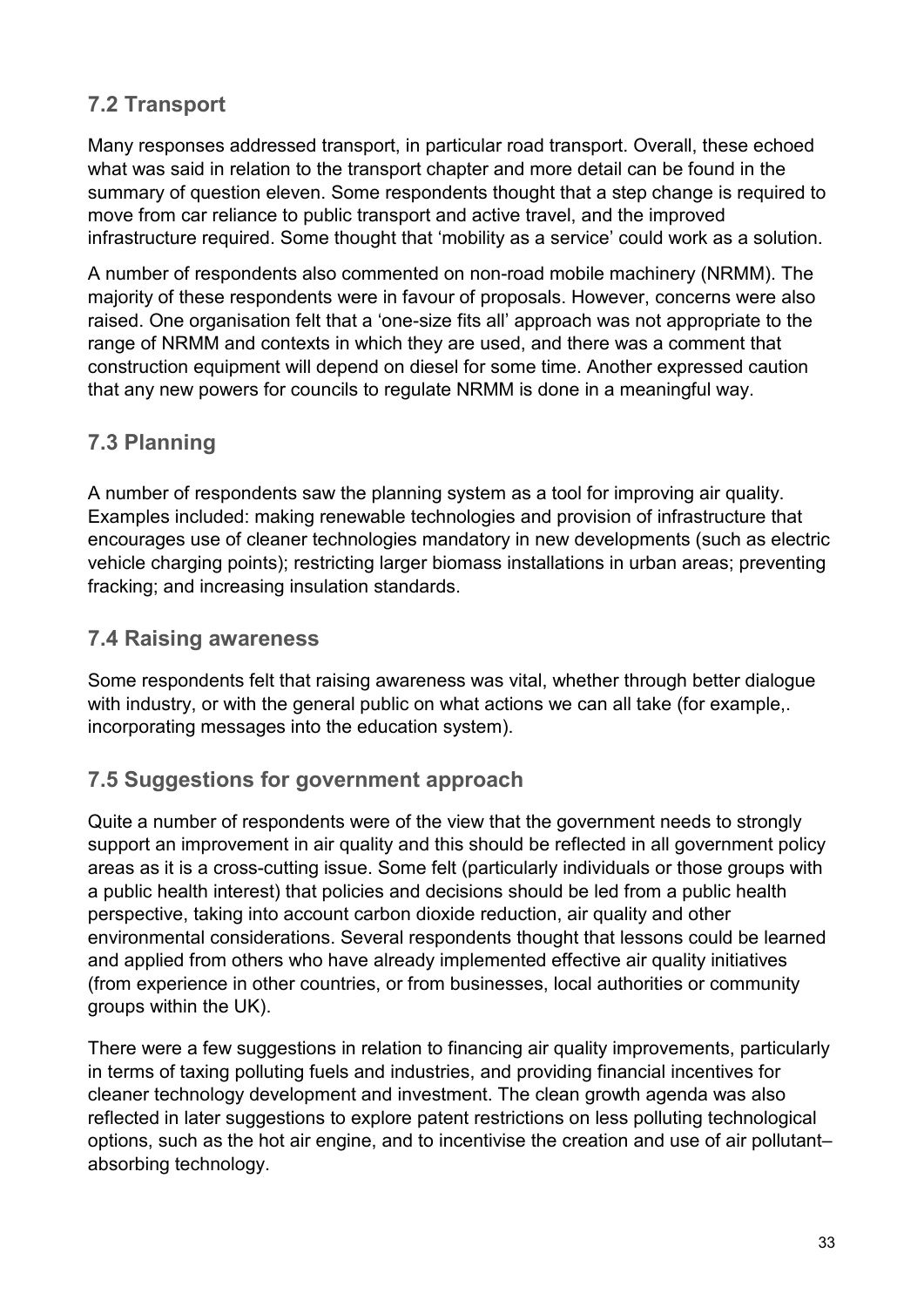#### **Question 8: In what areas of the air quality industry is there potential for UK leadership?**

Altogether 203 respondents addressed this question. This comprised 101 organisations and 102 individuals.

Online, respondents were given the choice of selecting from the following options as potential areas for UK leadership:

- science, research and understanding of air pollution and its impacts
- monitoring and modelling
- mitigation technology
- low or zero emissions technology
- other suggestions

#### **8.1 Views on identified areas for UK innovation leadership**

Organisations' and individuals' responses followed a similar pattern. The predominant view was that 'science, research and the understanding of air pollution and its impacts' is a key area in which there is potential for UK leadership. Within this category, a small number of respondents believed this would require government support and backing at different levels. Greenwich council gave their example of acting as "a 'test-bed' borough" to lead "the way in investigating the possible applications of those EV [electric vehicle] technologies which it is trialling."

'Monitoring and modelling' and 'mitigation technology' came jointly second as potential areas for UK leadership. A number of points were raised in relation to monitoring and modelling. This included a suggestion that the focus should be on real-time modelling. EIC thought that monitoring was a potential area for global leadership, with "London instituting a world-leading hyperlocal monitoring system".

The Breathe Clean Air Group presented an alternate view that suggests monitoring is an area where the UK may need more work. They stated: "UK's Air monitoring system (undertaken by Local Authority Officers) only requests compliance with instructions issued by the Secretary of State… It doesn't matter if road transport pollution is very high when school children are walking to/from school as long as the annual mean is under the limit... We do need to 'get real' and recognise the dangers of these 'anomalies'".

Again, there was a view that government funding would be needed, this time to support innovation in areas identified for potential UK leadership. A few argued that focusing on mitigation technology such as filters was preferable to restricting consumer choice.

Although the least popular of the options suggested, there was still some who thought that low or zero-emissions technology was also an area where the UK had potential for leadership, for instance in zero-emissions vehicles. Again, government investment was mentioned by a number of respondents as being important for enabling innovation in this area, as was the need to improve consumer knowledge.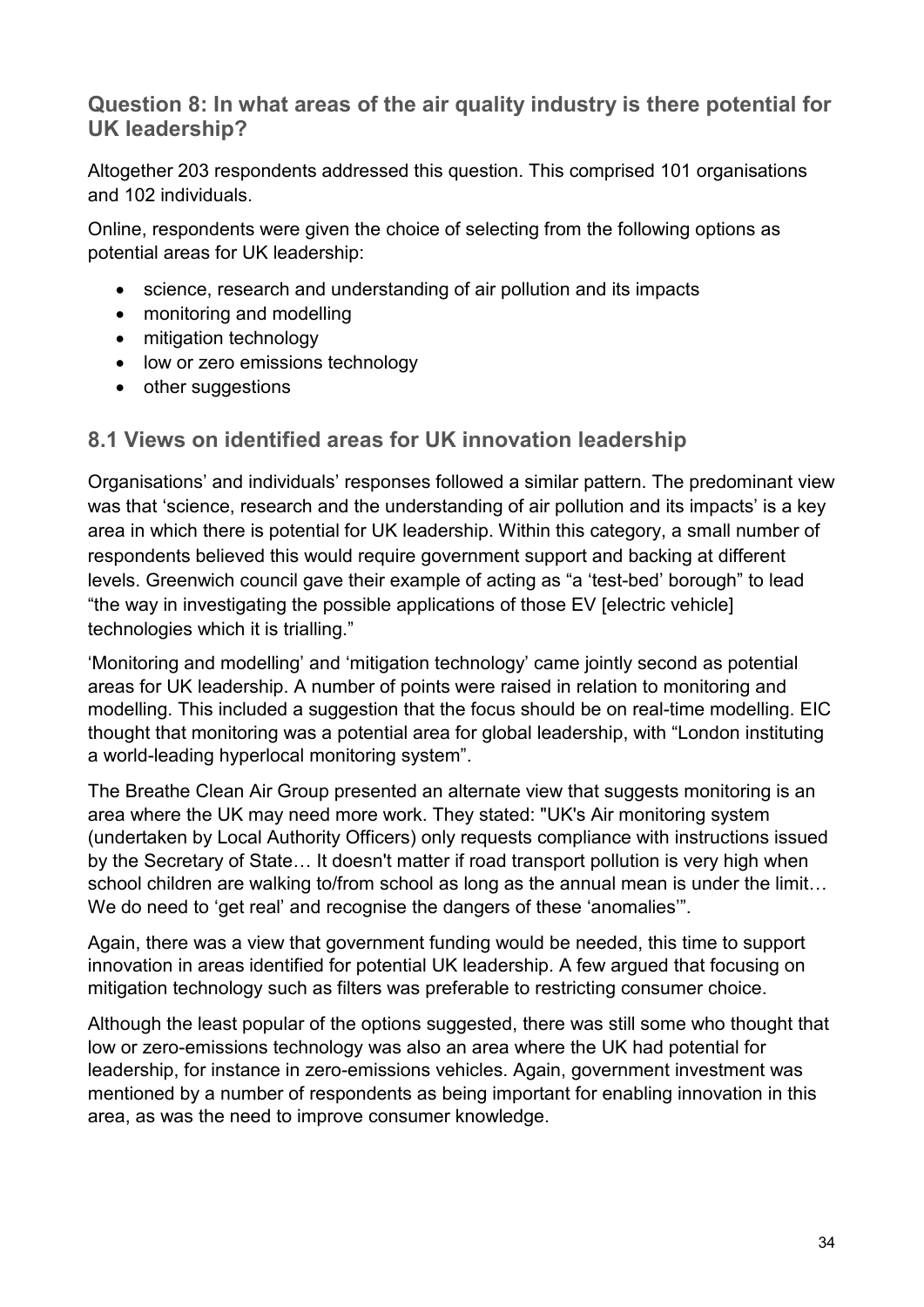## **8.2 Suggestions for other areas for UK innovation leadership**

A range of suggestions were made in relation to other areas which offered potential for UK leadership. The two most commonly suggested were government policy and strategy, and international policy advice.

A significant number of organisations pointed to other factors, which they argued also need to be considered in facilitating the UK to become a dominant player in specific areas of the air quality industry. The common theme was the need for government "policy and strategy to support it" (York council). There was a suggestion too that we should learn from other countries. This said, a few others pointed to the expertise that UK already has, suggesting this needs to be better harnessed.

There were a number of other suggestions. Amongst individuals, the most frequently mentioned was the need to engage and educate the general public, with a few suggesting this requires encouraging people to adopt a healthier lifestyle to reduce their contribution to air pollution emissions. There was also a view that greater utilisation of technology already in use in other countries would be beneficial to support. Examples of technologies that were seen as worth supporting were electric bikes and graphene filters for NOx pollution hotspots. A few individuals also pointed to the expertise within the industrial sector, suggesting this needed to be better utilised.

#### **Question 9: In your view, what are the barriers to the take-up of existing technologies which can help tackle air pollution? How can these barriers be overcome?**

Within the online version of the consultation, respondents were provided with a number of possible barriers from which to select (see below), as well as the opportunity to suggest further barriers. The pre-set selections were:

- Upfront cost
- Operational cost
- Lack of knowledge of the technologies available
- Lack of information on the technologies available
- Lack of reliable advice on the technologies available
- Lack of track record for the technologies available
- Familiarity with existing technology
- Fit of older technology with other infrastructure and organisational processes
- Lack of a strong reason to use a new technology.

We received responses from 194 organisations and 114 individuals, making a total of 308.

#### **9.1 Barriers to take-up of innovations**

Many organisations and individuals selected a number of the barriers suggested above, with quite a few selecting all of them. While there was no clear agreement on the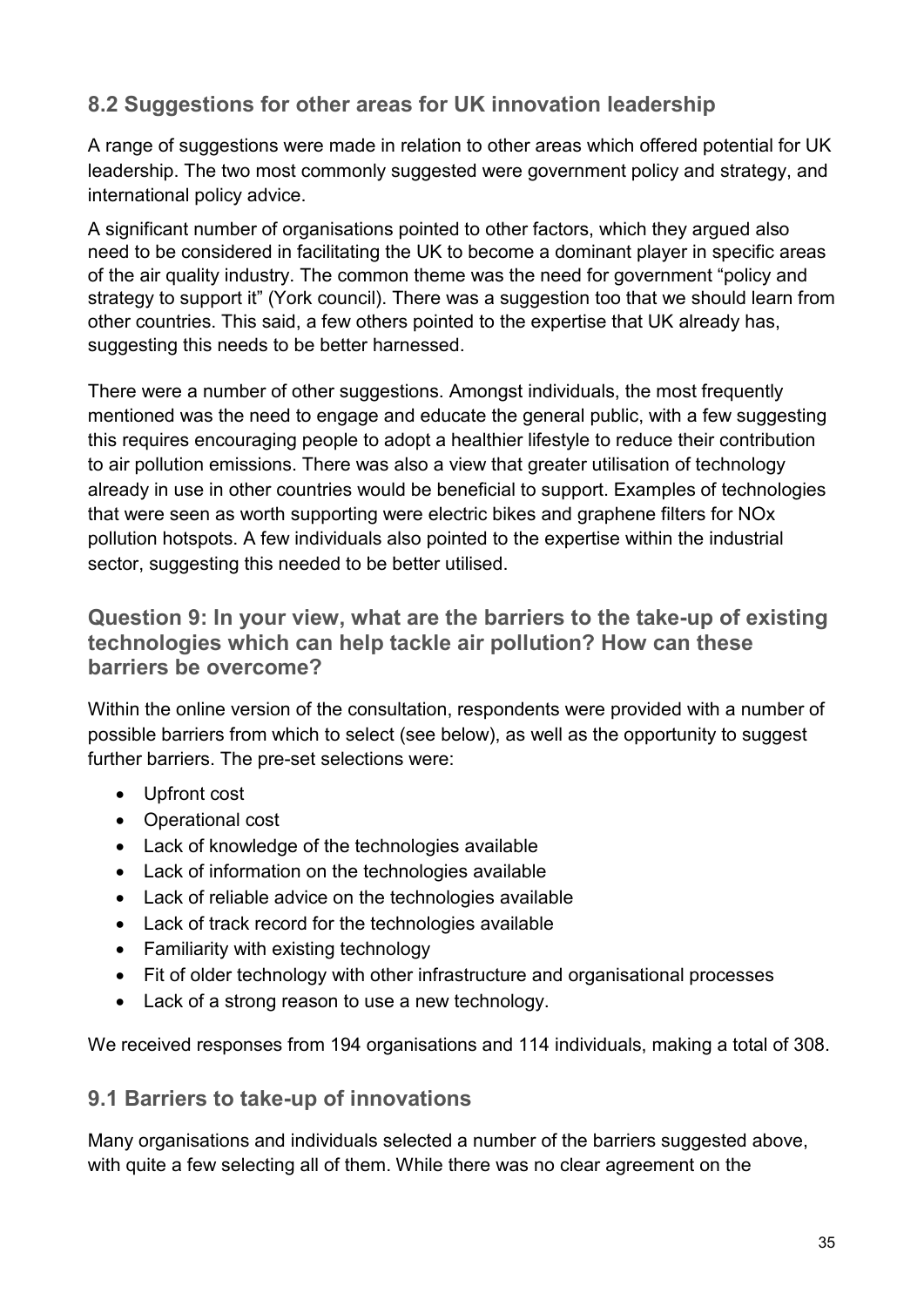combination of barriers chosen, respondents most frequently chose 'upfront costs' as a barrier to take-up of new technologies. Sefton council explained: "Barriers to uptake of existing technologies to tackle air pollution are that they are largely voluntary choices and that they have additional cost associated with them, in particular, when there is additional (sometimes prohibitive) cost for no apparent benefit beyond environmental credentials".

Many organisational respondents also agreed that 'familiarity with existing technology', 'operational costs', 'lack of knowledge of the technologies available', and 'fit of older technology with other infrastructure and organisational process' are other factors that impact on uptake of new technologies. However, these were closely followed by the other barriers that were identified in the online consultation. The pattern for the choices of individual respondents was similar.

Many respondents also suggested there could be additional barriers to the uptake (and development) of new technology. These included a lack of a clear and stable policy framework or political leadership, insufficient appropriate infrastructure, and absence of viable cleaner alternatives. Risks of adopting new technologies, uncertainty around financial incentives, length of some business investment cycles, and lack of awareness of air quality issues, were also mentioned.

Some responses focused on the uptake and/or development of particular new (cleaner) technologies within their own industry or sector, whilst others focused on the uptake of new cleaner technologies by the general public, particularly in relation to transport. A common concern raised was that the uptake of electric vehicles will be slow due to 'range anxiety' (the fear that the car will run out of electric charge when driving longer distances). Some also believed that the insufficient charging infrastructure and uncertainty regarding battery lifetime is preventing people from fully embracing the move from fossil fuel based vehicles to electric vehicles, even where charging is available.

#### **9.2 Suggestions of how these barriers can be overcome**

There were a variety of suggestions made as to how the barriers identified might be overcome, which given the range of barriers and range of technologies is unsurprising. There was no clear consensus on one 'silver bullet'. However, many respondents suggested that the provision of incentives to encourage take-up of technologies, and disincentives to discourage continued use of polluting technologies, is important in overcoming barriers. The British Vehicle Rental and Leasing Association (BVRLA) suggested incentives did not need to be financial. They gave the example of creating "green lanes" in areas of congestion to encourage the purchase of first and second hand low-emissions vehicles.

Another frequently cited suggestion for overcoming barriers was investment in technology development and/or the infrastructure required by certain technologies (such as renewable energy systems and electric vehicle charging points). Many respondents focused in particular on electrical vehicle charging, advocating the need for a national approach. For example, ABB suggested: "charging infrastructure should be made mandatory at petrol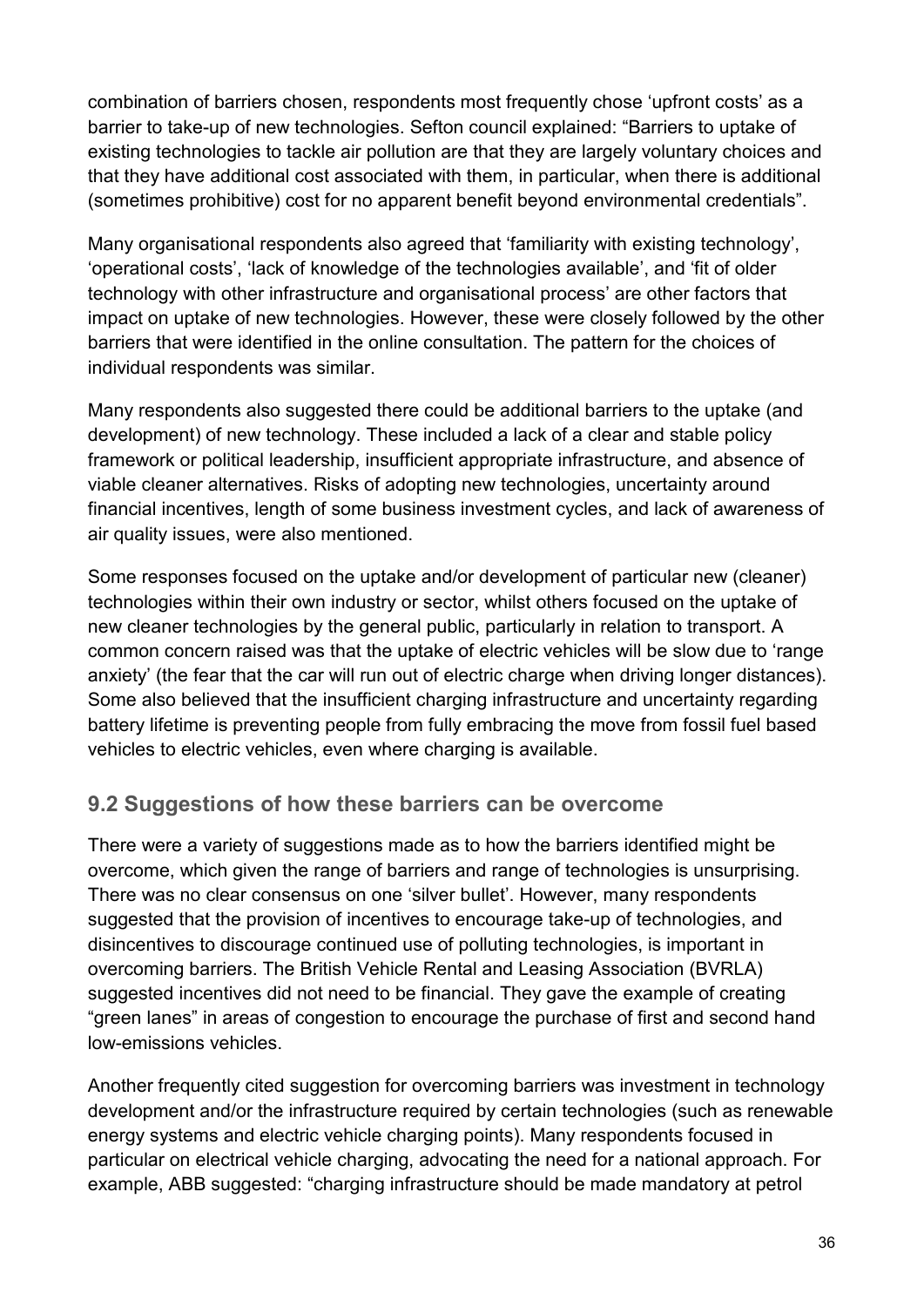stations on motorways and major roads. A fully competitive market for charging services in other locations will result in them being installed when and where they are needed by drivers."

However, others suggested it was important to overcome the barrier of the upfront cost of purchasing low-emission vehicles. One suggestion was to adopt the 'mobility as a service' approach. There were also a few respondents who supported the provision of grants and low interest loans for the purchase of low-emission vehicles. The BVRLA suggested there was a need to stimulate the market for second-hand low emission vehicles.

More generally, some respondents saw a lack of awareness of air quality issues as a barrier to the take-up of cleaner technologies. The main way to overcome this was seen as education and social marketing to encourage changes in patterns of consumption and provide demand for cleaner innovation. As the London Borough of Islington put it: "the government needs to engage with the public and businesses to make air quality and climate change a higher priority and to promote the benefits of alternative technology, as well as a bigger shift to walking and cycling. However, this is not enough on its own. The government also needs to provide sufficient resources and funding to make the technologies more viable".

There was also a range of other suggestions of how the government could encourage the development and take-up of new technologies, such as:

- funding/support for companies to "de-risk" trialling of new industrial equipment (British Glass and Solihull council)
- provision of standards that apply across sectors, for instance by the new environmental body, to enable more coordinated action (according to one respondent) or drive competition (according to another)
- use of government procurement to provide leadership in new technology adoption
- development of road-maps for technology uptake, for example for electric vehicles
- roll-out of local schemes that have been successful in promoting adoption of cleaner technologies, for example loans to SMEs to buy cleaner technologies that are paid back with the savings they make (West Suffolk councils)
- creation of a central point for impartial advice on new cleaner technologies
- consideration of retrofit technologies for older technologies, not just replacement, particularly for long-lived assets (Rail Safety and Standards Board)

However, there were also a number of individuals, local authorities and community groups who felt that there was too much focus on technology as a solution. Instead, they wanted more attention on tackling the causes of air pollution. One respondent said: "concentrate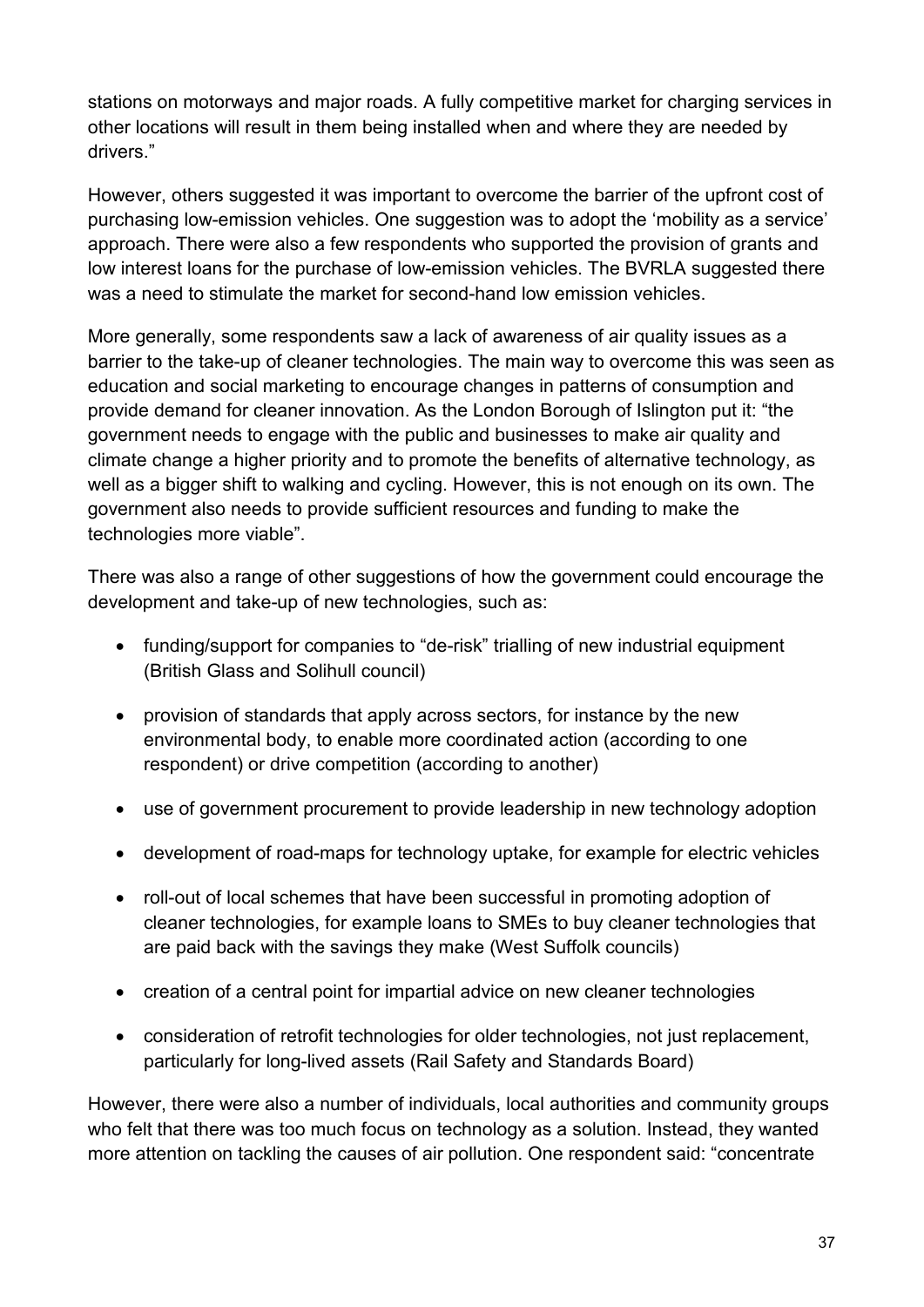on reducing demand", which, it was suggested, requires "substantive and transformative policy change in other areas - planning, transport etc".

## **Question 10: In your view, are the priorities identified for innovation funding the right ones?**

The priorities identified for innovation funding were:

- particulate matter emissions from industrial combustion, tyre, brake and road wear, industrial processes, and domestic burning
- zero or ultra-low emission heavy goods vehicles
- volatile organic compounds form industrial processes and product formulation
- low and zero-emission options for non-road mobile machinery
- ammonia emissions from agriculture

Within the online version of the consultation respondents were asked to choose from the following options for whether the priorities for innovation funding identified were the right ones: yes, no, partly right, or don't know. They were also able to make suggestions for other priorities and were asked to explain their answer.

Altogether 291 respondents addressed this question. This comprised 176 organisations and 115 individuals.

#### **10.1 Views on the innovation funding priorities identified**

Many organisations felt the funding priorities outlined were the right ones. The main reason they gave was that the suggested priorities produce significant emissions and that there was a lack of research or innovation in these areas**.** For example, Colchester council explained: "These are all areas (particularly brake and tyre wear) where there is anecdotal information but very little clear scientific evidence".

In addition, a substantial number of respondents agreed that the priorities identified for innovation funding are partly right. Whilst many in this group did agree that the priorities identified made sense, they also felt there were other priorities that were missing, sometimes suggesting the priorities they identified were more important. For example, the Waltham Forest council stated: "We broadly support the areas identified as priorities for innovation funding […] However there should also be funding for encouraging more people away from private vehicles altogether and more support for new approaches to congestion reduction, whether it is developing Mobility as a Service (MaaS) systems, or road user pricing approaches".

A small minority of respondents said they did not think the priorities were right. When reasons were provided, these were varied but often these respondents felt the focus of the innovation funding was wrong and/or that technological innovation is not the answer. For example: Regenerus felt there was too much focus on technology, "not enough on building resilient ecosystems"; the Southampton Collective called for a focus on design of "liveable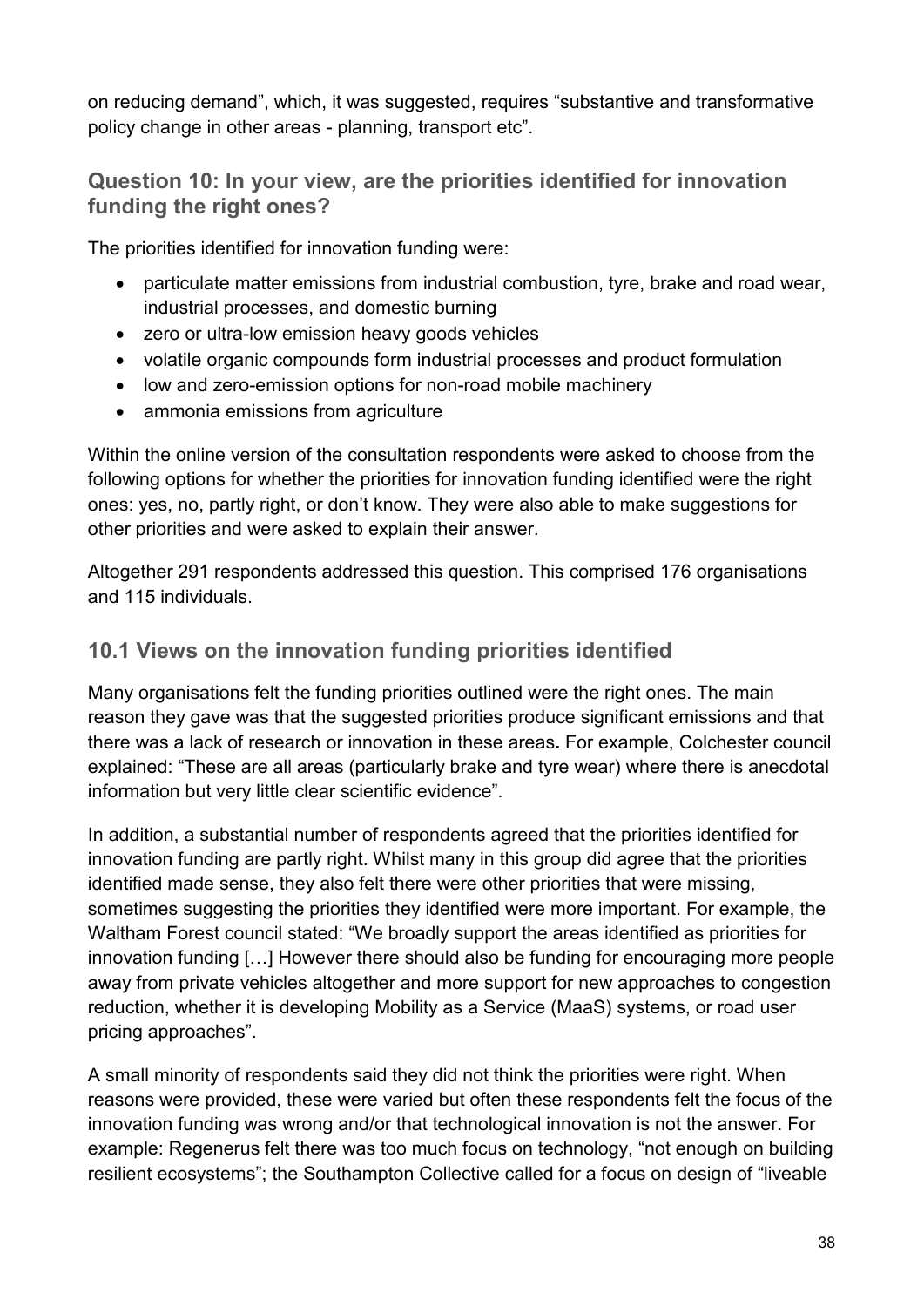cities"; and Unicef felt innovation funding should focus on pollution alert systems and public health campaigns.

From across the responses, from negative to positive, there were some who suggested that technological innovation was only a part of the solution and that if air quality was to be tackled effectively, then more was needed, particularly in relation to reducing vehicle use. For example, Clean Air Southampton stated: "'business as usual' is not possible if ambitious reductions in particulate matter are to be achieved. We must find ways to change the relationship between local authorities and public transport operators in order to make it easier, cheaper and more accessible to users. How else can we get fewer vehicles on the road? Only government can do this."

# **10.2 Suggestions for other innovation funding priorities**

Across the responses there were many suggestions of other innovation funding priorities , particularly from those who had said they felt those identified were partly right. There was no clear consensus on which was the greatest priority, but a couple of the respondents suggested diversity was the "key" and it was important that the criteria for innovation funding was not too narrow. Greenpeace suggested prioritising funding for innovation that could deliver on multiple objectives, not just improving air quality, for example, reducing greenhouse gas emissions and reducing biodiversity loss.

The following suggestions were mentioned a number of times:

- energy system-related: renewable technologies, non-combustion heating and cooking, synthesis gas, energy storage, boiler efficiency, Mobility as a Service systems
- other modes of transport: buses/coaches, light goods vehicles, rail (particularly retrofit of abatement technology on freight trains), electric ships, battery improvement (for Heavy Goods Vehicles, for example), advancements in conventional fuel and engines, liquid fuels (for transport, energy and other sectors), technologies to encourage a modal shift (for instance, "mobile applications to integrate public transport, shared transport forms and active travel effectively" and homeworking innovations)
- building-related: innovations to facilitate zero-emissions housing, energy efficiency, reducing emissions from demolition and construction
- emissions monitoring technology (in particular for particulate matter and ammonia)
- use of vegetation to mitigate emissions
- behavioural change innovations

However, a few respondents were concerned that there was not enough attention and funding being paid to assist in the uptake and practical application of innovations. For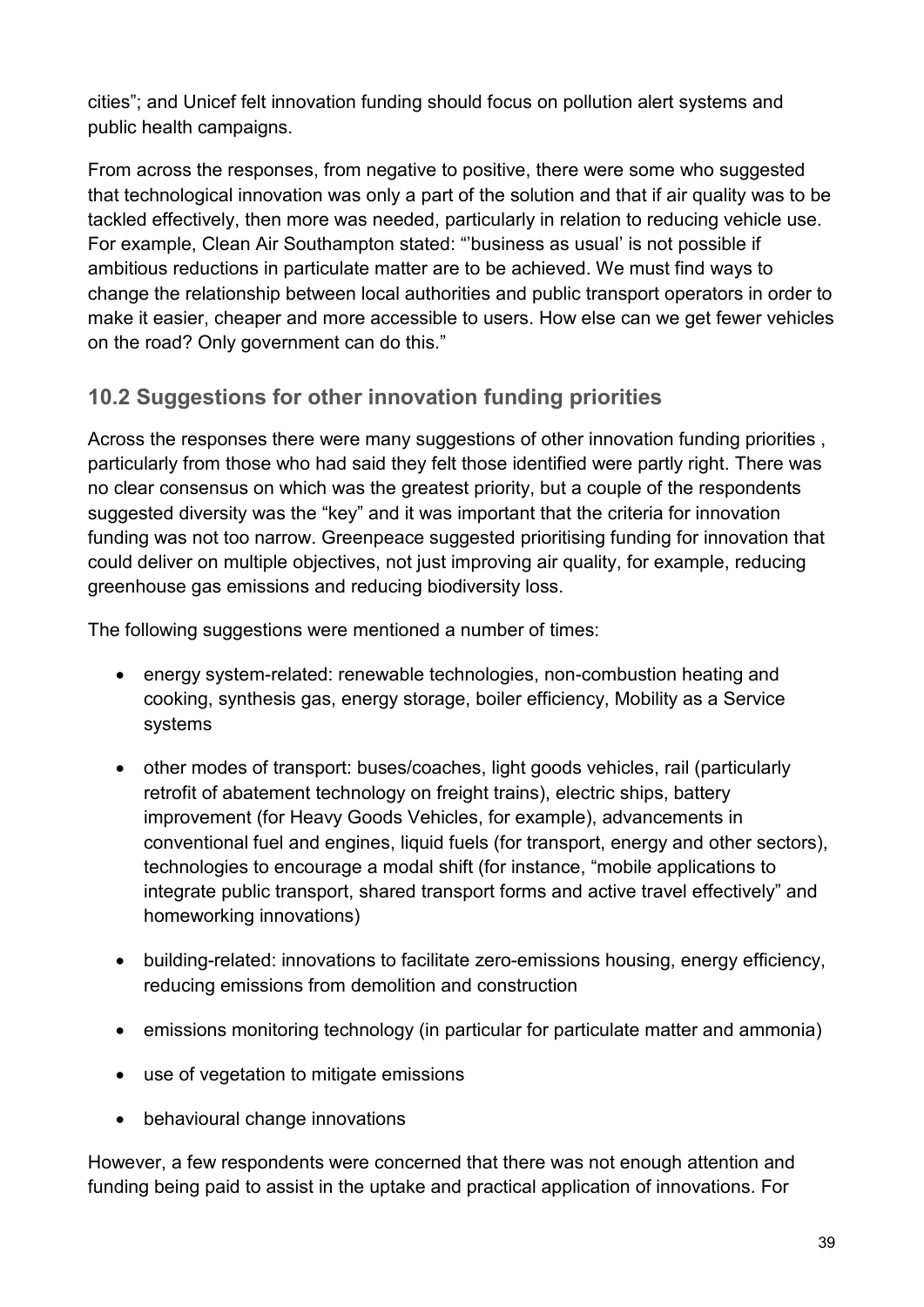example, the Greater London Authority said: "there should be extra focus on support or funding for the post-innovation stage of bringing successful products or technologies to the mass market". The Soil Association suggested there should be "a dedicated farmer innovation fund" to support farmers to test innovations "in the field".

## **10.3 Other points on innovation**

A few respondents focused on what they saw as tried and tested technologies and methods, such as heat pumps, energy efficiency methods or electric bikes. For example, the Somerset Air Quality Steering Group commented on electric cycles: "these battery assisted vehicles are excluded from virtually all discussion and funding of electric vehicles, yet are proven technology with huge potential to improve public health and air quality". The implication was that, in these respondents' view, promising innovations already existed, but as yet had not been successful in being rolled out, and that this was more of a priority than funding further innovation.

A number of respondents argued too that much more was needed than technological innovations. Some of these focused on the role of policy and regulations. For example, Rolls Royce suggested standards are drivers of innovation. However, they advocated for harmonising any new standards with those being developed by international players such as the UN International Civil Aviation Organisation "in order to allow the cost-effective development and availability of products".

The British Medical Association argued that "increased funding for research into the economic and health impacts of air pollution over the short and long-term, as well as research on the effectiveness of interventions to tackle air pollution" would drive innovation.

North Tyneside council suggested that that there was a need for more clean air competitions to be opened up by Innovate UK. Another respondent suggested such innovation funding should be available to small and medium-sized businesses, not just large companies.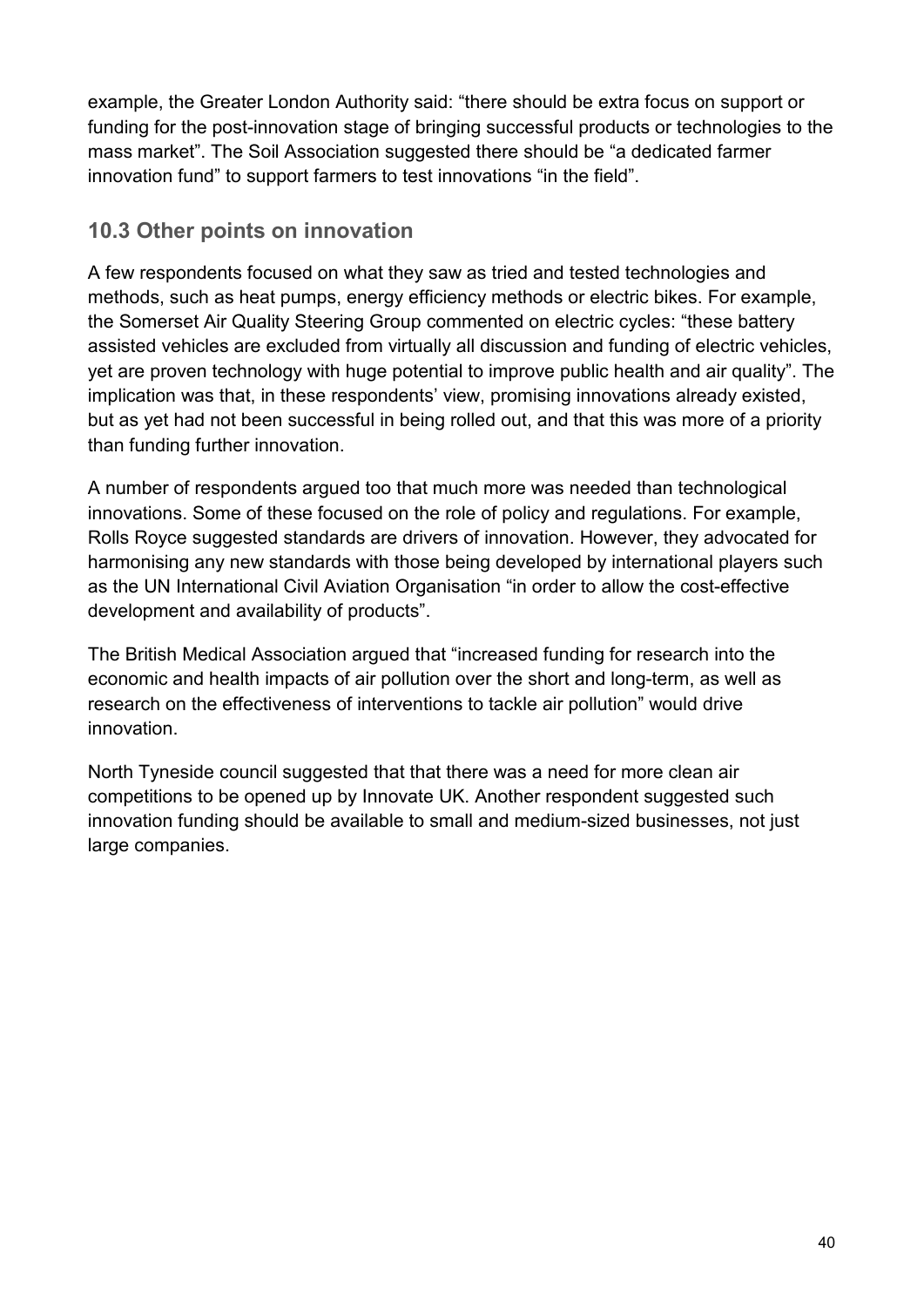# **Chapter 5 – Action to reduce emissions from transport**

This chapter focused on action to reduce emissions across all modes of transport, highlighting actions on road, rail, maritime, aviation, modal shift and active travel. However, it also included non-road mobile machinery (also mentioned within the clean growth and innovation chapter) and aspects of freight. The chapter did not cover in detail the action government is taking to improve air quality in places exceeding legal limits by working closely with local authorities and Local Economic Partnerships, as set out in the NO2 Plan, or to reduce exhaust emissions from road vehicles, set out in the Road to Zero strategy that was published after this consultation went live.

The actions it did cover were summarised as follows:

- ending the sale of new conventional petrol and diesel cars and vans by 2040, and during the transition, ensuring the cleanest conventional vehicles are driven on our roads; positioning the UK as the best place in the world to develop, manufacture and use zero exhaust emissions vehicles
- working with international partners to research and develop new standards for tyres and brakes to address toxic non-exhaust emissions of microplastic from vehicles which can pollute air and water
- enabling the Transport Secretary through new legislation to compel manufacturers to recall vehicles and machinery for any failures in their emissions control system, and making tampering with an emissions control system a legal offence
- reducing emissions from rail and reducing passenger and worker exposure to air pollution; rail industry producing plans to phase out diesel-only trains by 2040
- setting out ambitious plans to drive down emissions from shipping and aviation in 2018, and reviewing policy on aviation-related emissions
- English ports producing air quality strategies to reduce emissions which will be reviewed periodically to establish if the measures are effective or whether government action is required

The proposed actions for non-road mobile machinery included granting local authorities powers to impose minimum emission standards where required to tackle serious air pollution problems, introducing compliance tests and launching a call for evidence on a number of other measures.

There were two questions in this chapter. The responses are summarised below.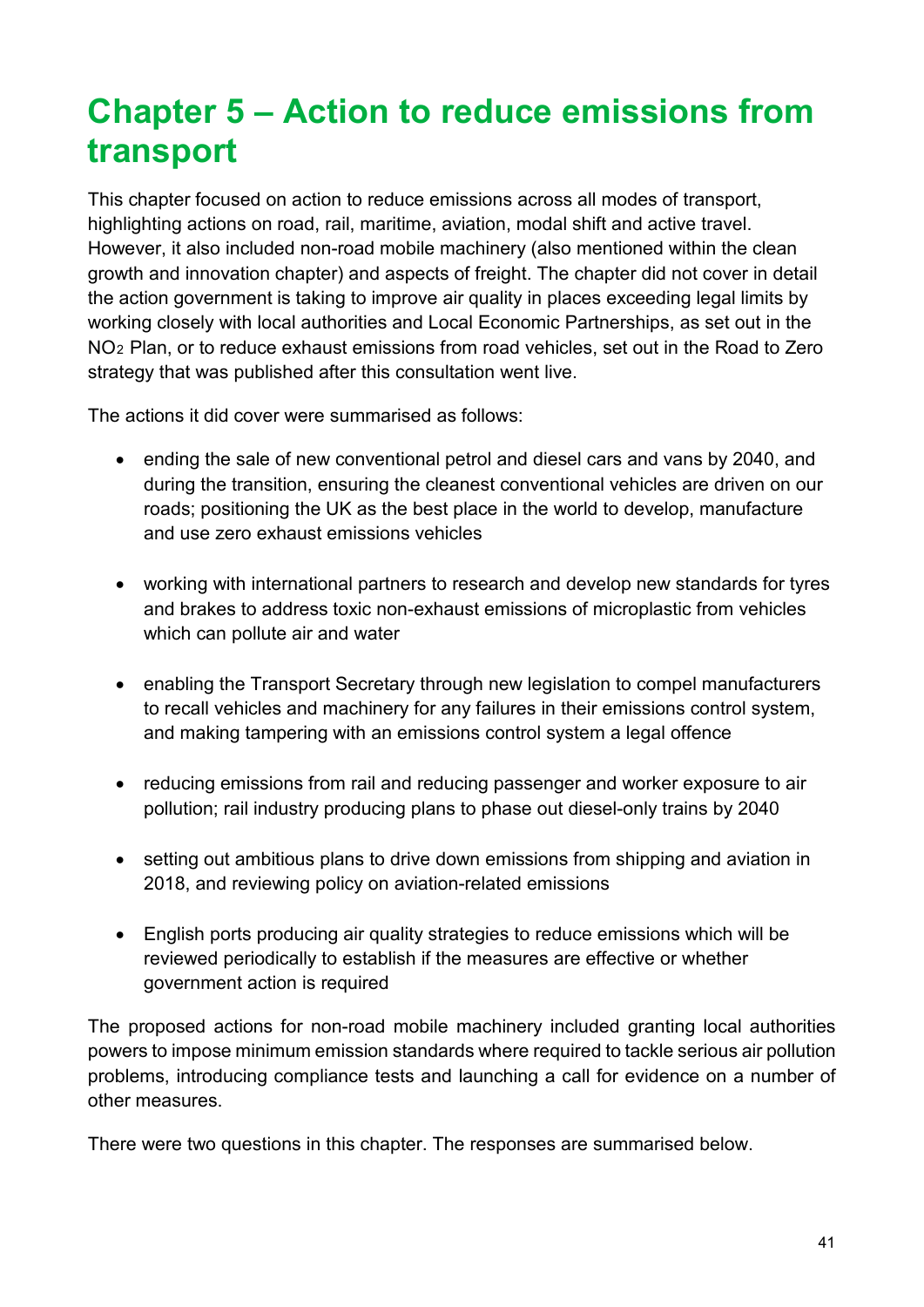**Question 11: What do you think of the package of actions put forward in the transport chapter? Please provide evidence in support of your answer if possible.**

There was a total of 402 responses to this question, of which 254 were from organisations and 148 were from individuals.

There was strong support for addressing emissions in all modes of transport, noting that so far there has been a focus on road transport only. A majority of responses received for this question called for greater ambition in the Clean Air Strategy on actions to reduce emission from transport, at least for some sectors. Very few considered they were too ambitious.

A common suggestion was that better planning and a more holistic approach to transport and logistics is required to reduce emissions. Suggestions included: designing transport hubs which encourage lower-emission modes of transport; developing solutions for meeting mobility needs which are more sustainable and result in lower emissions; and designing systems for goods distribution which minimise movements and use as far as possible lower-emission modes of transport, including for last mile deliveries.

Some responses noted that air pollution can be very localised. It was felt, therefore, that there was a need for more action at local level to improve air quality and reduce exposure, particularly where there are people who may be more vulnerable to air pollution such as near schools or hospitals. Suggestions included restricting vehicle access or introducing Clean Air Zones. Some felt that government funding was only available where there were exceedances in air quality limits, and called for greater support at other locations.

However, whilst some called for greater action to address pollution at local level, there was a preference for national actions to avoid inconsistencies between local schemes. In addition, several considered the transport chapter should include Road to Zero and the NO<sub>2</sub> plans to provide a complete view of action to address air quality within transport.

#### **11.1 Views on road transport proposals**

There was strong and widespread support for action to reduce emissions from road transport, which is perceived as a major cause of poor air quality.

Some said that the target to end sales of new conventional petrol and diesel cars and vans by 2040 was unambitious and should be brought forward. Reasons included that alternative technologies are already available and other countries have adopted more ambitious targets. However, a few expressed concern about the higher costs and current functionality of electric cars. There were also those who felt more needed to be done to improve charging infrastructure, particularly in existing and new residential buildings.

Many felt that rather than a focus on vehicle technology and fuels, there should be a much greater emphasis on increasing car occupancy, use of public transport and modal shift,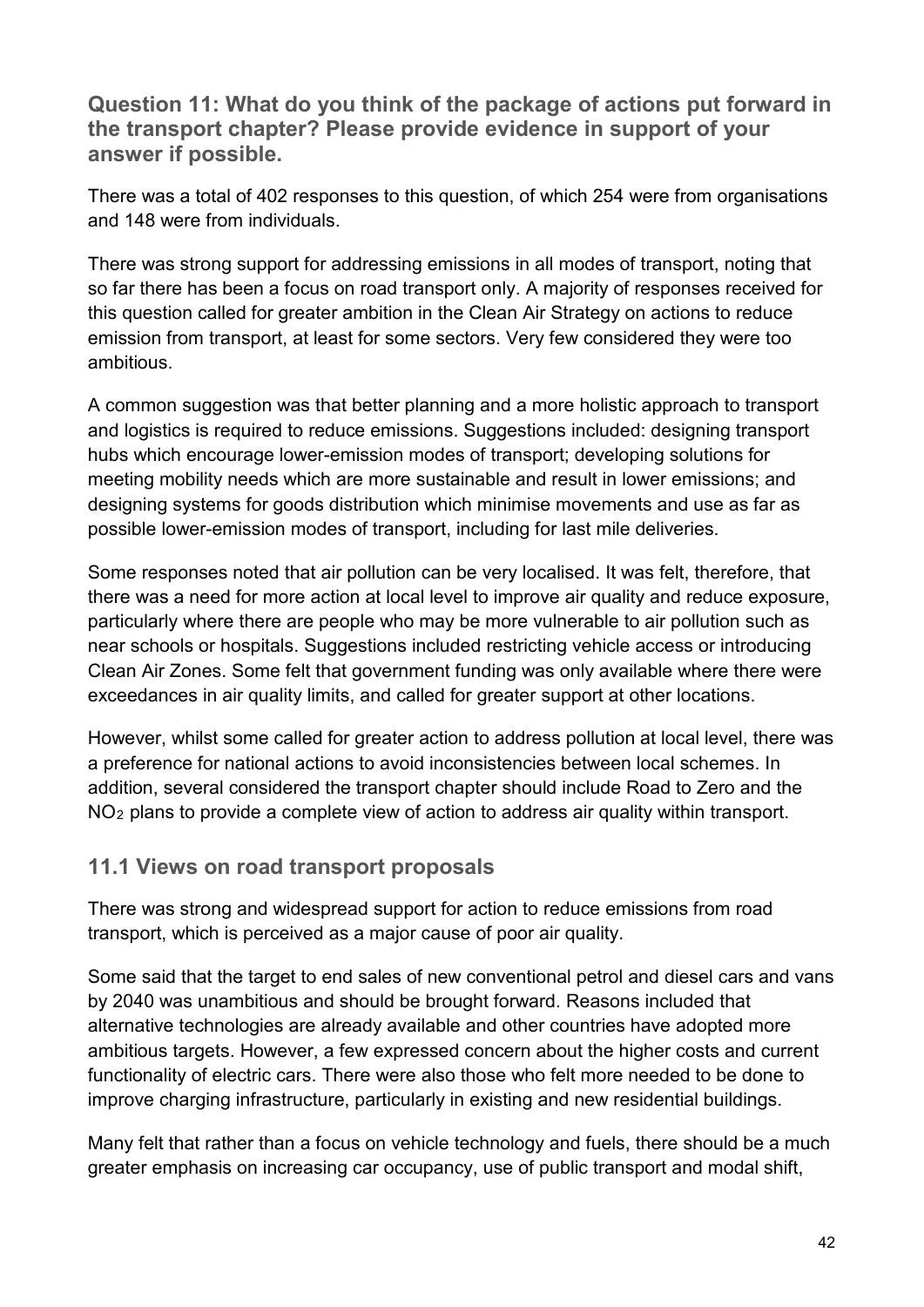since these would deliver exhaust and non-exhaust emission reductions and reduce congestion. Several noted that they thought this should go in parallel with actions to reduce emissions from public transport, such as a shift to low-emission buses. Some suggested that investment in road infrastructure to create new capacity needs to be balanced with investment in other modes of transport to encourage modal shift. Some other respondents supported a focus and action on non-exhaust particulate matter emissions.

Several responses said that while there are long-term targets to address exhaust emissions, there is a need to address emissions from the existing fleet to deliver greater benefits for air quality. They proposed measures such as fuel taxation, support for alternative lower-emission fuels, scrappage schemes and driver training. A number of individuals called for action to reduce vehicle idling and supported action to prevent tampering with emissions abatement in vehicles.

## **11.2 Views on maritime proposals**

There was widespread support for addressing emissions from shipping and for the proposed port air quality plans. Some questioned why this measure is not extended to Scotland and Wales. Many considered ports a significant source of air pollution, especially for coastal towns. In particular, there were calls for provision of power from shore to reduce emissions from docked ships and action to reduce road traffic associated with ports, including a shift to rail.

However, some noted that ports are commercial entities, which do not have full control over the associated emission sources (for example, road freight and shipping) and must remain commercially viable. However, others suggested that ports could introduce green levies to encourage cleaner technologies.

Many noted that lower or zero-emission alternatives already exist, such as electric or hybrid port machinery and alternative fuel and lower-emission vessels. However, it was also suggested that there are many older vessels and machinery, which pre-date the introduction of emission standards and need to be addressed. A common view was that action and support will therefore be needed to make the transition to lower-emission technologies. Several thus welcomed the creation of the Clean Maritime Council to support the development and uptake of cleaner technologies.

Industry called for further clarity on what ports would need to produce for their air quality plans, and the scope and nature of proposals for regulating emissions from domestic shipping.

Some noted that inland waterway boat emissions should also be addressed, particularly canal boats, which usually use solid fuels for heating in addition to having diesel engines. However, (elsewhere) representative organisations of canal boat residents and owners argued against such action, suggesting this could impact disproportionally on people who were low income and lived low-impact lifestyles.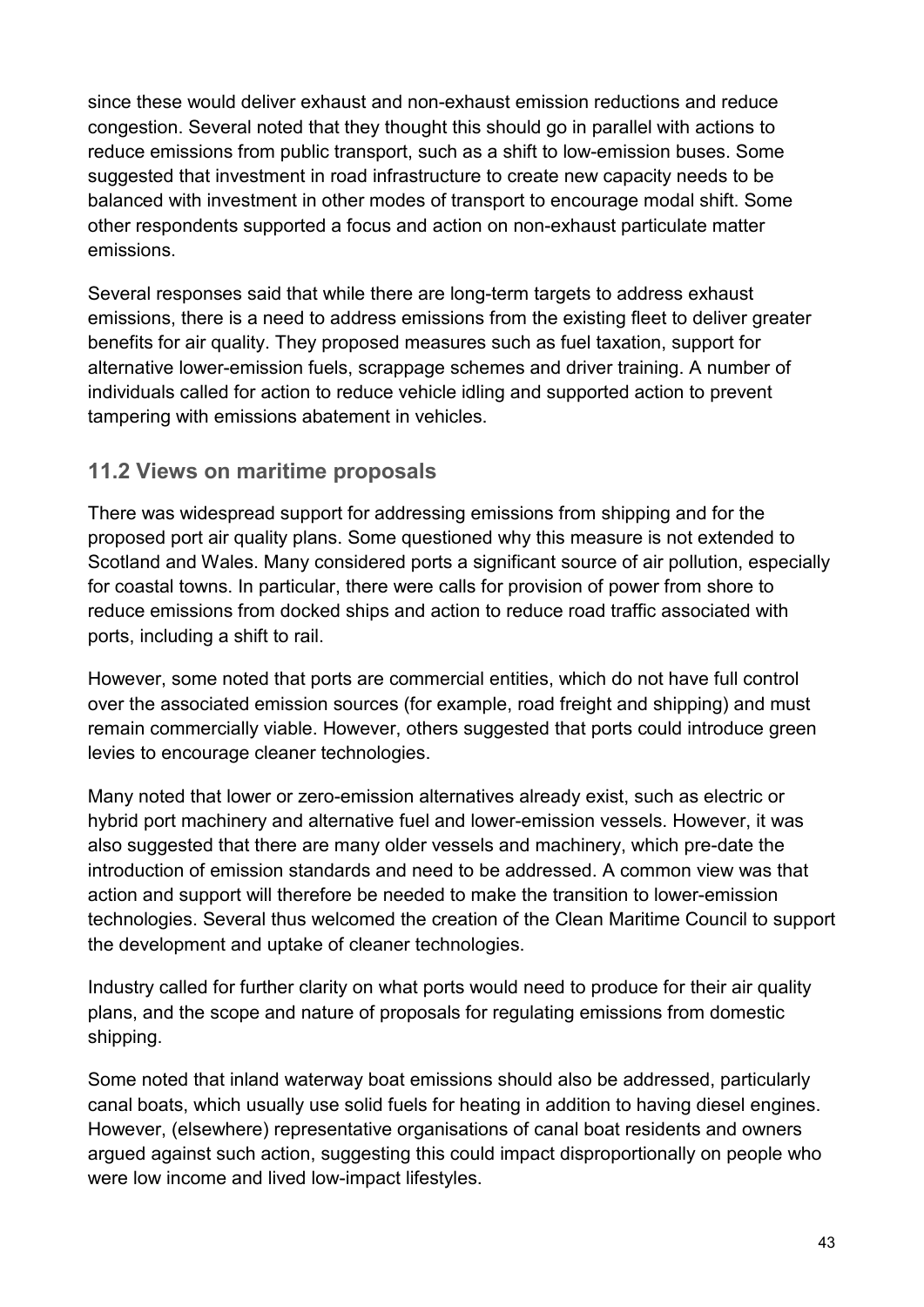#### **11.3 Views on rail proposals**

Rail was generally considered a cleaner mode of transport, which could deliver air quality benefits when replacing road traffic. However, there was widespread support for tackling emissions from diesel trains and improving air quality at railway stations. Some pointed also to the need to address PM emissions from braking and track wear. Some argued that rail could also reduce emissions by encouraging alternatives to travelling to and from stations by road. There were several calls to curb idling of diesel trains at stations to improve air quality.

Some councils and NGOs called for the electrification programme to be reinstated as the best approach for reducing diesel train use. Some industry noted that there are limited alternatives for reducing emissions and replacing diesel trains, and more effort is needed to develop these. Industry noted that action to reduce emissions from rail could have an impact on cost to passengers and competitiveness of rail freight, which could in turn hinder modal shift.

There was some support among individuals for addressing emissions from rail. A number considered the 2040 target was too long, particularly after cancellation of the electrification programme which would have brought zero-emission trains much sooner to some lines. However, many were sceptical about this target, pointing to the lack of alternatives and concerns about functionality of bi-mode trains.

#### **11.4 Views on aviation proposals**

There was widespread support for addressing emissions from aviation. A significant proportion of responses called for greater ambition in this sector, which was generally perceived as a higher-emission mode of travel. Consideration of air quality in the upcoming Aviation Strategy was therefore welcomed, particularly as the sector will need to mitigate impact on air quality as it expands. There was also support for continued effort at the international level to reduce emissions from aircraft.

However, many noted that land transport to and from airports is a large source of emissions and road congestion, which needs to be addressed and requires action on road vehicles as well as provision of alternative modes of transport. Some noted concerns about ultrafine particulate emissions from aircraft and the link to fuel sulphur content. One stakeholder suggested that airports should be required to develop air quality plans, as proposed for major ports.

It was also noted by some that aviation fuel does not attract duty, and that this may discourage a shift to other modes of transport. Amongst individuals, airport expansion was a widespread concern. Several noted noise and air quality impact under flight paths and in proximity to airports.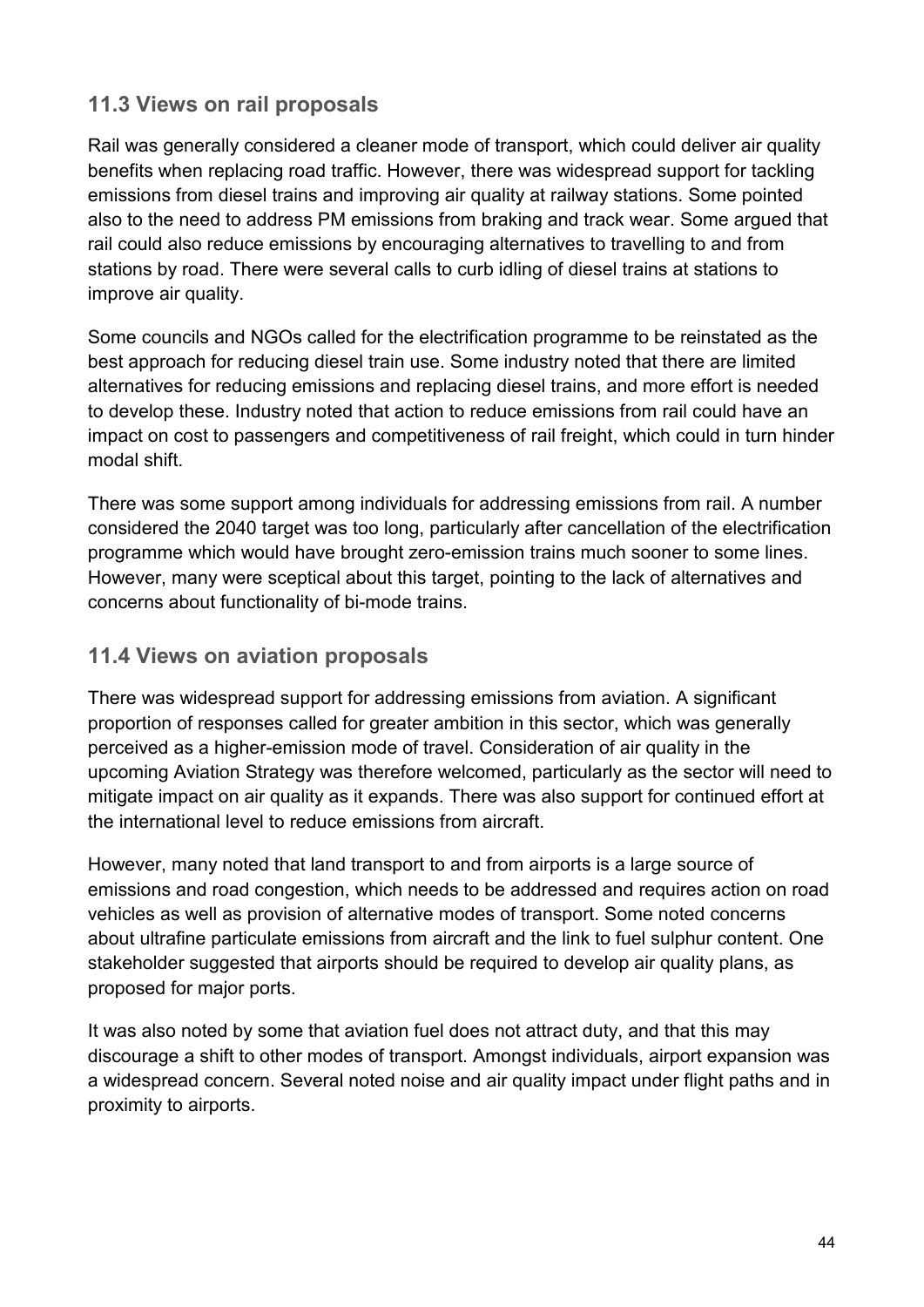## **11.5 Views on active travel proposals**

There was widespread support for encouraging cycling and walking, which was seen to have benefits both for air quality and human health due to increased physical activity. A majority of responses considered that there was a case for greater support, to increase public awareness and uptake, provide cycle and walking routes and ensuring cyclist safety. Some responses from local authorities and industry argued for greater support for electric bikes as a means to making cycling accessible to a wider range of people.

## **11.6 Views on other modal shift proposals**

There was strong support for modal shift to rail and public transport, and calls for actions to enable this: provision of a convenient and competitive transport network and sufficient capacity and infrastructure to support rail freight, through port connectivity and suitable transport hubs. Some suggested investigating also the scope for shifting freight to ships. There was also a suggestion later on from the Institute of Marine Engineering, Science and Technology to evaluate the benefits of a modal shift of freight transport from road to ships to ease congestion.

There was a general view that there is too much emphasis on road transport and cars, and so there were several calls for public investment to favour lower-emission modes of transport. This includes more investment in rail and bus travel to encourage a shift over a longer timescale, and in the shorter term to encourage car sharing. There were also calls to invest in reducing emissions from public transport.

#### **Question 12: Do you feel that the approaches proposed for reducing emissions from Non-Road Mobile Machinery (NRMM) are appropriate or not? Why?**

Altogether, 293 respondents addressed this question. This comprised 172 organisations and 121 individuals. In the online version, respondents were asked to choose from yes, no, neither yes/no or don't know, and then to explain their answer.

## **12.1 Views on the proposed NRMM actions**

The majority of organisations answered 'neither yes nor no' to the question on the appropriateness of non-road mobile machinery (NRMM) proposals. The predominant view was that organisations were generally supportive of controlling emissions from NRMM, but had concerns about the approaches proposed. Of the individuals who answered 'yes', many cited the reason being that NRMM is a significant source of local pollution in the areas they live. Individuals who responded negatively to the appropriateness of the proposals often suggested that they should go further and happen more quickly than proposed.

Many of the organisational respondents felt that there was insufficient detail on the approaches and a lack of evidence provided to understand their scope and potential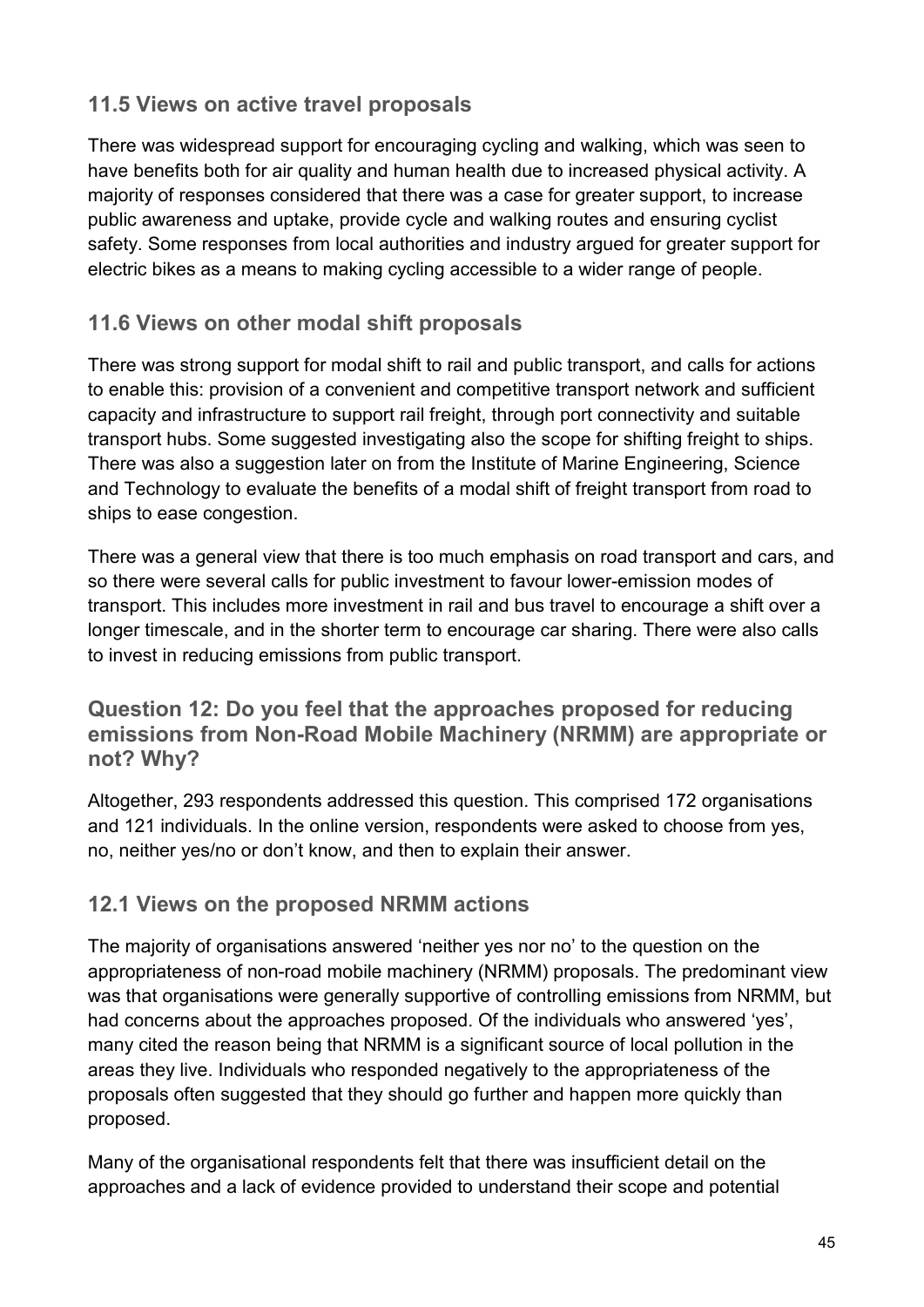impacts. Therefore, some respondents felt that they could not come to a conclusion on whether the proposals are appropriate or not. For example, Dartford Borough council stated: "There is no detail of what this would involve or through what regime it would be enforced and it is therefore not possible to comment as to how much of a benefit this is likely to achieve or how much of a burden on local authority resources this would create."

Many noted that some types of machinery and sectors, which are responsible for low emissions and/or operate only in areas where there is low human exposure should not be subject to such stringent emission controls. The Heritage Alliance, for example, asked for the heritage sector to be made exempt from NRMM and red diesel proposals because of the negative impact this would have on the heritage industry and given their small contribution to air pollution. Similarly, while there was some support for a national register for NRMM, it was deemed an excessive burden for smaller and lower-emission equipment.

Some supported compliance checks throughout the life of the equipment, for example, through an MOT-style assessment, to ensure emissions do not increase as the machinery ages. However, a few businesses raised concerns about the increased costs that the new proposed measures may imply and questioned if they were proportionate.

## **12.2 Concerns about the NRMM proposals**

There were repeated concerns from local councils about resources for enforcement of new emission controls, with many stating that they would not have the resources to carry out compliance checks. However, a few welcomed local autonomy. Often those who responded positively to the proposals stated that for effective enforcement local authorities would need to be provided with sufficient resources.

Manufacturers and some users suggested that emission standards will deliver a significant reduction in emissions and so it would be more effective to encourage a shift to new loweremission machinery. However, elsewhere, the British Lime Association pointed to the "innovation gap for NRMM fuels and innovations", suggesting this is an area that may require focus.

Many organisations expressed concern about different emission controls being applied locally and stated that this would lead to problems where NRMM is used throughout the country and therefore is moved across different local administrative boundaries with different controls. This variation might make it difficult for operators to meet local standards in their supply of NRMM in different parts of the country. A few respondents suggested using the air quality plan for HS2 rail project as a model.

There were therefore calls for national approaches. For example, the Construction Equipment Association argued that "consistency across all local authorities is essential" due to the fact that contractors will move plant from one site to another and use machines across multiple locations.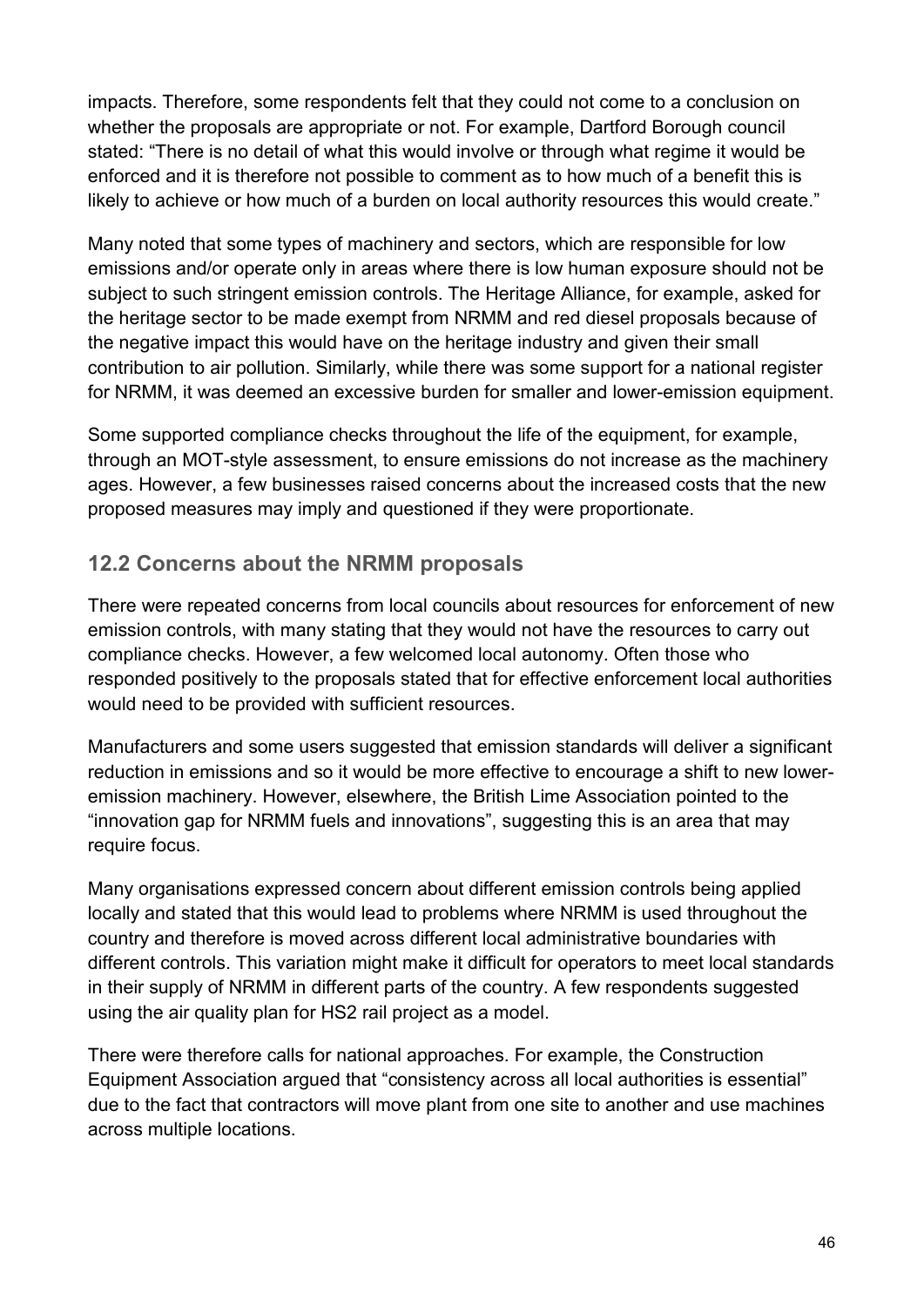## **12.3 Suggestions for other actions on NRMM**

A small number of respondents stated that red diesel should not be used in Transport Refrigeration Units (TRUs). Several respondents also suggested incentives for developing lower-emission alternatives and phasing out older, higher-emission equipment (for example, scrappage schemes) and requirement for electrification of construction sites to reduce reliance on NRMM.

Some respondents who identified as having a particular interest in the environment, mainly NGOs, suggested that red diesel should be taxed at a higher rate. A few organisations, however, stated that this would result in an increased cost to business. The Rail Delivery Group argued: "any significant increase in fuel duty for red diesel would have a serious and detrimental impact on rail passenger and freight operators".

Alternative views expressed were that NRMM use in construction should be controlled through planning conditions similar to those applied in London. A few organisations suggested financial incentives to adopt non-diesel alternatives for NRMM. Another respondent suggested later that government procurement should mandate the use of clean NRMM to encourage innovation and use.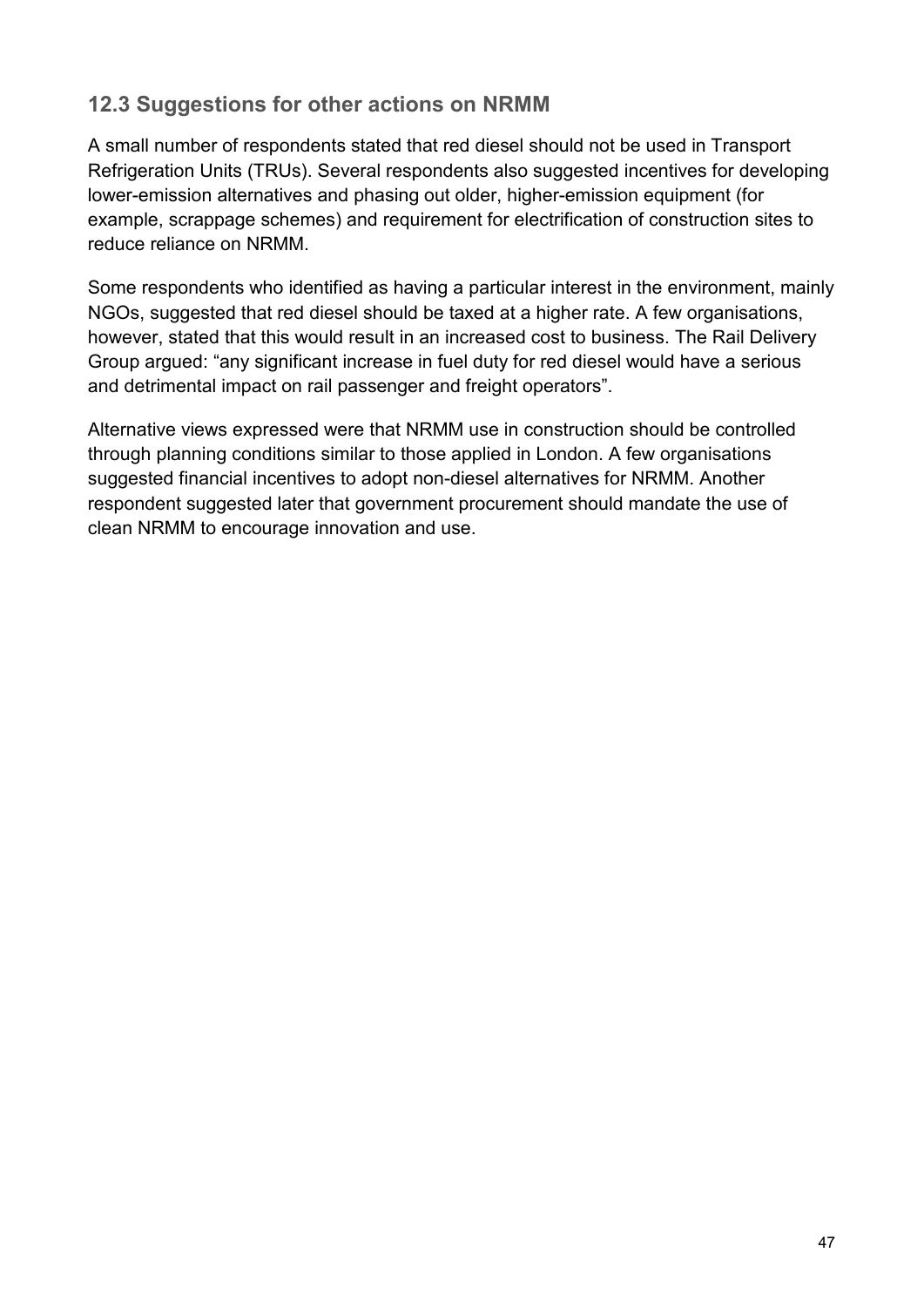# **Chapter 6 – Action to reduce emissions at home**

The chapter provided information about fine particulate matter emitted as a result of burning solid fuel in open fires and stoves, and non-methane volatile organic compounds, and their effects on human health and the environment. In this second area, the chapter focused on the effects of the build-up of non-methane volatile organic compounds (NMVOCs) inside the home and the fact that this can lead to the production of secondary chemical products, which may be more harmful than those in source products.

A number of actions were highlighted:

- legislating to prohibit the sale of the most polluting fuels (and working with industry to identify an appropriate test standard for new solid fuels entering the market)
- ensuring only the cleanest stoves are available for sale by 2022 (and that consumers understand what they can do to reduce their impact from burning)
- updating outmoded legislation on 'dark smoke' from chimneys and underused provisions of Smoke Control Areas to bring these into the 21st century with more flexible, proportionate enforcement powers for local government
- government working with industry, retailers, health experts and consumer groups to reduce emissions of NMVOCs from consumer products, developing options to promote product innovation and encourage the use of low-emissions alternatives

Actions on NMVOCs also included working to improve awareness of (a) NMVOC build-up in the home, and the importance of effective ventilation to reduce exposure, and (b) VOC content of everyday products, possibly through the development of a voluntary labelling scheme.

There were three questions in this chapter. A summary of responses is provided for each question below.

**Question 13: What do you think of the package of actions put forward to reduce the impact of domestic combustion? Please provide evidence in support of your answer if possible.**

In total, 328 responded to this question, 197 organisations and 131 individuals. There was also a campaign by chimney sweeps and chimney sweep organisations, signed by 111 organisations and individuals in total. The views expressed in this campaign are highlighted separately in 6.3.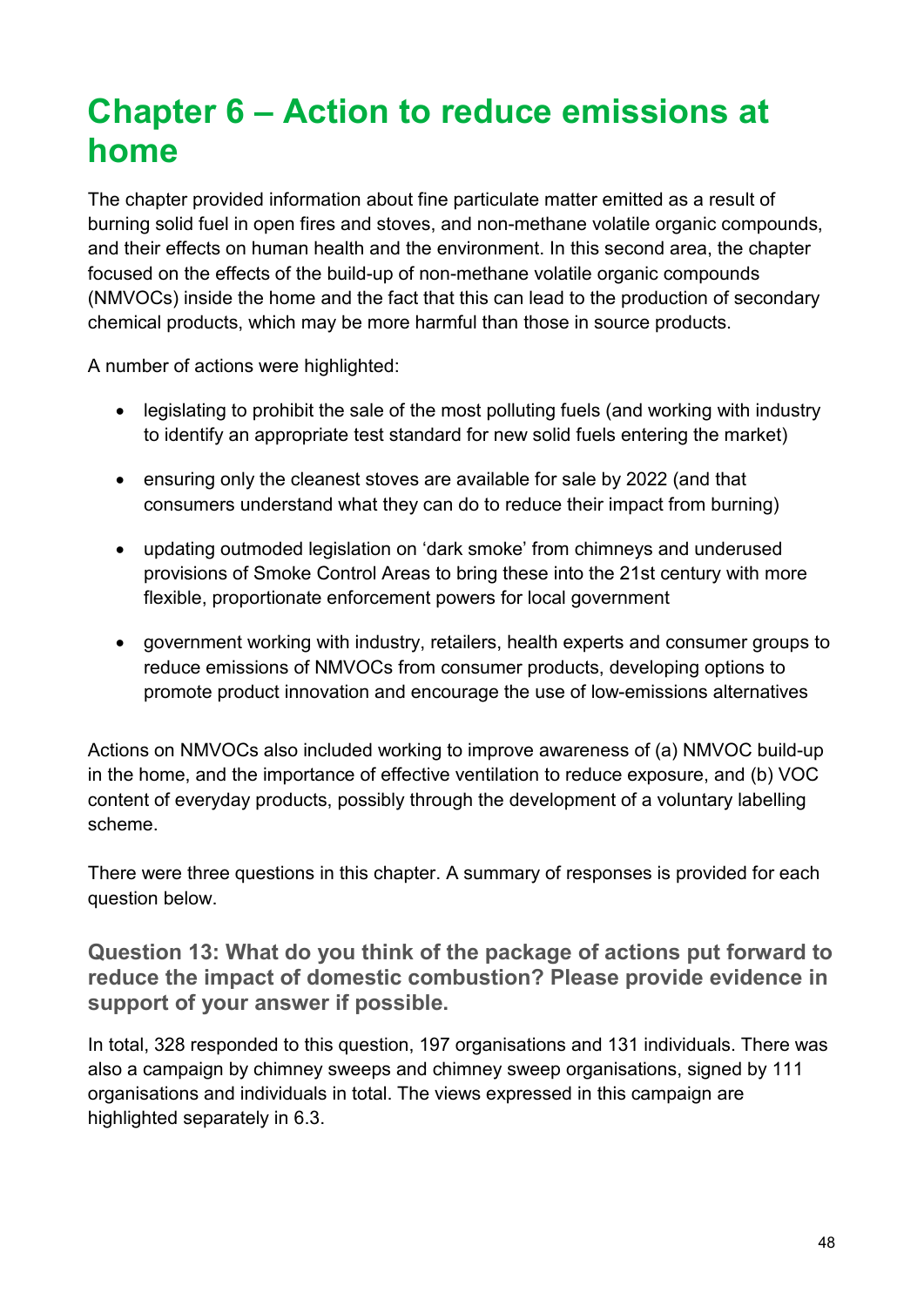#### **13.1 Views on the domestic combustion proposals**

Many of the organisations and individuals who responded to this question were generally positive about the proposed package of actions to reduce the impact of domestic combustion, and welcomed further action. A number referred to the environmental impact of domestic burning, and expressed support for the proposed measures to prohibit the sale of the most polluting fuels, ensuring only the cleanest stoves are available by 2022, and updating the current smoke legislation.

Some organisations and individuals were concerned about the proposals. This was mainly because they wanted the government to go further. For example, several suggested that all domestic burning should be banned. Some individuals argued that the timescales were not ambitious enough, and action was needed sooner.

#### **13.2 Concerns and suggestions**

A few respondents suggested that the proposed package of actions did not deal with heavily polluting stoves or fires, which are currently in operation. They argued that the government should ban, or introduce incentives, for people to replace these (especially in urban areas). Suggestions elsewhere included providing a tax-break for replacement of old inefficient appliances, heavily taxing more polluting stoves, or adding health warnings to them.

A trade association, meanwhile, pointed to a need to develop and support a "harmonised test methodology for measuring wood-burning stoves". Another respondent advocated requiring stoves have an 'annual health check'. Several suggested that the use of inappropriate fuels should be made an offence, particularly in urban areas.

A number of respondents wanted the scope of the proposals to be extended. Several individuals raised issues with bonfires and outdoor burning, arguing that existing legislation did not deal with this problem effectively. Some organisations suggested that nitrogen oxides from domestic boilers should be tackled, as these are a source of pollution in some areas. They considered that minimum nitrogen oxide standards could be specified in building regulations to tackle this. A suggestion was made elsewhere in the consultation for introducing a scrappage scheme for high NOx emitting boilers.

Several organisations wanted the proposals to apply to canal boats. This said, one felt that many boat dwellers rely on coal and could not afford more expensive fuels. There was also a suggestion that the benefits of applying the policy to boats would be outweighed by the costs.

A key theme emerging from the responses from both organisations and individuals was that education was important. The view was that many of those who are domestic burners simply are not aware of the environmental or health impact of their actions.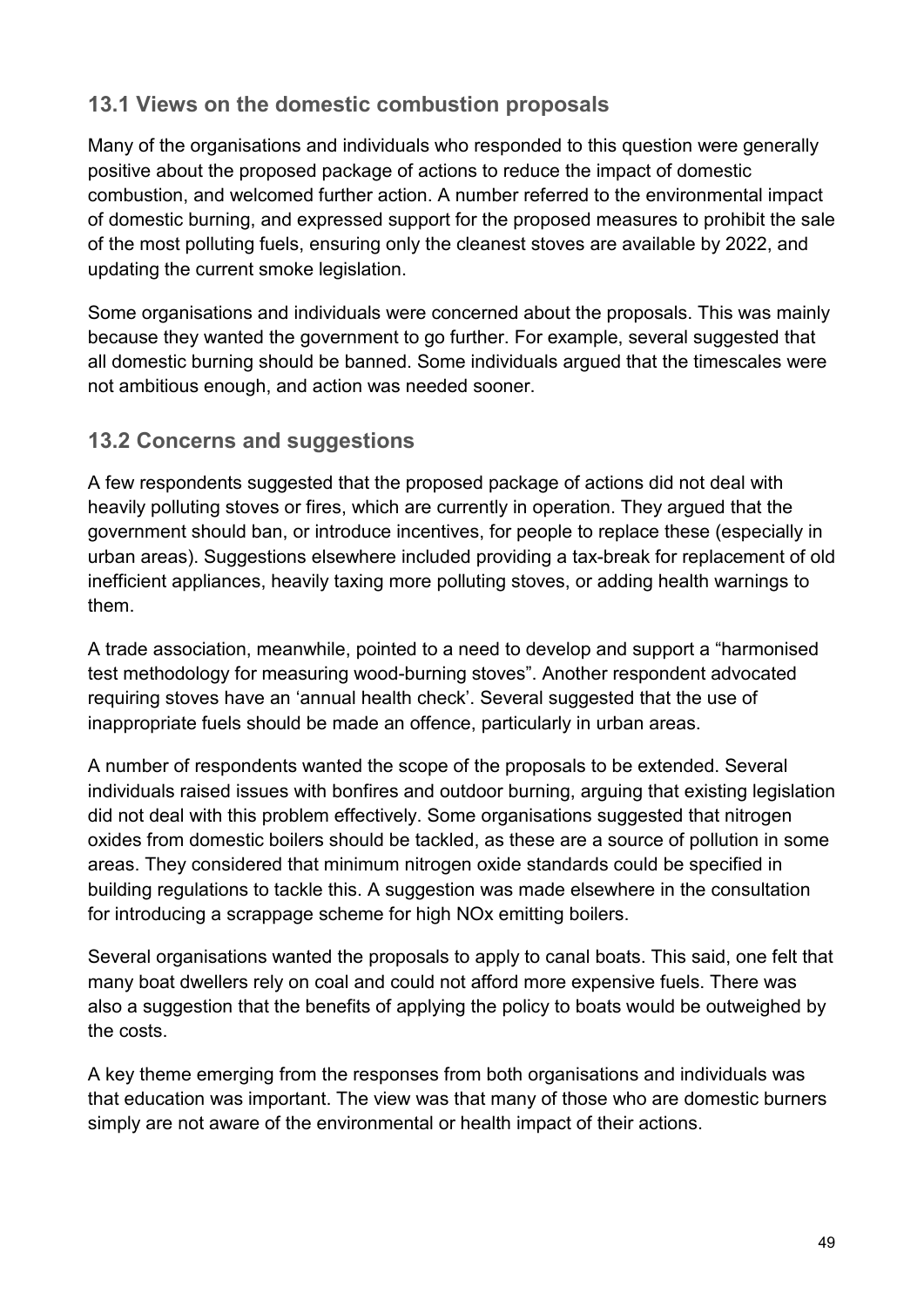Several local councils suggested that a national campaign would be useful, including on basic measures such as the importance of ventilation. This would help them to influence their residents' behaviour locally and to enforce provisions more effectively. Others suggested that consumers should be given information at the point of sale (when buying fuel or appliances) about how to use and maintain their appliances effectively.

Another recurring theme related to difficulties enforcing current and future legislation, with some respondents arguing that banning the sale of wet wood below a certain volume was unenforceable. A number of local authorities advised that they lacked the resources to enforce the proposals effectively, but that it would help if income from fixed penalty notices related to domestic burning was ring-fenced.

Some concern was expressed about the proposal to establish a cut-off point of 2m<sup>3</sup> below which wet wood would not be sold. The concern was mainly focused on the impact this could have on small local suppliers who supply small amounts of unseasoned wood to their customers for them to season at home before use. Requiring these micro-businesses to be covered by the proposed certification scheme was seen to be disproportionate by some respondents. There was a risk, they felt, that this requirement could lead to small suppliers selling the wood to larger organisations who would then dry it and sell it, with increased transportation having a negative environmental impact.

A number of organisations argued for a more coordinated approach. They wanted the government to set out a long-term strategy for reducing emissions from the heat sector, ensuring policies relating to both air quality and climate change are aligned. Elsewhere, a few local authorities argued for greater investment in research and development of noncombustion heat technologies.

Some others suggested that the National Planning Framework should be used to reduce emissions from domestic burning, by requiring developers of new housing to install lowemission heating or insulating properties more effectively to reduce the amount of heating needed in the home. Several respondents flagged that Defra should ensure that it links with the National Institute for Health and Care Excellence (NICE)'s forthcoming guidance on indoor air quality at home.

Fuel poverty was highlighted as an issue by a number of respondents, who were concerned that the proposals could impact disproportionately on the most vulnerable in society (particularly the plans to phase out the more polluting fuels). Some suggested that a scrappage scheme should be introduced so that people on low incomes could replace existing appliances with newer cleaner burning appliances. Several suggested that measures should be targeted at the most vulnerable homes first, such as those in fuel poverty.

A number of local authorities said they would need more information on the proposed changes to legislation to deal with domestic burning before they could comment. Some expressed frustration that the current legislation did not enable them to take action when a householder was using unsuitable fuels in an exempt appliance, for example. Others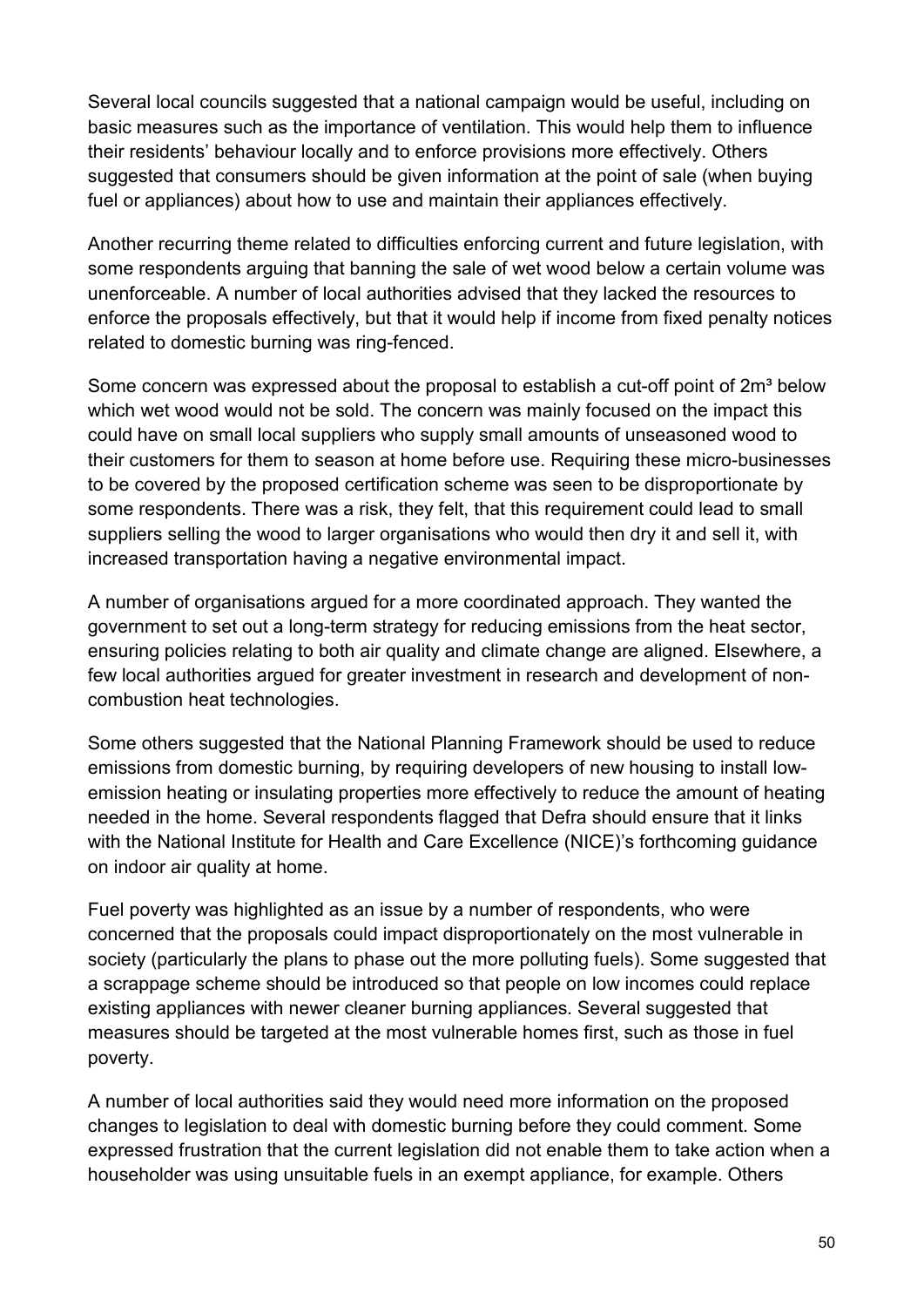wanted additional powers to limit burning where it was causing a significant impact on local air quality.

## **13.3 Chimney sweep campaign**

The Guild of Master Chimney Sweeps, a national trade association representing approximately 450 individual chimney sweeps and over 400 chimney sweeping businesses, and the Association of Professional Independent Chimney Sweeps, ran a campaign supported by 109 emails from chimney sweeps and chimney sweeping businesses. This campaign highlighted that whilst they broadly welcomed the actions set out in the strategy, they had some concerns with what was proposed in relation to domestic combustion.

A main concern was the proposal to regulate the sale of wet wood. They argued that this would damage "small business across the country", be difficult to enforce, increase costs for suppliers and customers, some of whom may be in 'fuel poverty', and lead, possibly, to greater carbon footprint for logs, due to kiln-drying and transport. They suggested that education, not legislation, was the solution.

A key issue reported by chimney sweeps and chimney sweeping businesses, is appliance operation, which they argued was partly about consumer education on efficient burning methods. They suggested there was also a need for a robust and transparent process for determining what constitute 'best' stoves, through testing and approval that is independent of the manufacturer. However, they raised the issue of how this would be applied to imported stoves.

They also advocated consideration of installation, as well as the nature of the stove, in particular ensuring that the installation of a new appliance requires a new flue way. In addition, they sought clarification on whether new local government powers would be a statutory or discretionary service in the context of perceptions of local government capacity.

They appreciated the commitment to working with chimney sweeps and the Burnright campaign and suggested that, with the right support, they could assist with householders' understanding of issues related to air quality and domestic burning.

One campaign respondent added that the aim of the advice he gives to customers as a Master chimney sweep with many years' experience is to prevent fires, but this mirrors the aim of pollution reduction. Another respondent advocated for the lining of old flues, and suggested financial incentives to encourage householders to do this.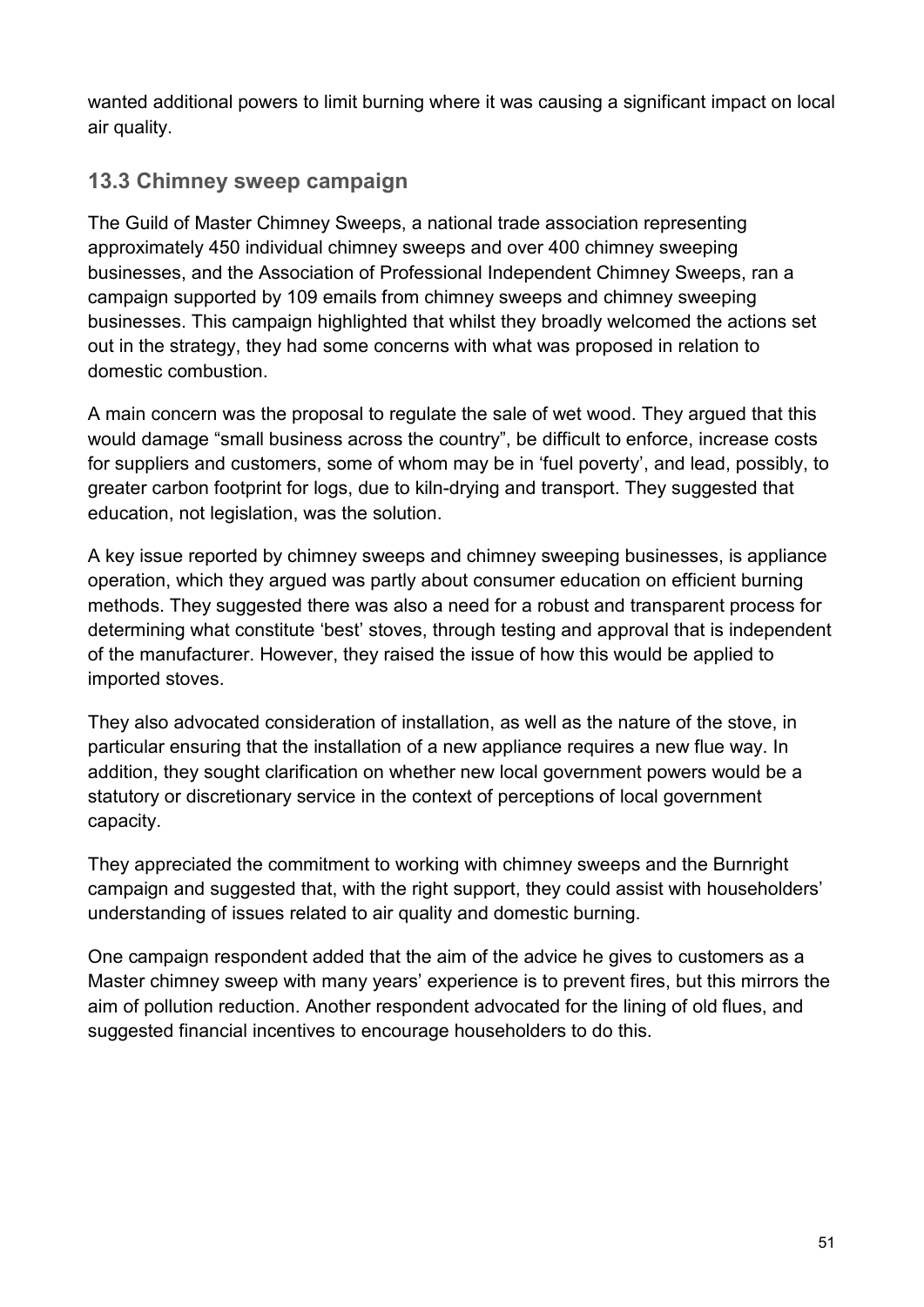**Question 14: Which of the following measures to provide information on a product's non-methane volatile organic compound content would you find most helpful for informing your choice of household and personal care products, and please would you briefly explain your answer?**

The measures include:

- "A B C" label on product packaging (a categorised product rating for relevant domestic products, similar to other labels such as food traffic light labels)
- information on manufacturer website
- leaflet at the point of sale
- inclusion in advertising campaigns
- other option

The total number of responses to this question (not including those who said they were not sure about any of the options) was 253, of which 135 came from organisations and 118 came from individuals.

Virtually all the individual and most of the organisational responses were completed on Citizen Space where respondents were asked to categorise each of the four options according to whether they thought they would be very helpful, helpful, not helpful or were unsure. However, almost 50 organisational responses came in by email and most of these gave their preferences using an explanatory narrative and a yes/no categorisation.

Overall, the idea of labelling was the most favoured of the options presented amongst organisations and individuals. Over three quarters of those who responded saw labelling as very helpful or their preferred option. The next most popular option (that approximately half of these respondents saw as very helpful or a positive option) was provision of information on NMVOCs in the advertising of products. This was followed by information on manufacturers' websites and leaflets at point of sale, which both received very positive support from approximately a quarter of respondents.

Whilst some respondents did have a clear preference, others suggested that a combination of two, three or four of the above measures would be the best option. A number of other options were also suggested. More detail is provided below.

# **14.1 Views on ABC labelling**

As mentioned above, this was the most favoured of the options presented. A major reason given, for example by the London Sustainability Exchange, was that consumers were now well versed in a variety of labelling schemes, such as that for food and energy appliances. Another reason given for support was that labels can provide information at 'point of use', not just 'point of sale'.

However, a lot of organisations suggested a traffic-light system would be a better labelling system to adopt than an ABC approach because it is more straightforward to interpret.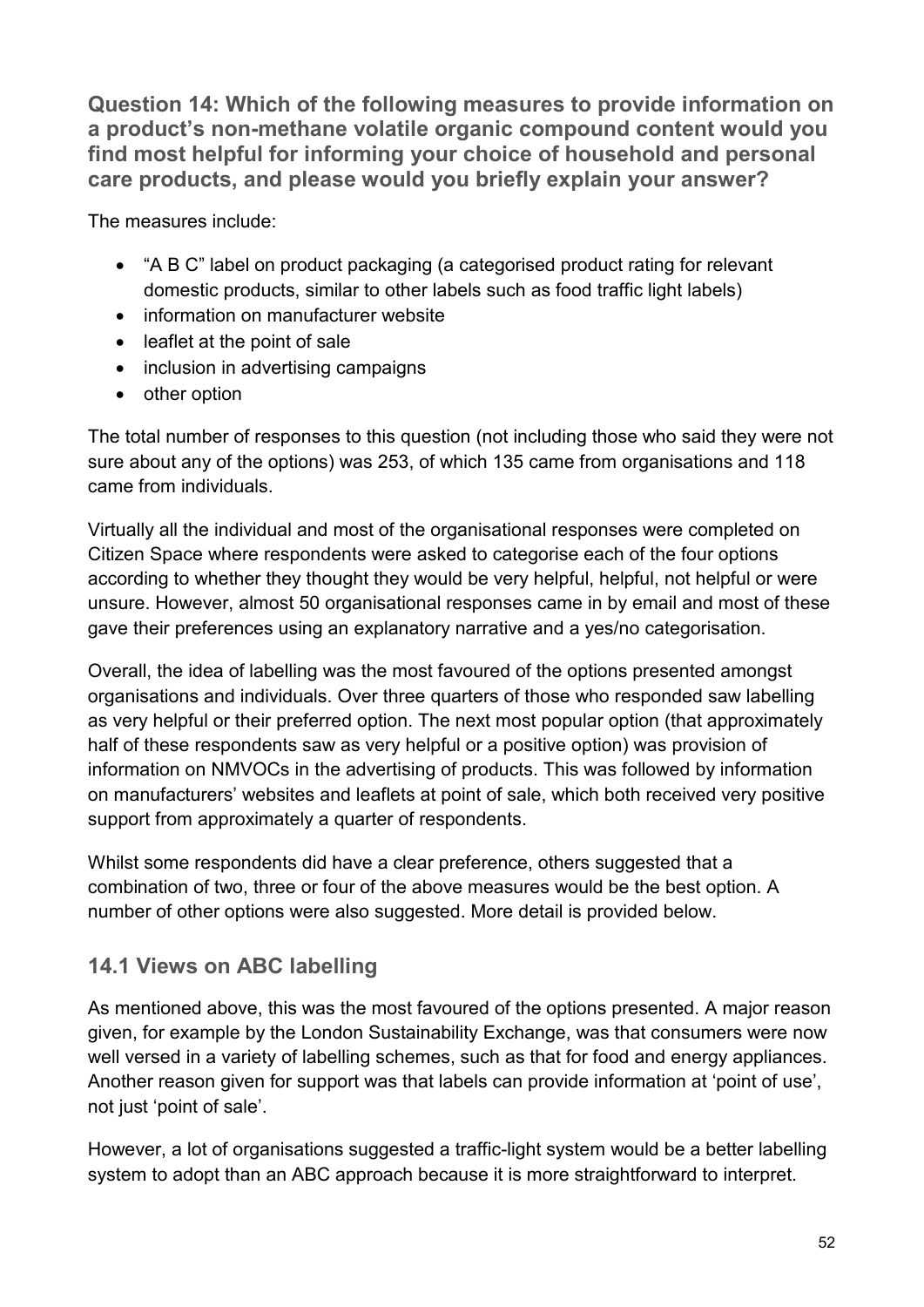However, the Behavioural Insights Team recommended online testing to see whether an ABC or traffic-light system would work better for consumer understanding of products with NMVOCs.

Some felt labelling would need to be accompanied by a media campaign to raise awareness about the health implications of NMVOCs and the scheme. Several respondents suggested that a campaign was needed to help the public understand how to interpret any labelling, and was thus to support the labelling. A few others argued that labelling was a further tool to help raise awareness, but the priority was a media campaign.

A few respondents argued that labelling should be mandatory, not voluntary. The Institute of Air Quality Management reasoned that this would help "to ensure that it is the same for all products". A number of respondents also suggested that the scheme would need to be a "nationally-prescribed approach" (East Hertfordshire district council) to ensure consistency. Yet a couple of trade associations argued that it was important to align with international developments to ensure there were not competing systems. They differed in opinion, however, as to whether the French indoor air quality labelling scheme of A+ to C used as the basis for the mock-up in the strategy was working. The British Coatings Federation pointed to a global label they use for decorative paint products as preferable.

However, a few trade associations suggested there were potential issues. The Wood Panel Industries Federation felt that labelling is a "blunt tool that can harm products", such as those made of wood that has naturally-occurring VOC, but for which, they argued, there is little evidence of negative health impacts. The Solvents Industry Association suggested it is important for labelling to distinguish between NMVOC content and NMVOC emitted, and that clarity is needed on what should be addressed.

There was also a minority of respondents who felt that labelling would not be helpful. Their reasons were diverse and included questioning the effectiveness, need and cost of such a measure. Both the UK Cleaning Products Association and the Cosmetic Toiletry and Perfumery Association were concerned that labelling would be misinterpreted by consumers as meaning their products were unsafe, when by law all their products need to be safe.

#### **14.2 Views on inclusion in advertising campaigns**

Over half of respondents were positive in their support of NMVOC content being included in product advertising campaigns. A major reason for this was experience from other sectors, which suggested this was an effective approach to both inform the public and to encourage manufacturers to produce cleaner products. For instance, Luton council suggested it would help the public "make their minds up if they wish to purchase a product. In this way manufacturers will be led by consumer demand". Reasons provided for the few responses that saw this option as 'not helpful' were scarce, but included the suggestion that advertising was not to be trusted.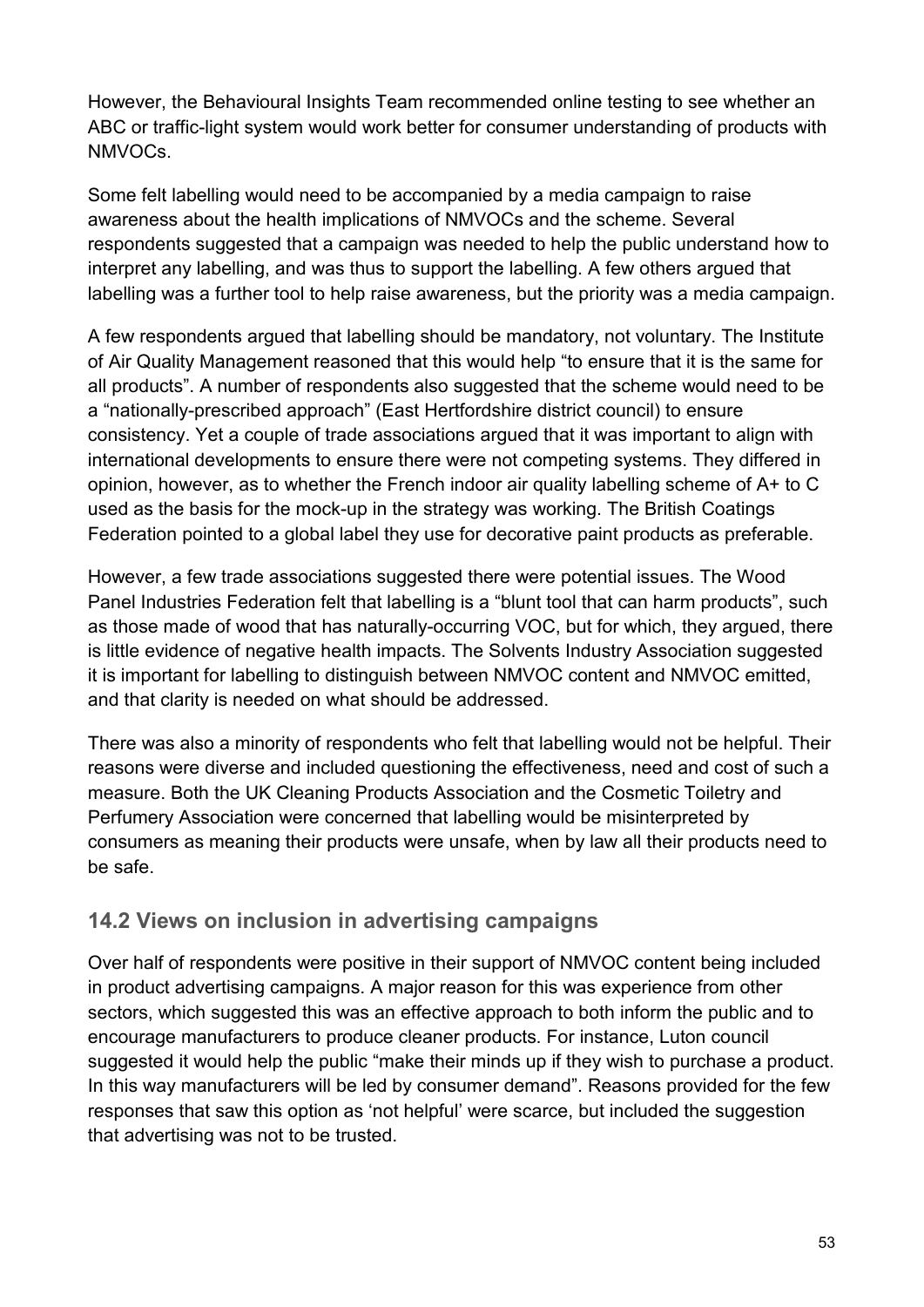## **14.3 Views on information on a manufacturer's website**

Putting information on a manufacturer's website as a means of providing information on a product's NMVOC content was the least favoured option, along with leaflets at point of sale. A main concern was that few people would see it and that the information would not be appropriately tailored. For example, Solihull council argued: "Only those who are highly motivated will visit manufacturer websites. These are likely to be those people who are already avoiding high VOC products where possible." Of the minority who strongly supported this option, many did so as part of a package of measures.

## **14.4 Views on leaflet at the point of sale**

This option was, jointly, the least popular, along with information on a manufacturer's website. Reasons varied but were largely related to a view that such information would not be read. A number of respondents also suggested that it would contribute to more litter. The Association of Convenience Stores argued that it is difficult to communicate advice at point of sale because these areas are usually cluttered with other material. Where there was support for the idea, this was together with at least one of the other options.

## **14.5 Suggestions of a combined approach**

As mentioned earlier, many respondents felt that a combination of measures was the best approach because different communication methods reach different audiences and have different purposes. However, the combinations suggested varied. The Chartered Institution of Building Services Engineers responded: "We think that all options would be useful, and none on its own would be sufficient". However, a few respondents questioned the need and/or effectiveness of any of the options presented as a means of changing behaviour.

#### **Question 15: What further actions do you think can be taken to reduce human exposure from indoor air pollution?**

In total, 193 responses were received for this question, 102 from organisations and 91 from individuals.

The answers were split into three categories: those clearly relating to domestic burning, those clearly relating to NMVOCs from domestic products, and those not clearly relating to either. Relevant suggestions made in response to questions fourteen, thirty-two and ten are also included here.

## **15.1 Suggestions for further action on domestic burning**

Not many respondents focused on further actions on domestic burning in this question, though some of the same and other suggestions were made in the responses to question thirteen. The respondents here included a number of councils and a few non-governmental organisations, with the most common responses calling for: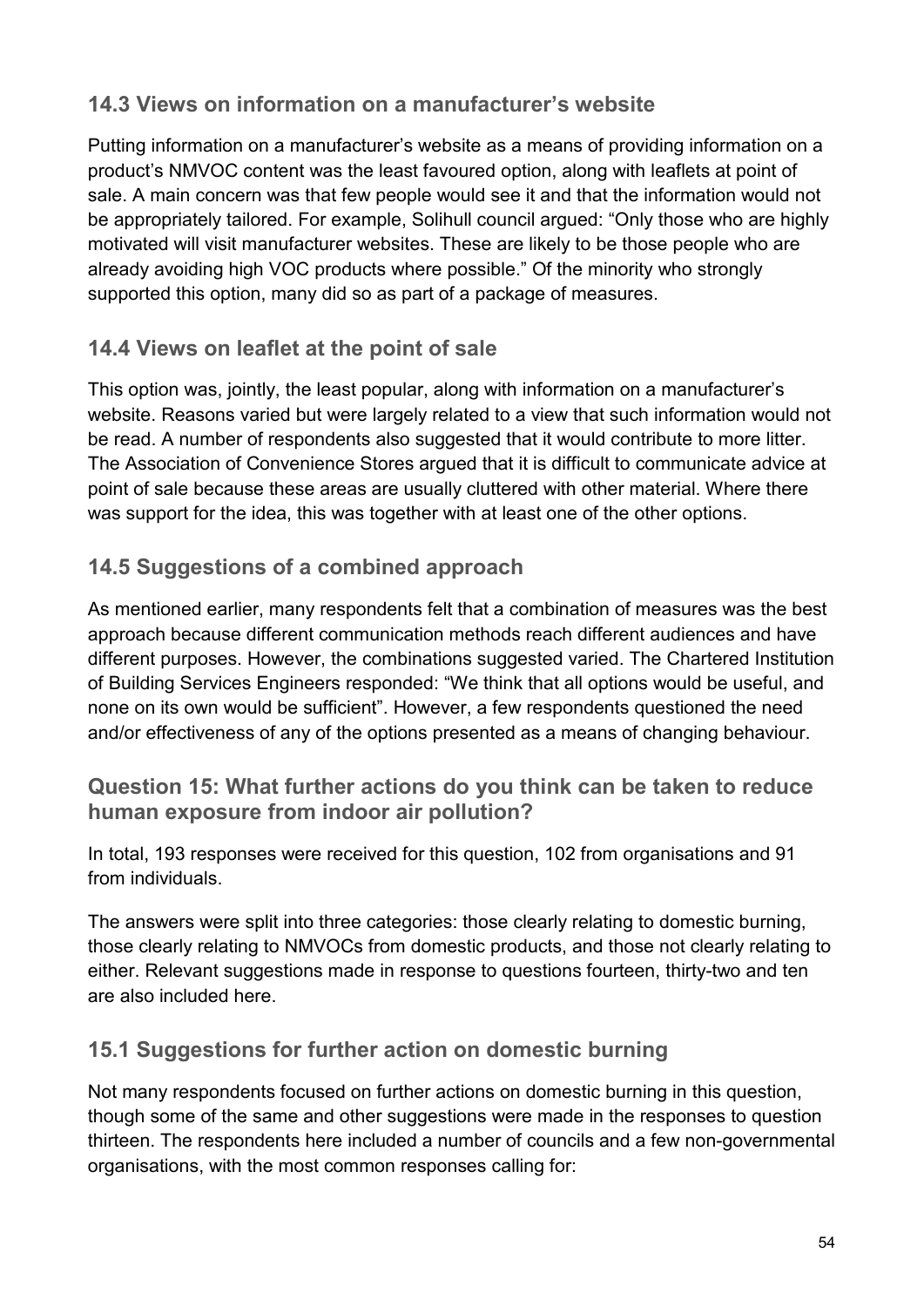- further regulatory powers to limit burning
- launching a public information campaign to educate people about the impact of domestic burning and what can be done to reduce emissions from this source

As mentioned earlier, there were also calls for increased focus on outdoor burning, including managing emissions from the burning of household waste outside.

A few councils suggested encouraging the installation of ultra-low NOx domestic gas boilers, for instance through support for a scrappage scheme (Hackney council), as well as research and support for non-combustion forms of heat and power. However, Biomass UK felt that the strategy had confused biomass with domestic burning, arguing that "biomass for power has a different emissions profile" because it has a different feedstock.

## **15.2 Suggestions for further action on NMVOCs**

There were more suggestions for further action on NMVOCs than on domestic burning. Environmental Protection UK argued that more needs to be done to reduce NMVOCs than was proposed in the draft strategy in order to meet VOC targets. The most common suggestions for further action were:

- an update to planning guidance or ventilation regulations in homes
- regulation to ban or reduce NMVOC content in domestic products
- better information provision to the public

The trade union, Unite, suggested, though, that removing NMVOCs from household cleaning products should be done first, with awareness-raising only being done where this is not possible.

In contrast, the UK Cleaning Products Association argued that NMVOCs provide "a range of key functions in cleaning and hygiene products, [and] removal or reformulation would prove challenging both technically and economically and disproportionate to the overall reductions likely to be achieved". However, in question ten, the Royal Society of Chemistry saw opportunities for the UK chemical industry to become world leaders in this area. They advocated for a targeted approach to NMVOC abatement as being the most beneficial and cost-effective because the "polluting effects of non-methane volatile organic compounds (NMVOCs) are unique to each chemical".

The British Coatings Federation expressed a need for a "stable regulatory scenario" in terms of NMVOCs and the content of paints and coatings. They argued that testing takes many years, particularly as paints and coatings often have to meet performance objectives and may need to provide a guarantee against failure. In terms of suggestions for other actions on NMVOCs, they suggested the licensing of body shops and removing exemptions from relevant EU Directives.

Other suggestions included: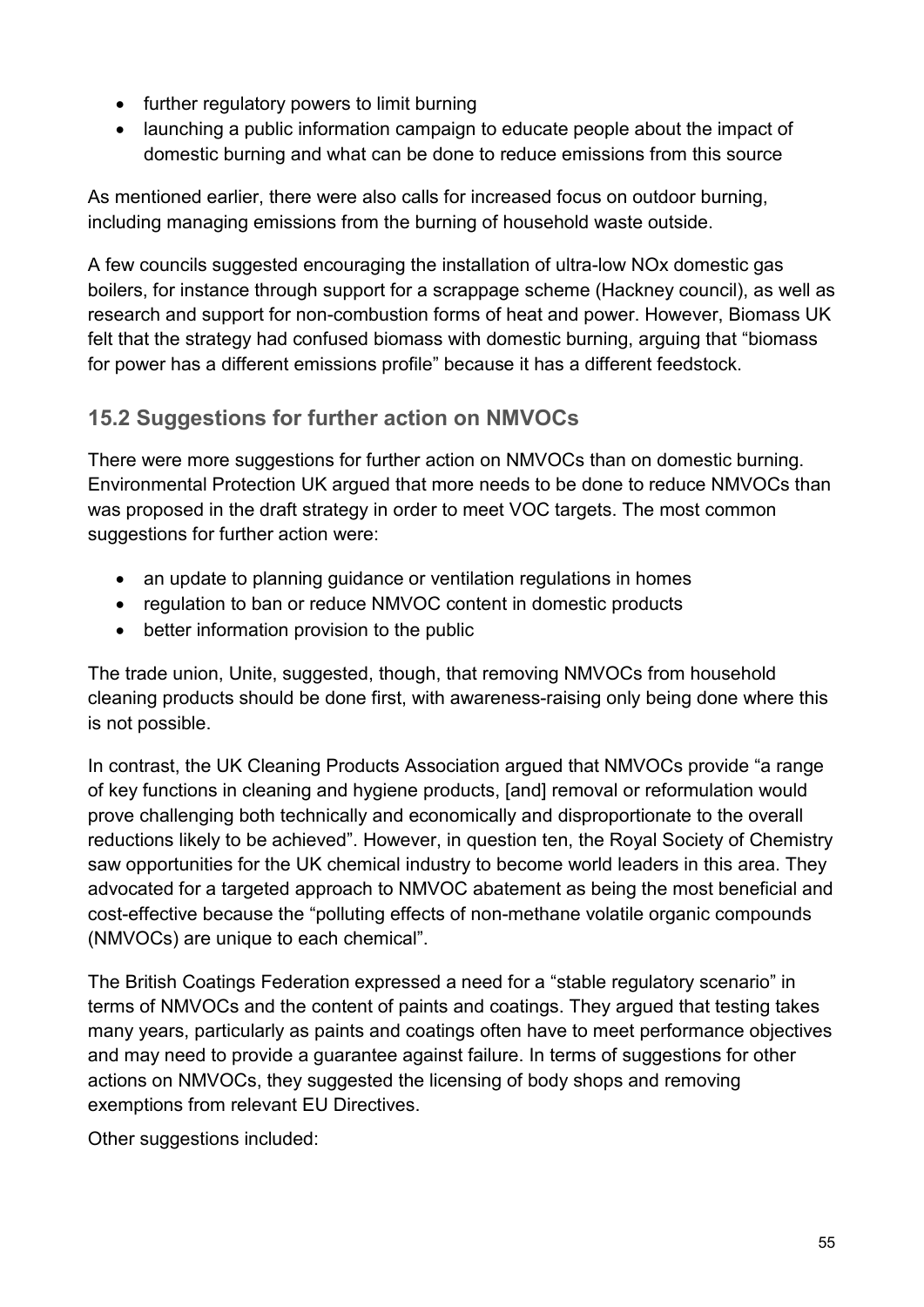- working with consumer groups, health organisations, industry & retailers to promote development of lower VOC-content products (East Hertfordshire district council)
- providing advice on how to use products safely, as well as resources to support removal of existing unsafe or high risk products from homes through properly funded disposal programmes (Norfolk councils)

#### **15.3 Other suggestions on indoor air quality**

The most common responses which did not fit clearly into either category were about increasing education and raising the public's awareness of indoor air quality as an issue. For instance, on the previous question on NMVOCs, the Royal College of General Practitioners advocated a media campaign, as well as suggesting incorporating air quality into the school curriculum. A council suggested involving "local environmental groups and possible information dissemination to local parish councils" for promotion to parishioners.

There were also a few comments on the need to encourage ventilation in homes. One respondent highlighted that domestic energy efficiency measures which should lower the need for heat can also inadvertently negatively impact on indoor air quality unless appropriate ventilation is installed. However, another respondent cited their negative air quality experience with mechanical ventilation in a house where nearby properties used solid fuel stoves and therefore issued smoke.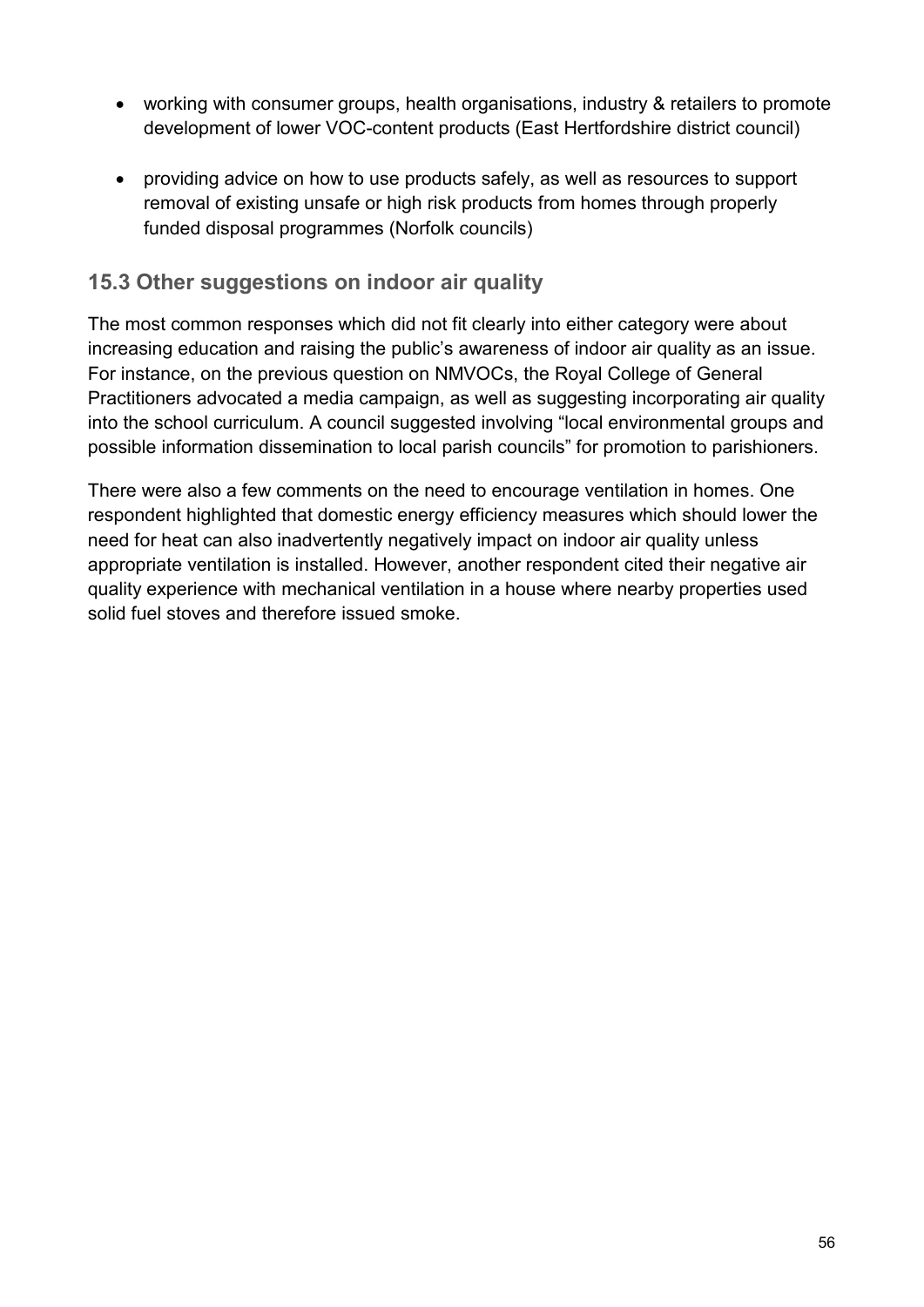# **Chapter 7 – Action to reduce emissions from farming**

This chapter outlined the sources of ammonia emissions from agriculture and proposed actions to reduce emissions in line with 2020 and 2030 targets. Ammonia is an air pollutant that has negative impacts on both human health and the environment, as described in chapters 2 and 3. Proposed actions to reduce emissions from farming were:

- providing a national code of good agricultural practice to reduce ammonia emissions
- regulating to reduce ammonia emissions from farming and seeking views on three possible approaches to regulation
- requiring and supporting farmers to make investments in the farm infrastructure and equipment that will reduce emissions
- funding targeted action to protect habitats impacted by ammonia through a future environmental land management system
- continuing to work with the agriculture sector to ensure the ammonia inventory reflects existing farming practice and the latest evidence on emissions

This also included tasking a group of independent experts to make recommendations by November 2019 on the maximum limits that should be applied for (organic and inorganic) fertiliser application, taking account of economic efficiency and commitments to reduce ammonia and greenhouse gas emissions from agriculture, and to protect sensitive habitats and water bodies.

There were three questions in this chapter. Summaries of responses for each are provided below.

**Question 16: What do you think of the package of actions put forward in the farming chapter? Please provide evidence in support of your answer if possible.**

A total of 236 respondents answered this question, 130 organisations and 106 individuals.

The overall package was predominately welcomed by both organisations and individuals. Many organisations and individuals described the proposals as sensible or reasonable on the basis that action is needed to improve air quality. Several organisations highlighted the need to reduce ammonia emissions to protect human health and habitats. The Royal Society presented their report on the impacts of ammonia on biodiversity and what can be done to alleviate the problem. Their synthesis suggests there is "no silver bullet" to dealing with ammonia emissions.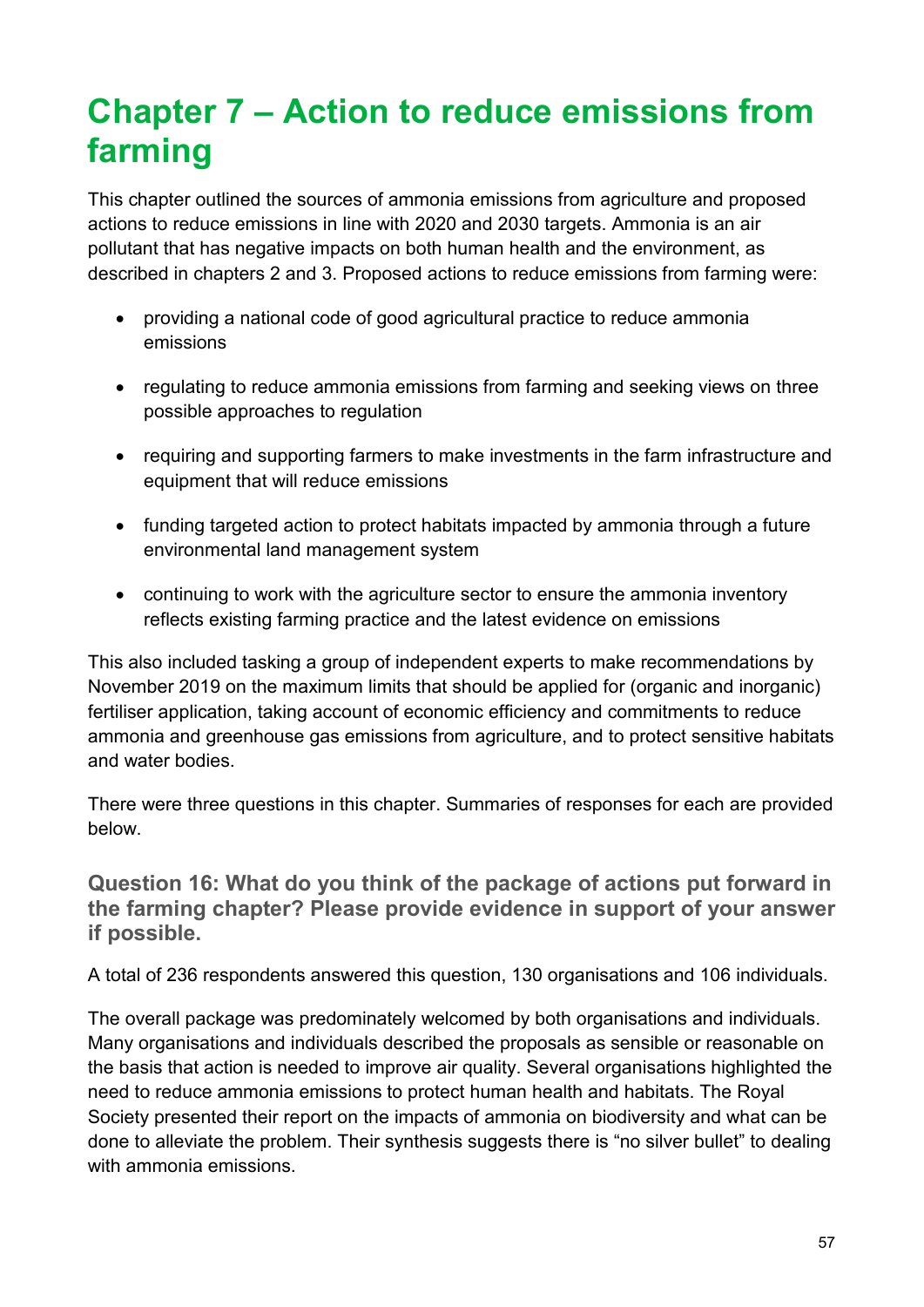Some suggested knowledge of the ammonia issue amongst farmers is low and that a joined up approach with industry is key to raising awareness of the need to implement measures. Others stated that a similar approach has worked well in the Netherlands and Denmark. Some welcomed the systems-based approach, but others would prefer a greater emphasis on soil health. Many individuals said the package was insufficient and that the government needs to act further and faster.

However, repeated concerns were raised by many individuals and organisations regarding the expense of making the required investments. Some were concerned that farms may close or that the farming industry would be less competitive when compared to other countries without similar requirements.

Several respondents were wary of putting additional pressures and requirements for investment on the farming sector during the UK's exit from the European Union. Some organisations representing manufacturers were concerned over the impact on the price and availability of food to the supply chain and consumers. Some said the proposals are currently too vague to give an informed response.

## **16.1 Views on the Code of Good Agricultural Practice for Reducing Ammonia Emissions (COGAP)**

The Code of Good Agricultural Practice for Reducing Ammonia Emissions (COGAP) was predominately welcomed as a way to improve uptake of best practice and highlighting the productivity benefits to farmers of some ammonia reduction methods. Several organisations applauded the collaborative approach between Defra and industry in developing the document and would like this to be continued.

The National Farmers Union (NFU), which represents 50,000 farmers, would like Defra to take more of a supportive, advice-led approach to addressing ammonia emissions, particularly with geographically targeted advice. In addition, some individuals said the methods in the document should be required by regulation, rather than optional. One organisation commented that, in order to be effective, extra resources will be needed to provide advice and support on-farm.

#### **16.2 Views on requiring and supporting farmers to make investments**

On requiring and supporting farmers to make investments, many respondents were concerned over the cost to farmers and said significant financial and technical support would be required. Some organisations said that grants must be available to all and not restricted to certain catchments, as with the current Countryside Stewardship Scheme grants.

Several organisations suggested the scope of grant schemes should be widened to include, for example, slurry stores, tanker refurbishment and second-hand equipment. The Agricultural Industries Confederation (AIC), which represents over 250 members of the agri-supply trade industry, would welcome a scrappage scheme for broadcast spreaders.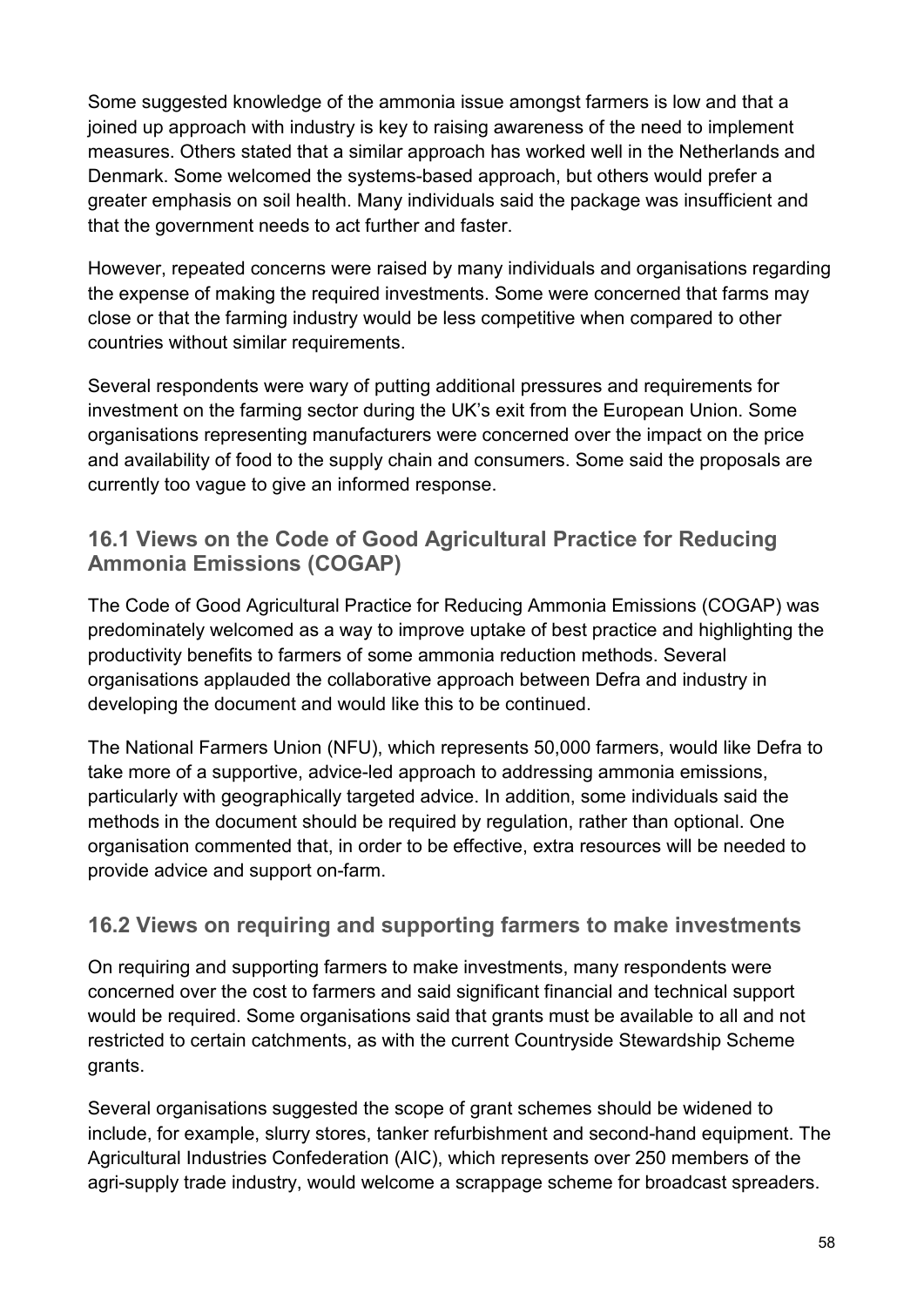Some organisations would like only large farms to be required to make the proposed investments, and commented that some previous grants have been complicated and time consuming to apply for. Other organisations said grant schemes are needed but must be accompanied by sufficient investment, time and expertise. Several organisations suggested that smaller grants, no-interest or low-interest loans with repayment holidays and tax breaks would be beneficial to help farmers. Some noted that tax breaks and Pillar 2 funding were used to support uptake of low emission animal housing in the Netherlands and Denmark.

A number of organisations said support should be delivered through a future Environmental Land Management scheme, with some saying support should only be available to farmers delivering above the regulatory baseline. One organisation highlighted the importance of being clear on the overlap between regulation and an Environmental Land Management scheme so that farmers can plan for the necessary changes. Some environmental organisations would prefer the priority area for public money to be habitat restoration, with a maximum 40% grant towards the cost of investments for farmers.

Some organisations, including the Tenant Farmers Association highlighted that special considerations will need to be given to tenant farmers, especially those on short-term tenancies where investment in infrastructure is not feasible or where, in longer-term agreements, fixed equipment is the responsibility of the landlord. Other organisations including the National Association of Agricultural Contractors (NAAC) highlighted the current lack of grant funding available to agricultural contractors as a result of EU rules. They asked that contractors have access to grants, loans and training to encourage use of best practice.

## **16.3 Views on targeted protection for habitats**

A number of organisations supported targeted protection for habitats, with a few being neutral or against. Some highlighted the importance of protecting habitats. The Joint Nature Conservation Committee (JNCC), the public body that advises the UK Government and devolved administrations on nature conservation, said ammonia reduction must be a priority part of future agri-environment schemes.

The Royal Association of British Dairy Farmers (RABDF) would welcome 'ammonia quotas' putting limits on emissions near to sensitive habitats as an alternative to blanket regulation. However, one organisation would prefer all farms to be subject to the same regulations and sources of support, whilst another was concerned about the impact on the viability of farm businesses close to habitats. No comments were received from individuals.

#### **16.4 Views on ammonia inventory updates**

The proposal to regularly review the ammonia inventory and work with the farming industry to reflect uptake of ammonia mitigation measures was welcomed by all the organisations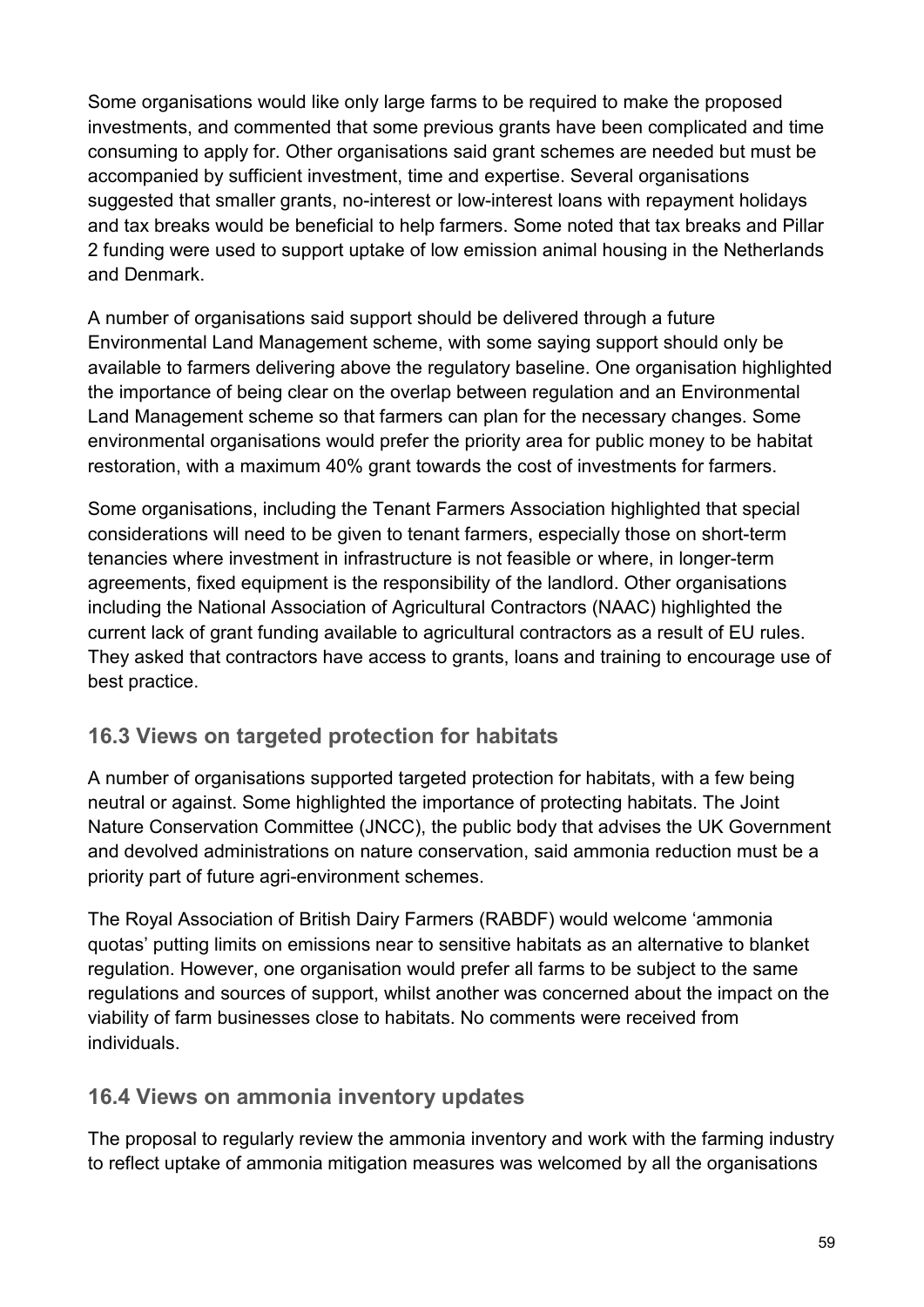that commented on this aspect of the proposals. No comments were received from individuals. Several organisations highlighted the importance of regular reviews in ensuring action taken by the sector to reduce emissions is recognised and to ensure industry confidence in the inventory. Some organisations suggested areas for priority research, including research into a 'Best Available Techniques' approach and refining the emission factors for digestate and the dairy sector.

## **16.5 Views on regulatory package**

The proposal to introduce a regulatory package was welcomed by the majority of organisations and individuals, but many also said their support relied on farmers receiving financial and technical support. Dairy UK, a trade association for the dairy supply chain, echoed the comments of many farming organisations by saying regulations and enforcement must be "proportionate, effective and deliverable".

A few responses highlighted the effectiveness of similar regulations introduced in the Netherlands and Denmark and a number expected that regulations in the UK will have a large impact on reducing ammonia emissions. Other respondents said that regulations would raise standards across the farming sector and welcomed that farmers would be given a set time to make the necessary investments. One environmental organisation and some individuals wanted the regulations to be introduced sooner. Some respondents highlighted the need to ensure new regulations complement rather than conflict with existing regulations.

The NFU was strongly opposed to the regulatory approach in each of the three areas, with concerns regulation would negatively impact on productivity, businesses, welfare and the economy if not implemented correctly. The Country Land and Business Association (CLA) was also opposed to a regulatory approach. They argued that any regulations must have a thorough evidence base and be developed through consultation with the affected sectors.

A small number of organisations and individuals were opposed to regulation. There were a number of reasons given, such as that there is already a large body of existing regulations affecting farmers, and concern about potential impact on the competitiveness of the industry compared to other countries. There was also expression of a preference for farmers to pick the best practice options most suitable for their farms. It was also felt that many farmers are new to the ammonia issue. Other respondents suggested an increase in grant money available could sufficiently increase voluntary uptake of measures to reach ammonia reduction targets without introducing the proposed regulations.

Comments on the individual regulatory measures are included in the summary of responses to question seventeen.

## **16.6 Suggestions for further action**

There was a wide range of suggestions for further action that could be taken to reduce ammonia emissions. RABDF wanted to see more knowledge transfer between the dairy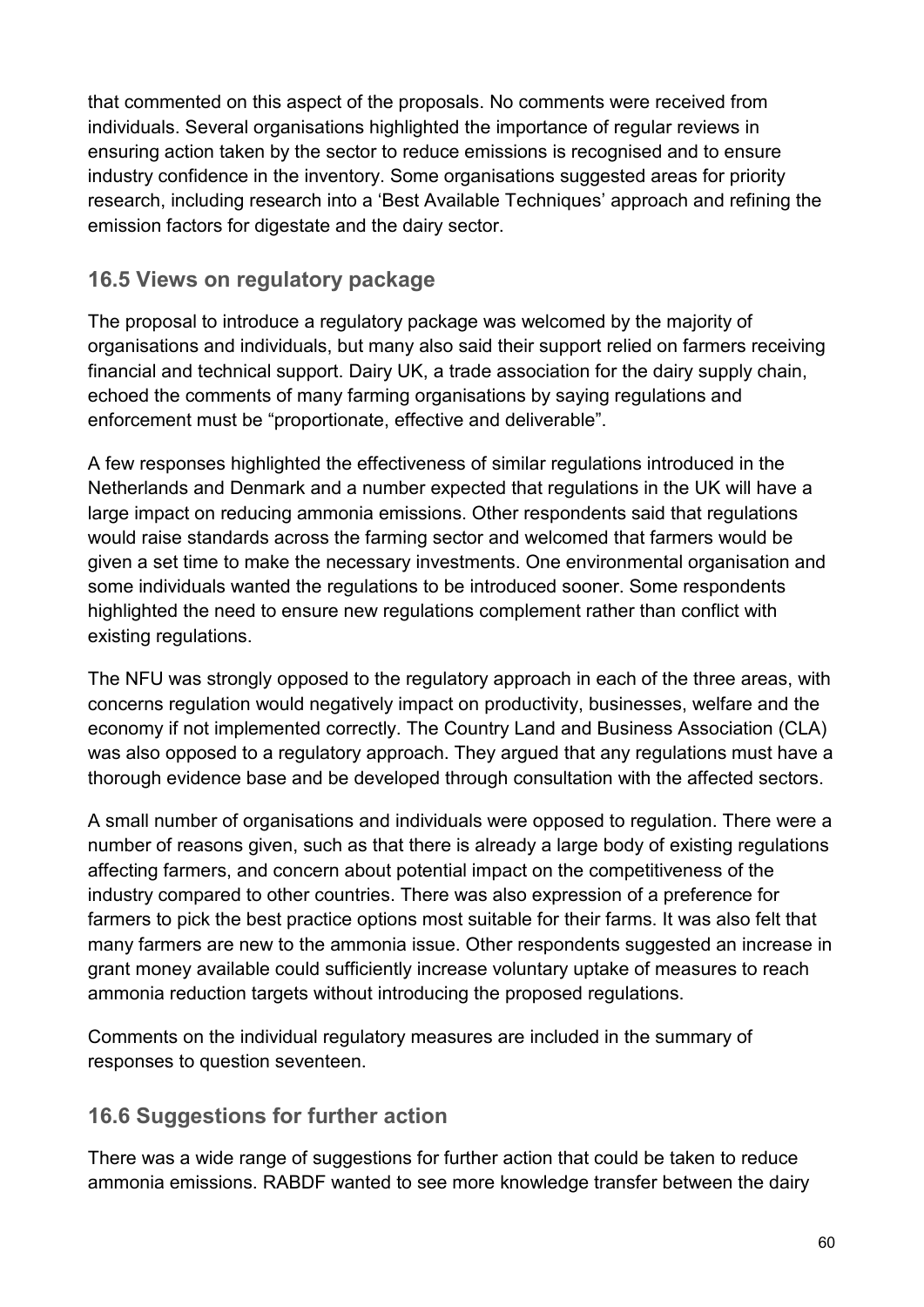sector and the intensive pig and poultry sector, which has typically greater awareness of ammonia abatement methods. They also wanted free on-farm audits to identify and cost ammonia mitigation measures. The Agriculture and Horticulture Development Board (AHDB), a UK statutory levy board funded by farmers, growers and others in the supply chain, were keen for measures to reduce ammonia emissions that also have wider benefits, such as for animal welfare and plant health.

A number of organisations and individuals raised concerns about greenhouse gas emissions from agriculture and many wanted to see a greater joined-up approach between policy on air quality, greenhouse gas emissions and water quality. To address both air and water pollution, WWF-UK suggested grants or loans be offered for the upgrade of the 50% of slurry stores which were built pre-1991 and are therefore exempt from the Water Resources (Control of Pollution) Silage, Slurry and Agricultural Fuel Oil (SSAFO) regulations 1991. WWF-UK estimated this would cost around £1.8 billion.

The National Pig Association (NPA), a trade association for British commercial pig producers, wanted a verification method to be developed for new slurry stores, either verifying the contractor or the work undertaken, to ensure the stores are fit for purpose.

Some respondents including AHDB and the Renewable Energy Association (REA), which represents over 550 corporate members of the renewable energy sector and submitted a joint response with the Wood Heat Association, suggested establishing a baseline standard or certified course for spreaders of organic manures. Dairy UK and AHDB were keen for more communication campaigns, more knowledge exchange and use of farm calculators.

Alternative approaches suggested included banning slurry spreading, encouraging slurry acidification or slurry composting, feeding livestock low protein diets, encouraging anaerobic digestion and funding research into microbial action. Other respondents suggested reviewing closed periods in Nitrate Vulnerable Zones to minimise inappropriate spreading, or banning the spreading of all fertiliser and slurry in certain weather conditions. Some local authorities and individuals highlighted that local authorities and enforcement agencies will require extra resource to ensure compliance with regulations, and that farmers may need help to process any additional paperwork.

The NFU and Leeds council suggested planning guidance be issued to local authorities to assist with consideration of ammonia emissions where new or improved farm infrastructure is planned. The National Pig Association wanted planning application costs to be reviewed as, they argued, they are limiting investment and expansion in the pig sector.

Some respondents suggested there was a need for greater awareness amongst the public of the environmental impact of food production, such as through a Gold standard or environmental rating system for food labelling. Alternative responses suggested: setting up a delivery group or think-tank of industry representatives; planting more trees; taxing inorganic fertilisers or crops grown using inorganic fertilisers; lowering thresholds of emissions that invoke planning restrictions or require permits; tightening the BAT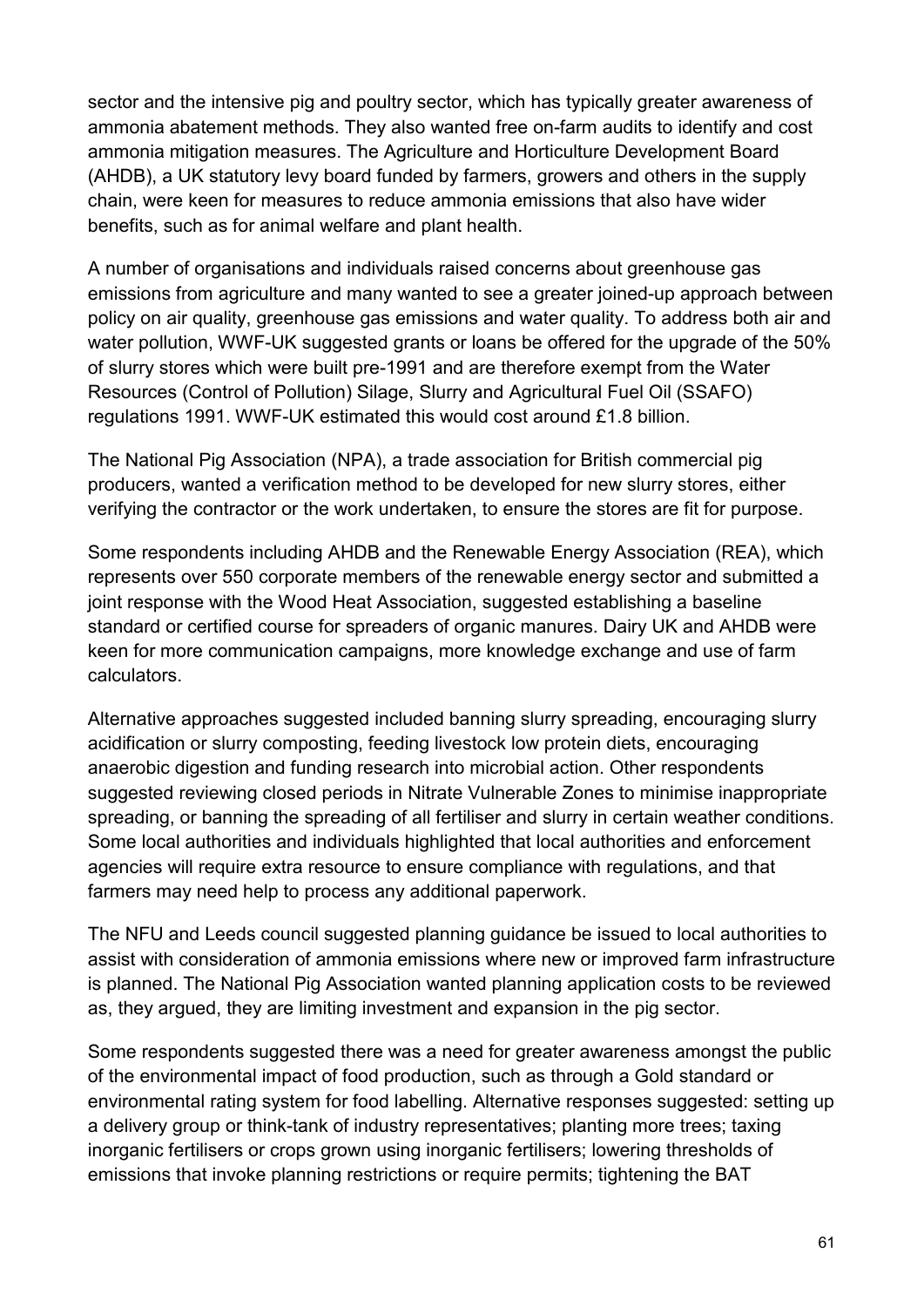standards for intensive pig and poultry units; training FACTS-qualified advisors in giving habitat restoration advice; or introducing a Clean Air Act.

Many environmental organisations and individuals said they would like extensive or organic farming to be encouraged and/or a change to more plant-based diets to minimise ammonia emissions from farming.

**Question 17: What are your preferences in relation to the three regulatory approaches outlined and the timeframe for their implementation: (1) introduction of nitrogen (or fertiliser) limits; (2) extension of permitting to large dairy farms; (3) rules on specific emissions-reducing practices? Please provide evidence in support of your views if possible.**

A total of 130 respondents answered this question, 71 from organisations and 59 individuals.

Most respondents did not express a preference for a particular approach and of those that did, the majority preferred a combination of the three approaches. Several respondents, particularly environmental NGOs, expressed the view that the proposed timeframes for implementing the policy measures were too long.

## **17.1 Views on fertiliser limits**

The majority of those who expressed an opinion on fertiliser limits, including farming organisations and advisory groups, did not agree with the proposal to set mandatory limits on organic and inorganic fertilisers. Some respondents had neutral or mixed views while environmental NGOs and the Soil Association were supportive.

The reasons given for opposing this policy were varied. They included concern about damage to output, the inflexibility of the approach and administrative burdens. The measure was also seen as unnecessary by some because mandatory limits are currently in place within Nitrate Vulnerable Zones and fertiliser recommendations are available. There were also concerns that there could be confusion or conflicts with nitrogen limits set in Nitrate Vulnerable Zones. The NPA expressed concern that limits would put further pressure on slurry storage, potentially leading to pollution incidents. Some responses strongly disagreed with the principle that limits should be restricted below the financial optimum point and suggested that this policy has been unpopular in Denmark.

Other responses expressed mixed or neutral views with some indicating that limits could be effective if accompanied by other regulatory policies, advice and funding for slurry storage and equipment to drive emissions reductions and enable farmers to achieve limits. Some responses noted concern about limits potentially leading farmers to favour inorganic fertilisers because these deliver improved nitrogen use efficiency compared with organic sources.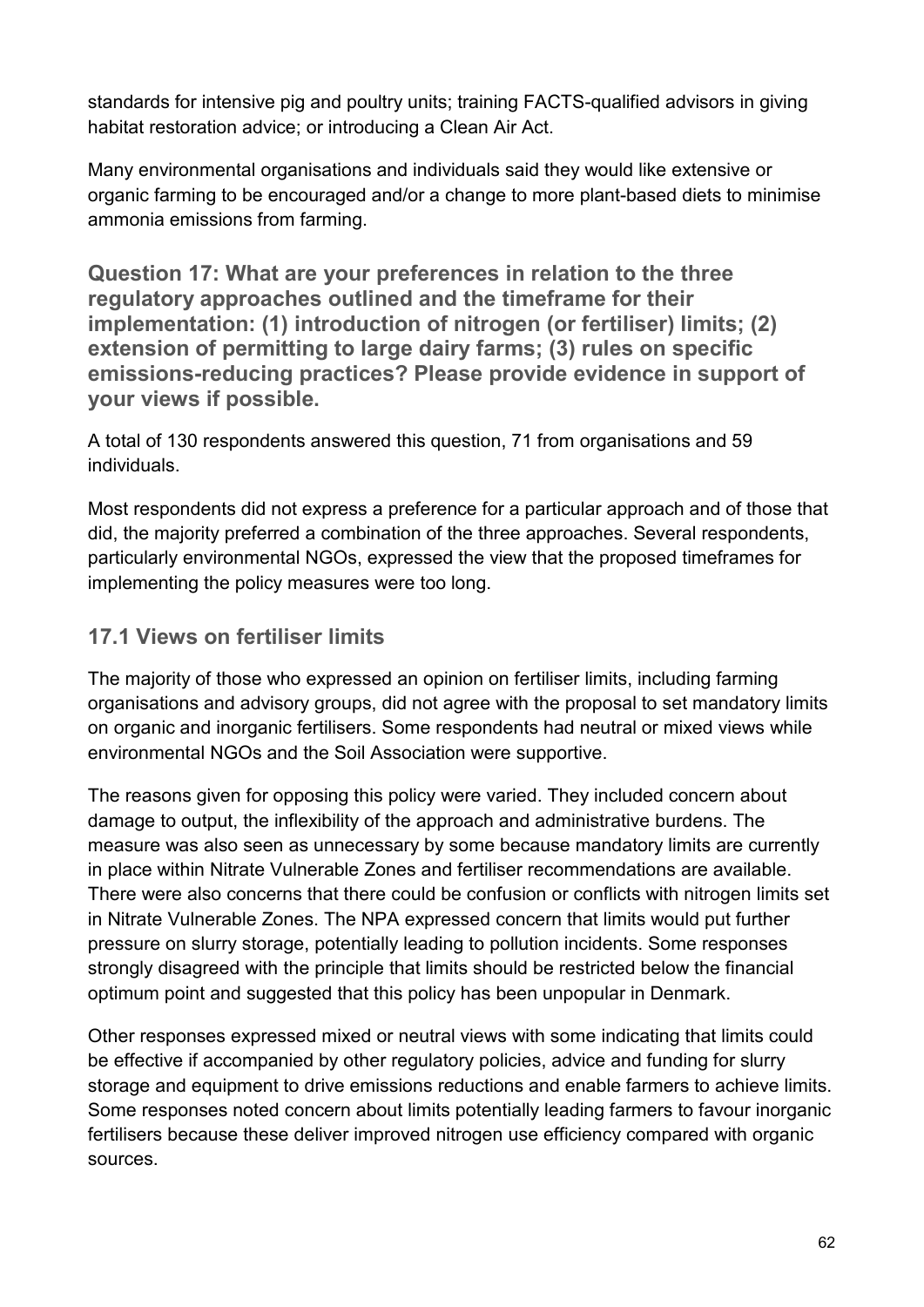Some who were supportive of introducing limits highlighted the success of similar policies in Denmark, noting that this had led to improved use of nitrogen efficiency, particularly from organic fertilisers, and that it had driven innovation. One response advocated the merits of the German approach, which is based on regional soil testing and nitrogen balances.

All those who expressed an opinion supported the proposal to set up an advisory group on fertilisers. However, several thought that the scope of the group should have a broader remit considering how to promote efficient use of crop nutrients and some stated that the group should include industry expertise.

## **17.2 Views on permitting of large dairy farms**

Among those who expressed a view on permitting, the majority of responses, including those from environmental NGOs, the Soil Association and the NPA, indicated support for this approach. Several responses, particularly those from local councils, but also several from farmers, expressed a preference for the permitting approach. Some noted that it would bring the dairy sector in line with the pig and poultry sectors, would raise standards, and could be enforced. A few respondents thought that the proposed 2025 implementation date was too late.

Several responses expressed the view that permitting should not be targeted at large dairy farms since ammonia emissions from large dairy farms were no worse pro rata than small farms. Some thought that permitting should be extended to the beef sector, while others expressed the view that the permitting regime should be extended in the pig and poultry sector where permitting currently applies only to large farms. These responses cited evidence from Natural Resources Wales which indicates that a large number of farms have animal numbers just below the permitting threshold. The same evidence was noted in responses concerned that size limits for permitting in the dairy sector could force restructuring of the industry. Several responses noted the importance of funding and advice in ensuring the success of this proposal.

Responses from those opposing the proposal to permit large dairy farms, including those from RABDF, Dairy UK and NFU, noted a number of concerns. These encompassed the costs, administrative burdens and potentially negative impacts on the international competitiveness of the dairy industry. The challenges of delivering a policy of this nature in the years after the UK's exit from the European Union was also raised.

Concerns were also expressed about data availability to develop an approach of the nature currently used in the pig and poultry sectors. Several responses noted the importance of working with the industry to develop a suitable approach. RABDF said if permitting is introduced, it should be based on a calculation of ammonia per farm and the bar set at the limit that poses a threat to sensitive local habitats.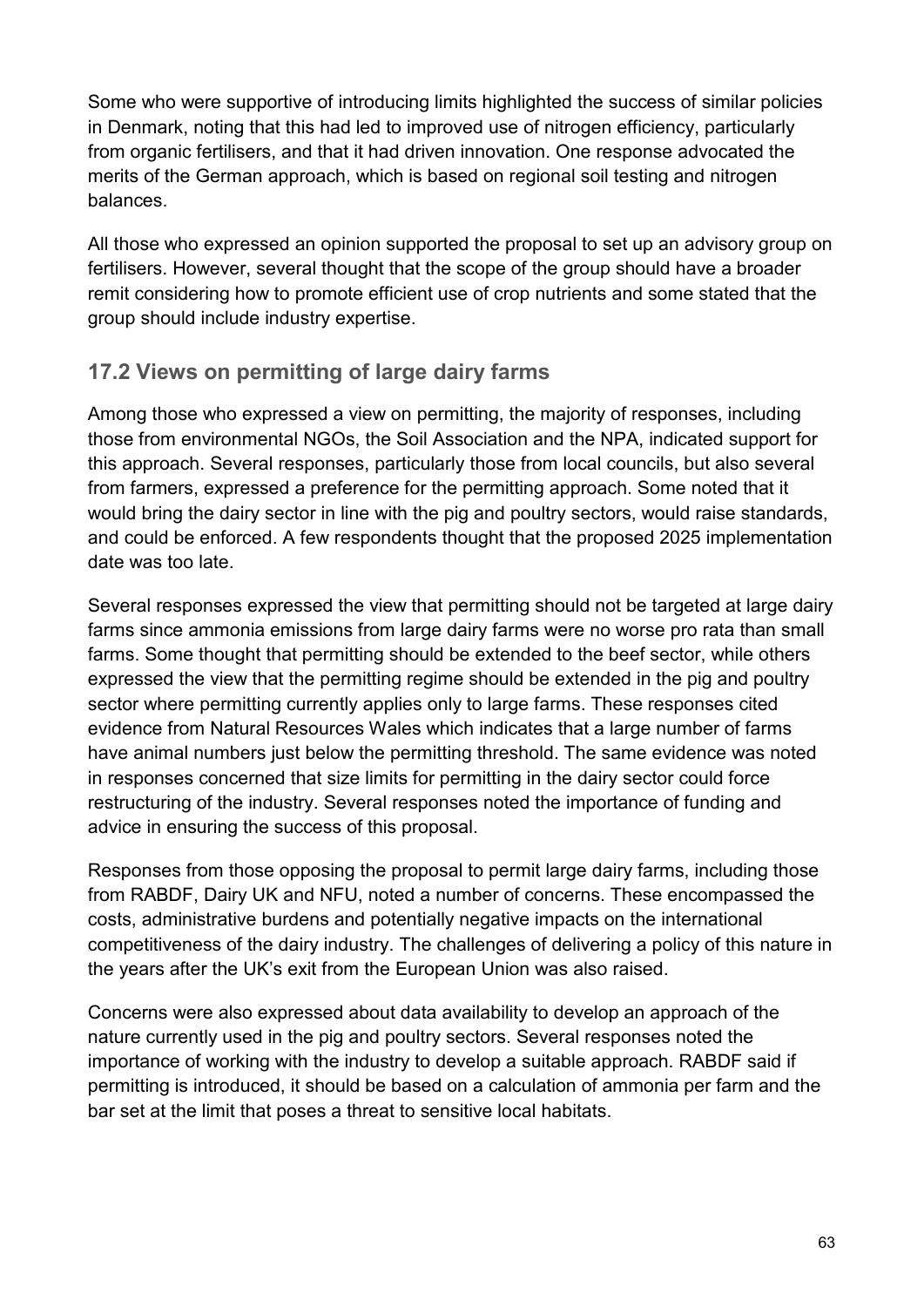## **17.3 Views on specific policies to reduce ammonia emissions**

Of the number of responses received that expressed a view on the proposal to introduce specific policies to reduce ammonia emissions, the majority were supportive. They mostly highlighted the benefits of applying regulations to all farms and the large impact on emissions that could be achieved through this approach. Some responses highlighted the importance of funding, advice and enforcement to ensure the effectiveness of this approach. Those who opposed this approach expressed concerns about inflexibility and costs.

## **17.4 Views on introducing legislation to restrict urea-based fertiliser use**

There were a number of responses on this proposal. Views were fairly evenly split between those who supported the proposal and those who were opposed to introduction within the timeframe suggested.

Supportive responses included that from ADAS, an agricultural and environmental consultancy. The Centre for Ecology and Hydrology noted clear evidence demonstrating the emissions reductions that can be achieved by using urease inhibitors. Some noted the benefits of adopting this proposal in combination with fertiliser limits. Manufacturers of inhibitors indicated that it would be possible to meet demand in time for introduction of this proposal by 2020. Responses also highlighted the introduction of a similar measure in Germany and proposals under consideration in France and Ireland.

Responses opposing this policy included those from AIC and the NFU. These responses highlighted concerns about the underpinning data used in the ammonia inventory, as well as concerns about the availability, price, efficacy, health and environmental impacts of urease inhibitors. The AIC response noted that the European Committee for Standardisation (CEN) is scoping plans to develop performance standards for urease inhibitors. They suggested that 2024 is likely to be the most practical timeframe in which to introduce regulatory requirements in view of concerns around supply, standardisation and farmer confidence.

## **17.5 Views on mandatory livestock housing standards**

There were a number of responses on this proposal. Views were fairly evenly split between those who supported the proposal and those who opposed it. Those who supported it noted the potential for the housing standards to have a large impact on emissions. The potential of housing standards in simplifying the planning process and in avoiding the need for permitting were also noted. Responses from environmental NGOs were keen to accelerate the timeline for this proposal, extend the development of standards to other types of livestock housing and cover existing livestock housing.

Some responses offered support for this proposal only if funding is available. Responses opposing the introduction of mandatory standards expressed concerns around the impact on tenanted farms, the ability of ammonia standards for housing to consider animal health,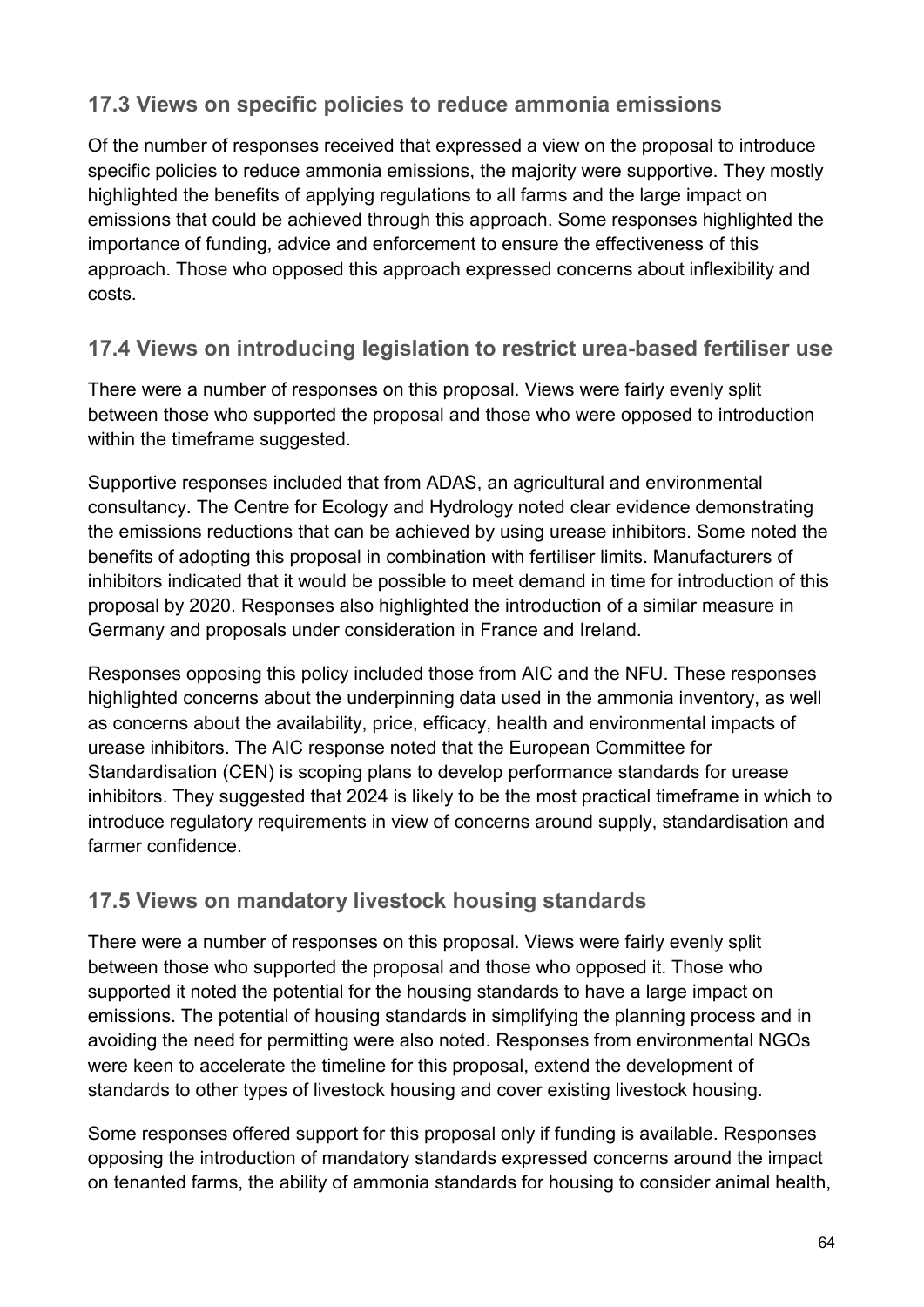and the ability of farmers to build their own units. One response noted that standardisation of dairy housing systems, which are designed in response to local needs is not desirable.

## **17.6 Views on incorporation of manure into bare soil within 12 hours of spreading**

There were a number of responses on this proposal and they were mixed. Positive responses acknowledged the ammonia reduction benefits of widespread action and some suggested reducing the timeframe allowed from 12 to 6 hours for greater emissions reductions. Several responses noted that the 12-hour timeframe was not practical for farmers. The reasons given were varied: for instance, labour availability, weather conditions and potential for harmful impacts on soil from cultivating land in wet conditions, and bacterial contamination of water bodies. Other responses noted potential conflicts with no-till systems, which can help to retain soil organic matter and biodiversity.

## **17.7 Views on low-emission spreading equipment**

There were numerous responses on this proposal and the majority welcomed the approach. Several responses expressed the view that the requirement could or should be introduced earlier than 2027. The positive impacts of this proposal on ammonia emissions and potential benefits for farm productivity were also noted in some responses. Several responses expressed support, provided funding was available.

BioCover, a Danish acidification company, suggested the proposed 2027 regulations should be amended to say that acidification, which meets EU Best Available Techniques, can be used as an alternative to bandspreading of slurry. They also proposed that both acidification and bandspreading should be required when spreading digestate.

Some expressed concerns about possible impacts of low-emission spreading equipment on soil compaction and health. One response noted practical concerns about using lowemission spreading equipment on steep or stony land.

One response indicated that this requirement could be sped up for digestate, given higher emissions and that it is already the recommended guidance for PAS110 certified digestate. The Anaerobic Digestion and Bioresources Association (ADBA), which represents 400 members of the AD industry, noted that digestate does not currently generate income for AD operators and that higher spreading costs may impact the future growth of the sector. The REA and ADBA ran a survey of 43 members and found around 70% use bandspreaders and almost all use low-emission spreaders for liquid digestate. AIC advocated consideration of a scrappage scheme for old spreaders.

#### **17.8 Views on covers on manure heaps and slurry stores**

There were some responses to this proposal. The majority were strongly opposed to introduction of covers on manure heaps. The main concerns were practicality, generation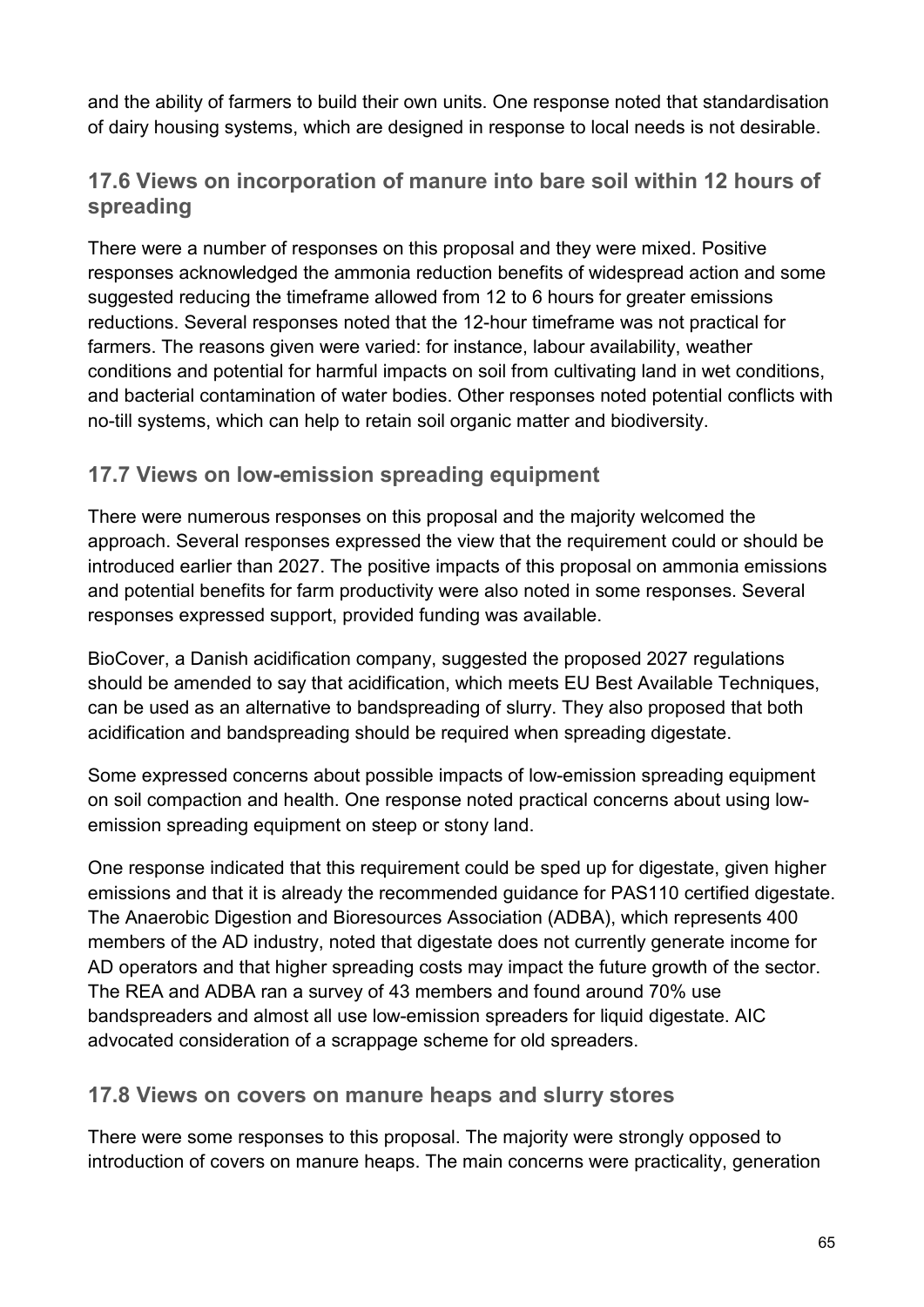of waste plastics, and health and safety. Some responses also mentioned possible impacts on wildlife that feed from manure heaps and slurry lagoons.

Positive responses relating to a requirement for slurry store covers noted the effectiveness and benefits of reducing costs of slurry spreading for some farmers, as well as the application of this measure in other countries. The main concern expressed in relation to any requirement to cover slurry stores was cost, although some also noted that many existing stores would not support covers, so the store would need to be rebuilt. Practical issues associated with slurry handling if dilution was reduced and the management of floating covers on crusted stores were also raised. Responses that were positive about this requirement indicated a preference for moving the timescales for implementation forward.

## **17.9 Other points**

Two opposing views were commonly expressed in relation to the timeframes for policy implementation. Environmental NGOs and members of the public were mostly in favour of bringing forward the implementation dates for all measures. Farming organisations (and some environmental NGOs working with them) expressed the view that implementation needed to be done on a realistic timeline bearing in mind the pressures of EU exit and the availability of funds through the new Environmental Land Management scheme.

Most responses highlighted the need for funding, training and advice to support farmers in adopting low-emissions farming techniques and effective nutrient planning. The case was made by some, including AHDB, for accreditation and continuing professional development of those applying manures and slurries.

The role of contractors in providing professional services, particularly in relation to slurry spreading was made in several responses. These also highlighted the importance of ensuring funding options, such as low interest loans, are available to contractors. Suggestions were made regarding phased introduction of measures requiring investment.

AIC suggested that an expert group should design a "menu of basic and additional public good farm requirements". They argued farmers should be mandated to implement basic options covering feed, housing, manure storage and application, and incentivised to adopt additional measures through a future Environmental Land Management scheme.

**Question 18: Should future anaerobic digestion (AD) supported by government schemes be required to use best practice low emissions spreading techniques through certification? If not, what other shortterm strategies to reduce ammonia emissions from AD should be implemented? Please provide any evidence you have to support your suggestions.**

In total, 145 responses were received for this question from 82 organisations and 63 individuals (not counting those who answered 'don't know'). Of these, 100 were received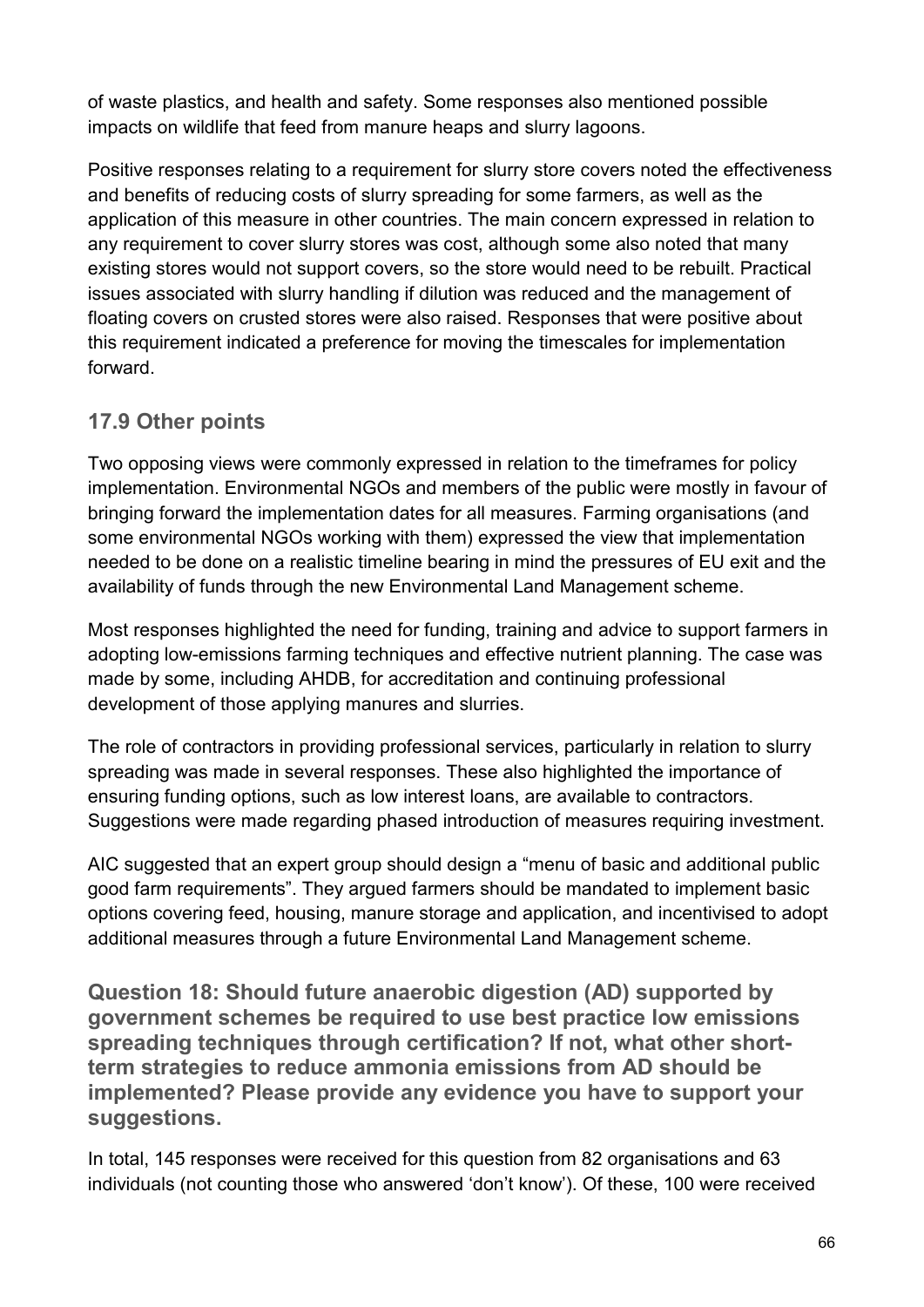online where respondents were asked to first respond to the question by selecting yes, no, neither yes/no or don't know, before explaining their answer.

# **18.1 Positive responses to the proposed certification approach**

The majority of the organisations and individuals who responded were in favour of the certification proposal. Many gave no explanation for their positive response or simply described the certification approach as logical or appropriate. Some said certification would help to reduce ammonia emissions by giving a commercial imperative to invest in best practice technology. ADBA was supportive of the proposal and has a certification scheme that could be considered as an option. ADBA suggested a certification scheme might also drive uptake of good practice in wider health and safety, and operational and environmental performance, as well as emissions management.

Some respondents suggested pollution control should be a requirement of all government incentives, or that best practice should be required when spreading all organic manures. One respondent noted that low-emission spreading equipment is already a condition of some permits and that it is included as guidance under PAS110, having previously being classed as a requirement of the scheme. Other comments were that certification could bring non-permitted AD facilities in line with permitted AD facilities, and that industry investment in low-emission spreaders may make them more accessible to the rest of the farming sector.

Some respondents supported the certification approach, but with some caveats. This included that it must be well enforced, introduced with time to make the required investments, non-burdensome in terms of paperwork, and/or different rules should be applied to different forms of separated digestate.

A few local authorities welcomed potential co-benefits for reducing odour, but one highlighted that extra resource must be available for those enforcing any certification approach. A couple of respondents suggested the proposal is reasonable only if financial support is provided, such as grants towards the purchase of low-emission spreading equipment.

A few respondents, including the NFU, said the certification approach could be possible if only required of future recipients of incentive schemes. Others, including the Environmental Services Association, which represents half of the UK resource and waste management industry, questioned why the certification scheme would be restricted to future plants and not those already in receipt of incentives. AHDB suggested that using low-emission spreaders will increase the crop-available nitrogen and decrease the amount of any additional mineral fertiliser required, adding to the carbon reduction objective of AD.

The majority of individuals were supportive of the certification approach. Some reasons given included the impact on reducing ammonia emissions and wider pollution, and that it may discourage over-application. Some respondents suggested they would prefer all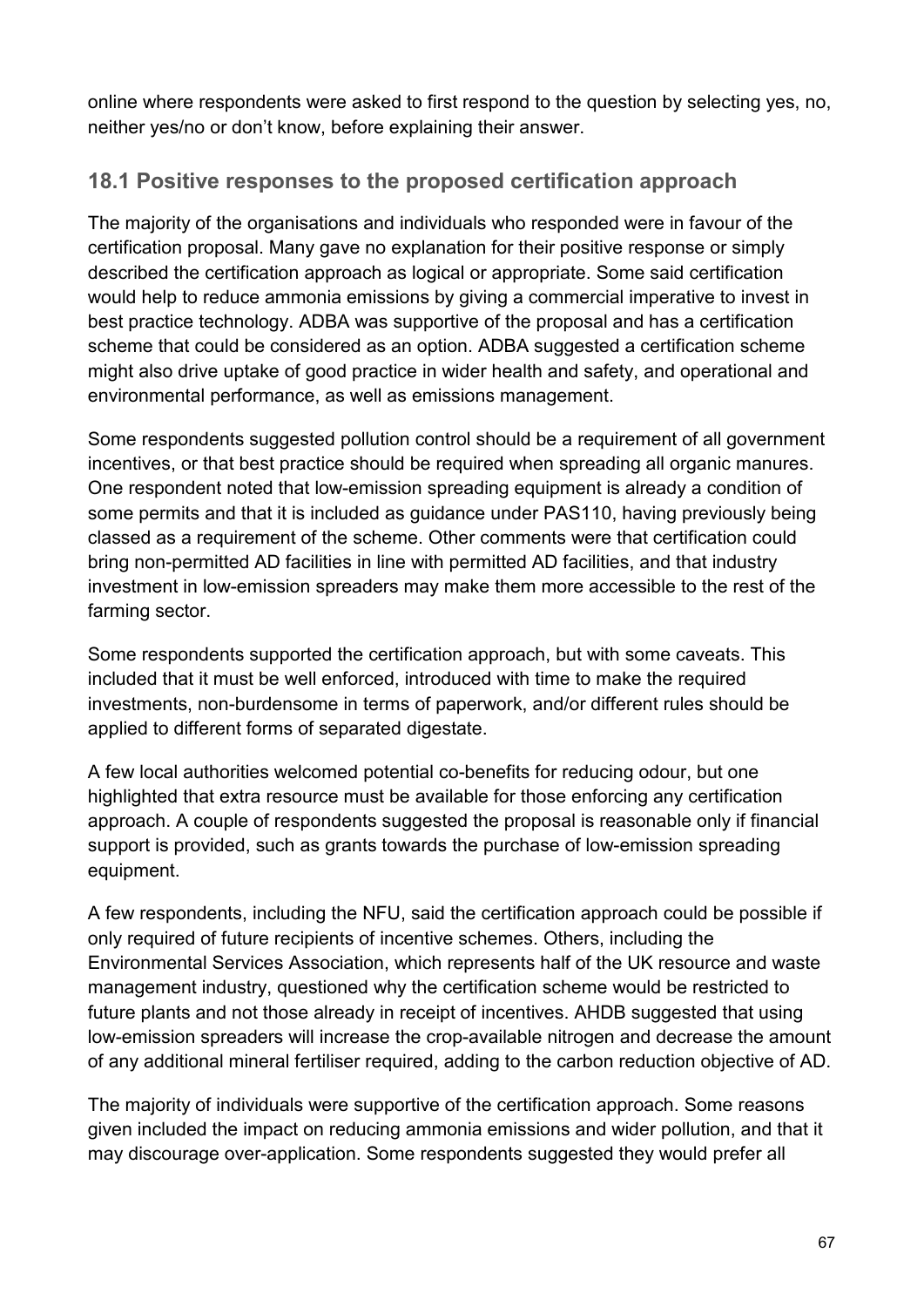spreading of organic manures to be done using best practice. A few respondents thought the sector needed more close monitoring for pollution control in general.

## **18.2 Negative responses to the proposed certification approach**

Though the number of those who responded negatively to the proposal was small, several prominent stakeholders objected to the certification approach, including the REA and the CLA. Some respondents, including the REA, suggested existing voluntary guidance and assurance schemes are enough to ensure best practice and that uptake of low-emission spreading equipment is already high. The REA conducted a joint survey with ADBA, which found that 93% of the volume of digestate spread by the 43 members who responded was spread using low-emission spreaders, most typically a trailing hose.

The REA and the CLA highlighted that few digestate producers are also responsible for spreading, which the CLA suggested may increase the cost of using digestate if plants are required to certify. The REA also objected to holding a digestate producer liable for how another person might spread the digestate, beyond a requirement to handover relevant information to allow them to make an informed choice about application.

United Utilities said AD supported by government schemes should follow the RB209 guidelines for spreading digestate. They also argued that a certification approach is not needed for the biosolids sector (digestate from sewage sludge) as spreading is completed in accordance with existing regulations and guidelines.

The CLA, the NFU and others reported a recent slow in industry growth in response to declining government incentives, with concern over the impact of further requirements on the industry. The CLA expressed concern about the cost of the administrative burden. This was echoed by several other respondents, who were also concerned about the wider financial implications of any investments required. The REA suggested that although the cost of becoming certified may not be prohibitive, given high existing uptake of lowemission spreading equipment, many contractors are not currently certified on the existing scheme run by the National Association of Agricultural Contractors (NAAC).

The Chartered Institution of Water and Environmental Management (CIWEM) highlighted the need to assess availability and affordability of low-emission spreaders before considering certification. The reason given was that this would avoid limiting the number of farmers who can use digestate, and therefore avoid creating disposal problems. One organisation was concerned that adverse impact on the AD sector may result in benefits of AD being lost, such as reduction of greenhouse gas emissions from food waste.

The few individuals who responded 'neither yes/no' or 'no' gave a variety of reasons. These included preferring a voluntary approach, supporting the certification approach if it was required to sell the product, or not supporting incentives for the AD sector. Two organisations also suggested AD should not receive government subsidies.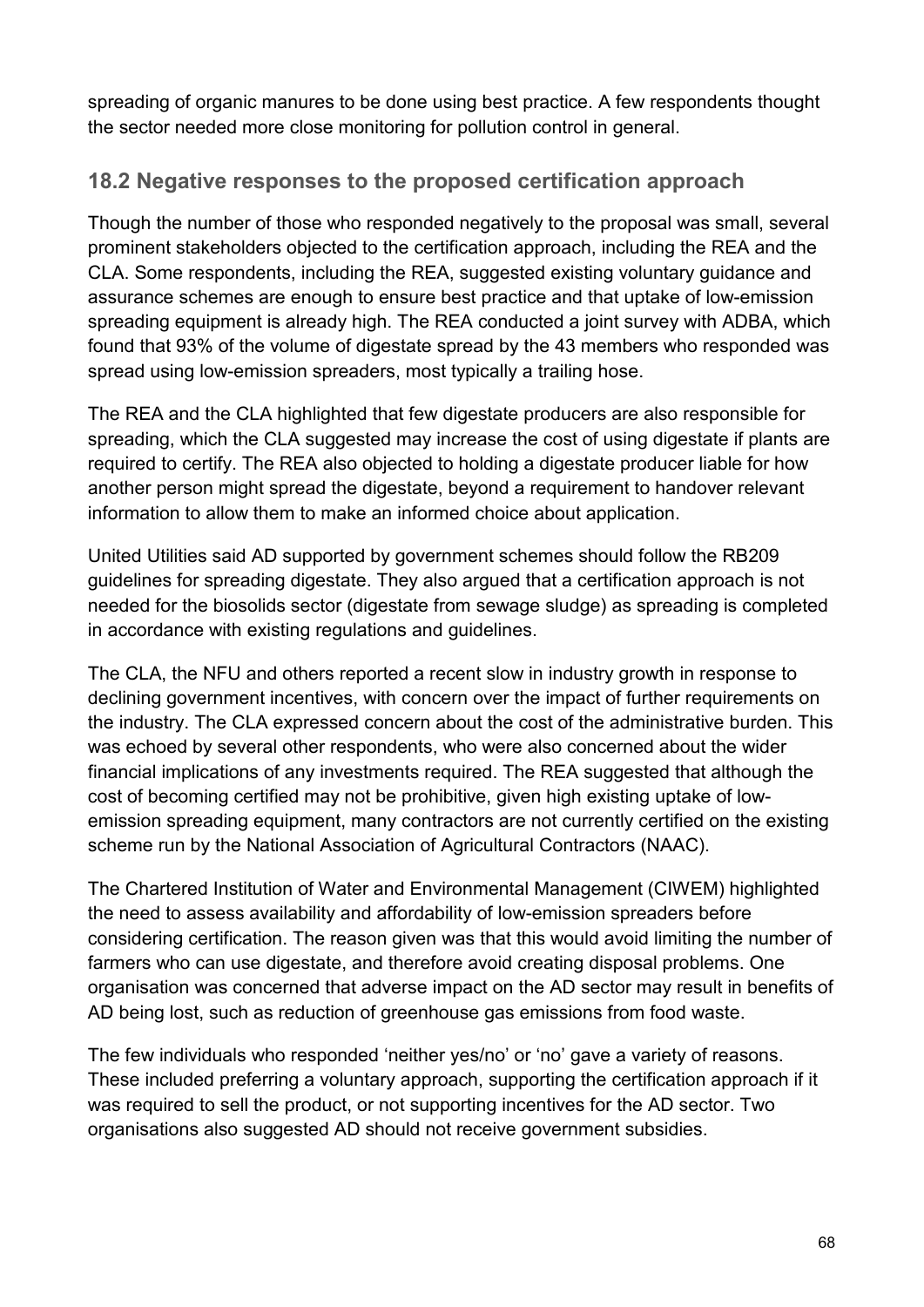#### **18.3 Suggestions for alternative approaches to reduce emissions from the AD sector**

The REA suggested a preferable alternative approach would be the introduction of a baseline standard for the operation of spreading equipment by farmers, contractors and operators. The REA suggested that this could be similar to the exiting NRoSO scheme for sprayers of pesticides. This might cover application of all organic manures (including slurries, manures and digestates), with operators leaving records to be checked under farm assurance schemes.

Renewable Energy Assurance Limited (REAL), which delivers the Biofertiliser Certification Scheme, suggested a preferable alternative approach would be a new protocol to place requirements on AD operators, spreading contractors and farmers. This would follow digestate from the point of being dispatched from the AD plant to being applied to land. This could be in place by January 2020. REAL are also planning to consult on a redraft of the Biofertiliser Certification Schemes Rules and are considering options to increase voluntary uptake of use of best practice when spreading digestate.

The NFU would prefer digestate use to be encouraged through a future Environmental Land Management scheme, incentivising the landspreading of digestate from local AD facilities using low-emission spreading equipment. The CLA suggested that policy should focus on encouraging voluntary uptake of low-emission spreaders amongst contractors who spread particularly large volumes of digestate. The 4R Group, a waste recycling and environmental consultancy, suggested that a technically competent person should be allowed to assess the digestate. This would provide flexibility as to how it is applied to land, based on the risk of ammonia release from the specific material and field conditions.

A few organisations suggested that government fund research and encourage voluntary uptake of innovative technology to further reduce ammonia emissions in the AD sector. The Sustainable Food Trust advocated mandatory requirements on AD facilities to look more broadly at environmental impacts, such as requiring cover cropping. The Soil Association, which supported the certification approach in the short-term, would also welcome this broader approach in the long-term as part of cross-compliance requirements.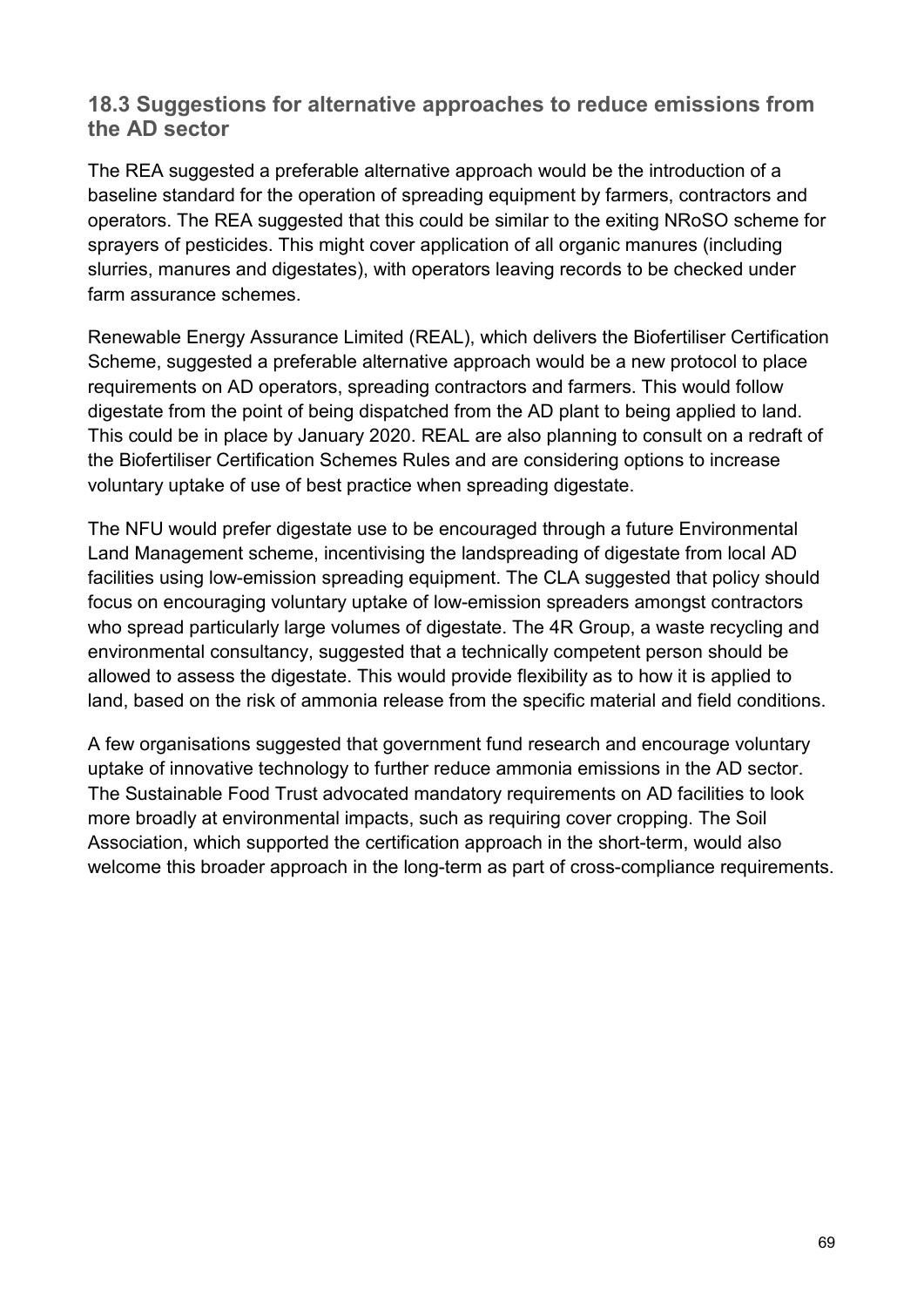# **Chapter 8 – Action to reduce emissions from industry**

This chapter explored what has already been achieved in terms of reducing industrial emissions, and reiterated a commitment to continuing improvement. This included highlighting the following actions:

- maintaining our longstanding policy of continuous improvement in relation to industrial emissions, building on existing good practice to deliver a stable and predictable regulatory environment for business as part of a world-leading clean green economy
- working with industrial sectors to review improvements to date, and exploring opportunities to go further through a series of sector roadmaps that set ambitious standards – moving beyond a focus on minimum standards to make UK industry world leaders in clean technology and securing further emissions reductions
- developing a UK approach to determine Best Available Techniques for industrial sectors, and reviewing existing guidance, in conjunction with devolved administrations, regulators, industry and other interested stakeholders
- reviewing existing guidance to support effective emission controls at smaller industrial sites and considering whether further action is needed to strengthen the current regulatory framework
- closing the regulatory gap between the current eco-design and medium combustion plant regulations to tackle emissions from plants in the 500kW to 1MW thermal input range, and considering the case for tighter emissions standards on this source of emissions as legislation on medium combustion plants and generators comes into force

There were six questions in this chapter. The responses to these are summarised below by question.

**Question 19: What do you think of the package of actions put forward in the industry chapter? Please provide evidence in support of your answer if possible.**

In total, 214 respondents answered this question, 145 of which were organisations and 69 individuals.

In general, many respondents were supportive of the actions proposed. Many organisations welcomed the recognition in the draft strategy of the efforts made by industry to date to reduce their emissions, their need for policy and regulatory stability, and the importance of this for investment cycles.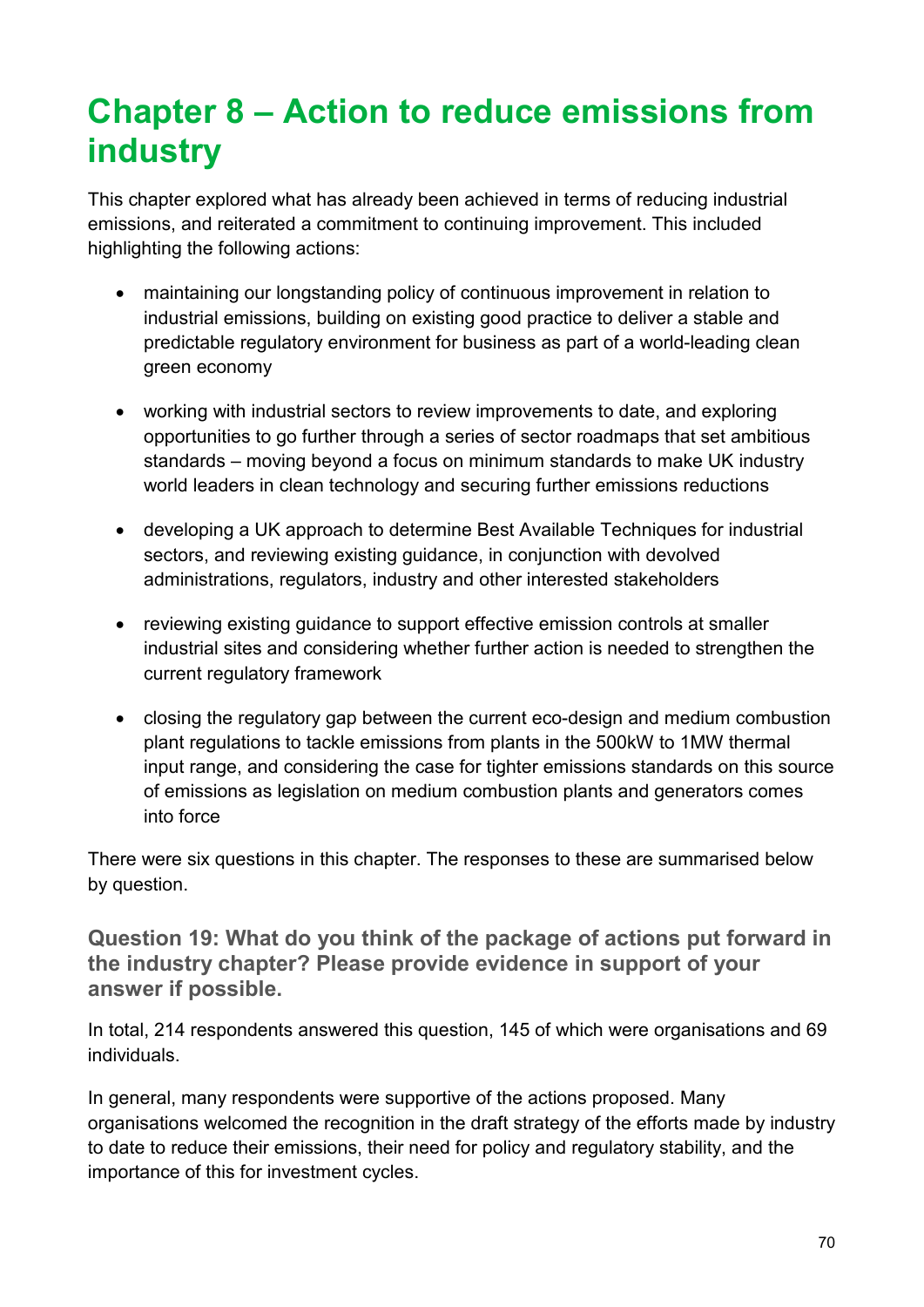However, there were some concerns, expressed by a range of respondents, about possible implications. The most common related to potential financial costs for particular industries and sectors, possible enforcement and compliance issues, and the quality of the evidence base. There was therefore a call to ensure required action was proportionate and appropriately targeted, although no clear consensus on what this might mean. There was also demand for clear and timely plans and guidance.

## **19.1 Views on maintaining the policy of continuing improvement**

Overall, there was support for the government's commitment to continuing improvement with a Best Available Techniques-led (BAT) approach. However, there was not a clear consensus of how best to pursue this in the longer term. Some stakeholders called for continued consistency with EU standards on BAT. A few concerns were raised with regards to the development of a UK approach to BAT and the implications this may have on resources. However, some felt that this could present an opportunity to resolve implementation issues relating to EU-derived BAT.

Those industries that advocated continuing the current system sometimes mentioned the role of the Industrial Emissions Directive (IED) and the associated system of BAT and related reference documents (BREF) in helping to drive down emissions in their sector. Energy UK commented that the UK implementation of the IED, and its embedded requirement to apply BAT, provides an effective framework for driving continuous improvement, particularly noting that there is an enduring requirement to periodically review and update BAT requirements. British Steel suggested no additional measures were required beyond IED given its effectiveness, and the level playing field it creates with EU competitors. The Food and Drinks Federation explained: "Such continuity is essential for business investment and planning purposes and the framework also enables some consistency across the same/similar markets within the EU."

Others, such as the Environmental Services Association (ESA), which represents many waste and resource management businesses, saw opportunities in leaving the EU to tailor BAT to the UK context. However, there appeared to be different interpretations of what that might mean. A trade association pointed to recent BAT changes that lowered emissions limits, which they saw as disproportionate. The Sustainable Energy Association on the other hand urged the UK "to increase its standards of environmental protection" after EU exit, as did the environmental NGO, ClientEarth.

The Chemical Industries Association (CIA) recommended that "the UK approach should be to resolve the issues with how BAT is defined in some cases, by focusing on the actual environmental impact itself, addressing BAT conclusions the UK was/is not in favour of and fill any "gaps" where necessary." A suggestion was also made to extend the remit of BAT to encompass a more holistic, integrated assessment of environmental impact, rather than focusing on driving down emissions at source.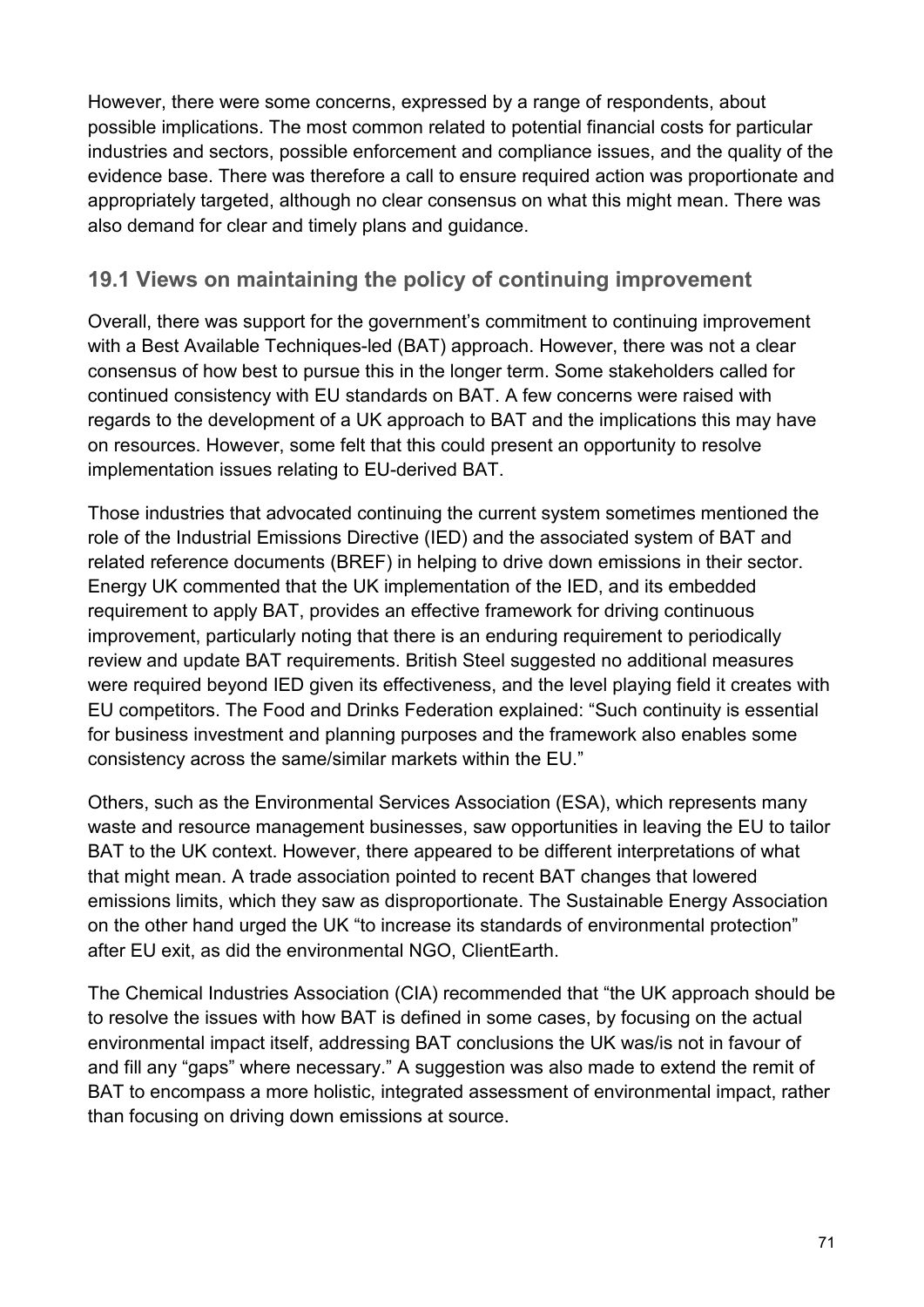However, the CIA also saw risks in a UK approach in terms of adding costs and a layer of bureaucracy. Another respondent urged caution that the opportunity to develop a UK BAT system does not lead to a race to the bottom in terms of setting environmental standards.

A joint response from EEF and UK Steel suggested that developing a UK approach should only be considered if the UK no longer has a say in IED decisions after leaving the EU. If the UK stops being able to have a say, they did not favour the existing IED model, but suggested instead seeking "comparable standards" to the EU using a BAT approach. However, the UK Petroleum Industry Association argued that development of a UK approach to determine BAT is not considered feasible or desirable for their sector and that continuing strong alignment to the EU process will be required.

Several respondents questioned how effective market-based mechanisms (in other words, emissions trading) could be in tackling industrial emissions, as an alternative mechanism to the BAT system. The Greater London Authority suggested that it is unclear how this would target the most polluting industries or polluted areas, and that it would not address peak concentrations in emissions. British Glass also pointed to the uncertainties in the continuous measurement of  $NO<sub>x</sub>$  emissions, which would make such an approach very challenging to implement. There was very little support for such an approach.

Whilst councils that responded in relation to BAT generally welcomed proposals, there was a call for more support for local authorities for the permitting process. Redcar and Cleveland council echoed a point made by a few others that timely and clear guidance is required to drive continual improvement. In addition, Hounslow council argued that more stringent controls that go beyond BAT are needed for the automobile industry because of difficulties in this sector to date.

## **19.2 Views on sector road maps**

The proposal to work collaboratively with industrial sectors to explore further opportunities for emission reductions was largely well received by those who commented on this aspect. It was seen as a real opportunity to improve the evidence base and to review the effectiveness of the existing regulatory regime. Several organisations indicated their willingness to work with government to discuss the development of sector roadmaps. Some, such as RWE Generation UK, welcomed the opportunity to work collaboratively with government on a roadmap for their sector. The Association of Decentralised Energy also supported the development of new sector roadmaps and suggested these should align well with ongoing evaluations of other industrial emissions policy areas, including carbon, and that government should work together on these.

Those that commented on the proposal to take a sector-specific approach felt that this was the right approach. The British Ceramic Federation (BCF) suggested that because industries are "heterogeneous, both intra-/inter-sector", industrial emissions should be considered at both a sector and pollutant-specific level so appropriate and proportionate action can be taken. The BCF also advocated that sector road maps should be "harmonised" with other policies such as the Clean Growth Strategy.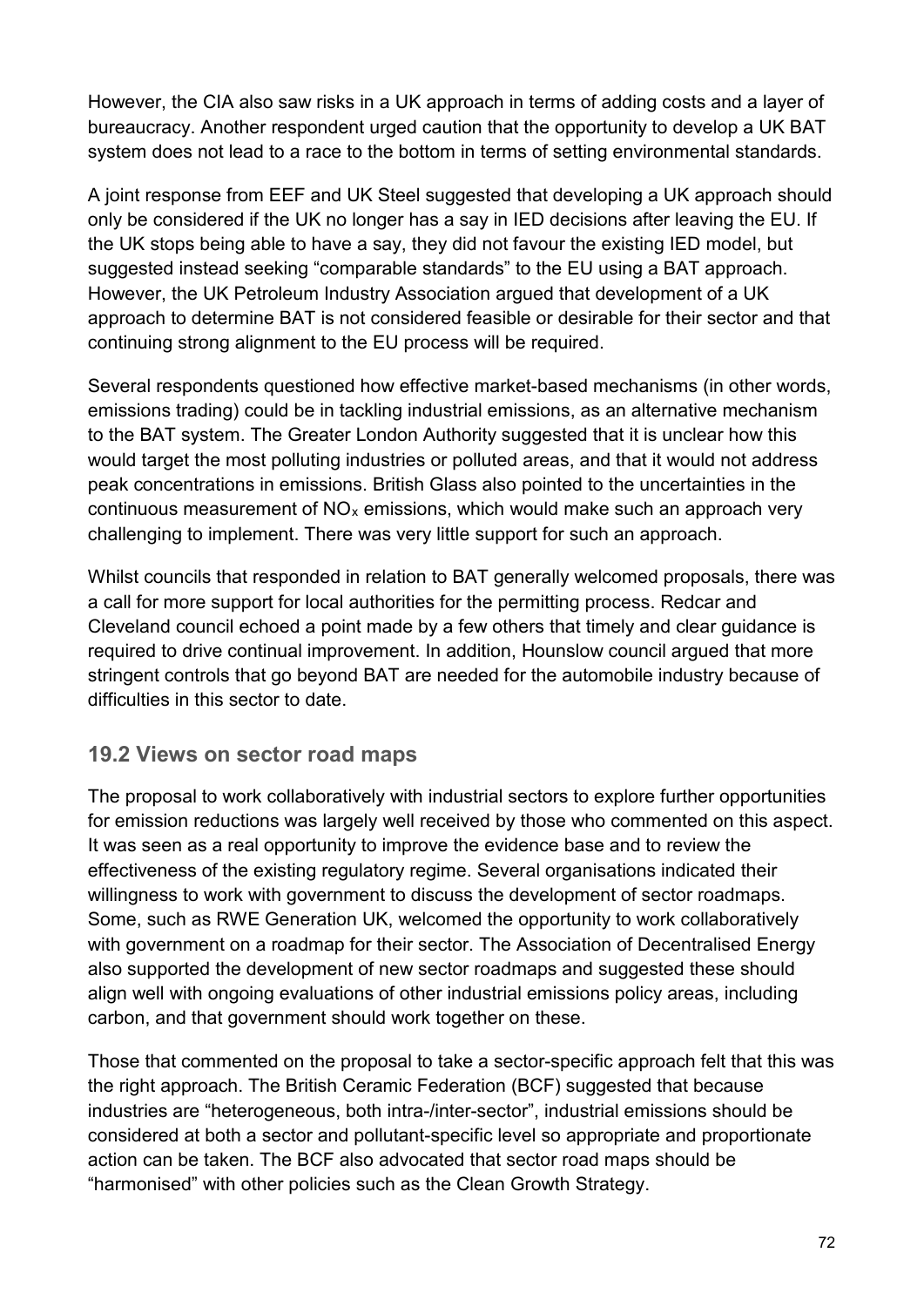However, respondents' views diverged as to the extent of further action required and which sectors to incorporate. For instance, the BCF itself suggested a road map for ceramic industries was unnecessary because of other ongoing plans and initiatives. Some industries felt there was limited scope to take action to reduce emissions beyond BAT standards, which some thought to be already stretching. For example, the Society of Motor Manufacturers and Traders suggested their application of BAT meant there was little scope for further effective improvement in emissions reduction from a financial and/or technical perspective.

Many industries emphasised the need therefore to ensure any requirements for further action are proportionate and well-targeted so that there are evident and cost-effective health or environmental gains. However, for several this meant focusing on sectors and industries which have done less to attempt to curb emissions, whilst others felt this should mean the most polluting industries. Meanwhile, ESA argued that 'energy from waste' industries have been more strictly controlled than other sectors and there needs to be a more consistent approach across all sectors.

A few suggestions were made as to how best to target action. Several industries advocated cost-benefit analyses, and a suggestion was also made to adopt a risk-based approach. There was also a call not to focus on absolute emissions alone. For example, EDF Energy argued: "Reductions from large power stations may deliver substantially lower benefits per tonne compared to reductions from other sectors due to the dispersion from tall stacks and the lack of proximity to urban conurbations". Several industries felt there was a need for better data for decision-making and evaluation. In addition, the British Lime Association suggested there should be improved standards for monitoring to demonstrate compliance.

Other organisations and individuals suggested industrial sites should do more to reduce their air quality impact by aiming for a gold standard. Some suggestions for achieving this included reducing the number of derogations, making BAT for energy efficiency binding and removing subsidies for power stations. The Royal College of Physicians and the UK Health Alliance both pointed to the NHS as a large emitter of pollutants such as carbon dioxide, suggesting there is potential for much more action in this sector.

## **19.3 Other points**

Views on closing the regulatory gaps in relation to combustion plant and generators are covered in the summaries to questions twenty-two to twenty-four. There were a few other points made in the responses here. Several respondents felt there was not much new in the actions proposed. There was also a call in a few responses for more focus on smaller businesses, though this included a request to ensure any related action is not too burdensome.

There were also some comments on permitting which voiced the opinion that permits are given out too easily by the Environment Agency and that local councils should be consulted in such decisions. The Chartered Institute of Environmental Health also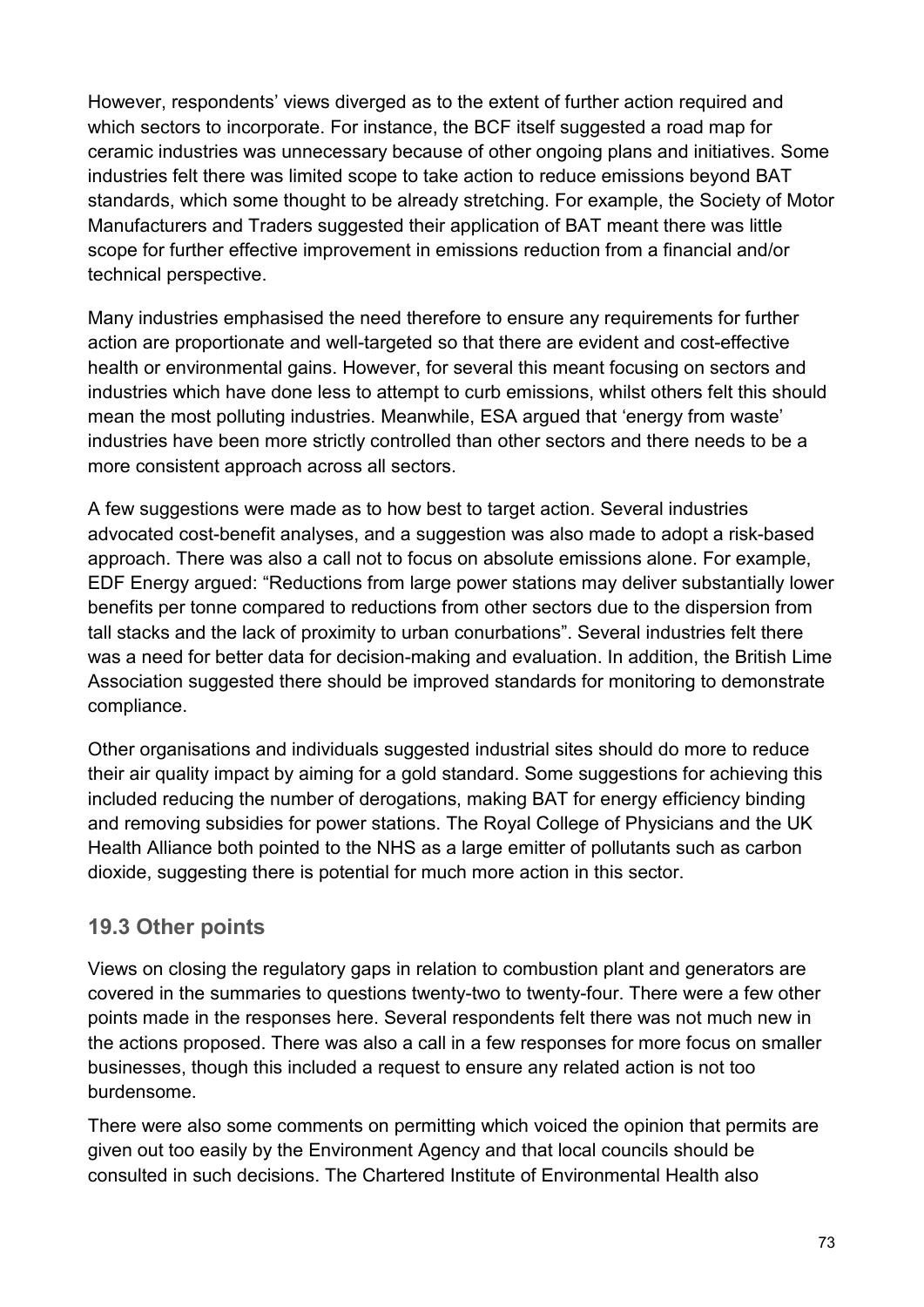suggested that there is a need to update advice for planners in light of current practice and legislation to ensure potential air quality impacts from industrial sites are taken into account in decisions.

**Question 20: We have committed to applying Best Available Techniques (BAT) to drive continuous improvement in reducing emissions from industrial sites. What other actions would be effective in promoting industrial emission reductions?**

In total, 158 respondents answered this question, 110 of which were organisations and 48 individuals. Many organisations focused on the BAT approach and whether/how this might be improved. However, there were also additional suggestions made.

## **20.1 Views on the Best Available Techniques approach**

Several organisations felt that the application of Best Available Techniques (BAT) works well. Energy UK noted: "the application of BAT is an embedded requirement within the existing regulatory framework and this has proved to be an effective mechanism for driving emission reductions for our sector". Similarly, the British Ceramic Confederation "welcome continued commitment to integrated pollution control and application of BAT in driving continuous improvements".

There were also some calls from organisations for BAT to be strengthened and improved, largely reflecting what has been outlined in the summary of question nineteen. For instance, the All Party Parliamentary Group (APPG) on Air Pollution, as well as EIC, suggested the IED-based BAT discouraged innovation because of a focus on the adoption of existing technologies.

However, the Chemical Industries Association (CIA) argued that an impact assessment was necessary "once BAT has been defined in order to identify any areas that need amending". They suggested this should focus on environmental risks, costs at different scales as appropriate, and site-specific considerations should be properly addressed.

Some organisations and individuals also called for strengthening of regulation, including tightening limits and more inspections on compliance. The CIA advocated that regulation "should focus on processes as a whole rather than emissions to individual media to avoid unachievable requirements and unforeseen environmental consequences".

The Greater London Authority felt there was need for reduced lead-in times for BAT upgrades, and noted how this could be linked to sector-specific roadmaps and a drive for continuous improvement. A few called for a widening of BAT beyond industrial emissions to encompass fleet vehicles and the wider supply chain.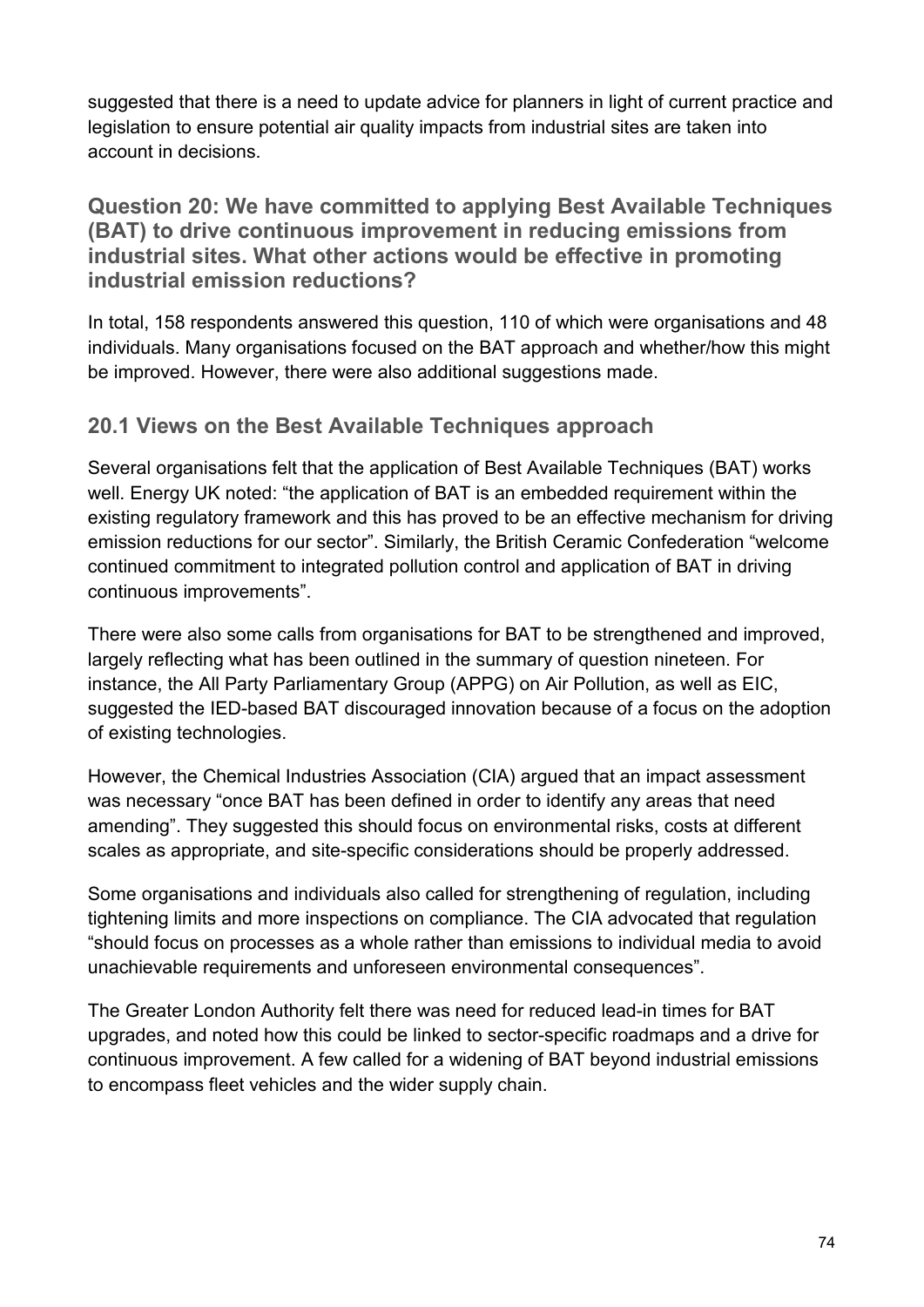## **20.2 Other suggestions**

There were several calls for increased incentives for industry to encourage further emissions reductions. Suggestions ranged from grants, interest free loans and tax relief schemes to the introduction of Enhanced Capital Allowances for cleaner technology. A few non-industry organisations also called for more stringent emissions targets.

Others called for more resources for regulators. Several local councils called for more support, updated guidance and resource to assist the permitting process.

A few respondents highlighted the role of innovation. For example, Rolls Royce stated that: "Further R&D should be considered to assess the feasibility of going beyond the Best Available Techniques (BAT). Such R&D needs to be collaborative and more holistic in its approach to help develop more sustainable technology that can support initiatives including Circular Economy."

As noted in the summary to question nineteen, some voiced concerns about potential market-based measures for other pollutants. Energy UK noted that "the low levels of current total emissions mean that it is unlikely that there would be sufficient liquidity for an emissions market to function in practice".

Some organisational and individual respondents called for greater education of both practitioners and the public on what the new requirements are, who regulates which industrial sites and/or how to raise concerns. Leicester council suggested: "A database of effective measures would help to reduce the pollution as well as training in best practice for the industry."

Some individuals and organisations called for strengthening of regulation, including increased penalties, lower limits and more compliance checks. However, CF Fertilisers UK suggested waiting to make a decision on further regulation to see how revised BAT and the sector road maps work. A couple of councils suggested that there is a need for better alignment between planning and permitting decisions. Lincolnshire county council therefore wondered whether a review of all permitting regulations might be useful. The British Coatings Federation also called for greater enforcement of existing regulations to curtail "irresponsible users" of their products.

A few responses, both to this question and question nineteen, also drew attention to the role of the EU Emissions Trading Scheme (ETS) for carbon dioxide emissions. One respondent suggested that the EU ETS incentivises biomass use, which may be deleterious from the perspective of air quality goals. Another point made, this time by SEE, was that the EU ETS does not cover combustion plant smaller than 20MWth or plant made up of individual units smaller than 3MWth, even where this exceeds 20MWth. They therefore argued that the EU ETS should be extended to cover small plant in the UK as these "loopholes risk incentivising construction of smaller, less efficient generation".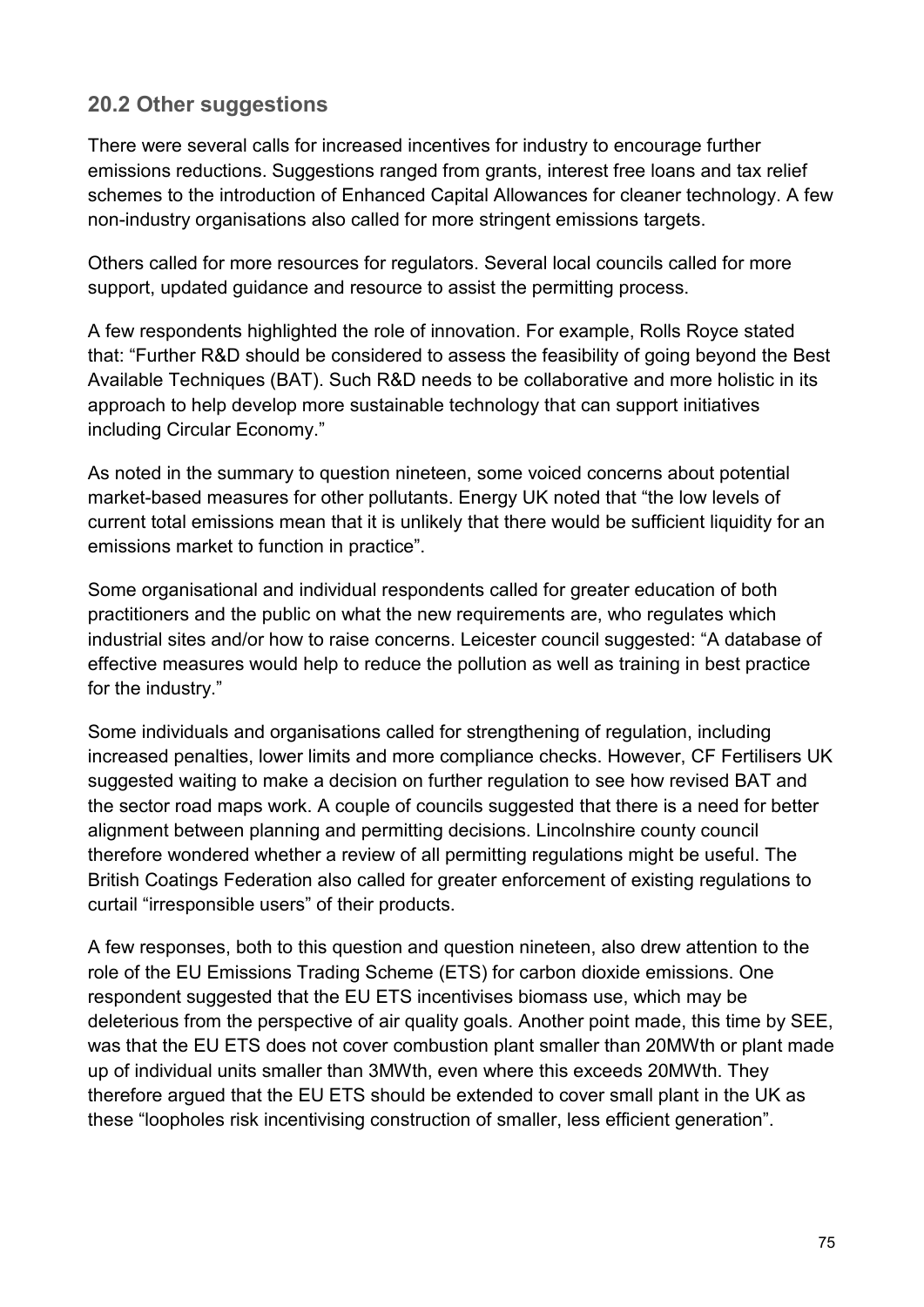Other suggestions included the "introduction of industry-specific Environmental Management Systems" (Chartered Institute of Environmental Health) and embedding public reporting of air pollutant release into annual sustainability reporting guidance, such as HM Treasury's guidance and energy and carbon reporting for the private sector.

#### **Question 21: Is there scope to strengthen the current regulatory framework in a proportionate manner for smaller industrial sites to further reduce emissions? If so, how?**

A total of 133 responses were submitted for this question, with 89 from organisations and 44 from individuals, though a number of individuals and a few organisations stated they did not know the answer to the question posed. Over half of the organisational respondents were from local government.

The majority of responses said that there was scope to strengthen the current regulatory framework for smaller industrial sites. The proportion responding in this way was higher amongst organisational respondents. Some responses provided a mixed or neutral assessment of whether the existing regulatory regime could be strengthened, while a few stated that there was not any scope to strengthen the existing framework.

## **21.1 Suggestions for strengthening the current regulatory framework**

There was strong support for strengthening the current regulatory framework for smaller industrial sites. In particular, most local government bodies that responded believed that there was scope to strengthen the existing framework. Their most common suggestion of how to do this for the existing framework was centred on increasing the scope of sites within the regulations. A few local councils specifically mentioned lowering the thresholds for applicability within the current regime. Others suggested including more sectors or practices within the current framework.

Other suggestions from local authorities to strengthen the current framework included reviewing:

- methods of controlling and enforcing emissions from smaller sites, in particular, removing 'simplified permits' – for example, Newark and Sherwood district council said: "[due to] simplified permitting […] and the reduced inspection frequency that came with it in the last few years, the regulation of smaller industrial sites has been significantly weakened"
- regulatory guidance and ensuring the Best Available Techniques and associated emissions limits are prescribed – one suggestion, provided by the GLA and others, included considering the grouped effect of smaller sites because of the cumulative impact of several co-located smaller sites, particularly for dust
- current fees structure paid by smaller industrial facilities (for example, through scaling the cost of the permit according to the amount of emissions released) –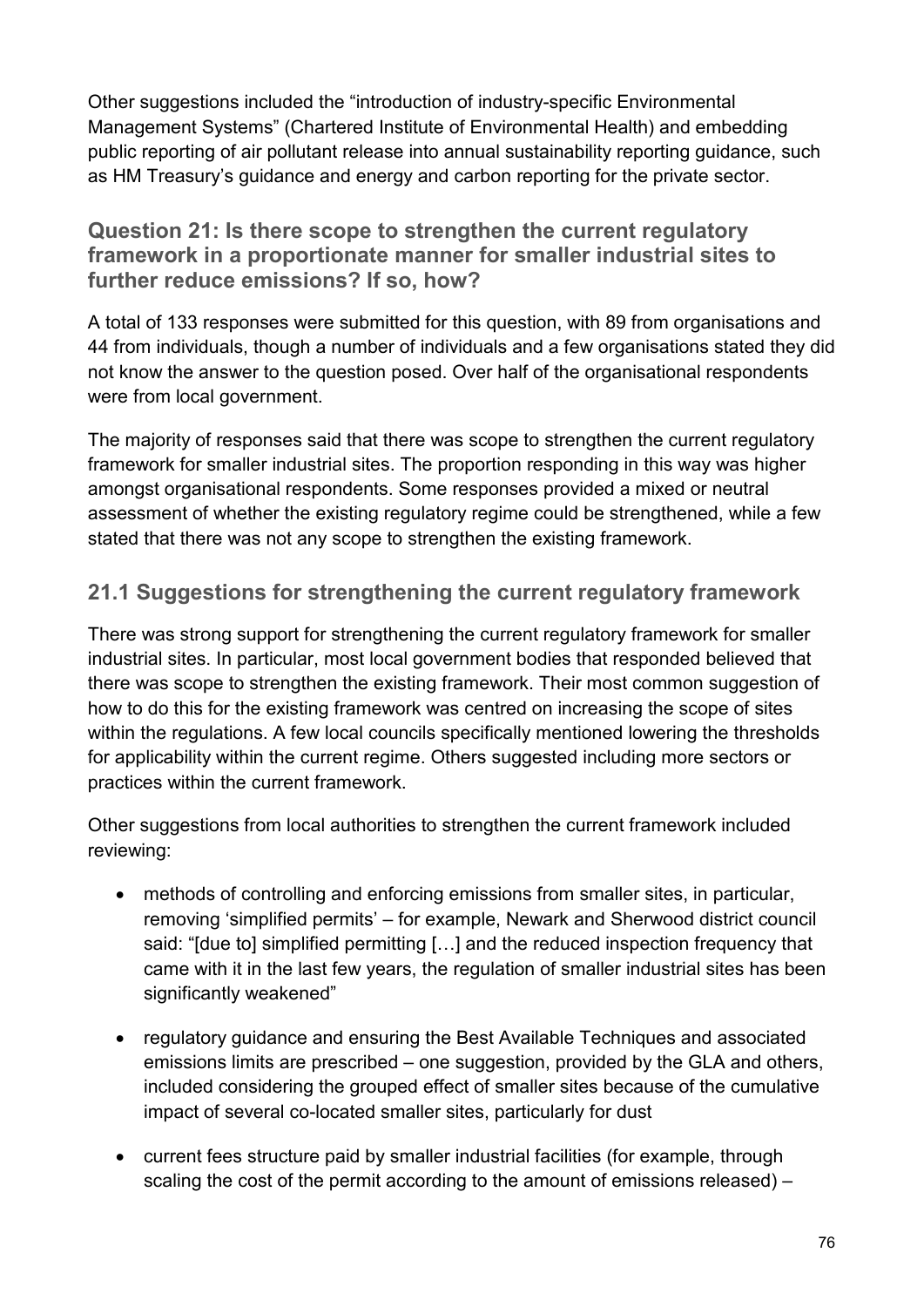several councils felt that the fees were not sufficient to recover the costs of issuing permits and ensuring compliance

There were also suggestions for improving the existing regulation, including improving coordination between relevant regulatory frameworks. Making changes to enforcement or compliance assessments for sites, such as increasing the number of site inspections for regulated sites, was also mentioned. A few local authorities also suggested exploring ways to improve financial support for industry, for instance, through loans and subsidies.

Several respondents suggested that an area for potential improvement was the vehicle refinishing sector. According to respondents, this could be achieved through reducing the inclusion threshold for sites (therefore including more sites within framework) and improving enforcement. Strengthening the controls on this sector was supported by several local authorities, the Institute of Air Quality Management and the British Coatings Federation.

Similar to responses from local authorities, several trade associations and businesses also called for improved guidance and better coordination of the different legislative frameworks to which industries are subject. The Solvents Industry Association suggested that trade bodies could play a role in ensuring best practice was shared throughout smaller industries. Other suggestions also included improved cohesion between the regulation of smaller industrial sites and the planning framework, particularly in considering the cumulative impact several industrial sites could have, and assessing the impact of stricter controls on medium combustion plant on smaller industrial sites.

Maximising the use of technology was a common theme in many responses, with suggestions to move away from the current paper-based compliance assessments towards an electronic system. Technical innovation also appeared in responses proposing to include emission limits for some machinery.

Suggestions from individuals to improve the framework included stricter enforcement of sites by local authorities and greater transparency in data surrounding enforcement and compliance. Other suggestions included removing some derogations or exemptions, and ensuring that both the health and environmental impacts were considered when assessing how proportionate additional measures are.

## **21.2 Other views**

A number of respondents questioned the need to strengthen the regulatory framework or saw little scope for doing so, though this was very much a minority view. The most common reason given, particularly by local government, was a need to review the evidence on how effective the existing framework is. For instance, whilst the simplified permit structure was praised by Transport for Greater Manchester for reducing the burden on both Industries and local authorities, they suggested a review of the current regulatory framework could be useful.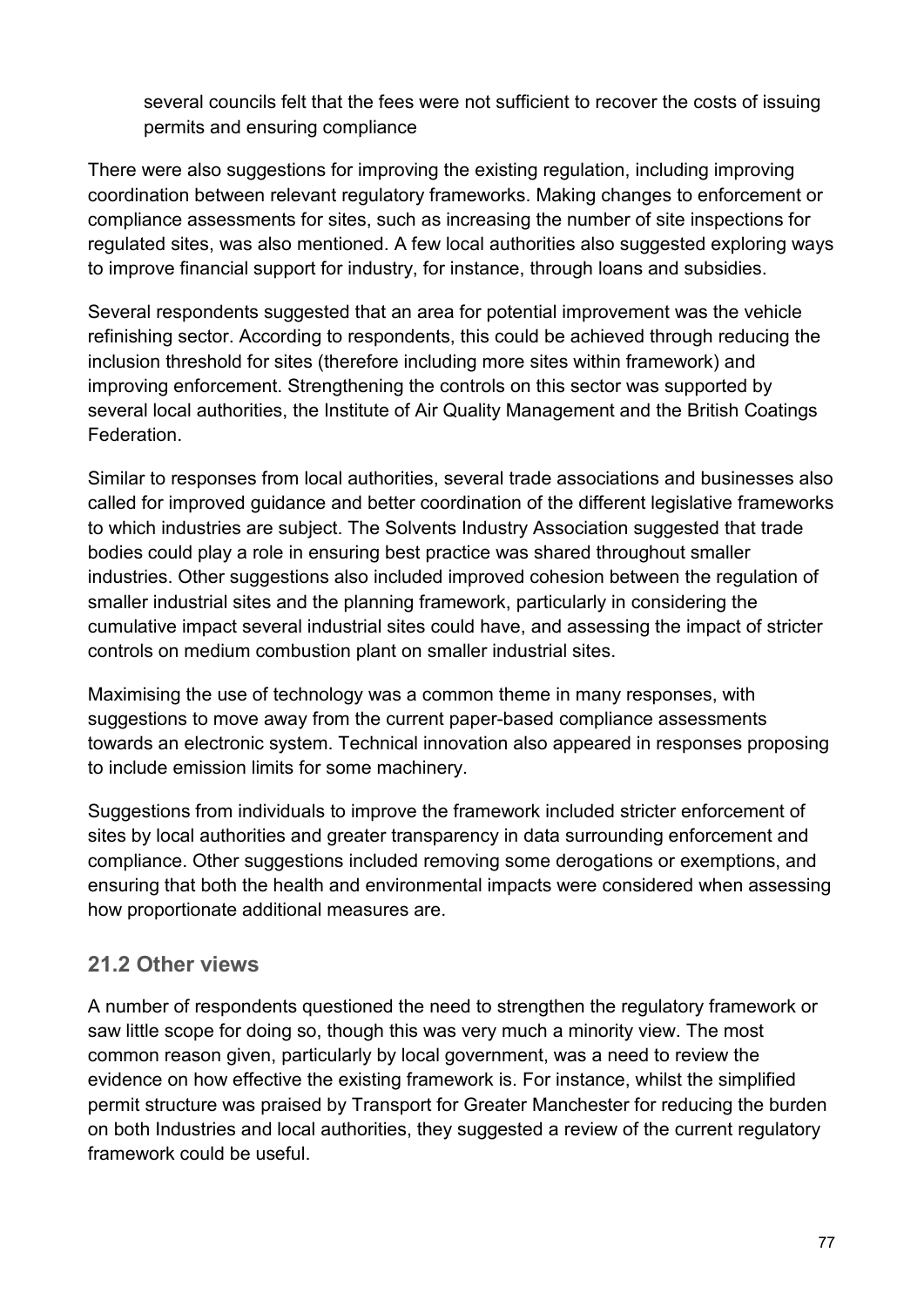Other organisational explanations of why there was no need to strengthen the current regulatory framework included concerns around the resources necessary to change the system, that the existing system is already subject to iterative improvements, and that future technological developments may bring about improvements. A few individuals felt that the existing framework was sufficient and that any changes would be overly burdensome for smaller industries.

Responses across many organisations highlighted the importance of protecting businesses, particularly small and medium enterprises, and ensuring any additional measures were proportionate. This was the most common area of caution from trade association responses, including the British Ceramics Confederation, the British Lime Association and FABRA UK. Recognising the potential burden on smaller businesses, several individuals called for a greater availability of financial support, or a time-limited derogation for small businesses or new start-ups. Several organisations also wished for further consultation on specific measures or called for further evidence for the necessity of reviewing the current framework.

**Question 22: What further action, if any, should government take to tackle emissions from medium plants and generators? Please provide evidence in support of your suggestions where possible.**

Overall 142 responses were received, 107 from organisations and 35 from individuals.

The majority of these responses did advocate action to benefit health and the environment by controlling the use of medium combustion plants and generators (MCP). This was seen as particularly important in urban areas, clean air zones and smoke control areas.

For example, Environmental Protection UK argued that any new local authority system (covering Smoke Control Areas, Clean Air Zones, or Local Air Quality Management) should include some levers on new combustion plants, generators or other combustion balancing plant. Where combustion plant regulated by the Environment Agency also affected an Air Quality Management Area they encouraged the close involvement of the council.

Suggestions for action on MCP can be grouped into: ideas to control emissions from medium combustion plants and generators; moving to cleaner fuel sources; increasing monitoring and tightening operating controls; and supporting local authorities to exert more control over MCPs and MCGs. However, there was some opposition to further action on MCP from businesses, particularly given recent changes in this area, which still need to be embedded and assessed.

## **22.1 Opposition to further action on MCP (at this time)**

A number of businesses and industry representative organisations, and several local authorities, felt that the current Medium Combustion Plant Directive (MCPD) framework, which was transposed into UK law in 2018, was sufficient and adequate. Indeed, some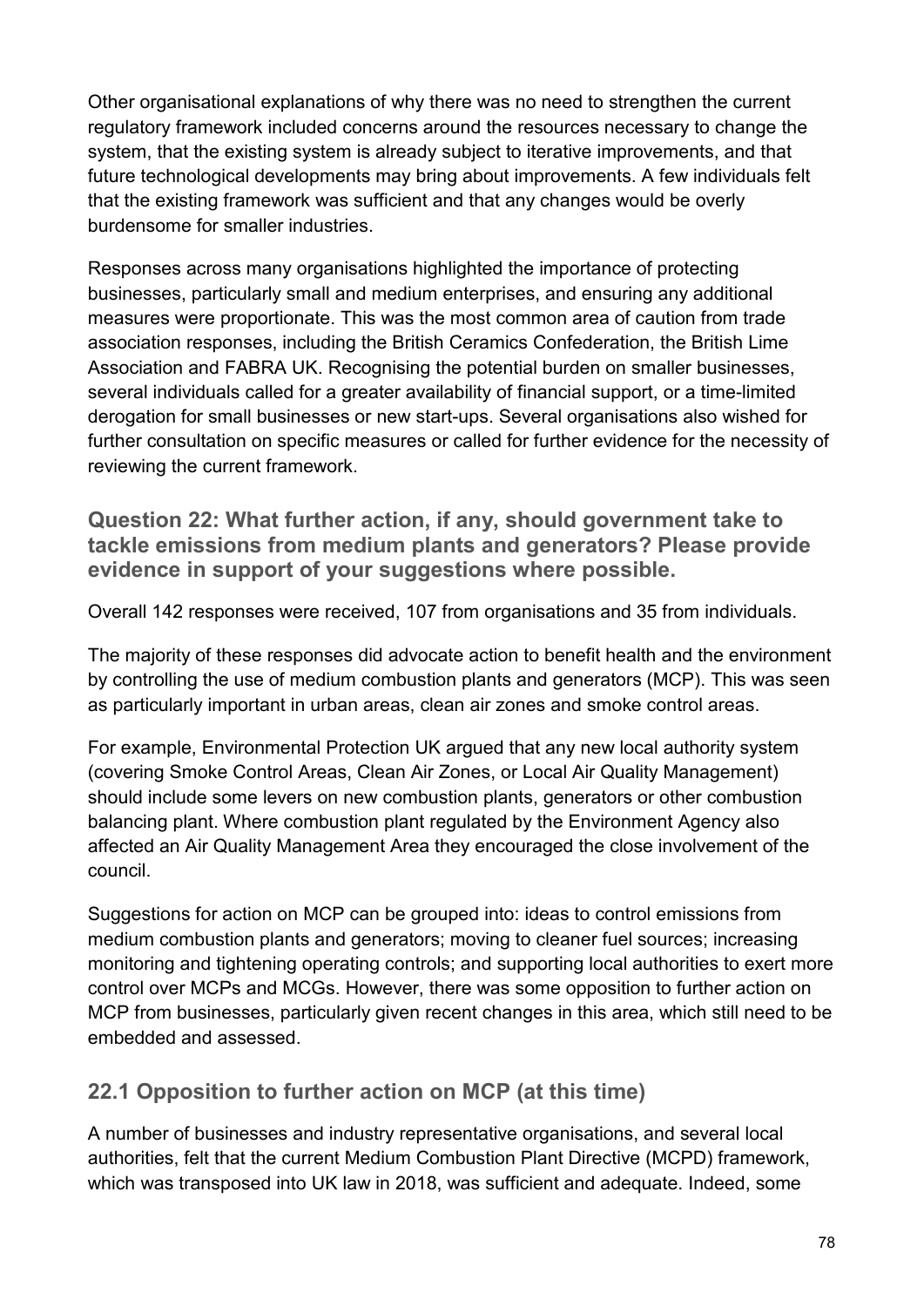organisations opposed additional regulation on the grounds that it could impact on competitiveness, or cause disruption to businesses. However, none of the individual responses advocated this view.

Some agricultural and manufacturing industry representatives promoted a 'wait and see' approach, advocating a review of existing measures before further new ones were considered. A number of similarly worded responses flagged that current measures had only recently been introduced and had not necessarily been fully implemented as yet. They argued that the current legislation should be fully reviewed before introducing further changes and some stressed that future policy changes should take account of industry delivery timescales and broader milestones.

Others felt that better guidance was needed for how to use the Medium Combustion Plant Directive, suggesting the production of additional written guidance as well as webinars. Some local authorities stated that MCP should be covered by Environmental Permitting Technical Guidance Note (draft) guidance 1/1(18).

## **22.2 Suggestions for controlling emissions from MCP**

Responses from businesses, local authorities and NGOs were supportive of the aim of reducing emissions from medium combustion plants and generators. This view was even expressed by many of those who advocated a 'wait and see approach' indicating an acceptance that emissions from smaller plant with high NOx intensity will become increasingly important. There was therefore a general understanding that emissions from medium plants and generators need to be controlled.

The question of standards was raised in some responses. For example, Environmental Protection UK suggested using City of London guidelines for minimum standards (which were described as filling the gap between eco-design and MCPD emission limit controls). The Sustainable Energy Association suggested that government should lead by example by setting higher standards in its public buildings.

Suggested ways of achieving reductions in emissions included:

- setting and enforcing more stringent emission controls, such as legal limits
- implementing an emissions tax/levy on companies using high emissions machinery
- requiring or incentivising zero emissions from new systems
- incentivising the use of systems with ultra-low emissions
- working with manufacturers to develop lower-emission plants and generators
- providing a workable timescale for statutory replacement of higher emissions plant and generators

One respondent mentioned what they saw as a specific need to reduce emissions from generators used for data storage and to supply the grid, citing lower emissions limits in effect in the Netherlands. RWE Generation UK recommended that emission limits should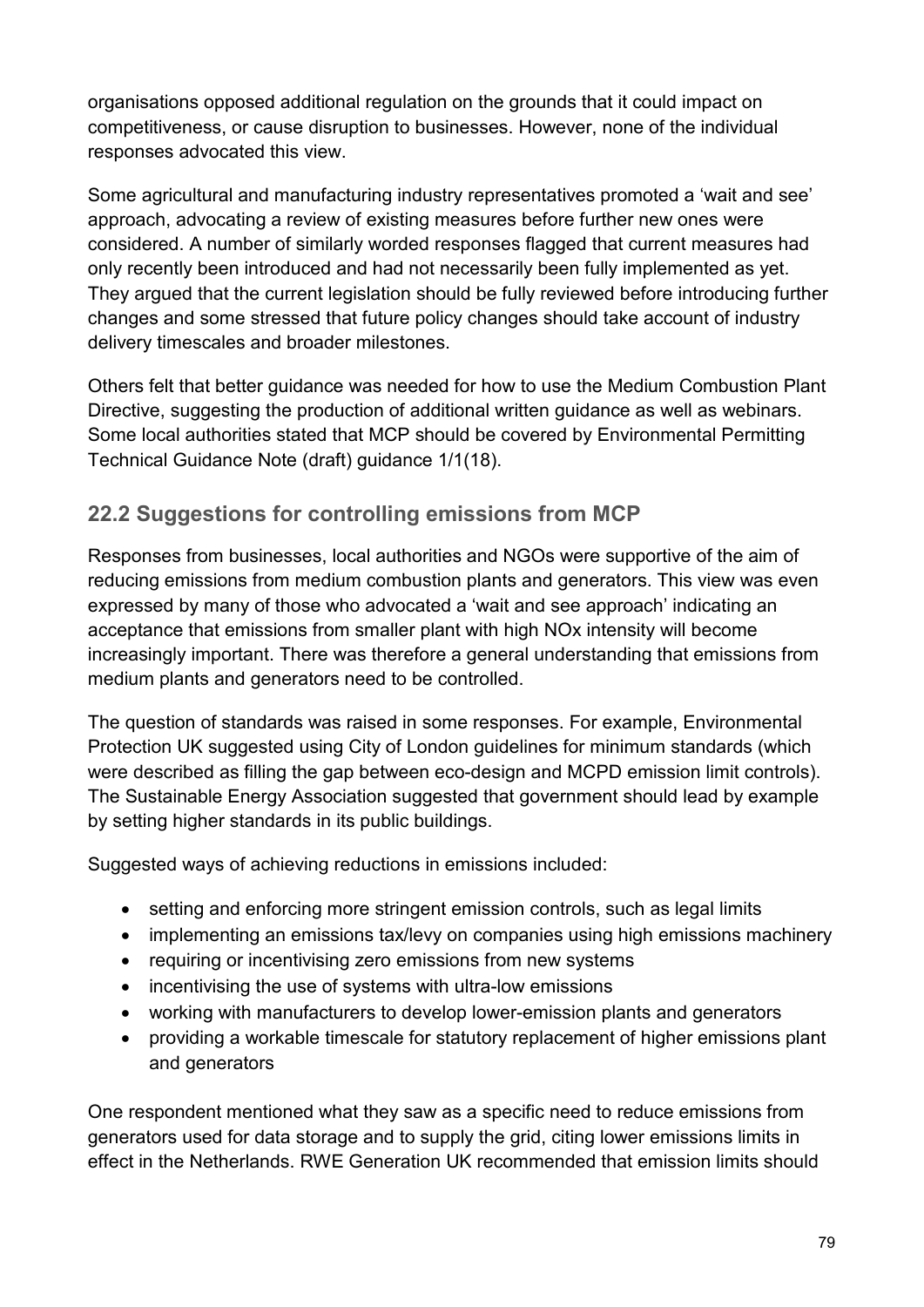be met by primary measures rather than secondary abatement as the latter is less efficient and has environmental costs including ammonia deposition.

Individuals who mentioned emissions tended to advocate tighter controls on emissions. For example, one response recommended banning everything without a particulate filter or a catalyst, and another suggested locating director and CEO offices next to sources of emissions so that they could experience the issue at first hand.

## **22.3 Suggestions for moving to cleaner fuel sources**

Individuals and organisations put forward the view that cleaner fuels should be promoted as alternatives to diesel plant and generators. Organisations providing this type of response included power and utility companies, local authorities, NGOs and community groups.

Some advocated restrictions, bans and fines to discourage the use of diesel generators. Others advocated incentives to encourage Best Available Techniques (BATs), clean burning fuels, renewables and non-fossil fuels, fuel cells and hydrogen combustion. Calor Gas suggested that the success of the Renewable Transport Fuels Obligation could be replicated in this area. Another suggestion was to consider biomethane in the short-term as an alternative to diesel, but this was not universally supported. One individual respondent advocated avoiding biodiesel and banning biomass burners at schools and other community facilities.

## **22.4 Suggestions for increasing monitoring and tightening operating controls**

More effective monitoring of the emissions from MCPs and generators was advocated by respondents from energy companies, local environmental groups and local authorities. Some individual respondents said that monitoring information should be made available to the public.

Suggestions for monitoring included:

- the installation of compulsory monitors
- government investment in automatic measure net and monitoring
- testing new medium combustion plants and generators on site on commissioning to ensure that emission standards are met under varying load and power settings
- developing technologies to enable the public to contribute to monitoring
- allocating more resource to the Environment Agency for monitoring
- monitoring of annual operating hours as well as emissions performance of generator plant

One specific issue raised by local authorities was the facility for generators operating intermittently to fall outside the remit of current legislation. They suggested that the regulations applying to generators contributing power to the Short-Term Operating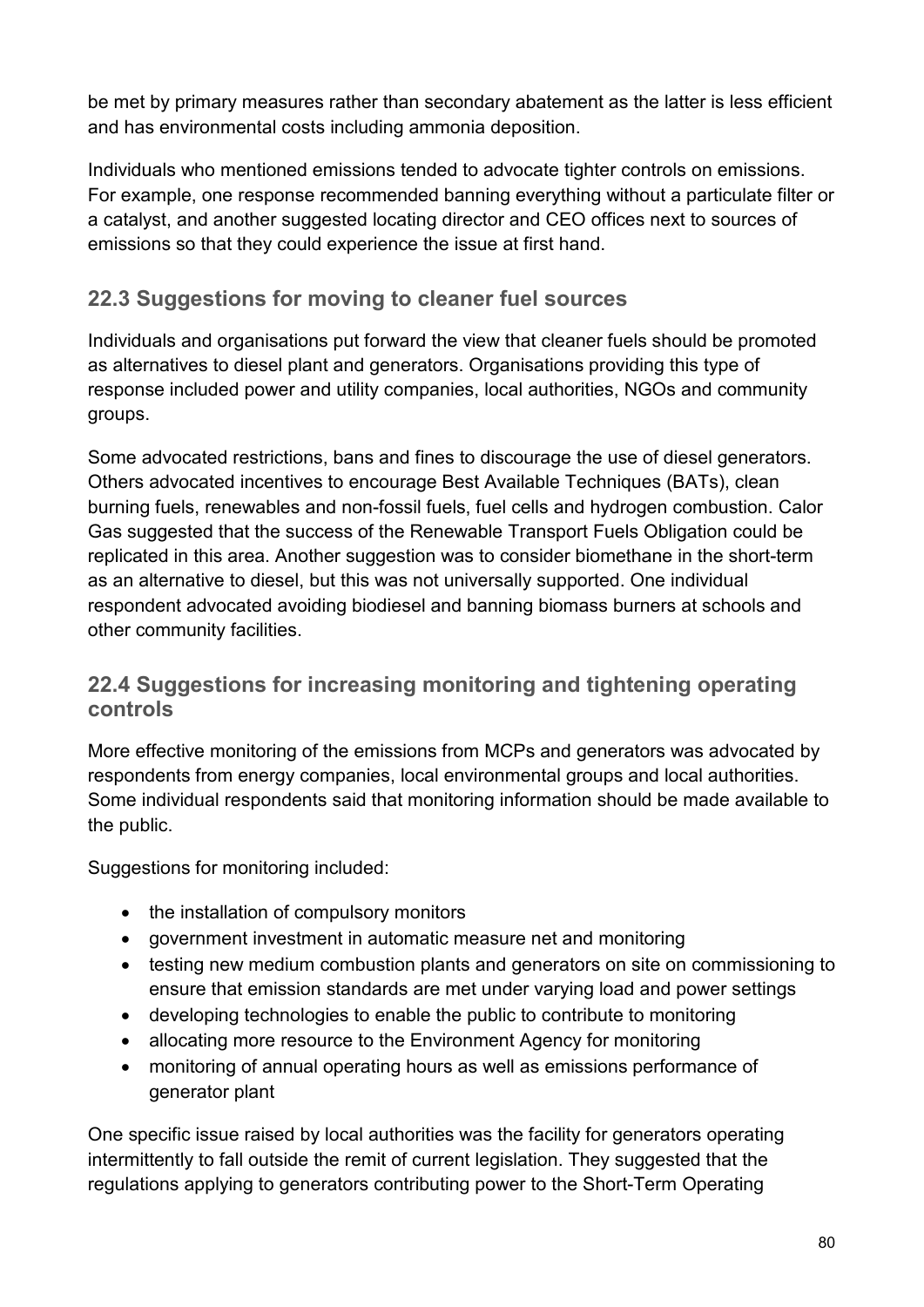Reserve (STOR) needed to be tightened to ensure that loopholes could not be exploited. They recommended the removal of the limited time derogation, especially in urban areas. They also suggested reconsidering other derogations to MCP/SG rules (for example, for auxiliary power units on shipping), and removing them where there was no technical barrier to complying with emissions limits.

A number of local authorities said that electricity sales from diesel generators should be discouraged. Other councils thought there should be more stringent controls on emergency generators planned/installed by power companies. They felt that those installed as backup/emergency generators should be banned from operating as commercial peak time suppliers to the national grid. It was also suggested that the electricity supply market should face further regulation to avoid financial incentives for businesses with diesel generators to self-supply, undermining air quality.

A number of responses also advocated the end of emissions target exemptions for smaller generators. They suggested that all plants should be subject to the same requirements, regardless of size. Aggregation of the effects of co-located generators was one of the reasons given for failure of current systems of regulation.

Combined heat and power installations (CHP) were seen as a potential source of cleaner energy that could help tackle emissions. This was mentioned by energy companies, NGOs, community groups and local authorities. For example, Npower and the Association for Decentralised Energy (formerly the Combined Heat and Power Association) both stated: "it is vital that the MCPD works in harmony with the Clean Growth Strategy, which requires that at least 17% of UK domestic heating and hot water demand be met by heat networks in 2050 to meet UK emission targets". However, elsewhere in the consultation, a few councils also questioned the impact of CHP on air quality in urban areas.

#### **22.5 Suggestions for supporting local authorities to exercise more control**

Energy companies, NGOs, community air quality groups and local authorities themselves all provided responses advocating the importance of the local authority role in enforcing regulations for MCPs and generators. Their suggestions included:

- requirements for planning permission before such units were introduced, particularly in urban and smoke control areas (some said that there should be a presumption against the introduction of new generators in such areas), with the planning process including assessment of air quality impacts and mitigating actions
- local authorities being a statutory consultee for applications for plant within or adjacent to Air Quality Management Areas
- local authorities having responsibility for ensuring that new plant met specific emission limits, and for carrying out spot checks on emissions when this is justified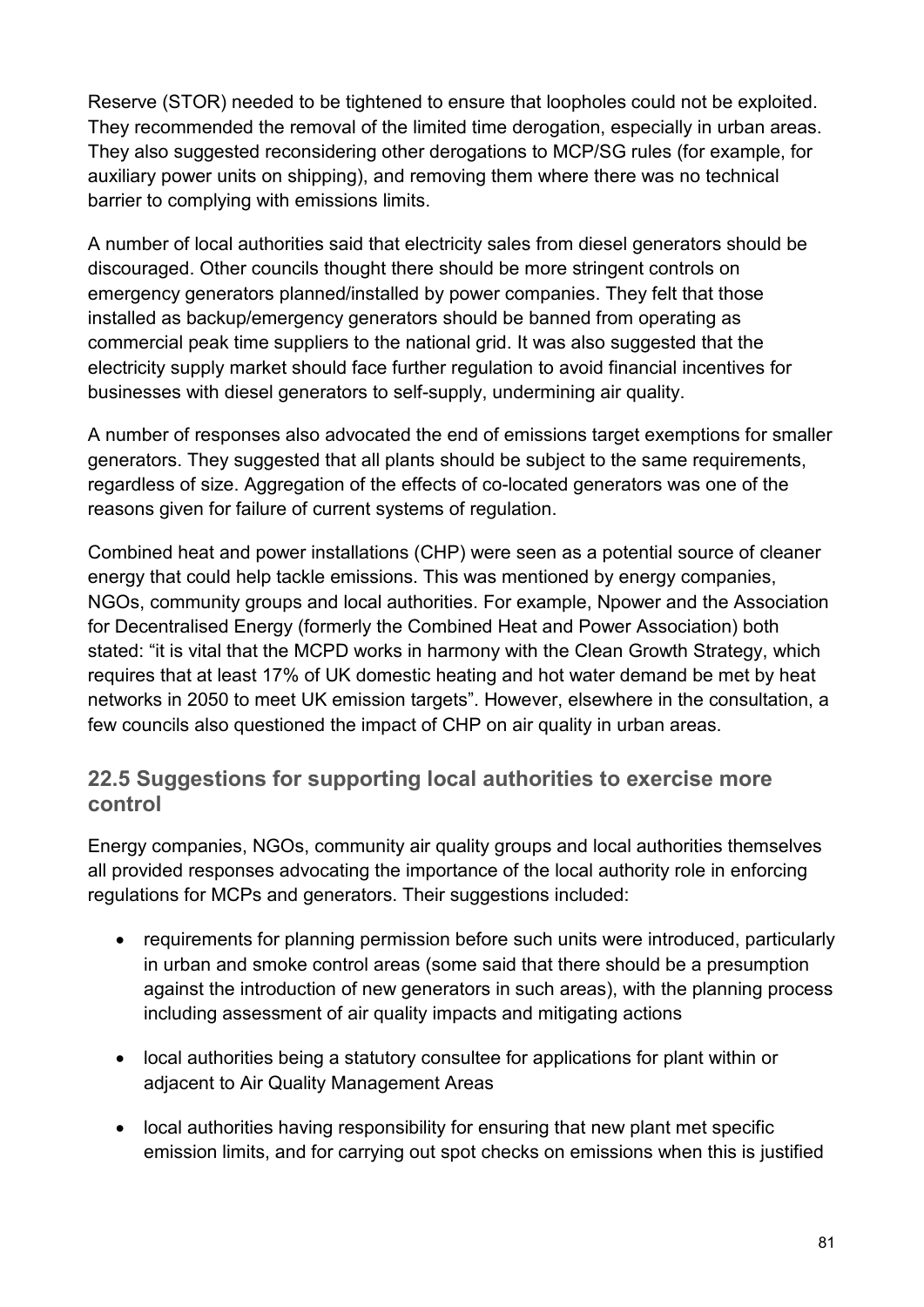• local authorities operating a register of relevant equipment, linked to a central register, receiving certificates of testing for generators installed

However, responses also expressed a concern that councils do not have sufficient resources to enforce the legislation and would need additional support in order to do so.

**Question 23: How should we tackle emissions from combustion plants in the 500kW-1MW thermal input range? Please provide evidence you might have to support your proposals if possible.**

A total of 122 responses were received, 95 from organisations and 27 from individuals.

A significant number of both organisational and individual responses called for government to take action to tackle emissions from combustion plants in the 500kW – 1MW thermal input range. However, there was no clear consensus on what this action should be.

## **23.1 Suggestions for tackling 500kW-1MW combustion plants**

Suggestions for tackling 500kW-1MW combustion plants included:

- banning plants in this range
- treating plants in this range in the same way as other larger plants
- extending the principles of the current Clean Air Act exemptions and authorisations and possibly expanding the ECO Design scheme to cover these installations
- closing loopholes which permit backup generators to avoid meeting requirements
- creating a central register which local authorities can access (to be certified, smaller plants must meet Emission Limit Values (ELVs) and have annual servicing)
- enforcing restrictions through the planning system, such as specifying minimum standards for new combustion plants in the National Planning Policy Framework
- introducing financial incentives through the permitting process, for instance, graduated scale of permitting fees based on emissions
- introducing controls on manufacturers so agreed emissions standards are met
- encouraging uptake of alternative fuels
- implementing better enforcement

A number of respondents suggested that any decision to extend controls to plants in this range should be based on evidence such as an Impact Assessment.

A number of organisations argued that introducing requirements on smaller plants could place a relatively significant burden on operators. They felt that a proportionate, light touch approach was needed. One organisation argued that feedback from the implementation of the Medium Combustion Plant Directive should help inform the best way forward.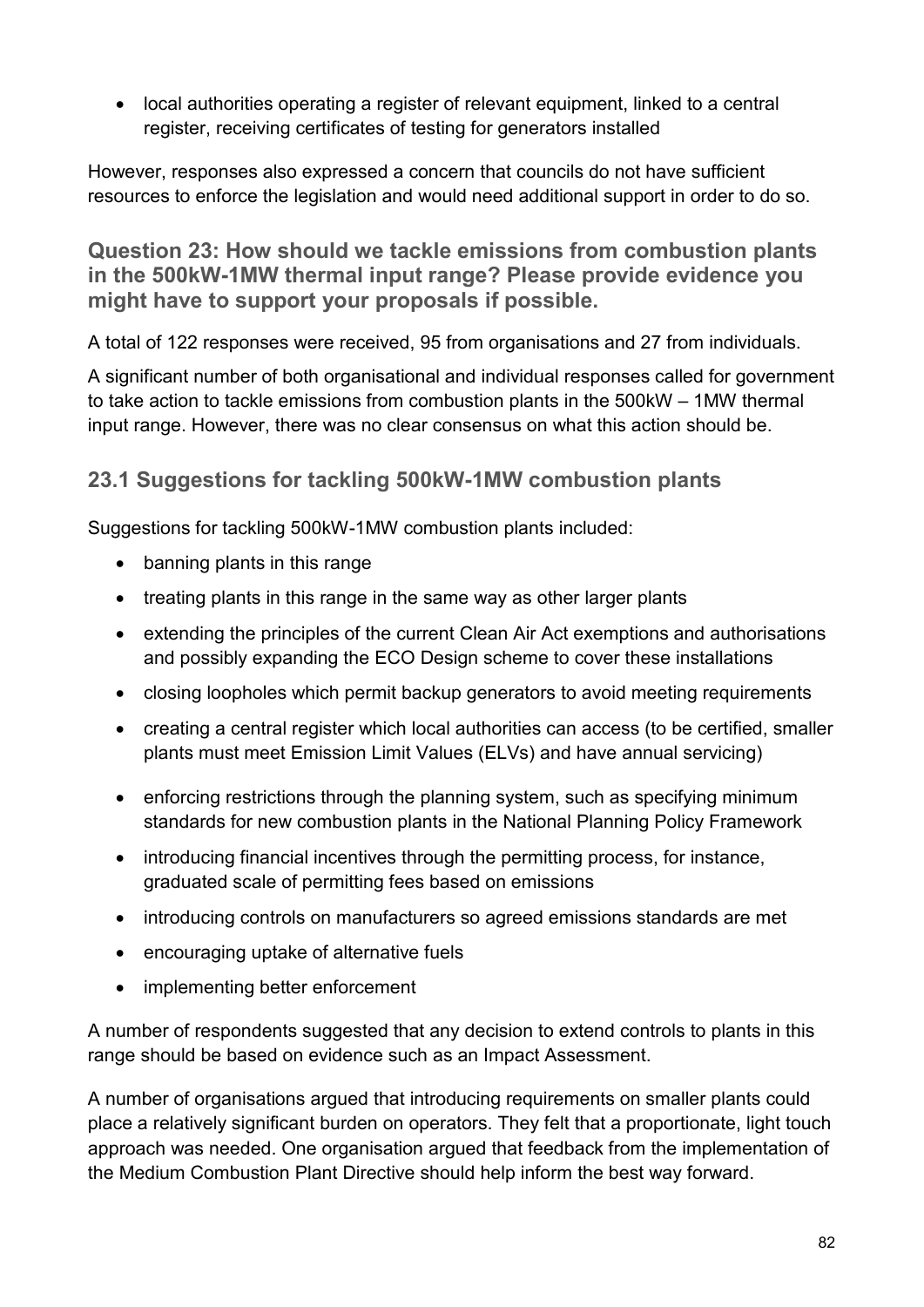A small number of stakeholders voiced concerns about tackling emissions from 500kW-1MW combustion plants. The Anaerobic Digestion and Bioresources Association (ADBA) suggested that introducing requirements on smaller plants could make projects unviable. The National Farmers Union (NFU) argued that all agricultural generators should be exempt from any requirements affecting this size of plant. This, the NFU suggested, is because on-farm plants are operated by small and medium-sized enterprises and the requirements and permitting regime would not be proportionate to the environmental impact. Placing additional burdens on them would be detrimental to the UK food industry and the UK economy, the NFU argued.

There was also a call to review the permitting charging scheme and fee calculation and range/scope of factors included in fee calculation. Incentivisation was preferred to penalisation in this case. One suggestion was therefore to consider additional financial incentives via the permitting process, such as a graduated scale of permitting fees based on total emissions and environment/public health risks and damage costs associated with the activity. It was also recommended that switching to alternative technology (such as fuel cells) should be incentivised.

Additional suggestions and comments made by organisations included:

- regulating these plants under the Environmental Permitting Regulations (EPR) it was argued that this is already a tried and tested regulatory system and the approach would ensure consistency
- enveloping combustion plants of this size into the Local Air Pollution Prevention and Control regime (LAPPC)
- ensuring a widely-defined Standard Rules Permit is available to the vast majority of sites on the basis that the operators of small sites are unlikely to have the resources to use the bespoke permitting route
- taking account of the possibility of multiple units being used in one location to avoid other regulatory processes
- discouraging the implementation of combustion plant for heating and drying applications and instead encouraging electro-heat solutions
- providing further funding for solar energy and on and off-shore wind programmes
- adopting the use of lower sulphur-content fuel for boilers, scrubbers and the ability to buy allowances from other utilities and organisations
- providing incentives to improve overall energy efficiency, including increased usage of Combined Heat and Power (CHP)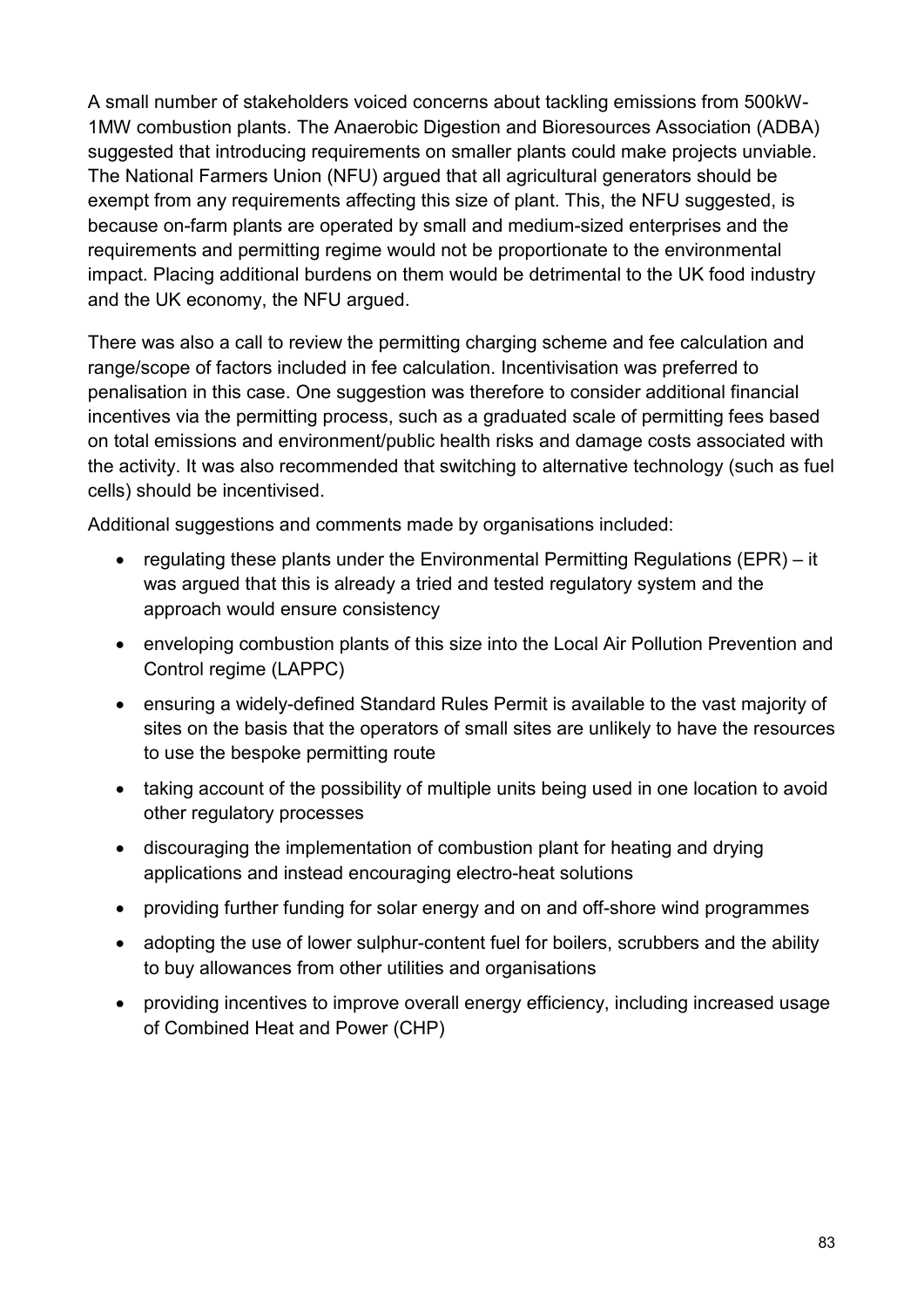**Question 24: Do you agree or disagree with the proposal to exempt generators used for research and development from emission controls? Please provide evidence where possible.**

In total, 188 respondents answered this question, of which 118 were organisations and 70 were individuals.

There was no clear consensus in favour of, or against, the proposal to exempt generators used for research and development (R&D) from emission controls.

A sizeable number of organisations and individuals who responded to this question disagreed with this proposal. A number stated that there was no reason to treat the R&D sector differently to other polluters because they emit pollutants and should be treated the same as other generators. Some argued that the proposal would open up loopholes, and that those engaging in research should set an example.

Other respondents agreed with the exemption, with some arguing that R&D is needed to innovate and change things for the better, and that such exemptions are routine and necessary to allow the flexibility needed for this type of work. One organisation considered that the exemption would be consistent with the Innovation Principle. Others argued that the exemption would be consistent with the Medium Combustion Plant Directive, the Environmental Permitting Regime, and the Industrial Emissions Directive. Some suggested the exemption should run for a limited timeframe, such as for three years.

A number of respondents considered that some operators could seek to exploit this potential loophole, and there would need to be independent verification that the generator was being used for R&D. Some respondents suggested that decisions should be made on a case-by-case basis, since the key issue is how polluting the R&D generator is.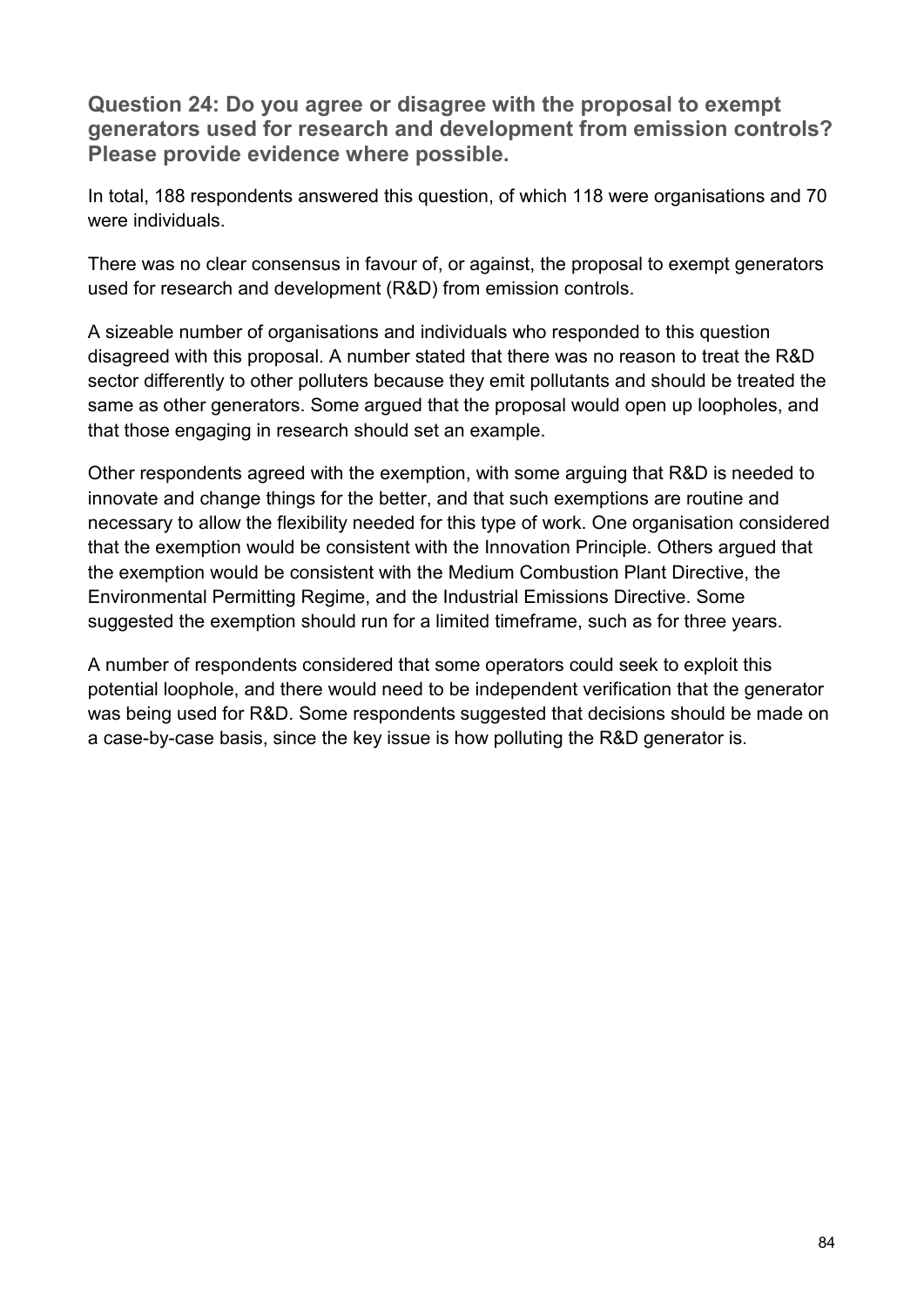# **Chapter 9 – Leadership at all levels**

This chapter highlighted the need for action at different scales (local, national and international) and the leadership being demonstrated by different levels of government, including by the devolved administrations of Scotland, Wales and Northern Ireland. It outlined a number of actions being taken to facilitate and exemplify this leadership, in particular in relation to the legislative framework. This can be summarised as:

- consulting on a new independent statutory body to hold government to account on environmental commitments following EU exit, including transparency and accountability in how we achieve our clean air ambitions
- bringing forward new clean air legislation that updates long-standing frameworks for local and national action by providing stronger powers and clearer accountability
- ensuring local action to reduce air pollution remains robust and relevant through transforming existing structures to increase transparency and backing this up with stronger statutory powers to tackle local air pollution
- working in partnership with the governments of Scotland, Wales and Northern Ireland to develop a detailed National Air Pollution Control Programme as required under the National Emissions Ceilings Directive for publication in 2019

The consultation also asked for views on a proposal to consult on transformative changes to the Local Air Quality Management system to minimise bureaucracy and reporting burdens. This proposal would shift the focus to taking action to clean up local air through strong collaborative local partnerships, and driving stronger local action on reducing particulate matter (PM) emissions. We also proposed encouraging greater public transparency about local air quality to empower local citizens and air quality decisionmakers in their local communities to take action. This included providing stronger incentives for local authorities to use their tools and powers.

There were five questions in this chapter, and the responses to these are summarised by question below.

**Question 25: What do you think of the package of actions put forward in the leadership chapter? Please provide evidence in support of your answer if possible.**

In total, 266 respondents addressed this question, 174 organisations and 92 individual respondents.

Of those organisations and individuals who commented on the overall package of actions put forward in this chapter, the predominant view was largely positive. Several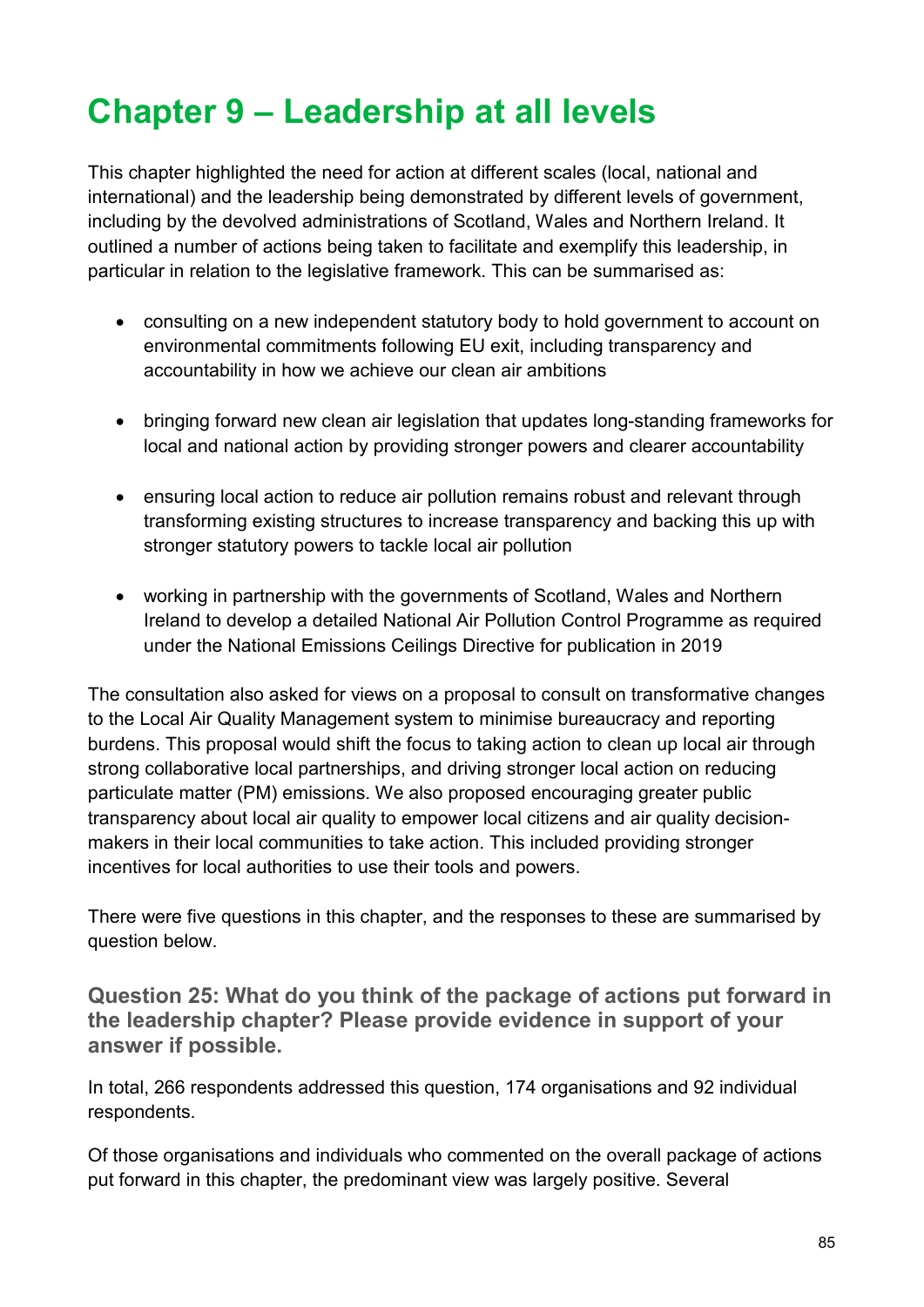respondents identified this as an opportunity to enhance environmental standards, while others commented that the UK was showing leadership by setting a clear direction with stronger national policies.

However, some raised concerns. One concern expressed by certain local authorities and reiterated by some individuals, was that central government needs to play a more active leadership role. Suggested actions included greater investment in public transport and cycling infrastructure and improved national air quality campaigns. Views expressed elsewhere were that responsibility is being pushed to the local level and different rules and enforcement regimes may lead to the relocation of pollution.

There were a few calls later from organisations such as the Chartered Institute of Environmental Health and the Institute of Air Quality Management for a national approach to air quality to ensure consistency across the country. The example of Clean Air Zones (CAZs) was used to illustrate this point. For example, UPS suggested that there is a need for "a nationwide policy" and central payment system for intercity charging that would see vehicles only charged once per day regardless of the number of CAZs that were entered. However, a few felt the current flexibility in such policy allows adaptation to local contexts and makes it more appropriate.

Another concern put forward by some local councils, including the Greater London Authority, was the issue of funding. Several explained that resources were currently stretched and asked for reassurances over funding to enable them to deliver the expected results.

#### **25.1 Views on a new independent statutory body**

The proposal to establish a new independent statutory body with air quality accountability was supported by the majority of respondents. Local authorities and organisations such as UK Health Alliance and ClientEarth argued that it was important it should have powers commensurate with that of the EU to hold government to account.

Several organisational respondents and a significant number of individuals stressed the need for the statutory body to be independent, well-funded and have strong enforcement powers. In responding to another question, one respondent expressed the view that it needed to be able to support citizens affected by poor air quality take the government to court. Others highlighted that the body would need to be appropriately financed and staffed with qualified academic experts.

## **25.2 Views on primary clean air legislation**

Similarly, the leading view on the government's proposal to bring forward primary legislation at the earliest opportunity was positive. Several, including ClientEarth, Greenpeace and Friends of the Earth, argued that limit values and targets for pollutants, along World Health Organisation guidelines, should be included in this legislation.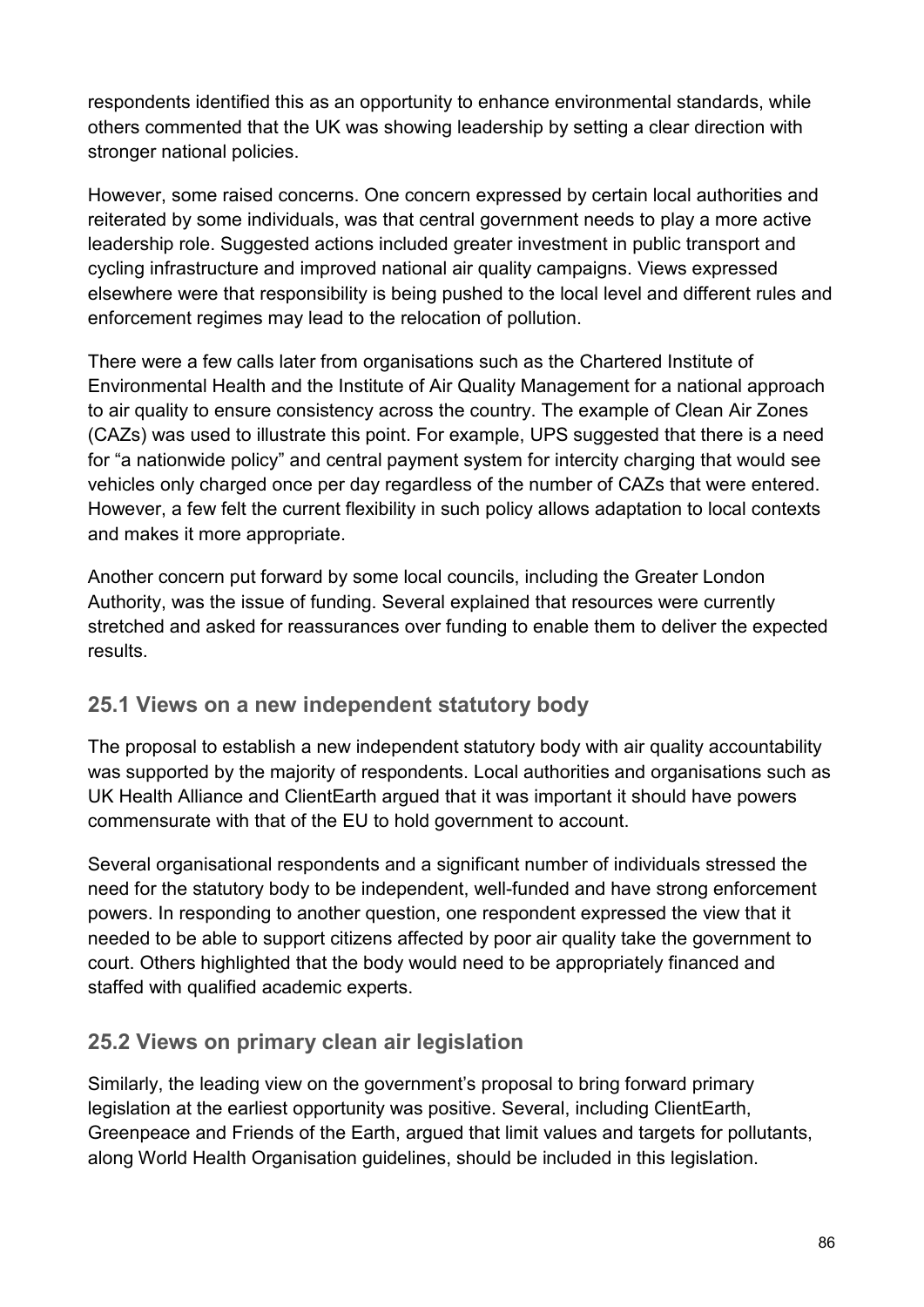In line with what was said elsewhere, several local authorities commented they would need additional resources to provide effective enforcement of this legislation. Some local councils also requested more details on timescales, as they and a number of individuals considered that the lack of a set target date for the introduction of new legislation failed to demonstrate a firm commitment from national government. There were also a few calls elsewhere to enshrine the 'polluter pays principle' in legislation.

#### **25.3 Views on greening government commitments**

The ambition to improve the coverage of air quality in greening government commitments was addressed by a limited number of respondents, and only by organisations. These largely welcomed the idea of the government leading by example and highlighted that local authorities currently vary in their support for the greening of towns and for active travel. Elsewhere, the council for the London Borough of Redbridge suggested air quality should be considered within government procurement.

## **25.4 Views on proposals for local action**

On the proposals for local action on clean air, many respondents argued that leadership from central government and appropriate funding would be required in order to deliver local plans effectively. This opinion was shared by various local authorities and organisations such as ClientEarth and the Sustainable Energy Association. Several local authorities addressing this question, however, welcomed the proposal for stronger statutory planning guidance on air quality.

This was supported by comments in questions thirty-one and thirty-two, which expressed a need for nationally driven standards, requirements and guidance to ensure air quality considerations were prioritised at the local level. For example, Hackney council suggested there was a need for guidance and tools on what different types of authorities (for instance rural or urban) should do in relation to air quality.

There were also suggestions for changes to building codes/regulations and nuisance controls on smoke and odour. These included ensuring that ultra-low NOx emission boilers are installed when a boiler is replaced, making Part F on ventilation fit for purpose, and including air quality goals in the Common Minimum Standards for Investment in Public Estate.

**Question 26: What are your views on the England-wide legislative package set out in section 9.2.2? Please explain, with evidence where possible.**

We received 185 responses for this question,133 from organisations and 52 from individuals.

Those who commented on the overall legislative package expressed a variety of views. Though the majority supported the legislative package, a significant number argued that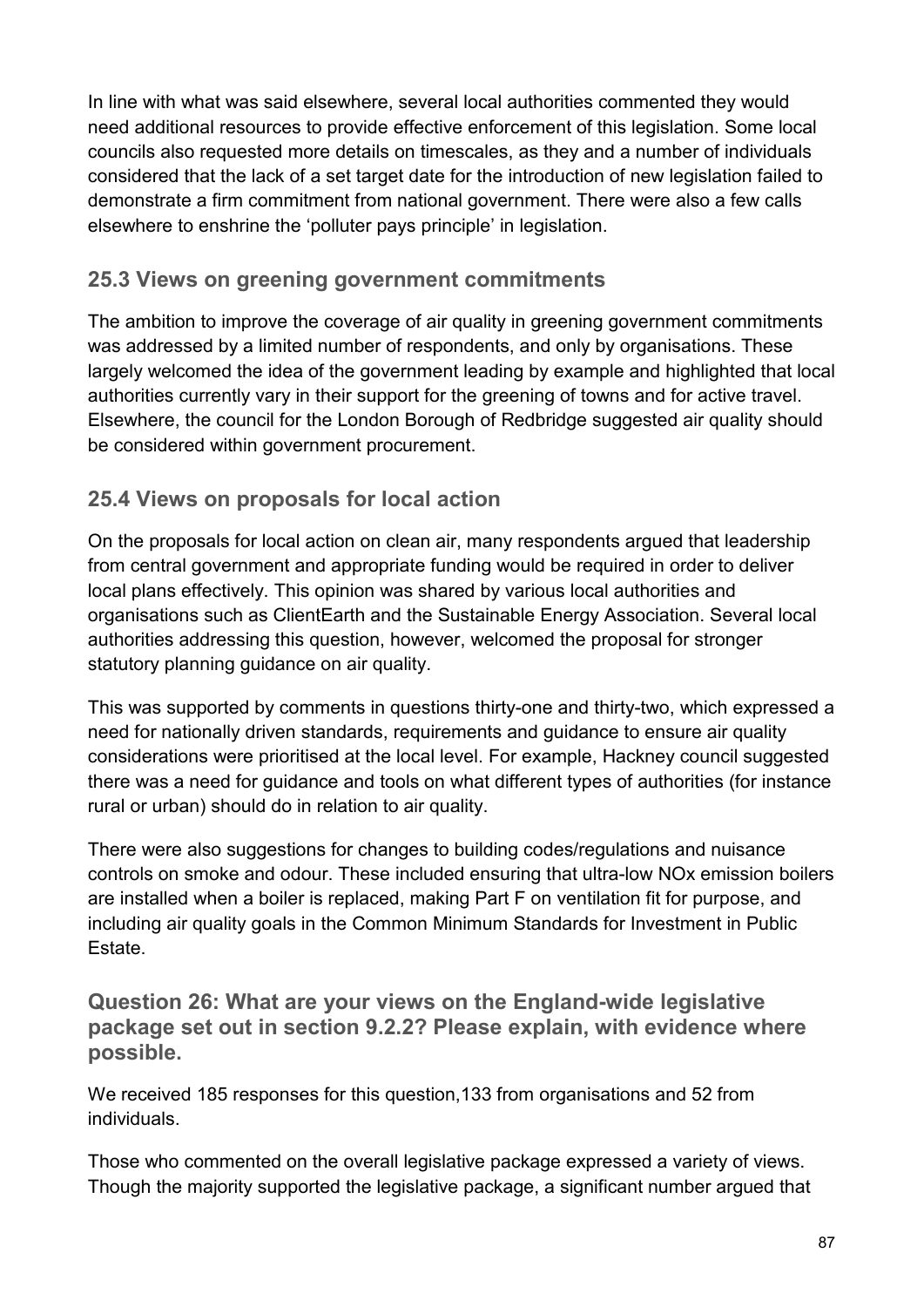improvements would need to be made for it to be successful. A notable number of local authorities, including the Local Government Association, raised the need for resources to be available to councils for enforcement.

Another concern was that the legislative package does not involve the devolved administrations. Representative bodies and businesses such as SMMT and the Construction Equipment Association argued that consistent regulation throughout the entirety of the UK would be beneficial to businesses. Others, such as the Chartered Institute of Environmental Health expressed the view that a UK-wide approach is necessary to tackle the issue as air pollution is transboundary.

Some respondents, both organisations and individuals, were negative about the overall legislative package, suggesting it was not ambitious enough or lacked detail. Though their suggestions for what more was required varied, a significant number, in particular, nongovernmental organisations such as the Wildlife and Countryside Link and Greenpeace, called for clear targets set in legislation. The targets provided by the World Health Organisation were put forward as one possible solution. In addition to targets, several individuals highlighted emissions from vehicles as a particular issue that needed addressing further.

#### **26.1 Views on vehicle emissions control failures and smoke-related powers**

In discussing the specific proposals within the legislative package, the predominant view on the power to recall vehicles for emissions control failures and to make tampering illegal was positive. This opinion was shared by various local authorities and organisations such as SMMT and National Express. A small number of respondents asked, however, for more details on how this measure would be effectively enforced.

Similarly, the proposal to update outmoded and underused smoke-related legislation received a largely positive response, primarily from local authorities.

#### **26.2 Views on statutory framework proposals**

Many respondents commented on proposals for a single coherent legislative framework and a new statutory framework for Clean Air Zones together. These proposals produced a diverse range of responses: while many were positive, some expressed concerns.

In their responses to the proposal to create a simple framework that merged Smoke Control Areas, Air Quality Management Areas and Clean Air Zones several local authorities suggested the framework might be ineffective or undermine the value that each designation provides.

Some respondents, such as the All Party Parliamentary Group on Air Pollution and the British Vehicle Rental and Leasing Association, stressed that a national framework for Clean Air Zones would be necessary to ensure regulatory alignment and consistency for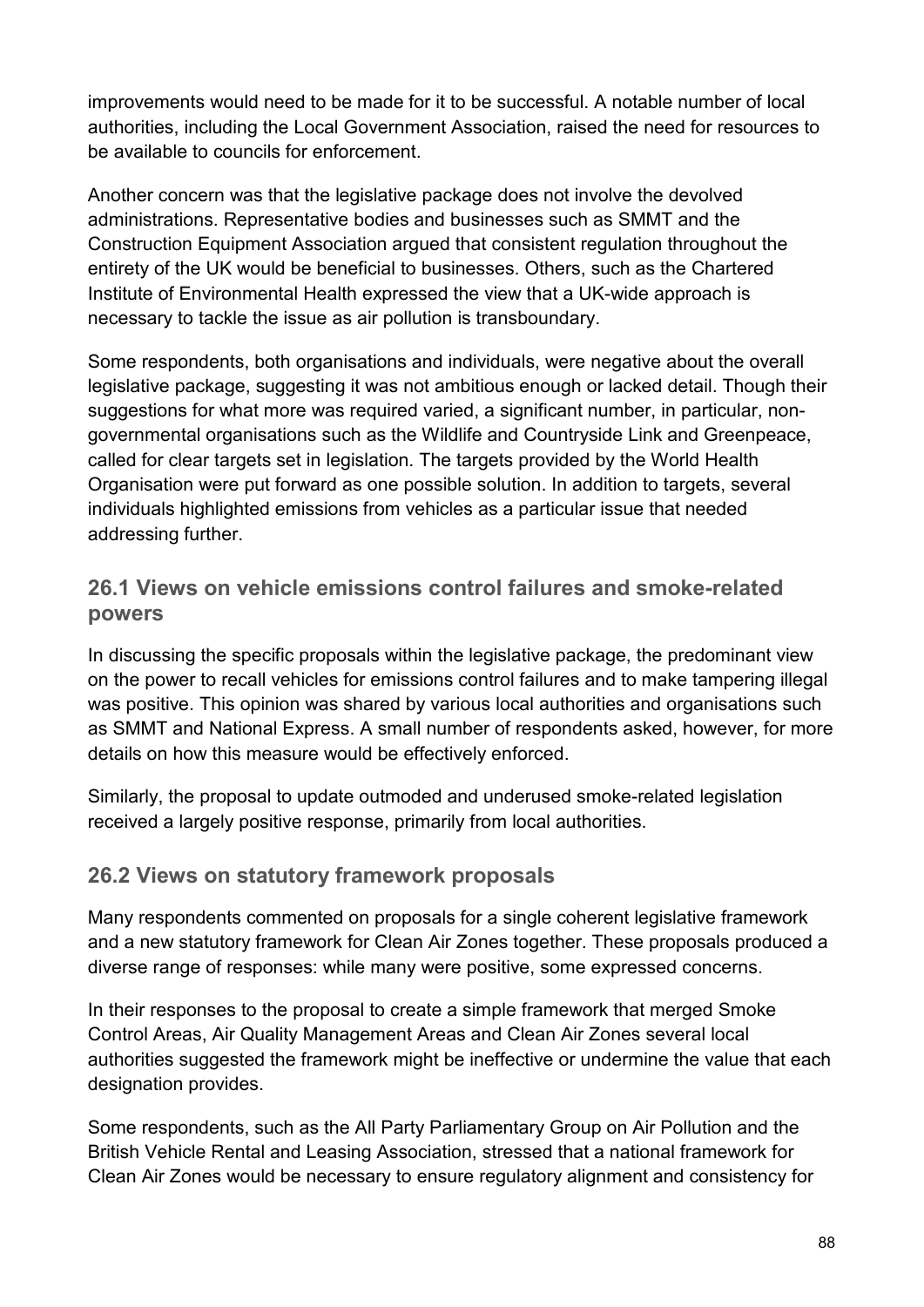long-haul vehicle operators. A small number of respondents argued that charging Clean Air Zones should be promoted and mandated by national government. An opinion shared by several local authorities, however, was that many of them lack the resources required to implement and enforce Clean Air Zones effectively.

## **26.3 Views on prohibiting sale of inefficient stoves and associated polluting fuels**

The proposal to prohibit the sale of polluting fuels and inefficient stoves was not addressed by many of those responding to question twenty-six (many responded in Chapter 6). The few opinions that were expressed were varied: several supported the proposal but a few more opposed it. Others suggested an alternative approach of altering public behaviour by implementing a tax on the most polluting fuels or subsidising the least polluting.

## **26.4 Views on other legislative proposals**

The remaining proposals put forward in this question generated a limited number of responses (possibly because they were addressed in other questions). The few respondents who referred to the proposal to limit ammonia emissions from farming requested further information on the limits and possible enforcement measures.

The predominant view held by local authorities on considering tighter emissions controls for biomass installations was positive.

The ambition to close the regulatory gap for medium combustion plants also received a degree of support from a few local authorities.

The majority of respondents who addressed the proposal to drive up emissions standards for diesel non-road mobile machinery (NRMM) replied positively. Representative bodies such as the Construction Equipment Association and SMMT suggested that promoting the use of the latest Stage V NRMM had the greatest potential to reduce emissions from NRMM.

#### **Question 27: Are there gaps in the powers available to local government for tackling local air problems? If so, what are they?**

Altogether 216 respondents addressed this question, 150 organisations and 66 individuals. Those who responded online were asked to provide a yes/no/don't know response before explaining their answer.

The predominant view among organisations and individuals was that there are gaps in the powers available to local government for tackling local air problems. There was no clear consensus on what these gaps currently are, although there was a call from some for more powers on domestic burning. Suggestions made elsewhere in the consultation included a call from the National Centre for Atmospheric Science for "powers to take action in response to forecasts of extreme air quality events".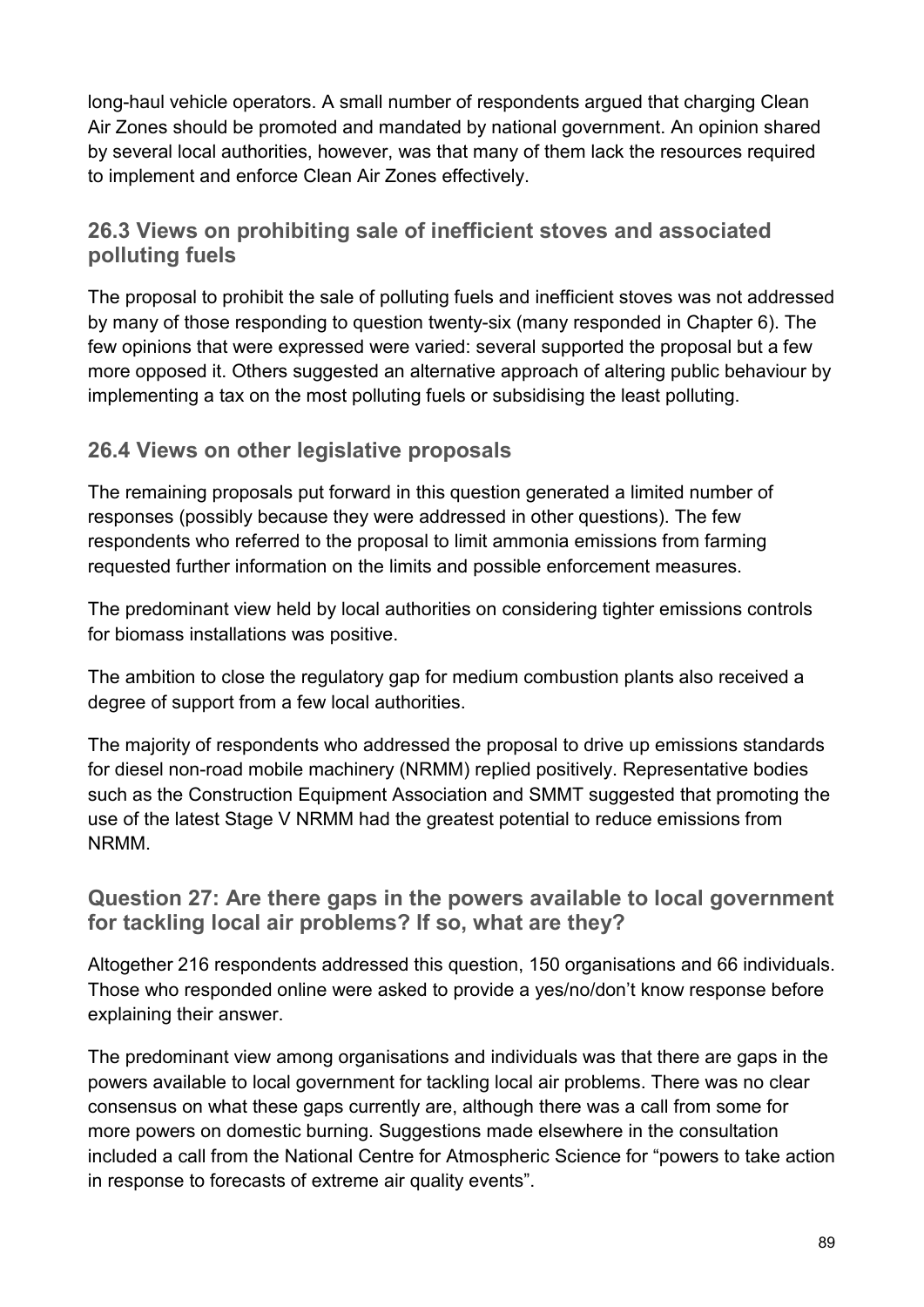However, several expressed some caution about extending local government powers, with a few suggesting focusing on enforcing existing regulation and laws, rather than introducing new ones. Forth Ports warned against 'double regulation': "The provision of powers to local authorities also require considerable thought, as it is not clear what additional benefits this would give that local authorities do not already have, especially if some of the other actions proposed are implemented." Meanwhile, a unitary council said it was important that new powers take account of the differences in the way two-tier and unitary authorities work.

## **27.1 Gaps in powers to tackle domestic burning and bonfires**

The most common response to question 27 was a view that there are gaps in powers to enable local authorities to tackle domestic burning and bonfires. This opinion was expressed mainly by local authorities themselves. Suggestions included improving the framework for Smoke Control Areas, improving enforcement powers and including powers to prevent sale of non-smokeless fuel in Smoke Control Areas.

## **27.2 Gaps in transport-related powers**

Some respondents, mostly councils, suggested improvements to current legislation to address what they saw as gaps in powers relating to transport. For example, a review of the anti-idling legislation was requested by Greater London Authority (GLA) and some other councils in order to discourage this behaviour and improve enforcement. Suggestions included increasing fixed penalty notices or removing the requirement for enforcement officers to warn drivers before issuing them.

In general, the Local Government Association suggested elsewhere that there was a need to improve local authorities' powers "to manage traffic flows and the nature of vehicles using our networks". This view was echoed in responses from local authorities and some non-governmental organisations suggesting specific traffic control measures.

## **27.3 Gaps and opportunities in the planning system**

Some respondents felt the planning system provided additional opportunities to tackle air pollution. This was mentioned in responses from both councils and non-governmental organisations. Requests included reviewing the guidance for planning matters, requiring local planning departments to take advice from their environmental health officers in respect of developments, and providing the power to refuse planning applications for developments on air quality grounds. Other suggestions mentioned elsewhere in the consultation were that electric vehicle charging points should be mandated in all new developments.

In responses to questions thirty-one and thirty-two, a few individuals provided examples of where new developments appeared (to them) to be poorly planned from an air quality perspective. The GLA also expressed concern that the National Planning Policy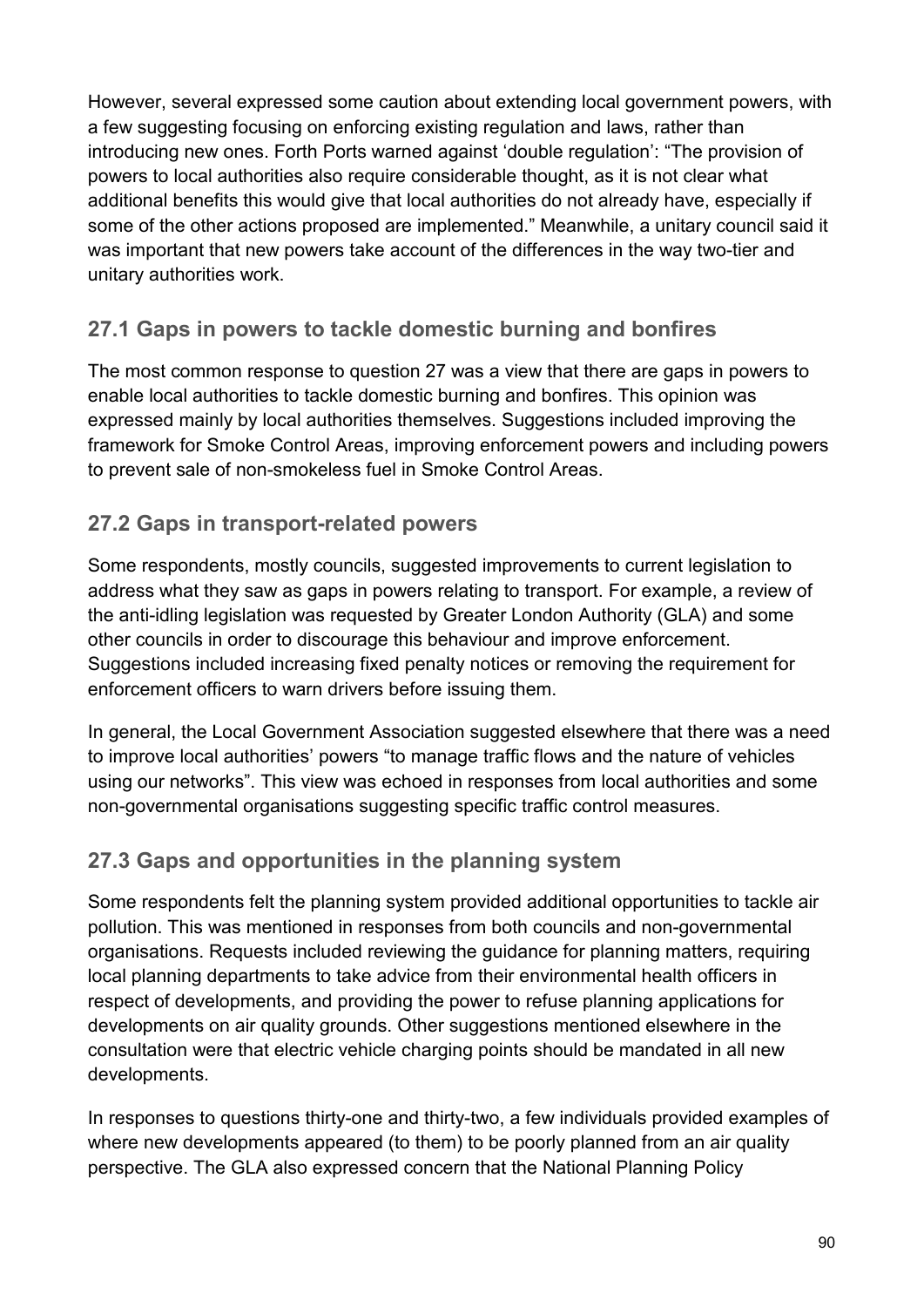Framework could be used in practice to reduce the ability of local councils to improve air quality. They called for Defra and the Ministry of Housing, Communities and Local Government to work together to use the Planning Practice Guidance and AQMA development to avert such a risk.

## **27.4 Funding and resources for local councils**

As mentioned elsewhere, many respondents highlighted the need for councils to have appropriate resourcing in order to tackle air pollution effectively. Some highlighted that further funding would need to accompany any extension of powers if these were to be effectively used and enforced. Others believed that, though there may be gaps in powers, resourcing was the major issue local authorities faced when tackling air pollution. Concerns about resources were expressed by a range of organisational respondents, including local authorities, non-governmental organisations and representative bodies such as the APPG on Air Pollution and ADEPT.

Many individuals also saw funding and resources as the most significant issue, believing that it had compromised effective action to tackle air pollution. Some proposed that councils' current enforcement powers could be bolstered by an increase to funding. Suggestions put forward by a number of organisations to address this issue included reviewing Environmental Permitting fees.

## **27.5 Role of national government and other actors**

Some respondents, many of them local authorities, argued that the problem of tackling air pollution did not rest with local government, but with national government. Some suggested that decisions made at a national level would be best able to tackle emissions from transport in particular. Some argued that the government could incentivise the uptake of electric vehicles by supporting fuel taxes or subsidies and by promoting electric charging infrastructure, and that strong action by national government would be more effective than extending local authority powers.

An alternative perspective put forward by several respondents was that current powers to tackle emissions from key sources of transportation do exist, but reside with other authorities such as Highways England and county councils. They felt that lower-tier authorities are therefore unable to tackle traffic pollution directly and that the authorities with the power often have different priorities, hindering cooperation and resulting in limited action. This view was echoed by a small minority of individuals who also tended to perceive a lack of support from national government as a barrier preventing local authorities from taking effective action on air pollution.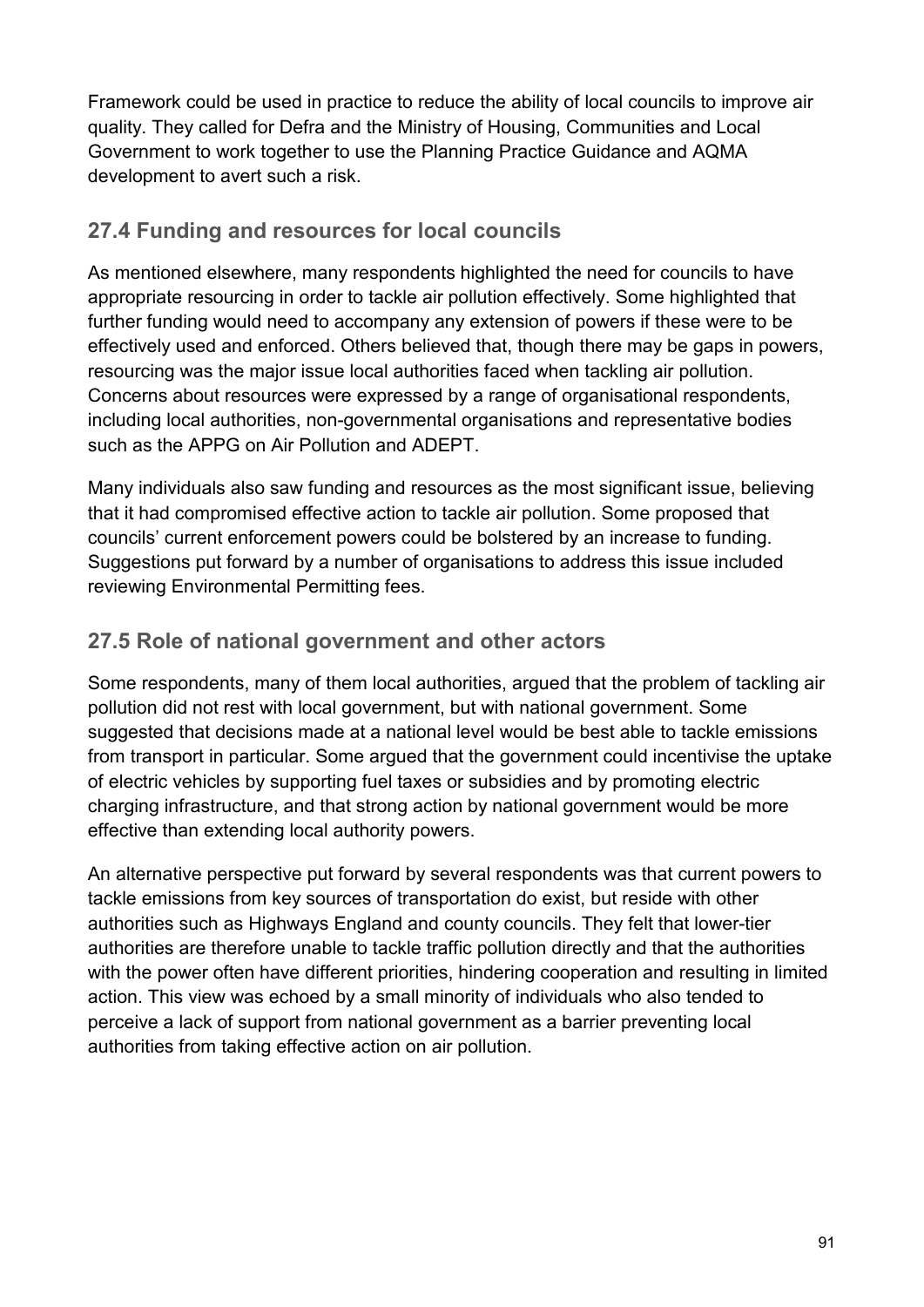#### **Question 28: What are the benefits of making changes to the balance of responsibility for clean local air between lower and upper-tier authorities? What are the risks?**

A total of 165 responses were received to this question, of which 100 came from organisations and 65 from individuals. Whilst the focus was on two-tier authorities, which have district councils as the lower tier and county councils at the upper tier, a number of respondents also discussed the role of other bodies such as central government, highways authorities, and combined authorities. A few seemed to equate upper tier with national level and lower tier with local level, rather than the specific structure of two-tier councils.

Many respondents used their responses to suggest what kinds of changes in the balance of responsibilities they would like to see, if any. Many favoured giving more responsibility to the upper tier (county councils), though not necessarily reducing responsibilities at the lower tier. Most appeared to support responsibilities sitting with both upper and lower-tier authorities, though some argued that responsibilities would need to be clearly defined.

#### **28.1 Giving more responsibilities for air quality to upper tiers**

There was support, particularly among councils, for giving more responsibility for air quality to the upper tier (county councils). There were a number of reasons given as to why this was felt to be beneficial.

The primary reason was that road transport is seen as a significant cause of pollution and highways are largely the responsibility of county councils. Therefore, respondents felt that giving air quality responsibilities to the upper tier would help ensure air quality becomes a central consideration in transport and related infrastructure decisions. Another reason cited was that public health responsibilities also lie with county councils, but that often public health teams are not actively involved in air quality issues. South Lakeland council suggested: "Shifting responsibility would force engagement".

A third reason given was that air pollution crosses administrative boundaries and so joint action is needed to tackle it, which is better coordinated by the upper tier. A few councils suggested there was a need for more collaboration between neighbouring local authorities to tackle air pollution. County councils were seen by some as a mechanism to facilitate this, although one local authority pointed to their regional combined authority as another. Clean Air Zones were given as an example of where such a coordinated approach would be beneficial to ensure consistency across districts.

This said, a number of organisations also identified what they considered to be risks in giving more responsibility for air quality to the upper tier. In particular, they identified a lack of local knowledge and specific expertise at upper tier. There was a fear too that relevant local knowledge might be lost at the lower tier if responsibility moved upwards. One respondent suggested this might lead to a reduction in "frontline presence" in district councils, and that this might impact local engagement and behaviour change. Worcestershire Regulatory Services was concerned that there might be "a potential loss of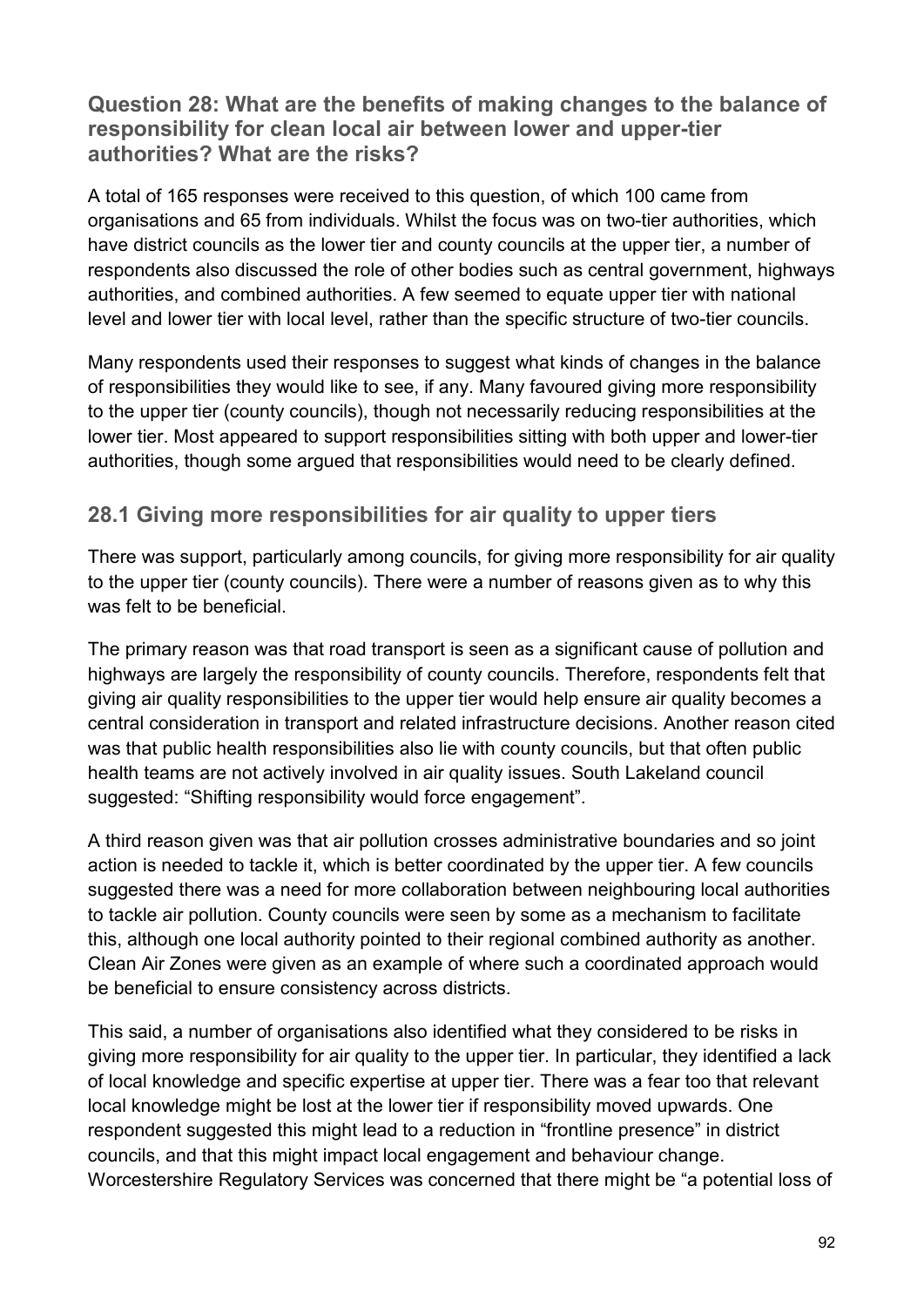focus on local air quality in amongst the competing demands and priorities of upper-tier authorities."

# **28.2 Sharing responsibilities**

Although there was demand from many for the upper tier to be given more responsibilities, it was often not clear whether this was in addition to, or instead of, air quality responsibilities at lower-tier level. APSE Energy argued that: "The focus should be on encouraging both to tackle the issues and not on moving responsibilities away from one and to another." The few who did make their views explicit on how responsibilities should be shared largely favoured an equal distribution of responsibilities between the two tiers.

However, a few responses suggested that one of the two tiers needed to take lead responsibility. For example, the Association of Directors of Environment, Economy, Planning and Transport (ADEPT) advocated that transport authorities be given "the lead role and a duty to co-ordinate the actions of other agencies" because of the link between transport emissions and air pollution and their strategic position. ADEPT suggested adopting a similar approach to that of Lead Local Flood Authority (LLFA), a view echoed by Lincolnshire council though the latter implied lead responsibility could lie with either tier. Lancashire councils too felt a "non-responsible authority (in two-tier authorities) should have a consultative and overseeing input to ensure delivery of actions", but did not state a preference for which tier this should be.

## **28.3 Maintaining the current balance of responsibilities**

Some respondents, however, were concerned about giving more powers to the upper tiers, and therefore suggested that the balance of responsibilities should remain with lower-tier authorities (as currently). A major reason given was the risk cited above that local accountability and knowledge of local context could be lost if responsibilities shifted from lower to upper-tier authorities. Nottingham council was concerned that such a transfer of staff "is likely to fragment activity between Environmental Health and Planning functions."

In addition, a coalition of Cambridgeshire councils argued that there is potential for conflict of interest if responsibilities are transferred to upper-tier authorities because of their responsibility for transport. A few councils pointed to examples of partnerships between lower and upper-tier authorities as an alternative. Norfolk councils wondered whether some form of duty to co-operate or enhancing statutory consultees might "add weight and visibility" to such as approach.

# **28.4 Other points**

A range of respondents also saw central government as playing an important role at national level in setting direction and providing the necessary legislative and financial framework. A few respondents expressed concern that the proposals in the leadership chapter pushed responsibility downwards, possibly, in the Farnham Society's view, to a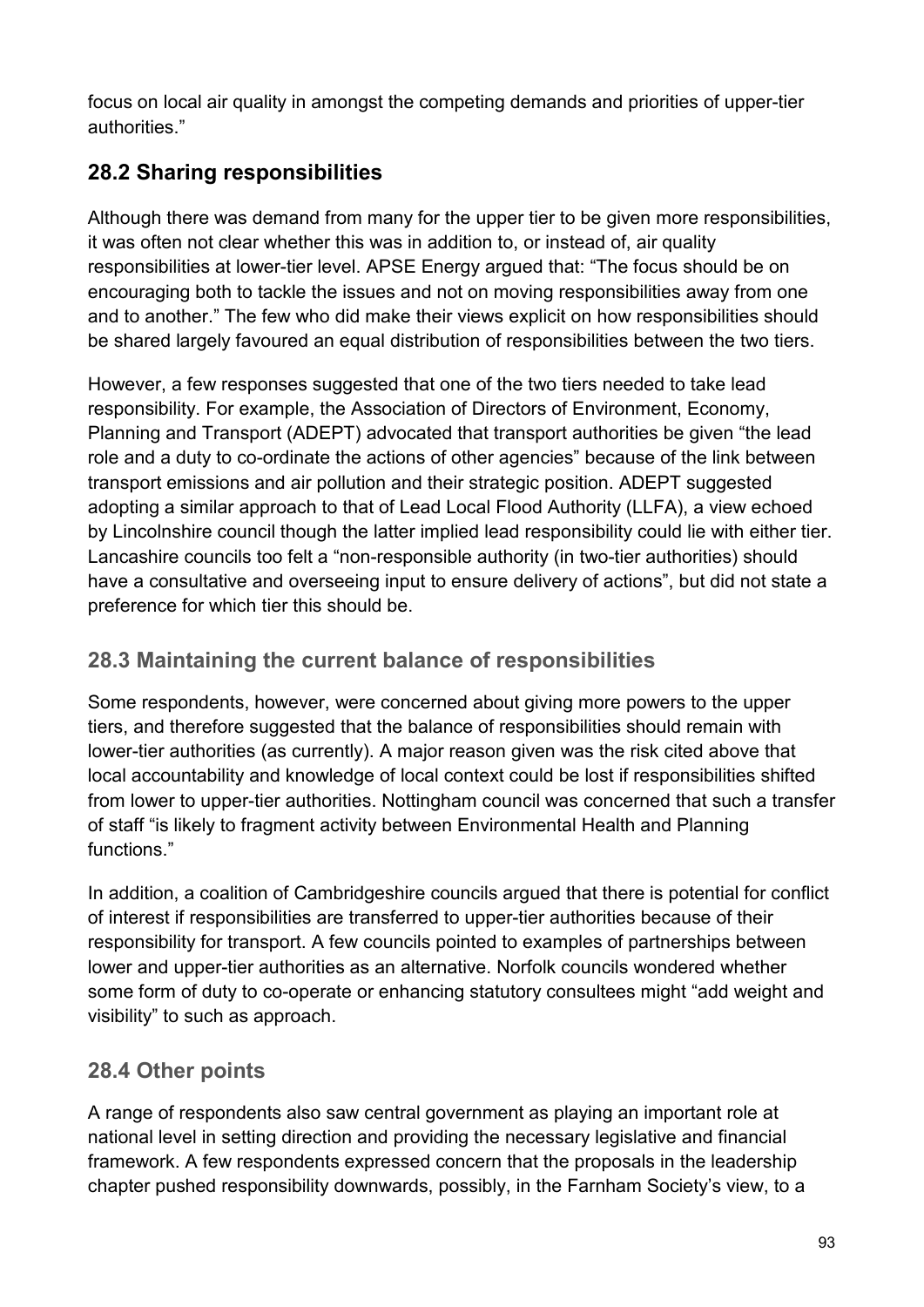level that cannot handle them. However, Better Transport echoed the views of a couple of other organisations in saying that: "In general, we support delegation of powers to the lowest effective level, with accompanying resources."

There was a call from a range of London councils, as well as a few outside London, for the different tiers of government – national, regional and local – to work together. For example, the London Borough of Camden argued that the "main consideration is that air pollution should be by its nature a national problem and responsibility for control must remain with central, not local government. It is vital therefore that all levels of government work together to tackle poor air quality."

Beyond a more joined-up approach, a number of respondents called for greater clarity on roles and responsibilities of the two tiers. As elsewhere, there was also a call for appropriate resourcing, with Unite suggesting that this needed to be addressed before addressing responsibilities. A few responses also suggested extending responsibilities beyond two-tier councils to Highways England and/or clinical commissioning groups.

**Question 29: What improvements should be made to the Local Air Quality Management (LAQM) system? How can we minimise the bureaucracy and reporting burdens associated with LAQM?**

In total, 182 responses were received to this question. Of these, 133 came from organisations and 49 from individuals. Almost half of the organisational responses were from councils, reflecting the fact that LAQM is a local authority run system.

Overall, there were mixed views on reducing reporting burdens, broad support for increasing public transparency and some support for more action on PM2.5. Some responses called for alignment of the National (Ambient Air Quality Directive) and LAQM regimes for monitoring public exposure (concentrations of pollution) as they considered the discrepancies between the two regimes to be a problem.

A number of organisations and individuals highlighted funding and resources as a problem for LAQM. A few respondents, particularly individuals, suggested that upper-tier authorities should be responsible for producing Air Quality Action Plans (AQAPs) for traffic related exceedances in accordance with Local Transport Plans, with district councils supporting with measures under their direct control

Responses from individuals were often not directly relevant to the LAQM system, but made general comments about issues such as resources for councils and transport. One response could be seen as illustrative, and supports the argument for greater public transparency: "There is an LAQM system? Who knew?"

#### **29.1 Suggestions for minimising bureaucracy and reporting burdens**

Some organisations, mostly councils, addressed the issue of minimising bureaucracy and reporting burdens. This relates to the requirement for local authorities to submit an Annual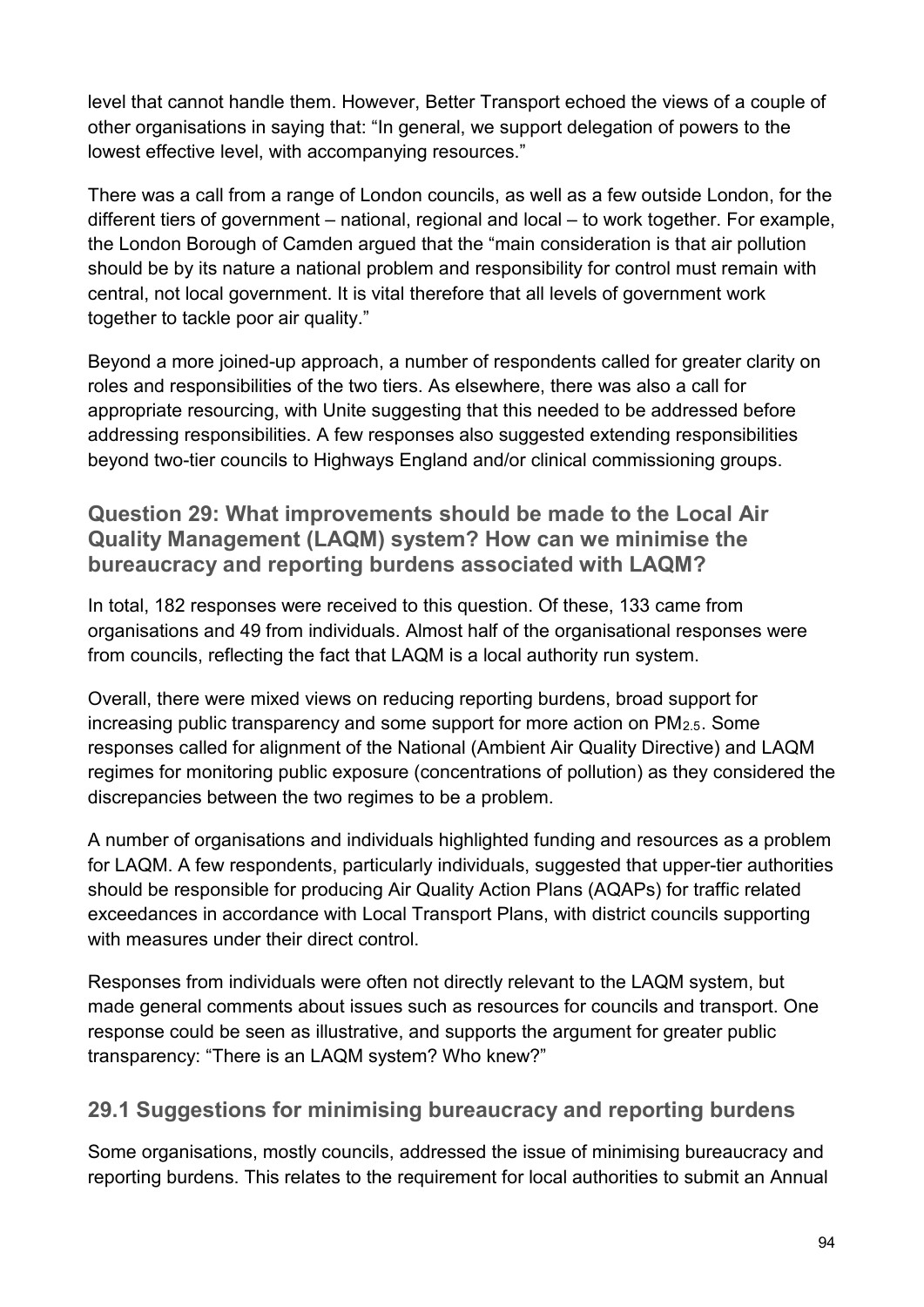Status Report (ASR) to Defra, along with monitoring data. There were mixed views on this. Some organisations broadly welcomed measures to further streamline reporting. A number considered the ASR template to be too restrictive, repetitive and time-consuming, and felt the reporting of monitoring data to involve unnecessary duplication. A few suggested that ASRs should be replaced with bi-annual or tri-annual reporting.

However, some organisations felt the current reporting process to be about right, noting that the 2015 review had streamlined reporting requirements. A few individuals supported retaining the current system, but including more pollutants. A few organisations suggested that reporting was necessary to ensure accountability.

# **29.2 Accessibility of monitoring data**

A few organisations suggested open source approaches to make monitoring data more available and some suggested an online portal to enable uploading monthly monitoring data. Where organisational responses addressed the questions of greater public transparency, there was support for improved public accessibility to data and reports and for these to be easily understood by the public. One residents' association called for availability and use of more portable monitors to improve the evidence base.

Individuals who responded on the issue of greater public transparency were supportive of improvements in this area. Several responses considered the question of monitoring and wanted earlier access to monitoring data. Some wanted more monitoring of pollutants and greater public involvement.

## **29.3 Additional resources**

Some local authorities cited resources and funding as a problem in delivering improvements to air quality. Some called for additional funding to be made automatically available where an exceedance of legal concentration limits is demonstrated. A number of organisations and individuals called for harmonisation of local (LAQM) and national (AAQD) compliance monitoring regimes.

## **29.4 Local authority suggestions for improvements**

A partnership of a number of Cambridgeshire councils submitted a joint response, which addressed the proposal to drive stronger local action on reducing PM emissions. Their response supported improving statutory guidance on PM2.5 and suggested that including this in regulations as well as guidance would enhance its status and encourage action and expenditure by local authorities. However, they argued that additional monitoring of PM2.5 has a cost implication, while relying on national modelling may not be sufficient.

Other comments received from local authorities included: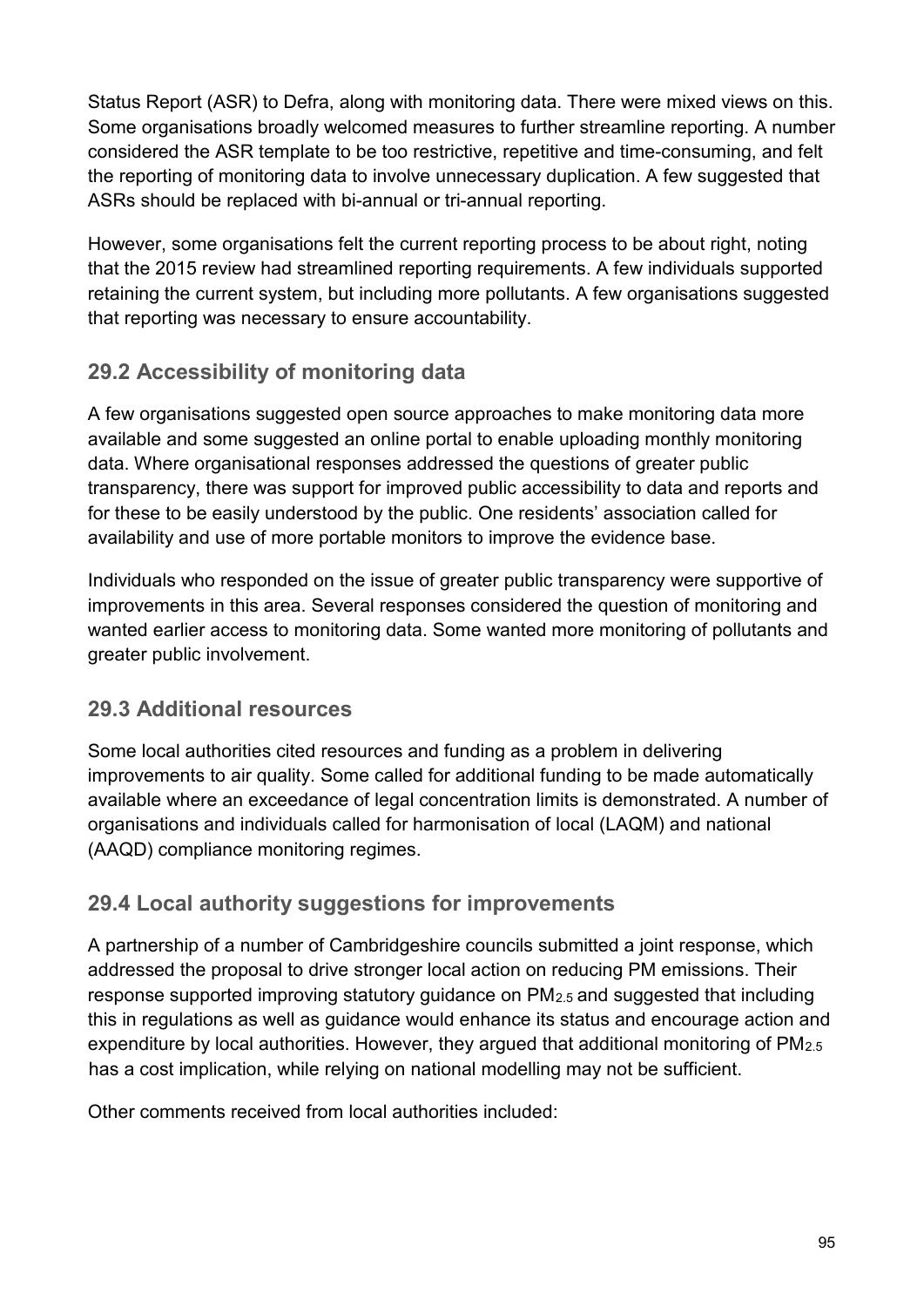- making upper-tier authorities responsible for producing the Air Quality Action Plan in accordance with the Local Transport Plan where traffic is the primary pollution source (Boston council)
- creating a regional status report co-ordinated by either an upper-tier authority or the proposed new independent environmental body (Solihull council)
- overhauling the statutory powers available in Air Quality Management Areas (AQMAs) to include road speed, idling patrols and signage to increase the responsiveness of lower-tier authorities to specific local issues (Stafford council)
- disbursing air quality grants on a set criteria basis rather than by competitive bidding (Lancaster council)

## **29.5 Non-governmental organisations' suggestions for improvements**

A number of non-governmental organisations also responded to this question. ClientEarth provided a detailed response. They considered that the action plans local authorities are obliged to draw up with respect to identified AQMAs lack effectiveness. This they saw as being because the Environment Act 1995 has no explicit obligation on local authorities to carry out the measures set out in action plans. ClientEarth also suggested that local councils should be subject to a firmer duty to take action to reduce pollution, as well as to reduce exposure to pollution. They felt that this duty should be incorporated into wider local authority decision-making. However, they also advocated that central government should have the power and obligation to require and fund measures to be implemented by specific local authorities.

Friends of the Earth considered current requirements to be too weak and suggested that councils should be required to act, and have the powers to act, to bring levels of air pollution down to within legal limits to protect health. The British Lung Foundation wanted more monitoring stations to cover PM and for extra monitoring to be located to better take into account pollution hotspots where vulnerable groups meet, such as primary schools, care homes and hospitals. Greenpeace welcomed moves to simplify LAQM reporting, making best use of new technology and encouraging local authorities to work in partnership with neighbouring bodies and allies.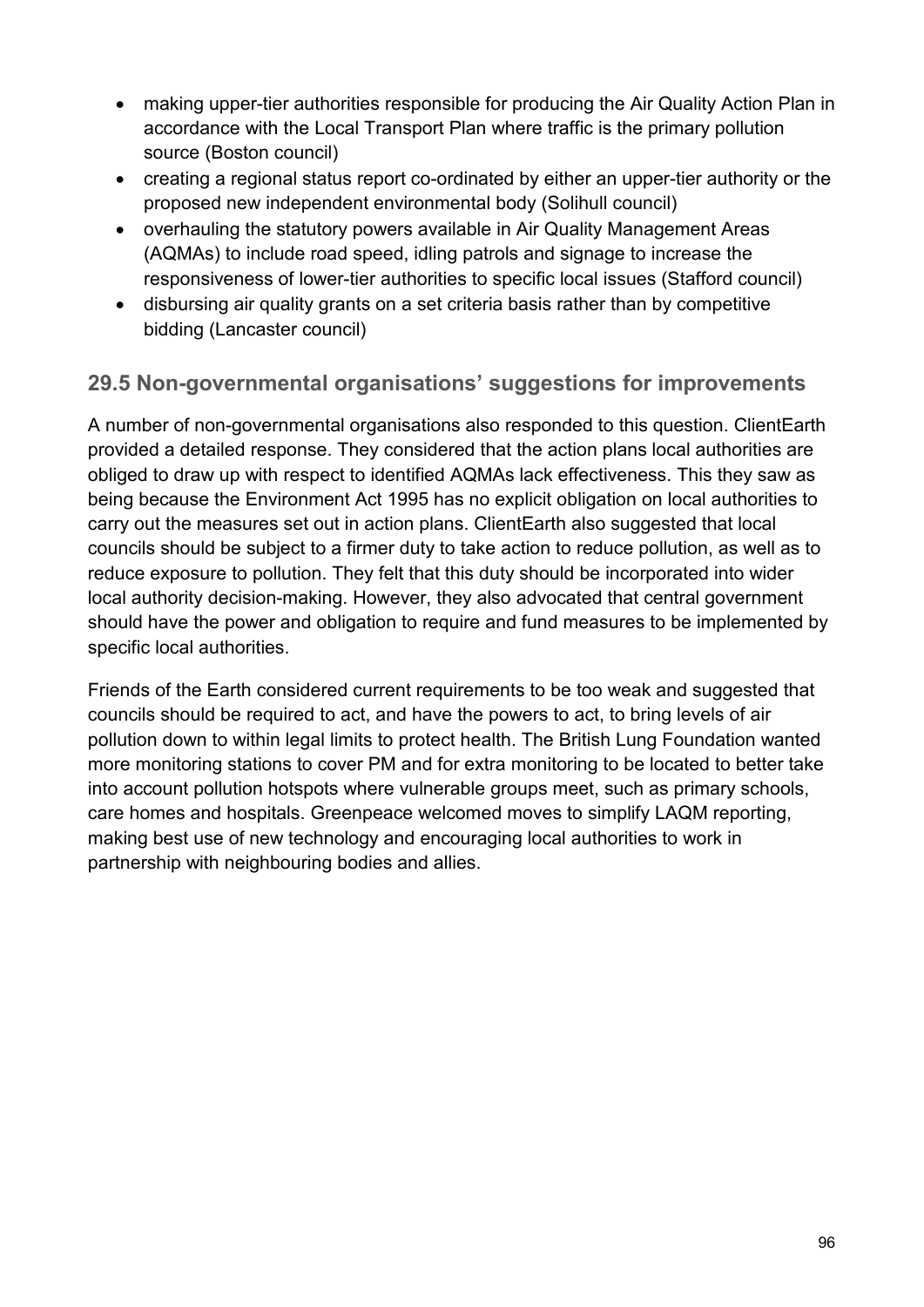# **Chapter 10 – Progress towards our clean air goals**

This chapter provided analysis showing that the actions set out in the strategy can meet emissions reduction targets. There were no actions outlined, so the three questions the chapter contained asked for views on the strategy as a whole, and any further suggestions or comments.

**Question 30: What do you think of the package of actions in the strategy as a whole?**

There were 271 responses to this question, of which 166 were from organisations and 105 from individuals. Responses to questions thirty-one and thirty-two that mirrored the themes highlighted here are also reflected.

Overall, organisations welcomed the strategy, a few enthusiastically, but many with some reservations or caveats. Individuals were more likely to be explicitly negative about the strategy, or only discuss perceived weaknesses. However, overall there were a lot of mixed responses, as well as some that were exclusively positive. Comments ranged from "this strategy is really good" to "a waste of time". The reasons for negative, mixed and cautiously positive responses from organisations and individuals alike can be divided into two camps: those who felt more needed to be done on air quality and those who felt too much was being proposed, at least in some sectors. Whilst there was not a clear consensus, the majority fell into the first camp.

A wide range of respondents discussed the negative impacts poor air quality can have on people's lives and/or the environment, with a few mentioning the health and social costs that can result. It was this perspective that seems to have been dominant in informing the responses from both organisations and individuals.

A relatively large number of respondents raised concerns about aspects of the strategy, irrespective of their overall view of the document. These included calling for more detail, further ambition, more action on transport, greater resourcing, stronger national-level leadership, better joint working and integration with other strategies and policies. These are discussed in greater detail below.

#### **30.1 Level of detail**

A common comment was that the draft strategy lacked detail in terms of one or more of the following: clear targets or objectives, how the strategy would be implemented and/or achieved, and within what timeframes. A few felt this made it difficult to assess the potential effectiveness of the strategy or its likely impact. In addition, the Greater London Authority and Bureau Veritas UK felt that it was important that the strategy maintained the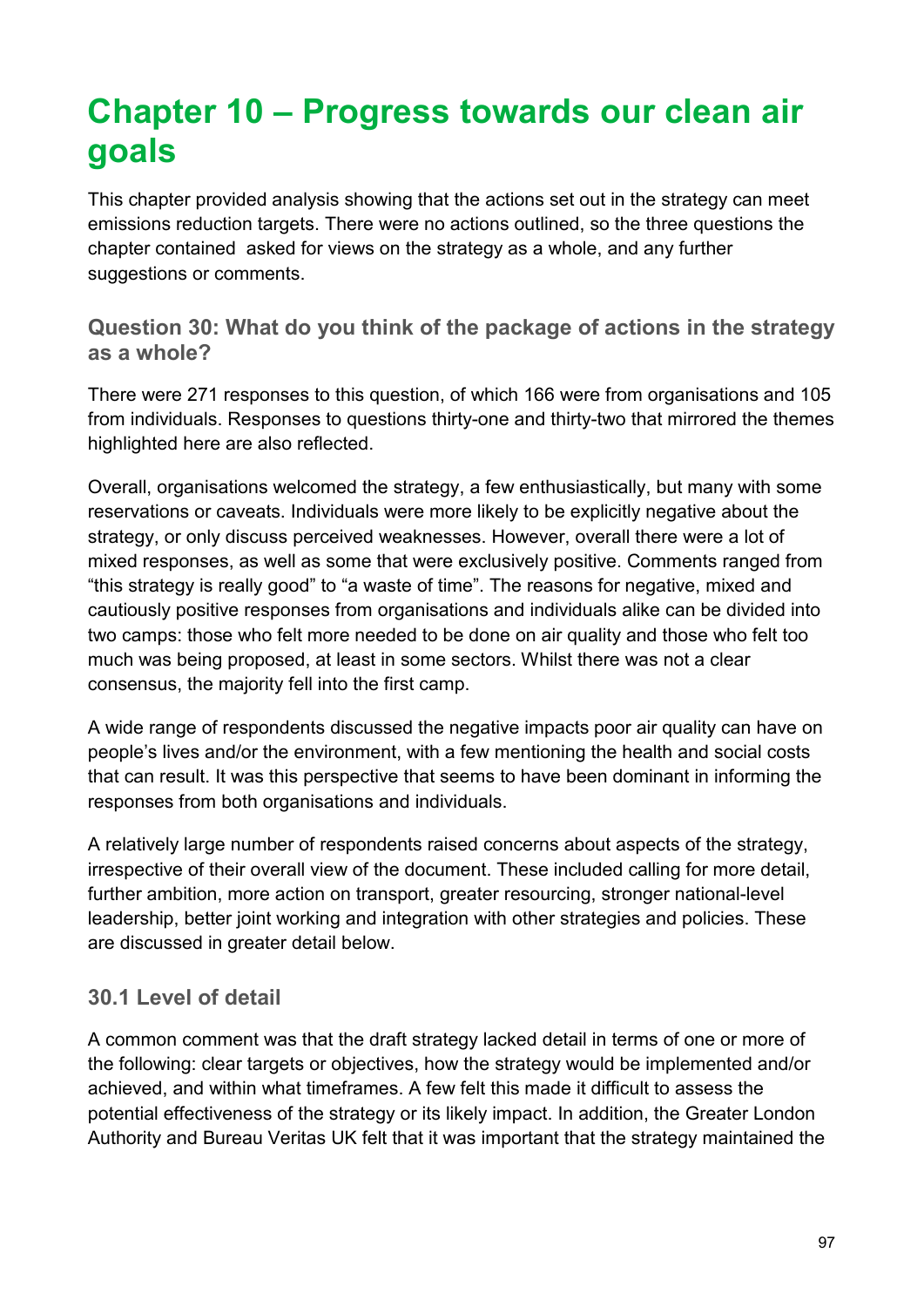flexibility for actions to be adapted to changing circumstances, and learning of what worked.

# **30.2 Extent of ambition**

Some respondents felt that the strategy, or specific aspects of it, was not ambitious enough in terms of the strength of the target(s) or the action(s) proposed, and/or in its timing. A few commented that they felt it lacked concrete action, focusing on monitoring, proposal development and/or communications rather than reducing emissions as quickly as possible. One respondent described it as "a plan of a plan". A few questioned whether the strategy would therefore be effective in improving air quality, particularly in the shorter term and in urban 'hotspots'. There was a call for more restrictions on polluting activities, particularly from individuals.

## **30.3 Road transport**

Road transport was the area most frequently mentioned as needing more action, particularly encouraging modal shift to reduce vehicle usage and congestion through the promotion of active travel and public transport. A few felt the strategy was not the comprehensive air quality strategy it should be because road transport was largely ignored and Road to Zero published separately.

The Road Haulage Association, however, saw the transport actions as expensive "to the point of being anti-mobility". They argued that some of the data Defra used suggested that air quality limits would be reached in "normal business cycles" and there was therefore no need for measures such as Clean Air Zones. However, this was not a view expressed by the majority of respondents.

# **30.4 Resourcing**

Many respondents questioned whether additional resources would be made available to councils to make effective use of the new powers proposed, particularly for enforcement. This concern was not only raised by many councils, but by a range of other organisations as well as a few individuals. As Newark and Sherwood district council put it: "Currently we have one dedicated pollution officer covering air quality, contaminated land, environmental permitting, private water supplies and nuisance complaints. This looks like more work for us." There were different views as to whether such resourcing should be targeted on particular areas, and if so where and how.

A number of businesses mentioned the need for additional resourcing too, either to assist them to transition their operations to cleaner technologies, or to support their customers to do so.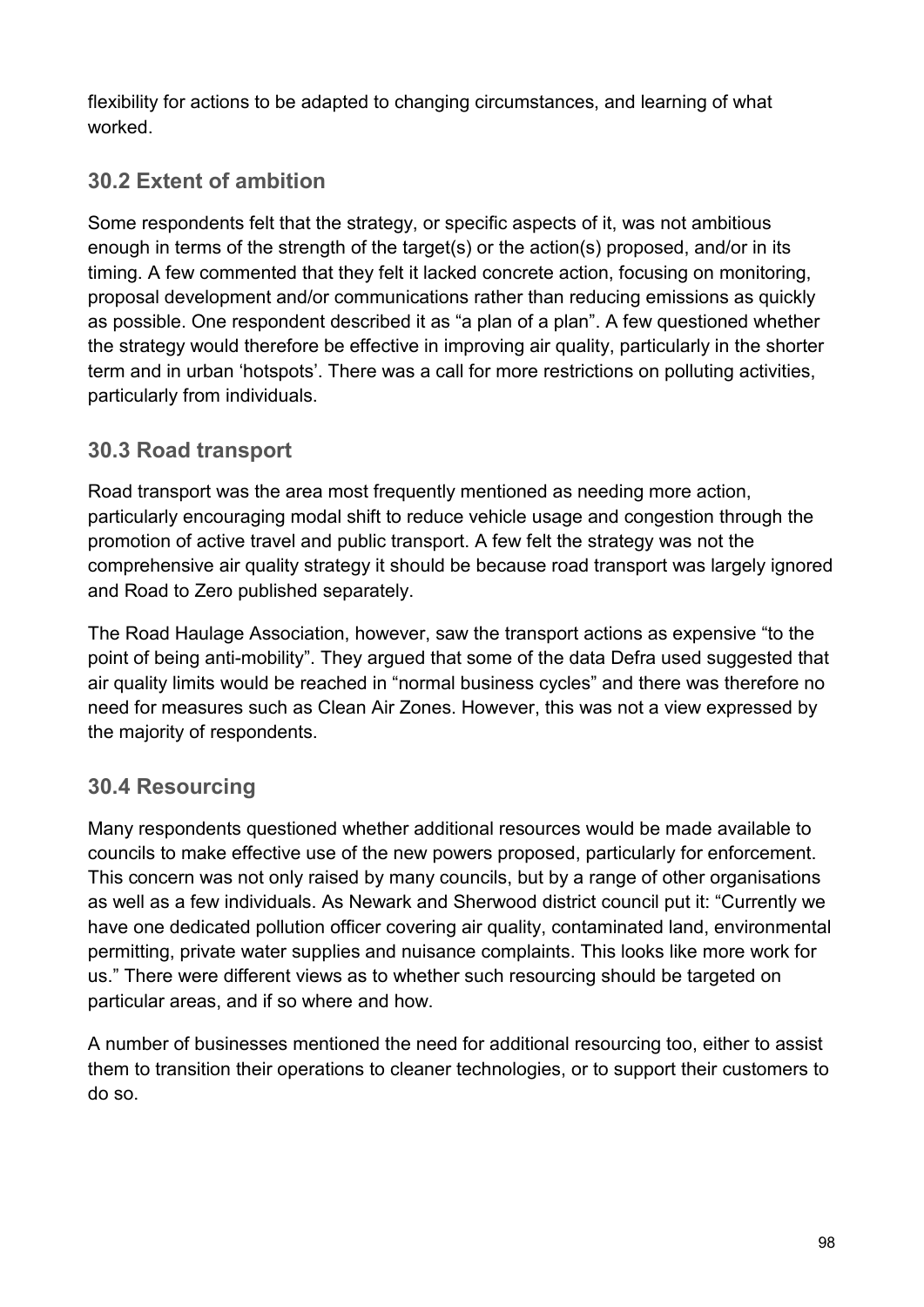## **30.5 National-level action and leadership**

There was quite a lot of concern from local councils, but others too, that responsibility for air quality is being pushed to the local level. Though often related to resourcing, a number of respondents suggested that more needs to be done at national level by central government to provide the necessary framework, leadership and guidance for local action. The London Borough of Hackney said they would "like to see the government make better use of its powers under the Environment Act 1995 by requiring local authorities across the country to take more consistent actions to address poor air quality. For example by requiring every local authority to monitor and take pragmatic actions to reduce emissions and childhood exposure at and around schools likely to be impacted by air pollution. Such an approach will ensure equitable actions and avoid a borough by borough lottery."

However, a few other local authorities commended the strategy on recognising the need for local authorities to adapt approaches such as Clean Air Zones to the needs and circumstances of their areas: "It is not a one size fits all situation", suggested York council. This said, a few also expressed the view that the transboundary nature of air pollution required a UK-wide approach, though the strategy seemed to be largely England-focused. The Joint Nature Conservation Committee stated: "The strategy is ambiguous with regards whether it is truly a joint UK strategy." The Law Society of Scotland argued for the importance of a collaborative process for policies which cross jurisdictional boundaries.

Other ideas for national-level action echoed elsewhere in the responses received included: a Clean Air Act, with a couple of responses suggesting this should focus on clean air as a human right; creating a national network of Clean Air Zones; taxation on fuels and /or technologies with poorer air quality outcomes; and national campaigns to raise awareness about air quality issues.

# **30.6 Joint working and integrated policies**

Some respondents emphasised the need for joint working with stakeholders (such as local authorities, businesses and communities) and/or across government departments. A number also argued for the need for collaboration within and between levels (for example, planners cooperating with environmental health officers at local-level), though clarity of roles was called for by a couple of respondents. Wandsworth council suggested joint working is important for promoting consistency and a sense of ownership of the air quality agenda. Others saw such cooperation as a way of promoting the "concerted and holistic national and local response" needed to deal effectively with air quality.

Some respondents also called for better integration with other government policies and strategies to ensure alignment and co-benefits. For example, both the Chartered Institute of Environmental Health and Environmental Protection UK argued there was a need to embed air quality considerations into key policy areas, such as housing and transport management at national and local level. The strategies and policies mentioned were varied, however, and included: Road to Zero, the National Planning Policy Framework, the Climate Change Act, Local Industrial Strategies, Resources and Waste Strategy, and the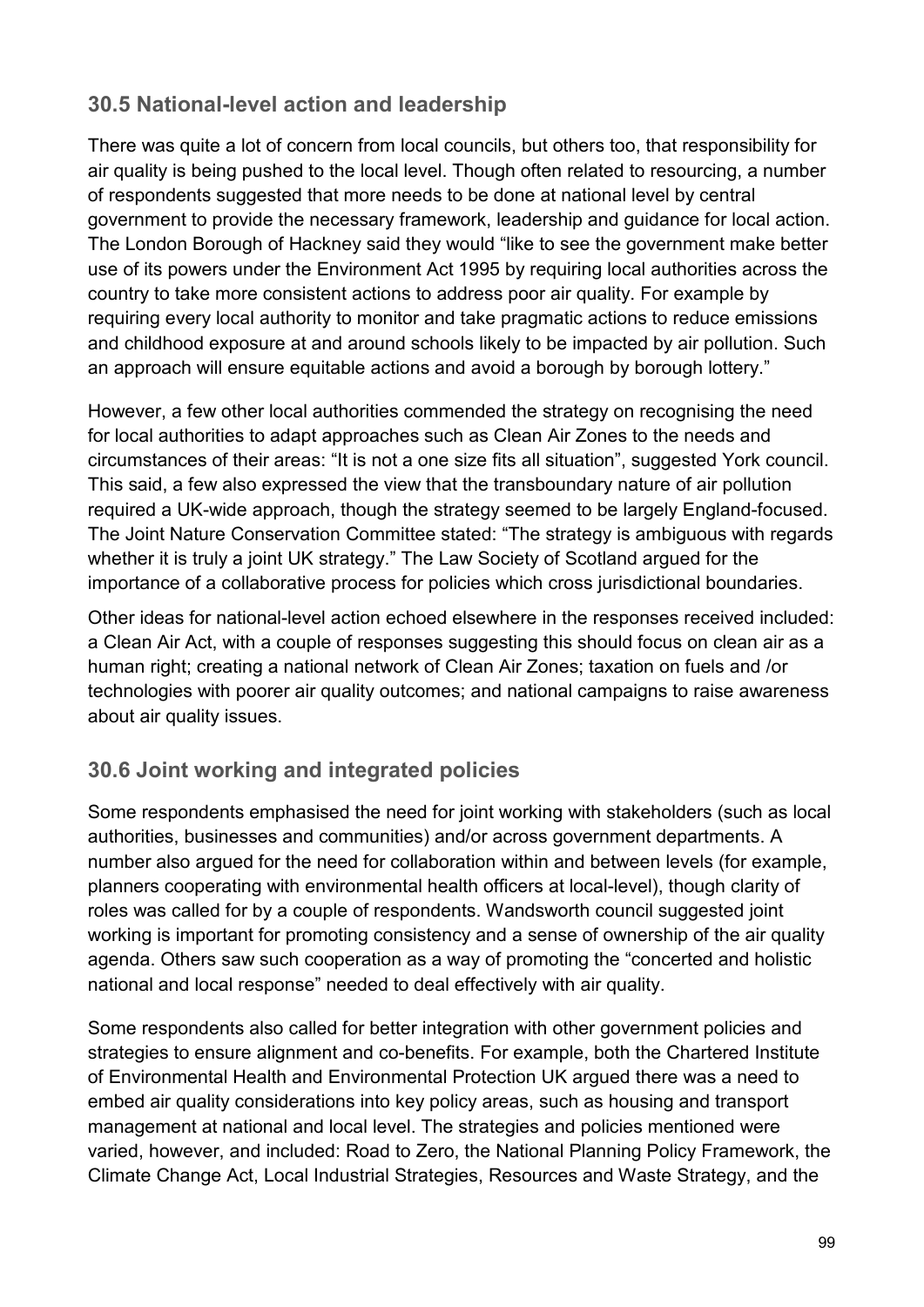Private Rented Sector Energy Efficiency Regulations. One respondent argued that these needed to be "backed up by clear well-resourced plans".

A number of comments expressed the view that government policy was sending mixed messages on air quality objectives in relation to other priorities, such as industrial strategy. WM-Air advocated a "health in all policy" approach. The decision to allow a third runway at Heathrow or permit fracking were examples given of perceived inconsistency that led a couple of respondents to question the government's commitment to the air quality agenda. A few respondents were sceptical as to whether anything would actually be done.

## **30.7 Including other pollutants**

In addition, there were a few responses (here and in the other questions for the chapter) that advocated including a wider range of pollutants in the strategy. However, there was little consensus on which pollutants to include. Greenhouse gases, particularly methane and ozone, were mentioned, but so were black carbon, chemicals and tobacco smoke in the context of indoor air quality. Environmental Protection UK felt that action to investigate policies to reduce ozone were missing from the strategy as a whole.

#### **30.8 Other minority views**

As mentioned above, not all respondents felt more action on air quality was required. A number of organisations and individuals felt there might be negative consequences from at least some of the actions proposed, in particular for some businesses and certain groups. The businesses in this category tended to be concerned about the potential impact of some of the air quality measures on costs and/or international competitiveness.

A few respondents also questioned whether the air quality benefits that would be gained from some of the emissions-reductions measures in their sector would be justified by the costs. They suggested this was because cost-effective action had already been taken or there were no cost-effective alternatives available – or even any alternatives at all – and/or the air quality gains would be small. For example, the Builders' Merchants Federation argued their members had no choice but to use diesel vehicles. A couple of companies therefore advocated proportionate targeting of sectors where there was more potential for air quality abatement at less cost.

A few respondents also pointed to particular (possibly overlapping) groups who might be adversely affected by the measures:

- those living in off-grid contexts who rely on oil or biomass forms of heating
- those in fuel poverty
- those living in rural contexts without good access to public transport
- motorists (particularly those who have to commute)
- farmers
- canal boat residents (on a low income)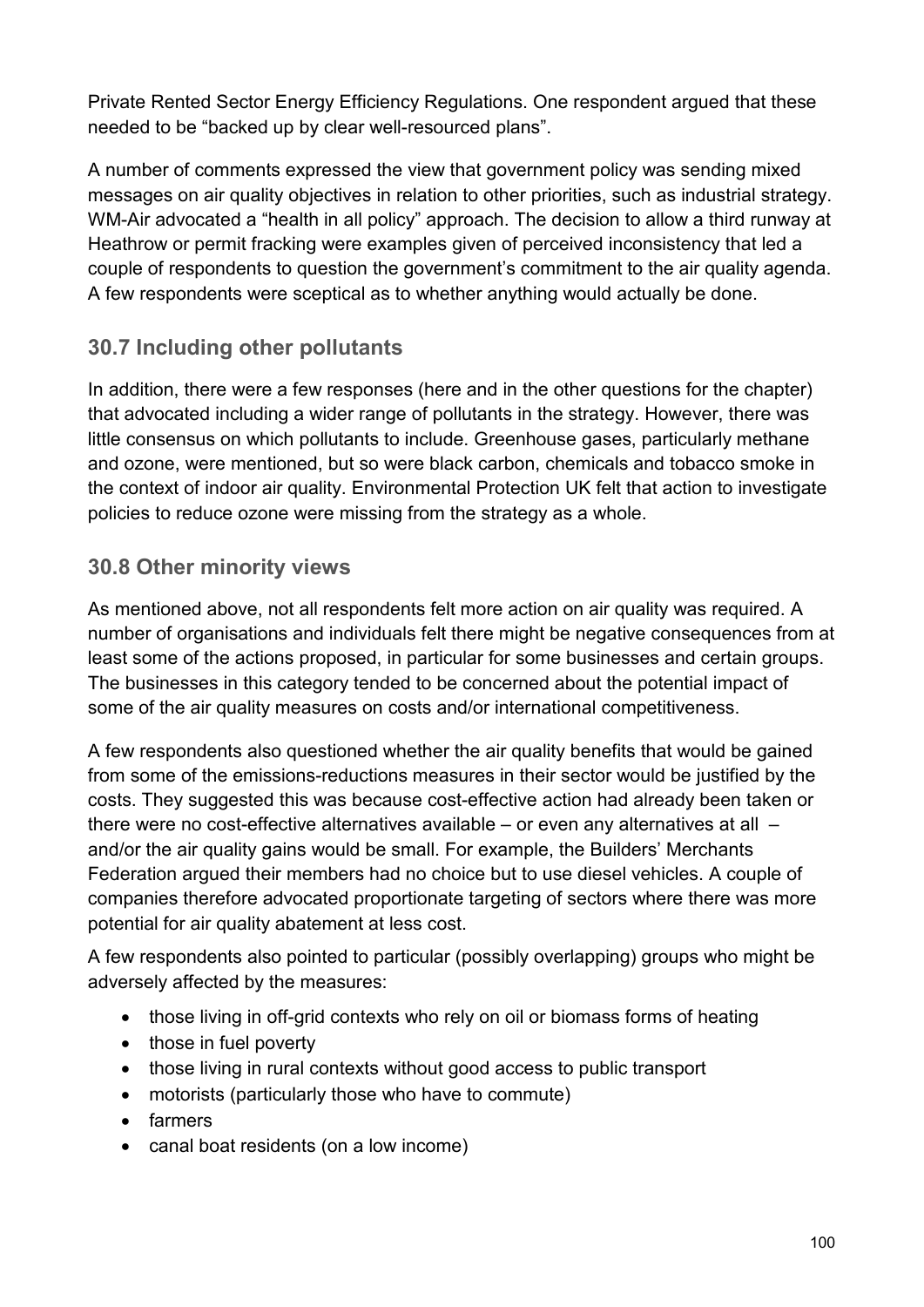**Q31. Do you have any specific suggestions for additional or alternative actions that you think should be considered to achieve our objectives? Please outline briefly, providing evidence of potential effectiveness where possible.**

#### **Q32. If you have any further comments not covered elsewhere, please provide them here.**

There were a wide range of responses to Q31 and Q32. However, the themes were the same, and suggestions and comments were made in both. As a result, the responses have been combined in this summary to avoid repetition, together with relevant responses made in response to question thirty. What is highlighted here is what is not covered elsewhere.

In total, 185 responses were received for question thirty-one, 106 from organisations and 79 from individuals, and a total of 126 addressed question thirty-two, 88 from organisations and 38 from individuals.

Together the responses touched on all the chapters in the strategy, but the main areas were suggestions for more action on (road) transport, which some suggested would require changes in planning and funding priorities. This was followed by a range of comments related to the leadership chapter. There were also quite a lot of comments on the energy sector and the best way forward to achieve a low carbon energy system that was also beneficial for air pollution. Evidence and data was also mentioned. These comments are largely incorporated in relevant chapter summaries.

## **Transport**

Transport, particularly road transport, was the most common sector on which both organisations and individuals made suggestions or comments: nearly half the organisations that responded to question thirty-one mentioned it. Many echoed what has already been said in the summary of responses for the transport chapter. These are therefore not repeated here, apart from to say that a major emphasis was a call for more encouragement of a modal shift to reduce car usage. Suggestions largely focused on greater support for active travel (particularly walking and cycling) and public transport, especially buses. However, there were some additional points made too which are captured below.

A few respondents suggested there needed to be more joined-up working between decision-makers on transport, infrastructure and housing at local-level. This was to ensure development and building took account of air quality considerations and minimised the need for cars. There was also mention of the need to support the systematic roll out of electrical charging infrastructure to promote uptake of ultra-low emissions electric vehicles, with suggestions for a national and/or more evenly distributed electric charging programme to avoid contributing to inequalities. However, a few questioned the environmental impacts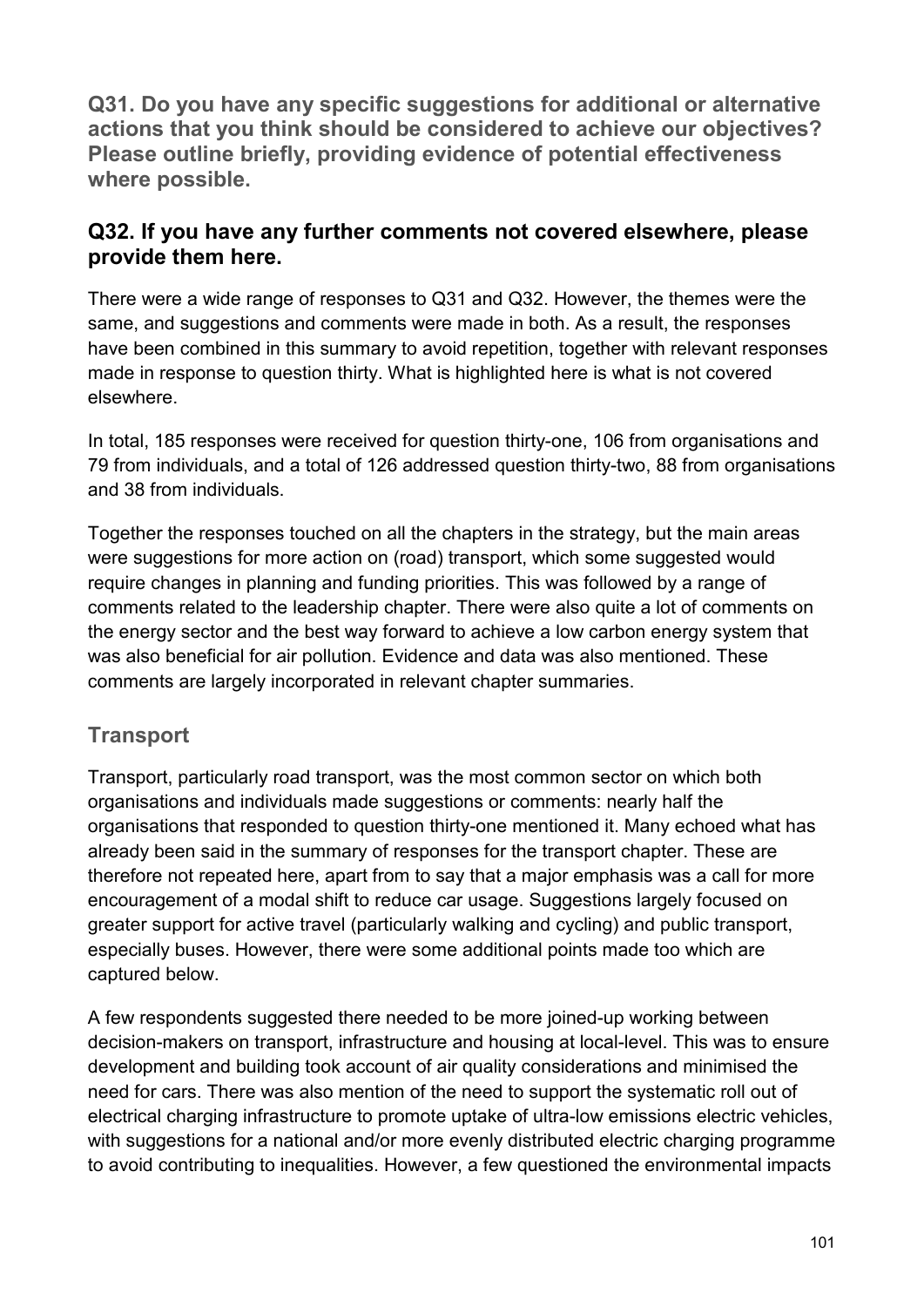of electric vehicles due to car battery manufacturing or increased tyre and brake wear. There was also a call to pay greater attention to the experiences of drivers using electric vehicles to understand the challenges.

The benefits of consolidating deliveries (and freight more generally), use of click & collect methods, and cargo electric bikes and tricycles for last mile deliveries were also raised by different organisational respondents. UPS said there was a need for providing "legal clarity for the use of bikes and trailers on roads and on pavements (the latter in walk mode, with the trailer following the walker)".

Other comments relating to roads and traffic included WM-Air's suggestion for incentives for "local authorities to introduce workplace parking levies" and there was a call for higher parking charges. A few respondents also recommended some form of road-charging, with a suggestion that the technology exists to make emissions-based road-charging feasible.

There was also a scattering of suggestions and comments regarding the other modes of transport. These are largely reflected in the transport summary. However, there was a suggestion from the Institute of Marine Engineering, Science & Technology for annual testing of vessel exhaust emissions for commercial shipping as part of annual safety survey or IAPP certification.

#### **Data and its use**

There were a number of comments across the two questions on data as a "bedrock of policy change" as a couple of respondents put it. This is the main focus of chapter 1 on understanding the problem and the points made by respondents are largely covered there, although a few additional ones were made here, particularly in relation to the data used to inform the strategy. These are outlined below.

ClientEarth, for example, urged "the government to provide clearer information to evidence their strategy and future NAPC programme", whilst Energy UK felt there was a need to factor in uncertainty into the emissions projections in the scenarios in Chapter 10. Wandsworth council suggested outlining the costs and benefits of each action. There was also a call for the development of a monitoring framework for the Clean Air Strategy.

More broadly, the Chartered Institute of Environmental Health asked for clarity "on the methodologies [to be] used to determine emission levels (national vs local compliance assessments). Such clarity would be helpful to provide confidence when delivering messages to the public regarding where the problems lie and what are their causes." In addition, the National Centre for Atmospheric Science suggested creating "an independent organisation to assess and constructively challenge the provision of air pollution forecasts" as is done for weather forecasting.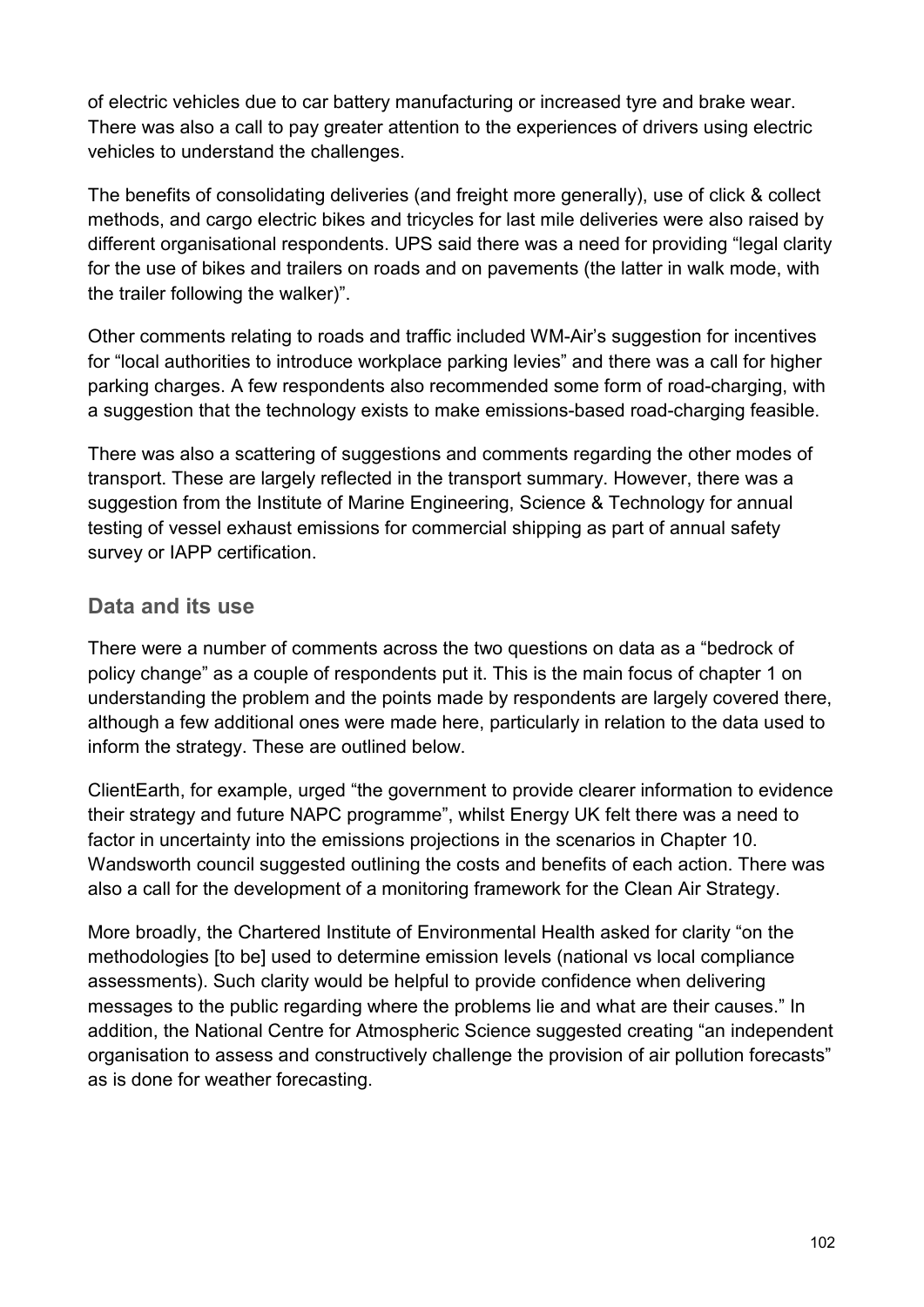#### **Other**

There were many, but varied, comments related to the leadership chapter, most of which are reflected either in the summary of the responses for chapter 9 or in the previous question summary. For instance, some respondents felt there should be more focus in the strategy on encouraging the role of development and planning in controlling emissions. Individual responses in particular seemed to favour a regulatory approach as a way forward, although this was by no means a universal opinion. A few individuals also expressed scepticism about the commitment of local authorities to address air quality.

There were quite a lot of responses that mentioned energy, a few of which focused specifically on the measures in the clean growth and innovation chapter. These are covered in the summary for that chapter, but were varied and mixed in view as to the ways forward for a clean, low-carbon energy system.

There were also quite a number of responses that discussed domestic combustion, several on health, and a few on ammonia and farming. Though the comments and suggestions were wide-ranging, overall they suggested support for action in these areas from those who responded on these areas. A couple of respondents encouraged greater focus on social and behavioural aspects of air pollution, not "just techno-fixes".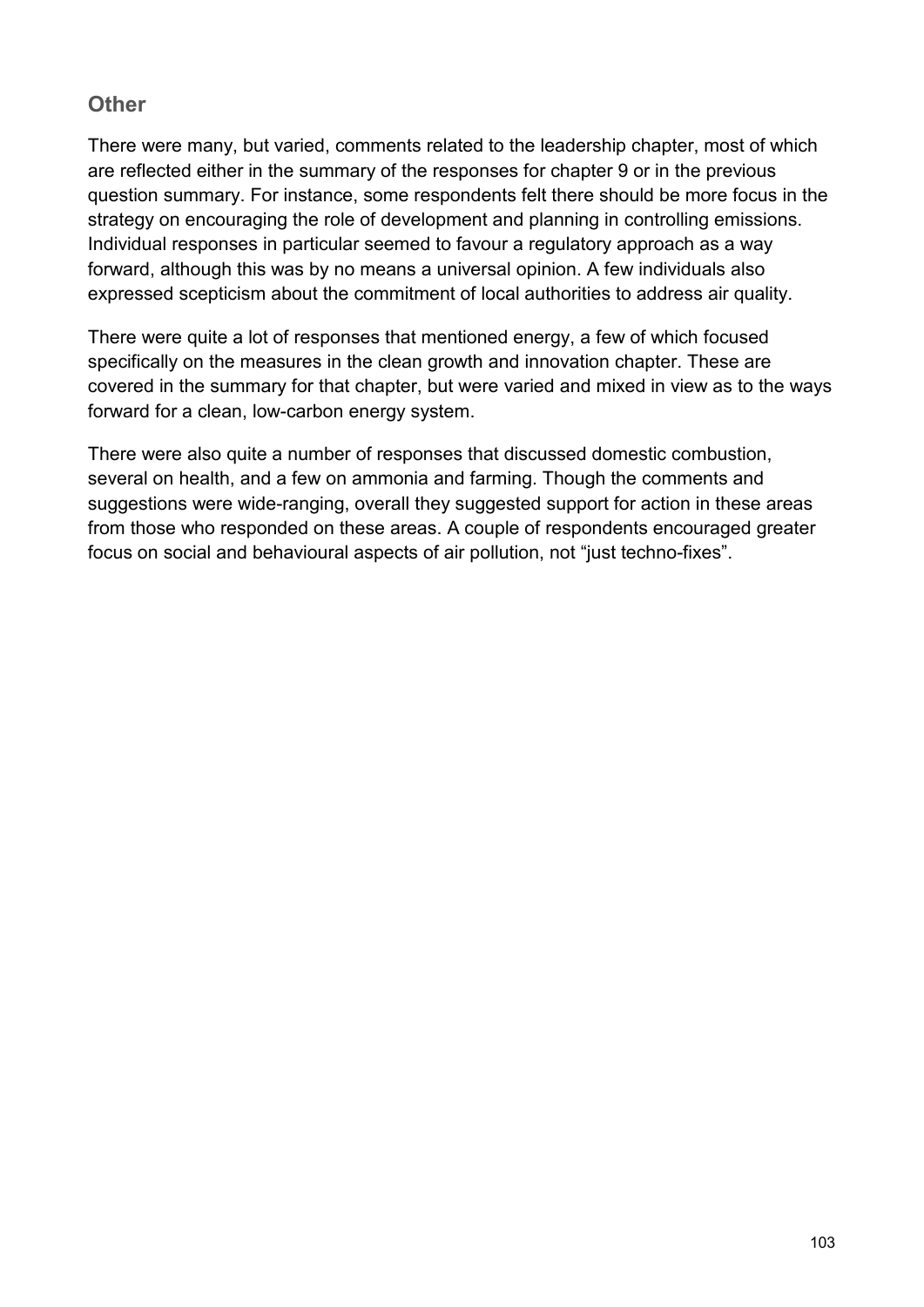# **Annex A – List of organisations**

The following organisations responded to the Clean Air Strategy consultation. (The list does not include those that requested their response be treated in confidence or chimney sweep businesses that signed the campaign, except for the two lead organisations).

4R Group ABB Ltd ADAS ADPH (Association of Directors of Public Health) Aeris Europe Ltd Aggregated Micro Power Holdings Agricultural Industries Confederation Airbus Aireborough Civic Society AirSensa Allergy UK Anaerobic Digestion and Bioresources Association (ADBA) Anglian Water Services APPG on Air Pollution APSE Energy (Association for Public Service Excellence) ARUP Associated British Ports Association of Convenience Stores Assured Biosolids Limited Asthma UK Barnsley MBC **BASF** Basingstoke and Deane Borough Council Bath and North East Somerset Council BEAMA Ltd Behavioural Insights Team Best Sweep Better Transport **BioCover** 

Biomass UK Birmingham City Council Boston Borough Council Breakspear Medical Breathe Clean Air Group Bright Blue Brighton and Hove City Council British Cardiovascular Society British Ceramic Confederation British Coatings Federation British Glass British Heart Foundation British Lime Association British Lung Foundation British Medical Association British Parking British Ports Association British Steel British Vehicle Rental and Leasing Association Builders Merchants' Federation Bureau Veritas UK Ltd Bury Council - Environment Team Cadent Calderdale Council Environmental Health (Air Quality and Environmental Permitting) Calor Gas Cambridge City Council & Greater Cambridge Partnership, Huntingdon District Council, and East Cambridgeshire District Council Canal & River Trust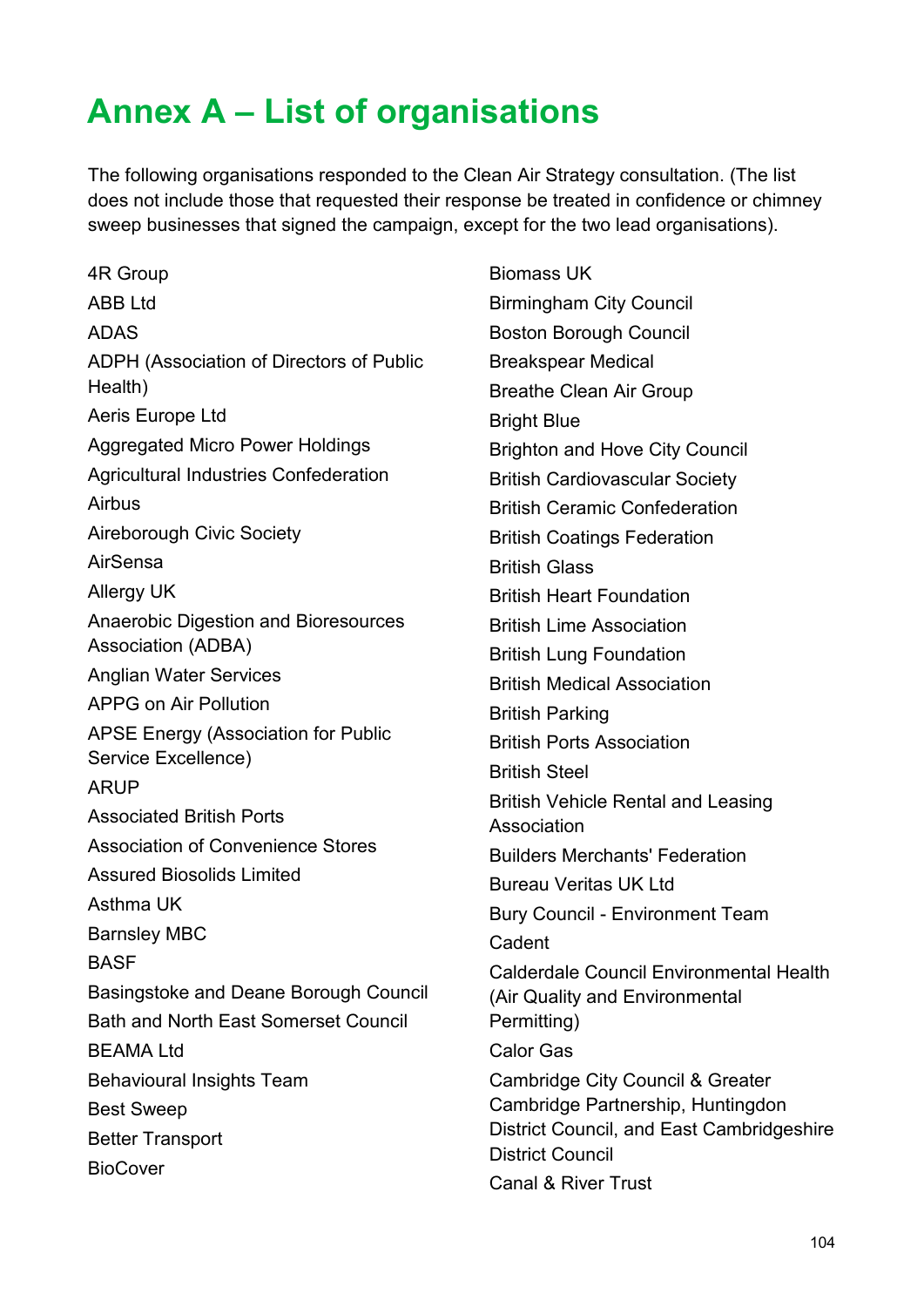Capital Fireplaces CBI Minerals Group Centre for Ecology & Hydrology Centre for London Centrica Certainly Wood Ltd Certas Energy UK CF Fertilisers UK **ChargePoint** Charlton & Jenrick Ltd Chartered Institution of Highways and **Transportation** Chemical Industries Association Chideock bypass working group Chiltern and South Bucks District Councils Chimney Sweep Service City of Bradford City of London Corporation City of York Council CIWEM (The Chartered Institution of Water and Environmental Management) CIWM CLA (Country Land and Business Association) Clean Air for Brent Clean Air in London Clean Air Southampton Clean Stove Consultant Ltd ClientEarth CoalImP – Association of UK Coal Importers and Producers Colchester Borough Council Confor - Confederation of Forest Industries Construction Equipment Association Construction Plant-hire Association Construction Products Association

Cornwall Council Cory Riverside Energy Coventry and Warwickshire Air Quality Alliance Coventry City Council CPRE Sussex CPTA (Cosmetic Toiletry and Perfumery Association) CRADRA - Church Road and Districts Residents Association Cummins Inc. Cycling Scotland Cycling UK Cycling UK/Milton Keynes Cyclists Touring Club Dairy UK Darlington Borough Council Environmental Health Dartford Borough Council Dearman Devon County Council Dogwood Alliance Doncaster Council Doosan Babcock Drax Group DVS Ltd E.ON East Herts District Council Eastbourne Borough Council EDF Energy Energy and Utilities Alliance Energy Systems Catapult Energy UK Enfield Council Enterprise Holdings Environmental Defense Fund Europe Environmental Protection UK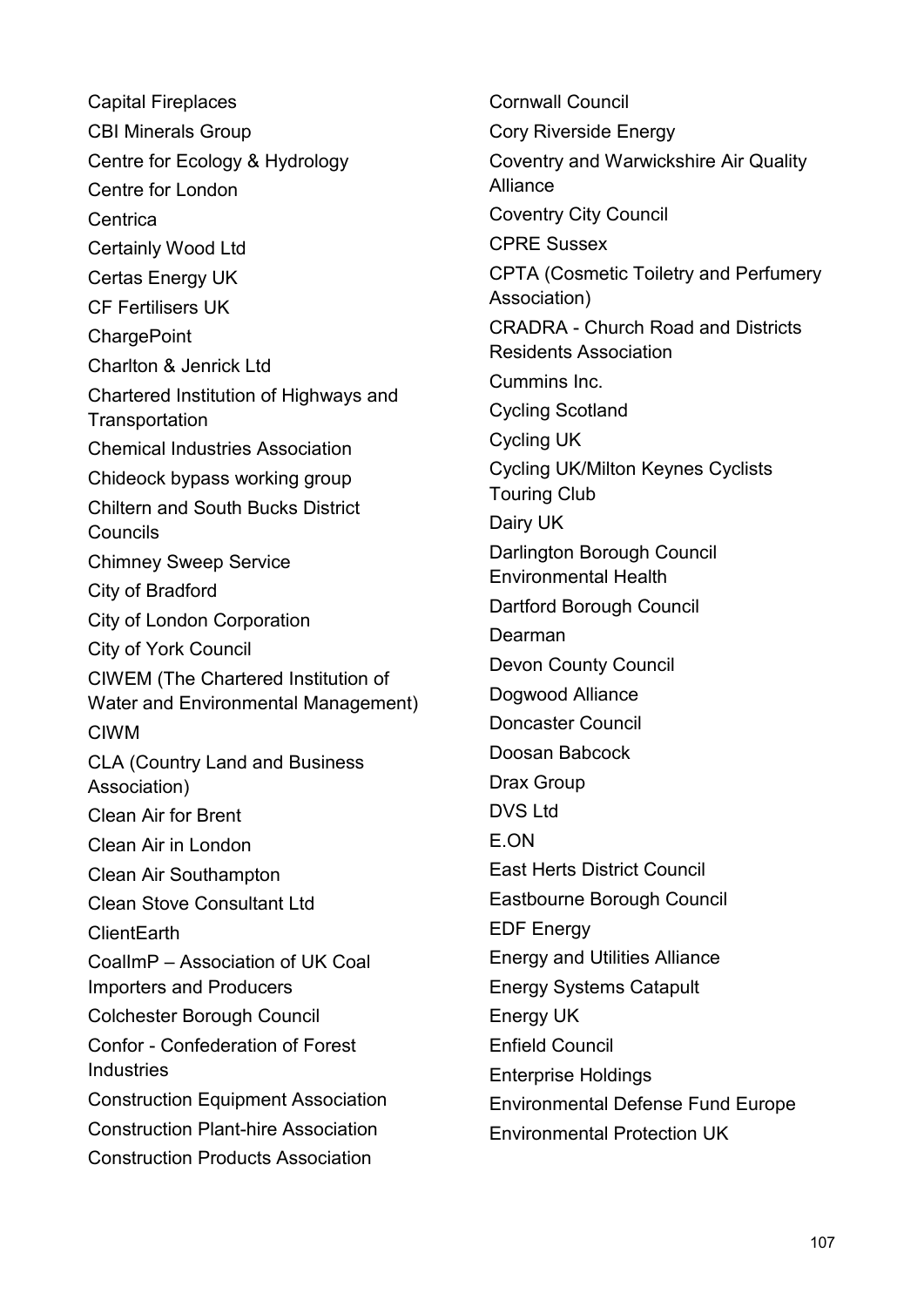Environmental Services Association (ESA) Envirosystems UK Ltd FABRA UK Faculty of Public Health FDF Federation of Petroleum Suppliers Federation of Small Businesses Forever Fuels Ltd Forth Ports Freewheel Bikes Freight on rail Freight Transport Association Friends of the Earth Fulton Boilers Ltd Game and Wildlife Conservation Trust Garden Organic Gatwick Airport GLA Go Ahead Group Green Frog Power Greener UK Greenpeace Guild of Master Chimney Sweeps H.A.Simpson and son ltd Hammersmith & Fulham Council Haringey Council **Heathrow HETAS** Hitachi Zosen Inova AG Hornsey and Wood Green Labour Party Climate Change and Environment Group Horsham District Council Hounslow Council ICAX Ltd Indoor Air Quality Consulting Limited Ingersoll Rand

Institution of Environmental Sciences, and The Institute of Air Quality Management Institute of Marine Engineering Science and Technology (IMarEST) ITM Power J A Wilson and Son Ltd J Bird Chimney Sweep Joint EEF and UK Steel Joint Nature Conservation Committee Kendall Sweeping Services Kent County Council Kew Society Kingston & Sutton Kingston Environment Forum Koch Agronomic Services Lancashire Director of Public Health Lancaster City Council and on behalf of Lancashire Local Authorities (Environmental Health Lancashire) Laughtons of Louth Leeds City Council Leicester City Council Leicestershire County Council Waste Disposal Authority Lewes District Council Lewisham council Lincolnshire County Council Living Streets Llanelli Naturalists Local Government Association London Borough of Camden London Borough of Hackney sent on behalf of Cllr Demirci (Deputy Mayor) London Borough of Islington London Borough of Lambeth London Borough of Redbridge London Borough of Richmond Upon Thames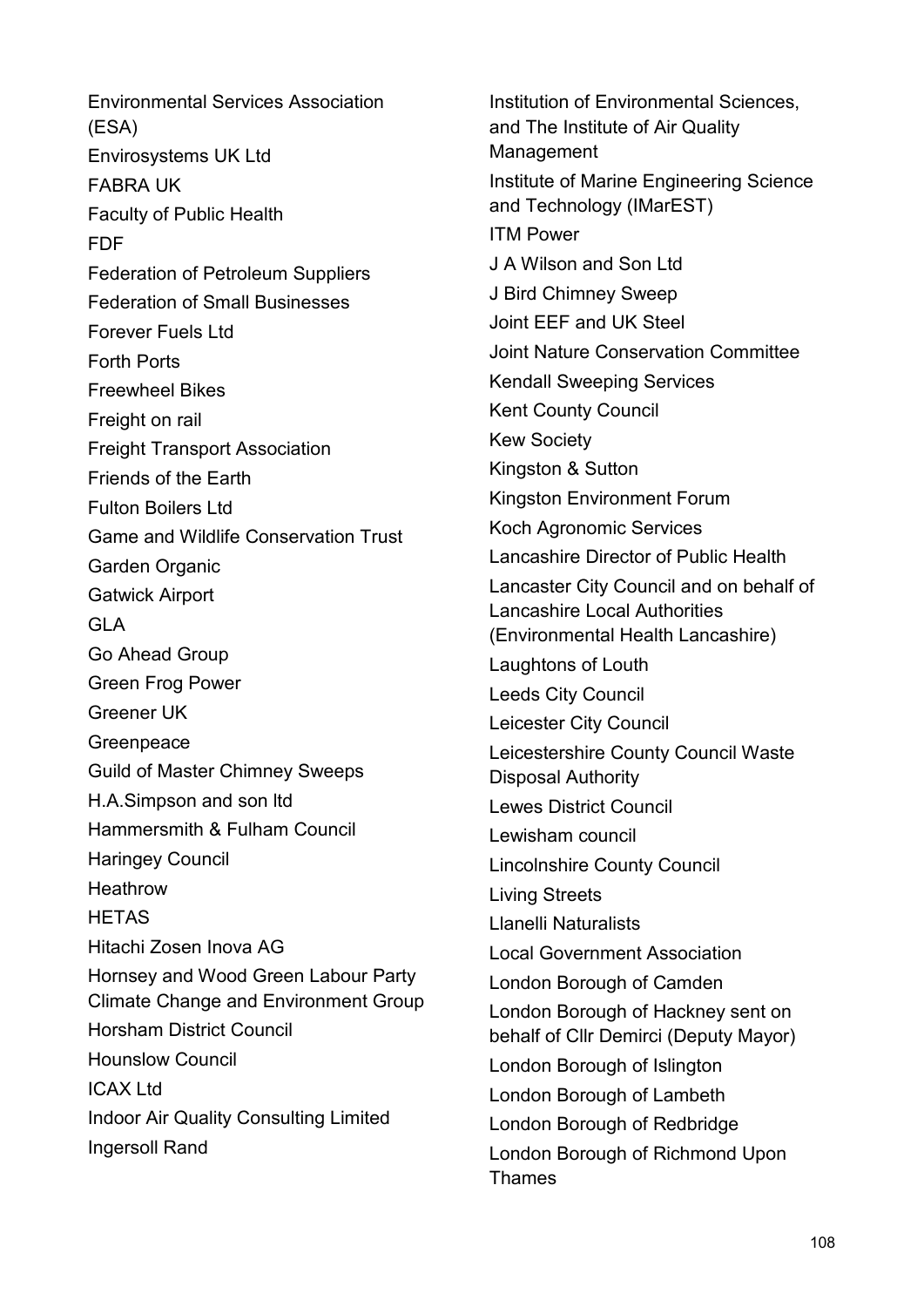London Borough of Southwark London Borough of Tower Hamlets London Borough of Waltham Forest London Councils London Sustainability Exchange Luton Council Luxulyan Parish Council Maidstone Borough Council Manchester Environmental Education Network Manchester Friends of the Earth Manor Coating Systems Marley Eternit MASC Merton councils Metalectrique Battery Systems Middlesbrough Borough Council National Centre for Atmospheric Science (NCAS) National Education Union National Energy Action National Express National Franchised Dealers Association (NFDA) National Physical Laboratory National Pig Association National Wildlife Federation and Southern Environmental Law Centre Natural Resources Defense Council (NRDC) New Forest District Council Newark & Sherwood District Council NFU (National Farmers Union) Norfolk councils North East Combined Authority/Transport North East Committee North Hertfordshire District Council North Lincolnshire Council

North Tyneside Council Nottingham City Council Nottinghamshire County Council Npower Octopus Group Oil and Gas UK Ordnance Survey Origin Fertilisers Ovo Energy Oxfordshire City Council Partnership for Policy Integrity Pause for Thought Peterborough City Council Petrol Retailers Association Planning Officers Society Plantlife Port of London Authority Portsmouth City Council Promar International Limited Pure Air Industries (Mammbo group) R D Jaggard & Son R.J. Butler and son Rail Delivery Group Railfuture REAL Redcar and Cleveland Borough Council Environmental Protection Team Regenerus Renewable Energy Association Repsol Sinopec Resources UK Residential Boat Owners' Association RF Percy Ricardo Richmond council Richmond Heathrow Campaign (RHC) Road Haulage Association Road Surface Treatments Association (RSTA)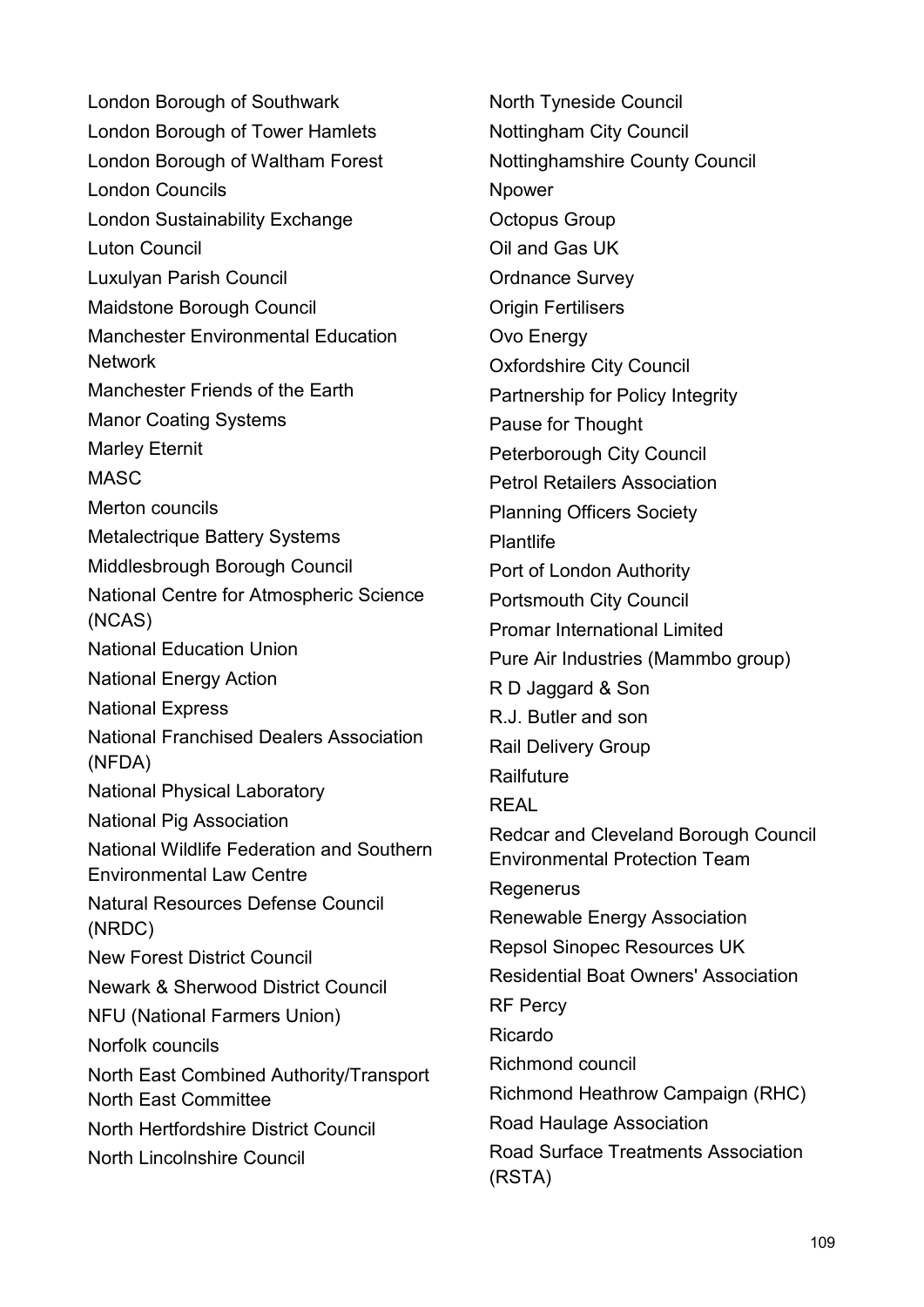Rolls-Royce plc Royal Association of British Dairy Farmers - RABDF Royal College of General Practitioners Royal College of Physicians Royal Society Royal Society for the Prevention of Accidents (RoSPA) Royal Society of Biology Royal Society of Chemistry Response Royal Town Planning Institute RPS responding on behalf of Statera Energy RSSB (the Rail Safety and Standards Board) Rushcliffe Borough Council RWE Generation UK Save Highbury Fields Scarlett Energy Ltd (TA Scarlett Fireplaces) Schneider Electric Scottish Power Sefton Council Sevenoaks District Council SIA (Stove Industry Alliance) Society of Maritime Industries Society of Motor Manufacturers and Traders (SMMT) Soil Association Solihull Council Solvents Industry Association Somerset Air Quality Steering Group South Derbyshire District Council South Gloucestershire Council South Herts CTC South Lakeland District Council South Sefton CCG Southampton City Council

SSE plc St Albans City and District Council Stafford Borough Council Stevenage Borough Council Stockton-on-Tees Borough Council Strategy and Performance Scrutiny Board, Calderdale Council Suffolk Coastal District Council and Waveney District Council Surrey Air Alliance Sustainable Aviation/Airport Operators Association Sustainable Energy Association Sustainable Food Trust **Sustrans** Swale Borough Council Sweep Safe Tantalum Corporation Tees Valley Environmental Protection Group Teignbridge District Council Tenant Farmers Association Thames Water Thanet District Council The Agriculture & Horticulture Development Board (AHDB) The Association for Decentralised Energy The Association of Directors of Environment, Economy, Planning and Transport (ADEPT) The Association of Manufacturers of Power generating Systems (AMPS) The Association of Professional Independent Chimney Sweeps (APICS) The Cannock Chase Special Area of Conservation Partnership The Central Association of Agricultural Valuers (CAAV)